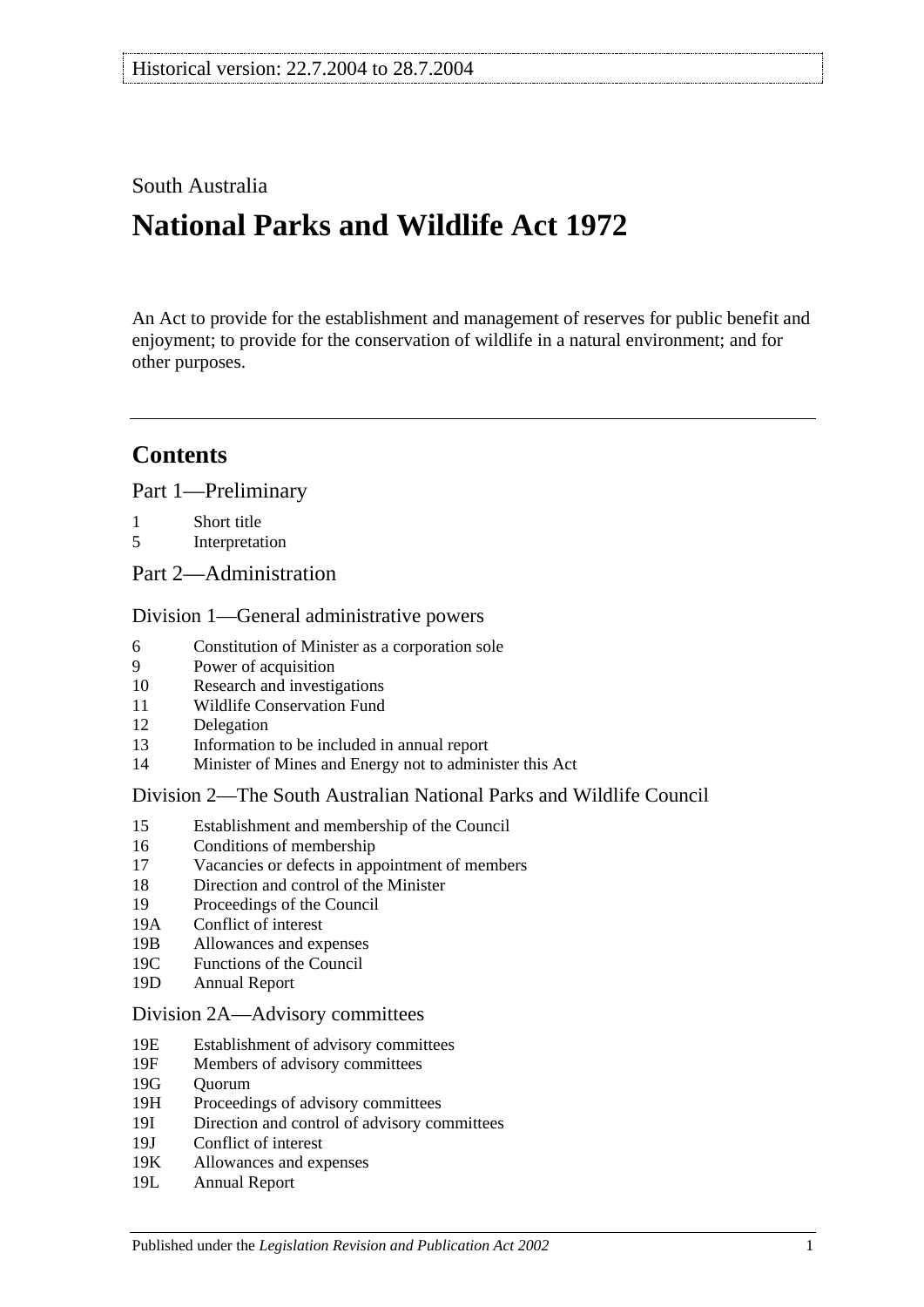### [Division 2B—Consultative committees](#page-17-3)

- 19M [Establishment of consultative committees](#page-17-4)
- 19N [Quorum](#page-17-5)
- 19O Proceedings of [consultative committees](#page-17-6)
- 19P [Conflict of interest](#page-18-0)

#### [Division 3—Appointment and powers of wardens](#page-18-1)

- 20 [Appointment of wardens](#page-18-2)
- 21 [Assistance to warden](#page-18-3)<br>22 Powers of wardens
- [Powers of wardens](#page-18-4)
- 23 [Forfeiture](#page-20-0)
- 24 [Hindering of wardens etc](#page-21-0)
- 24A [Offences by wardens etc](#page-22-0)<br>25 Power of arrest
- [Power of arrest](#page-22-1)
- 26 [False representation](#page-22-2)
- 26A [Immunity from personal liability](#page-22-3)

### [Part 3—Reserves and sanctuaries](#page-24-0)

#### [Division 1—National parks](#page-24-1)

- 27 [Constitution of national parks by statute](#page-24-2)
- 28 [Constitution of national parks by proclamation](#page-24-3)

#### [Division 2—Conservation parks](#page-24-4)

- 29 [Constitution of conservation parks by statute](#page-24-5)
- 30 [Constitution of conservation parks by proclamation](#page-25-0)
- [Division 3—Game reserves](#page-25-1)
- 31 [Constitution of game reserves by statute](#page-25-2)
- 32 [Constitution of game reserves by proclamation](#page-26-0)

#### [Division 4—Recreation parks](#page-26-1)

- 33 [Constitution of recreation parks by statute](#page-26-2)
- 34 [Constitution of recreation parks by proclamation](#page-26-3)

#### [Division 4A—Regional reserves](#page-27-0)

34A [Constitution of regional reserves by proclamation](#page-27-1)

#### [Division 4B—Native title](#page-27-2)

34B [Native title in relation to reserves](#page-27-3)

### [Division 5—Control and management of reserves](#page-28-0)

- 35 [Control and administration of reserves](#page-28-1)
- 36 [Management of reserves](#page-28-2)
- 37 [Objectives of management](#page-29-0)
- 38 [Management Plans](#page-29-1)
- 39 [Creation of zones within a reserve](#page-31-0)
- 40 [Implementation of management plan](#page-31-1)
- 40A [Agreement as to conditions](#page-31-2)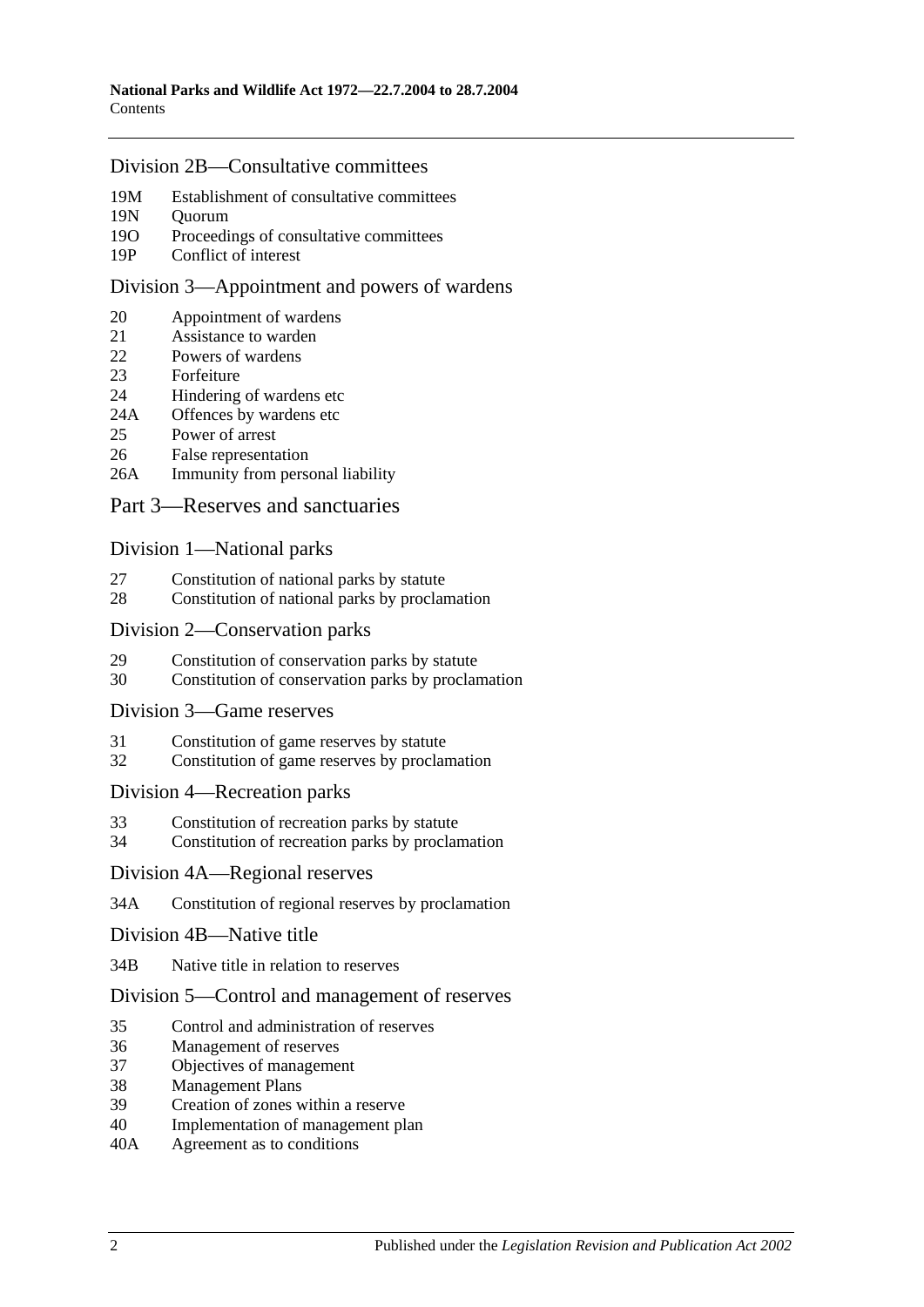[Division 6—Miscellaneous provisions relating to reserves](#page-31-3)

- 41 [Approval of proposal for constitution of reserve](#page-31-4)<br>41A Alteration of boundaries of reserves
- [Alteration of boundaries of reserves](#page-32-0)
- 42 [Prohibited areas](#page-32-1)
- 43 [Rights of prospecting and mining](#page-33-0)
- 43A [Prospecting and mining in regional reserves](#page-33-1)
- 43AB [Power to prohibit prospecting and mining in the Innamincka Regional Reserve](#page-34-0)
- 43B [Entry onto reserves for purpose of investigation and survey](#page-34-1)
- 43C [Entrance fees etc for reserves](#page-35-0)

### [Division 7—Sanctuaries](#page-35-1)

- 44 [Establishment of sanctuaries](#page-35-2)
- 45 [Protection of animals and plants in sanctuary](#page-35-3)

### [Part 3A—Development Trusts](#page-38-0)

#### [Division 1—Development Trusts](#page-38-1)

- 45A [Interpretation](#page-38-2)
- 45B [Development Trusts](#page-38-3)
- 45BA [The General Reserves Trust](#page-38-4)
- 45C [Trust to be body corporate](#page-39-0)
- 45D [Appointment of members to a Trust](#page-39-1)
- 45E [Chairman and meetings of a Trust](#page-39-2)
- 45F [Functions of a Trust](#page-40-0)
- 45G [Trust may delegate](#page-41-0)
- 45H [Staff of a Trust](#page-41-1)
- 45I [Acquisition of land](#page-41-2)
- 45J [Financial provisions](#page-41-3)
- 45L [Dissolution of a Trust](#page-42-0)

### [Division 2—The General Reserves Trust Fund](#page-42-1)

- 45M [Establishment of the Fund](#page-42-2)
- 45N [Investment of the fund](#page-42-3)
- 45O [Accounts and auditing](#page-43-0)

### [Part 4—Conservation of native plants](#page-44-0)

- 46 [Application of this Part](#page-44-1)
- 47 [Unlawful taking of native plants](#page-44-2)
- 48 [Unlawful disposal of native plants](#page-45-0)
- 48A [Illegal possession of native plants](#page-45-1)
- 49 [Permits](#page-45-2)
- 49A [Permits for commercial purposes](#page-46-0)
- [Part 5—Conservation of native animals](#page-48-0)

### [Division 1—Application of this Part](#page-48-1)

50 [Application of this Part](#page-48-2)

### [Division 2—Restrictions upon the taking of protected animals](#page-48-3)

- 51 [Taking of protected animals etc](#page-48-4)
- 51A [Killing of certain protected animals](#page-48-5)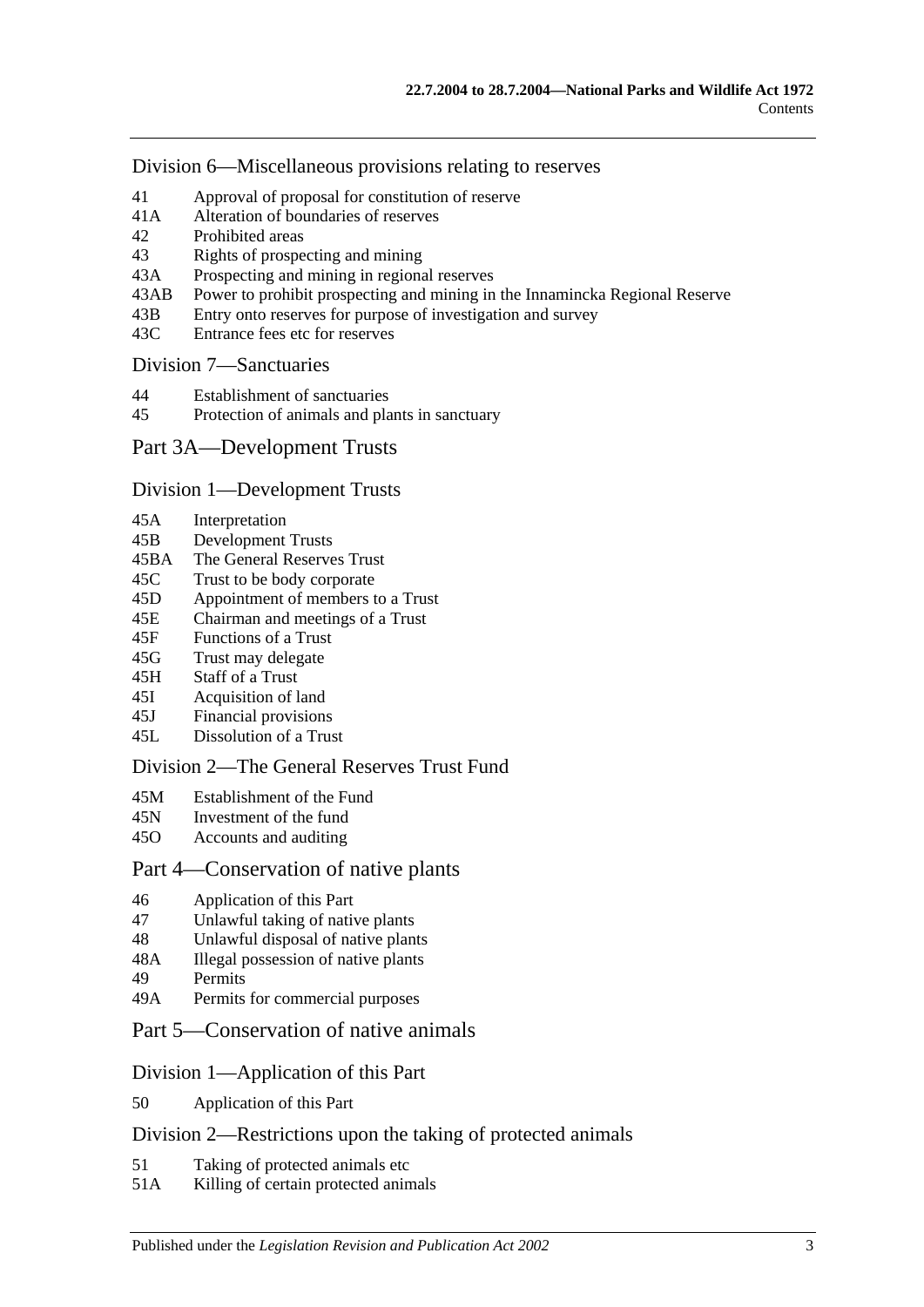- 52 [Open season](#page-49-0)
- 53 [Permits to take protected animals](#page-50-0)
- 53A [Review of decision of the Minister under section 53](#page-51-0)
- 54 [Dangerous magpies and poisonous reptiles](#page-51-1)

[Division 3—Release of protected animals](#page-51-2)

55 [Restriction on release of protected animals](#page-51-3)

[Division 4—Prohibitions and restrictions upon the keeping of protected animals and](#page-52-0)  [certain dealings in protected animals](#page-52-0)

- 58 [Keeping and sale of protected animals](#page-52-1)
- 58A [Restriction on keeping protected animals in certain areas](#page-53-0)
- 59 [Export and import of protected animals and native plants](#page-53-1)
- 60 [Illegal possession of animals etc](#page-53-2)

### [Division 4A—Farming of protected animals](#page-54-0)

- 60B [Interpretation](#page-54-1)
- 60BA [Declaration of species for trial farming](#page-54-2)
- 60C [Permit for farming protected animals](#page-55-0)
- 60D [Code of management](#page-56-0)
- 60E [Royalty](#page-57-0)
- 60F [Application of fees and royalty](#page-57-1)

### [Division 4B—Harvesting of protected animals](#page-58-0)

- 60G [Application of Division](#page-58-1)
- 60H [Interpretation](#page-58-2)
- 60I [Plan of management](#page-58-3)
- 60J [Permit for harvesting protected animals](#page-59-0)
- 60K [Royalty](#page-60-0)
- 60L [Application of fees and royalty](#page-60-1)

### [Division 5—Royalty](#page-61-0)

- 61 [Royalty](#page-61-1)
- 62 [Demand for royalty](#page-61-2)
- 63 [Recovery of royalty by civil action](#page-61-3)

### [Division 6—General provisions](#page-62-0)

- 64 [Unlawful entry on land](#page-62-1)
- 65 [Use of poison](#page-62-2)
- 66 [Restriction on use of certain devices](#page-63-0)
- 67 [Devices for the illegal taking of animals](#page-63-1)
- 68 [Molestation etc of protected animals](#page-63-2)

### [Part 5A—Hunting](#page-66-0)

### [Division 1—Hunting generally](#page-66-1)

- 68A [Hunting permits](#page-66-2)
- 68B [Unlawful entry on land](#page-66-3)

### [Division 2—Hunting and food gathering by Aborigines](#page-67-0)

68C [Interpretation](#page-67-1)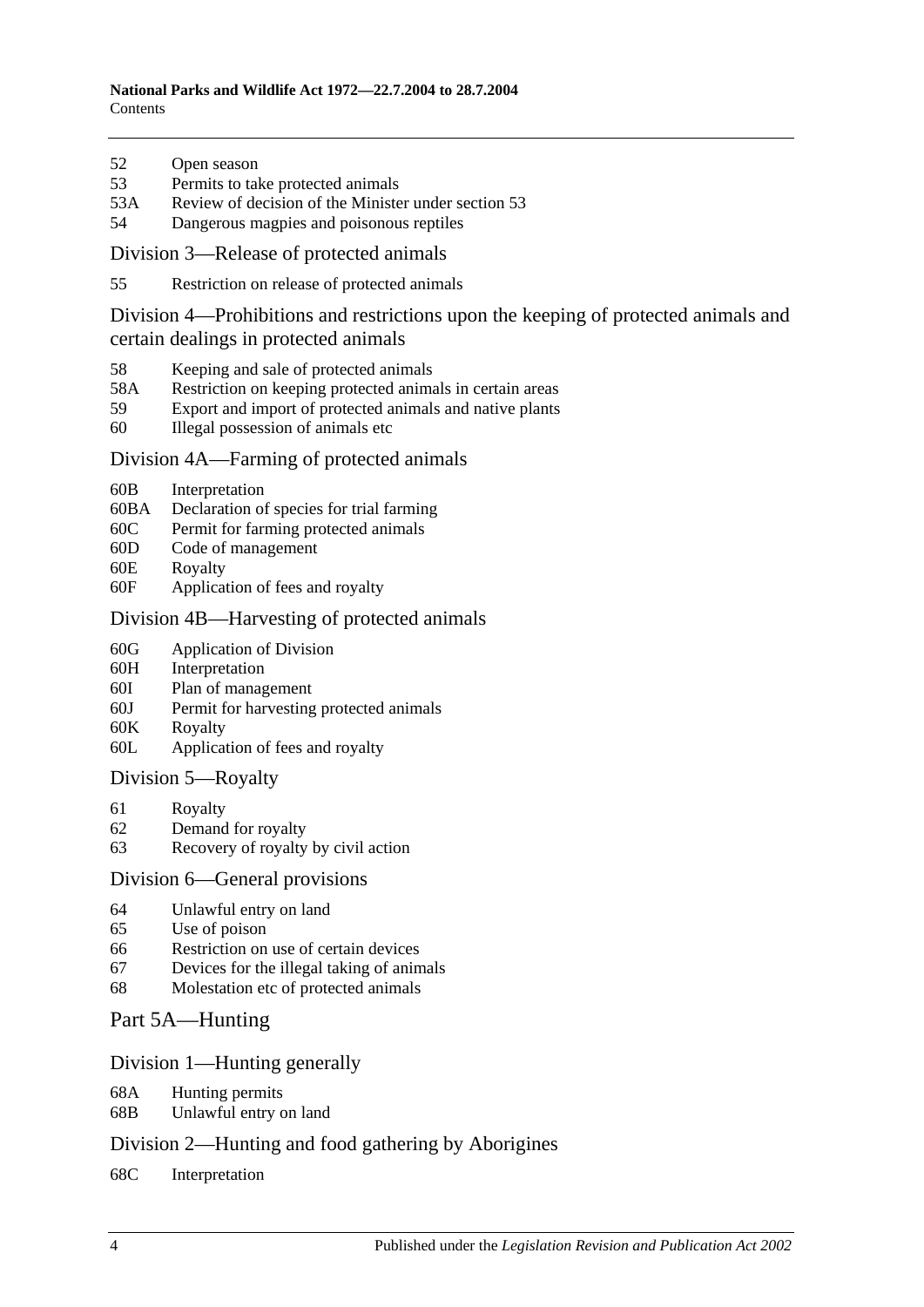- 68D [Hunting and food gathering by Aborigines](#page-67-2)
- 68E [Exemption from requirement to hold hunting permit](#page-68-0)

### [Part 6—Miscellaneous provisions](#page-70-0)

- 69 [Permits](#page-70-1) 70 [Obligation to produce permit](#page-71-0) 70A [Failure to comply with authority](#page-72-0) 71 [Duplicate](#page-72-1) 72 [False or misleading statement](#page-72-2) 73 [Offences against provisions of proclamations and notices](#page-72-3) 73A [Liability of vehicle owners and expiation of certain offences](#page-73-0) 74 [Additional penalty](#page-75-0) 74A [Maximum penalties in relation to wilderness protection areas and zones](#page-75-1) 75 [Evidentiary provisions](#page-75-2) 75A [Defence](#page-76-0) 77 [Powers of court](#page-76-1) 78 [Financial provision](#page-76-2) 79 [Wilful damage to reserve or property of Minister](#page-76-3) 80 [Regulations](#page-76-4) 81 [Codes of practice etc](#page-78-0)
- [Schedule 3—National parks](#page-80-0)

[Schedule 4—Conservation parks](#page-80-1)

- [Schedule 5—Game reserves](#page-85-0)
- [Schedule 6—Recreation parks](#page-86-0)
- [Schedule 7—Endangered species](#page-87-0)
- Part 1—Animals

Part 2—Plants

[Schedule 8—Vulnerable species](#page-95-0)

Part 1—Animals

Part 2—Plants

[Schedule 9—Rare species](#page-105-0)

Part 1—Animals

Part 2—Plants

[Schedule 10—Unprotected species](#page-124-0)

[Schedule 11—Species to which Part 5 Division 4A applies](#page-124-1)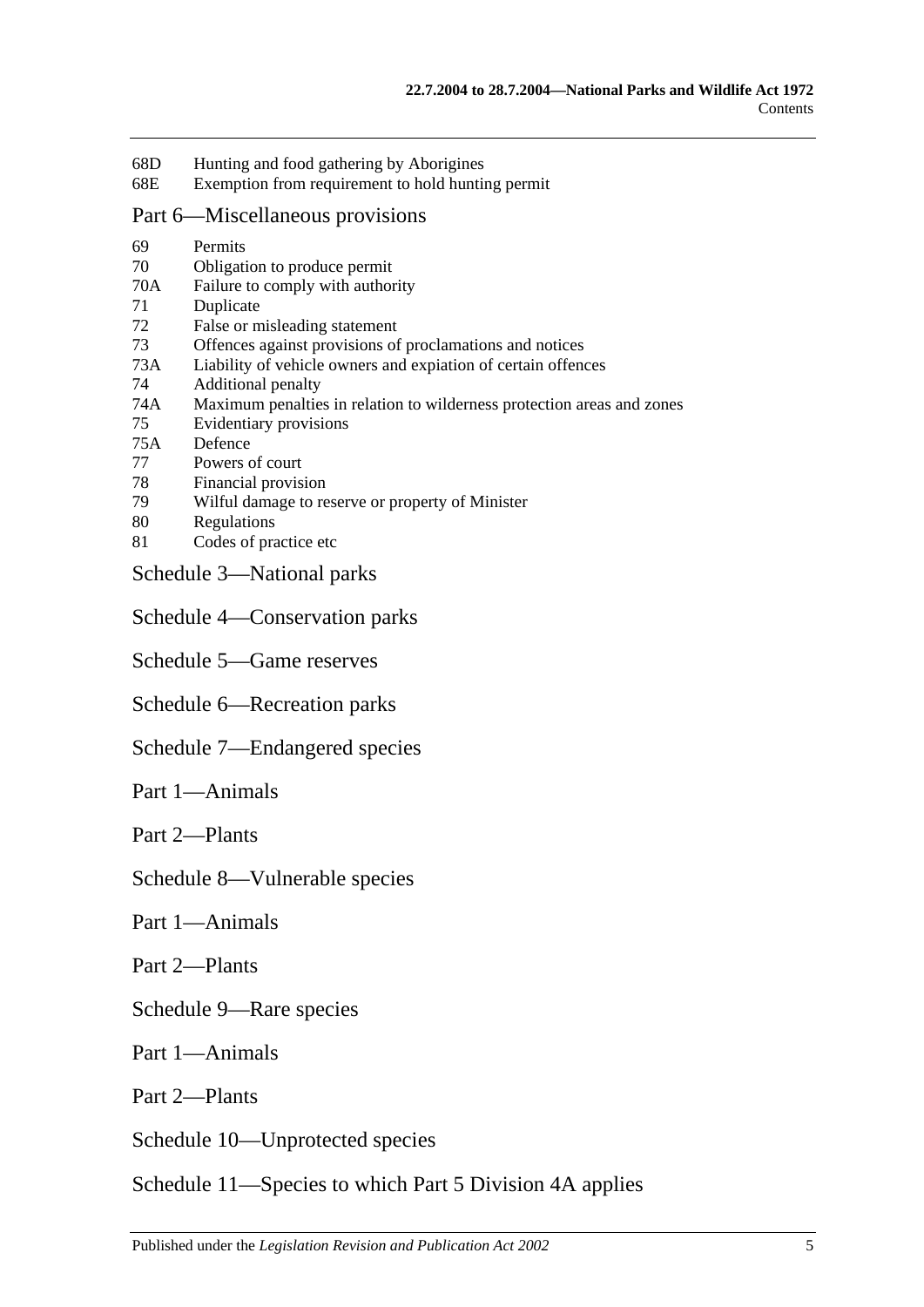## [Legislative history](#page-126-0)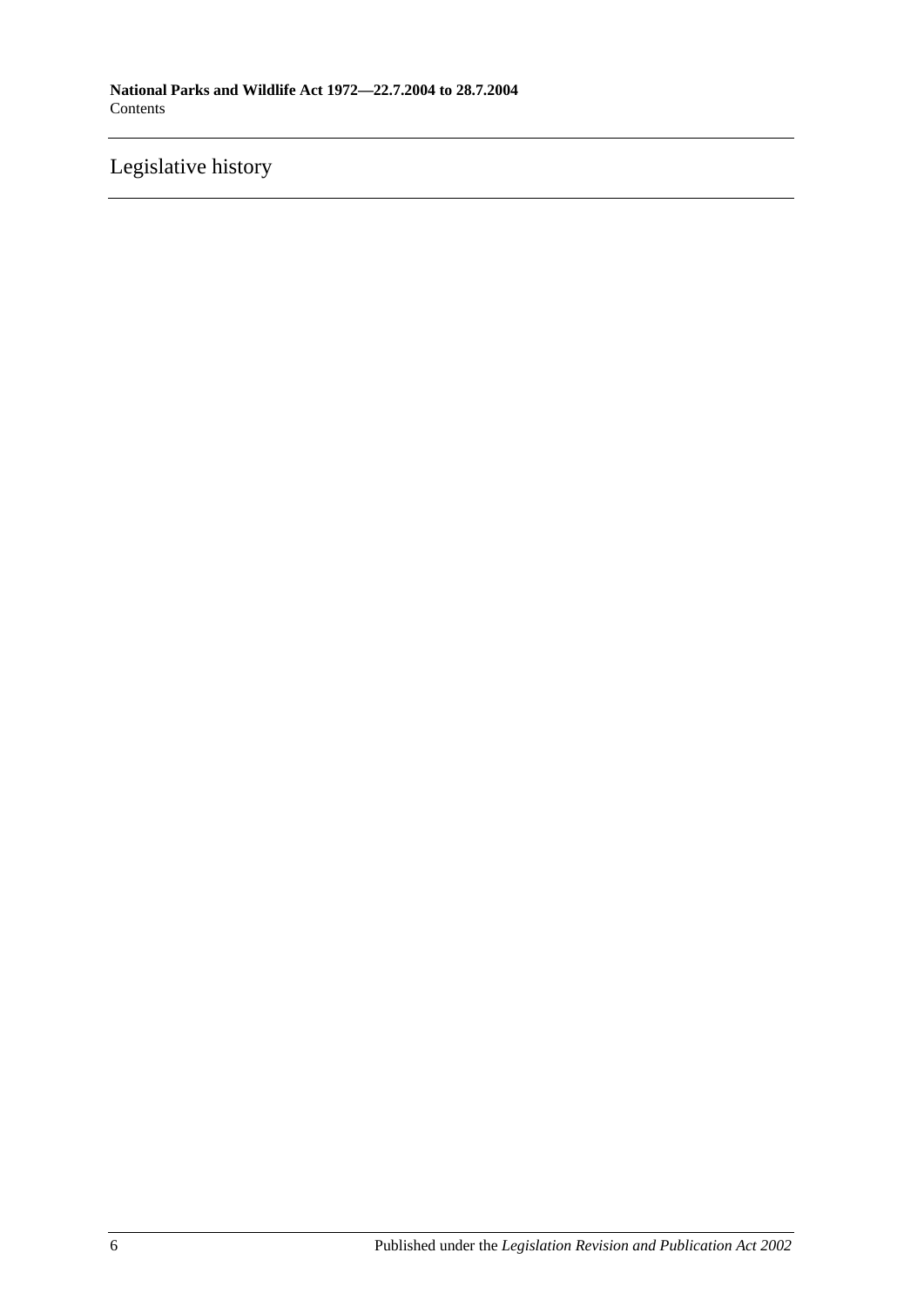### <span id="page-6-0"></span>**The Parliament of South Australia enacts as follows:**

## **Part 1—Preliminary**

### <span id="page-6-1"></span>**1—Short title**

This Act may be cited as the *National Parks and Wildlife Act 1972*.

#### <span id="page-6-2"></span>**5—Interpretation**

In this Act, unless the contrary intention appears—

*aircraft* includes a glider or balloon capable of carrying a person;

*appointed member* in relation to the Council means a member of the Council appointed by the Governor under Part 2 Division 2;

*animal* includes any species of animal;

*carcass* of an animal means the whole or any part of—

- (a) the flesh or internal organs of the animal; or
- (b) the feathers, wool, hair, skin or hide of the animal; or
- (c) the bones, horns or hooves of the animal;

*the Chief Executive* means the person appointed to, or assigned to act in, the position of Chief Executive of the Department;

*conservation park* means land constituted, and for the time being continuing, as a conservation park under Part 3;

*controlled species* means a species of animal declared to be a controlled species pursuant to this Act;

*the Council* means the South Australian National Parks and Wildlife Council established by this Act;

*Crown land* means—

- (a) unalienated land of the Crown; or
- (b) land held by a Minister, agent or instrumentality of the Crown on behalf of the Crown;

*day* means any period of 24 hours, commencing at midnight;

*the Department* means the administrative unit that is responsible for the administration of this Act;

*device* means any trap, net, snare or other device for taking or facilitating the taking of animals and includes any substance that can be used for that purpose;

*the Director* means the person for the time being holding, or acting in, the office of, Director of National Parks and Wildlife;

*egg* includes any part of an egg or egg shell;

*endangered species* means a species of animal or plant referred to in Schedule 7;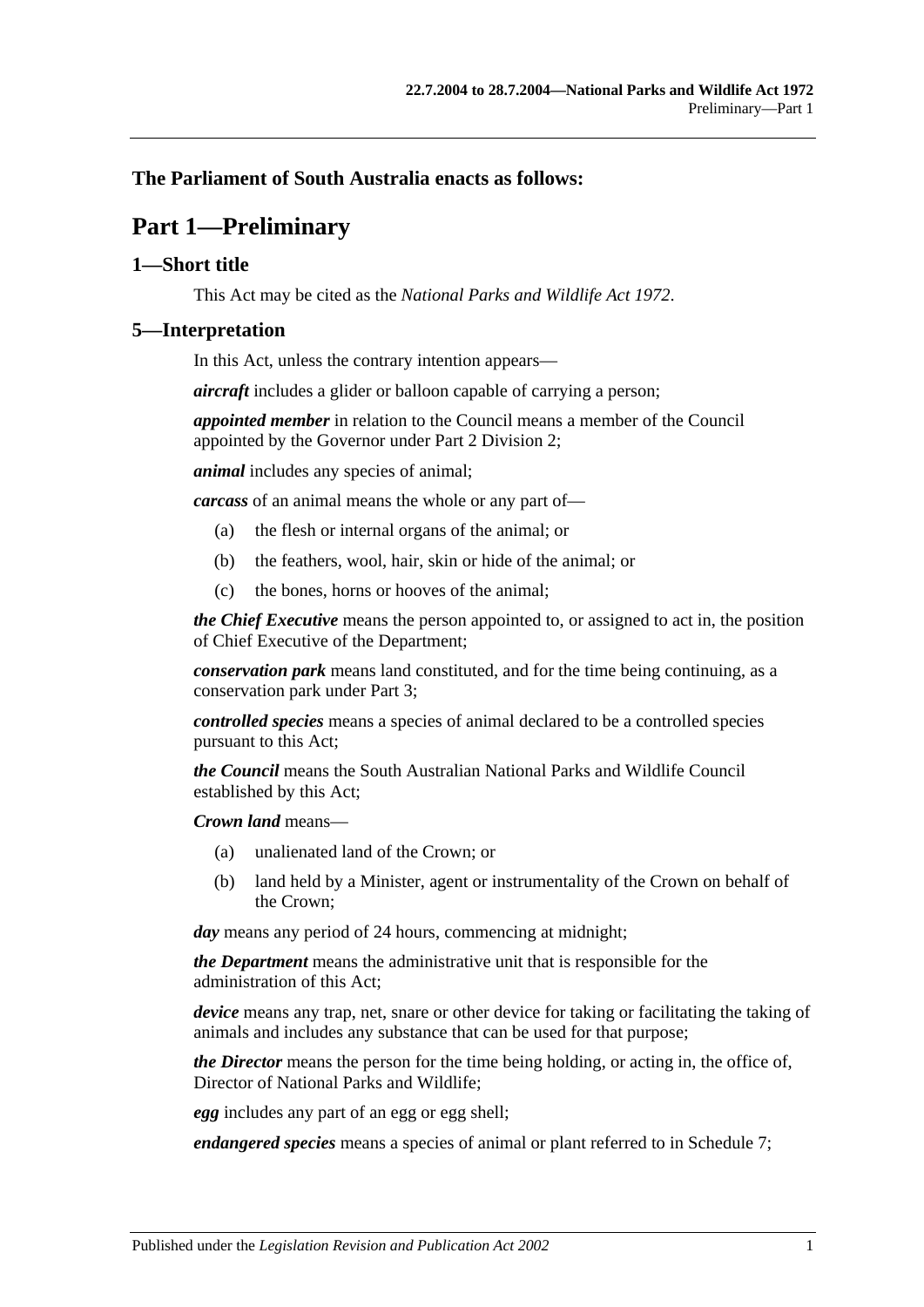*firearm* includes any device from which any kind of shot, bullet, or other missile can be discharged;

*forest reserve* means a forest reserve within the meaning of the *[Forestry Act](http://www.legislation.sa.gov.au/index.aspx?action=legref&type=act&legtitle=Forestry%20Act%201950) 1950*;

*game reserve* means land constituted, and for the time being continuing, as a game reserve under Part 3;

*land* includes waters;

*marine mammal* means a seal or sea lion (order Pinnipedia) or a dolphin or whale (order Cetacea);

*mining Act* means the *[Mining Act](http://www.legislation.sa.gov.au/index.aspx?action=legref&type=act&legtitle=Mining%20Act%201971) 1971*, the *[Opal Mining Act](http://www.legislation.sa.gov.au/index.aspx?action=legref&type=act&legtitle=Opal%20Mining%20Act%201995) 1995*, the *[Petroleum](http://www.legislation.sa.gov.au/index.aspx?action=legref&type=act&legtitle=Petroleum%20Act%201940)  Act [1940](http://www.legislation.sa.gov.au/index.aspx?action=legref&type=act&legtitle=Petroleum%20Act%201940)* or the *[Petroleum \(Submerged Lands\) Act](http://www.legislation.sa.gov.au/index.aspx?action=legref&type=act&legtitle=Petroleum%20(Submerged%20Lands)%20Act%201982) 1982*;

*mining production tenement* means—

- (a) a mining lease, or a miscellaneous purposes licence, granted under the *[Mining](http://www.legislation.sa.gov.au/index.aspx?action=legref&type=act&legtitle=Mining%20Act%201971)  Act [1971](http://www.legislation.sa.gov.au/index.aspx?action=legref&type=act&legtitle=Mining%20Act%201971)*;
- (ab) a registered precious stones claim or a registered opal development lease registered under the *[Opal Mining Act](http://www.legislation.sa.gov.au/index.aspx?action=legref&type=act&legtitle=Opal%20Mining%20Act%201995) 1995*;
- (b) a petroleum production licence, or pipeline licence, granted under the *[Petroleum Act](http://www.legislation.sa.gov.au/index.aspx?action=legref&type=act&legtitle=Petroleum%20Act%201940) 1940*;
- (c) a production licence, or pipeline licence, granted under the *[Petroleum](http://www.legislation.sa.gov.au/index.aspx?action=legref&type=act&legtitle=Petroleum%20(Submerged%20Lands)%20Act%201982)  [\(Submerged Lands\) Act](http://www.legislation.sa.gov.au/index.aspx?action=legref&type=act&legtitle=Petroleum%20(Submerged%20Lands)%20Act%201982) 1982*;
- (d) a mining licence (or a works licence for activities that are directly connected with activities that are carried out, or are to be carried out under a mining licence) under the *[Offshore Minerals Act](http://www.legislation.sa.gov.au/index.aspx?action=legref&type=act&legtitle=Offshore%20Minerals%20Act%202000) 2000*;

*mining tenement* means a claim, lease, licence, permit or other authority granted under a mining Act;

*minor alterations or additions to a public road* means alterations or additions by way of realignment or reforming of a public road that are desirable in the interests of safety;

*Murray-Darling Basin* has the same meaning as in the *[Murray-Darling Basin](http://www.legislation.sa.gov.au/index.aspx?action=legref&type=act&legtitle=Murray%E2%80%91Darling%20Basin%20Act%201993)  Act [1993](http://www.legislation.sa.gov.au/index.aspx?action=legref&type=act&legtitle=Murray%E2%80%91Darling%20Basin%20Act%201993)*;

*national park* means land constituted, and for the time being continuing, as a national park under Part 3;

*native plant* means any plant that is indigenous to Australia and includes any plant of a species declared by regulation to be a native plant;

*owner* in relation to land, means the holder of any estate or interest in the land, and includes—

- (a) the occupier of the land; or
- (b) a person to whom the care, control and management of the land has been committed;

*plant* means vegetation of any species including—

(a) its flowers; or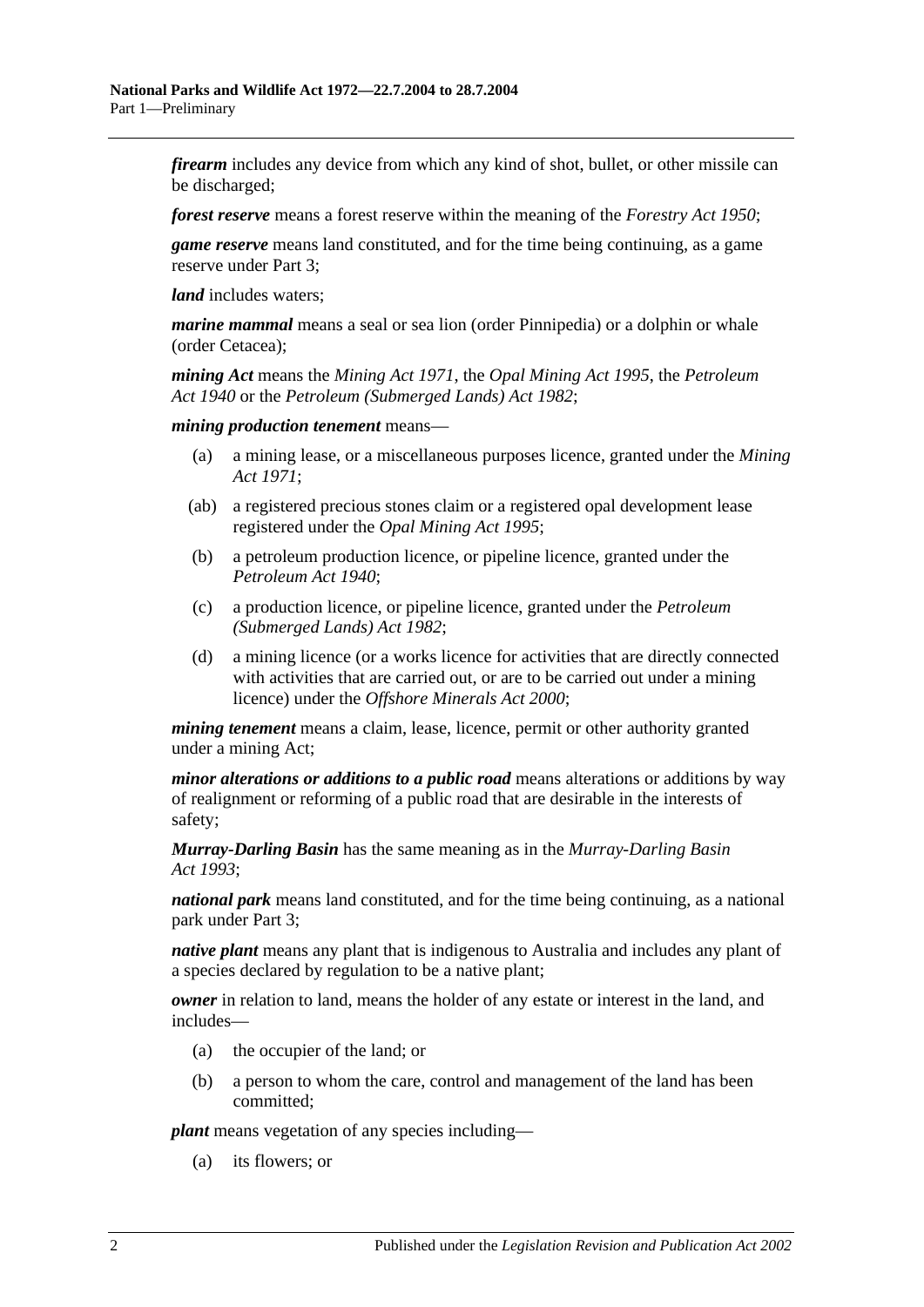- (b) its seeds; or
- (c) any other part of the vegetation;

*premises* includes vacant land;

*private land* means any land except Crown land:

*prohibited species* means a species of animal declared to be a prohibited species pursuant to this Act;

*protected animal* means—

- (a) any mammal, bird or reptile indigenous to Australia; or
- (b) any migratory mammal, bird or reptile that periodically or occasionally migrates to, and lives in, Australia; or
- (c) any animal of a species referred to in Schedule 7, 8 or 9; or
- (d) any animal of a species declared by regulation to be a species of protected animals,

but does not include animals of the species referred to in Schedule 10 or any animals declared by regulation to be unprotected;

*public road* means a road—

- (a) to which the public has access; and
- (b) which is under the control of the Commissioner of Highways or a council constituted under the *[Local Government Act](http://www.legislation.sa.gov.au/index.aspx?action=legref&type=act&legtitle=Local%20Government%20Act%201999) 1999*;

*rare species* means a species of animal or plant referred to in Schedule 9;

*recreation park* means land constituted, and for the time being continuing, as a recreation park under Part 3;

*relevant mining Minister* in relation to a mining tenement means the Minister administering the Act under which the tenement is granted;

*reserve* means any national park, conservation park, game reserve, recreation park or regional reserve constituted under this Act;

*River Murray Protection Area* means a River Murray Protection Area under the *[River](http://www.legislation.sa.gov.au/index.aspx?action=legref&type=act&legtitle=River%20Murray%20Act%202003)  [Murray Act](http://www.legislation.sa.gov.au/index.aspx?action=legref&type=act&legtitle=River%20Murray%20Act%202003) 2003*;

*sell* means—

- (a) sell, barter or exchange;
- (b) agree or offer to sell, barter or exchange;
- (c) receive, expose, store, have in possession, send, consign or deliver for or in pursuance of sale, barter or exchange,

and *sale* has a corresponding meaning;

*take*—

- (a) with reference to an animal, includes any act of hunting, catching, restraining, killing or injuring, and any act of attempting or assisting to hunt, catch, restrain, kill or injure; and
- (b) with reference to a plant means—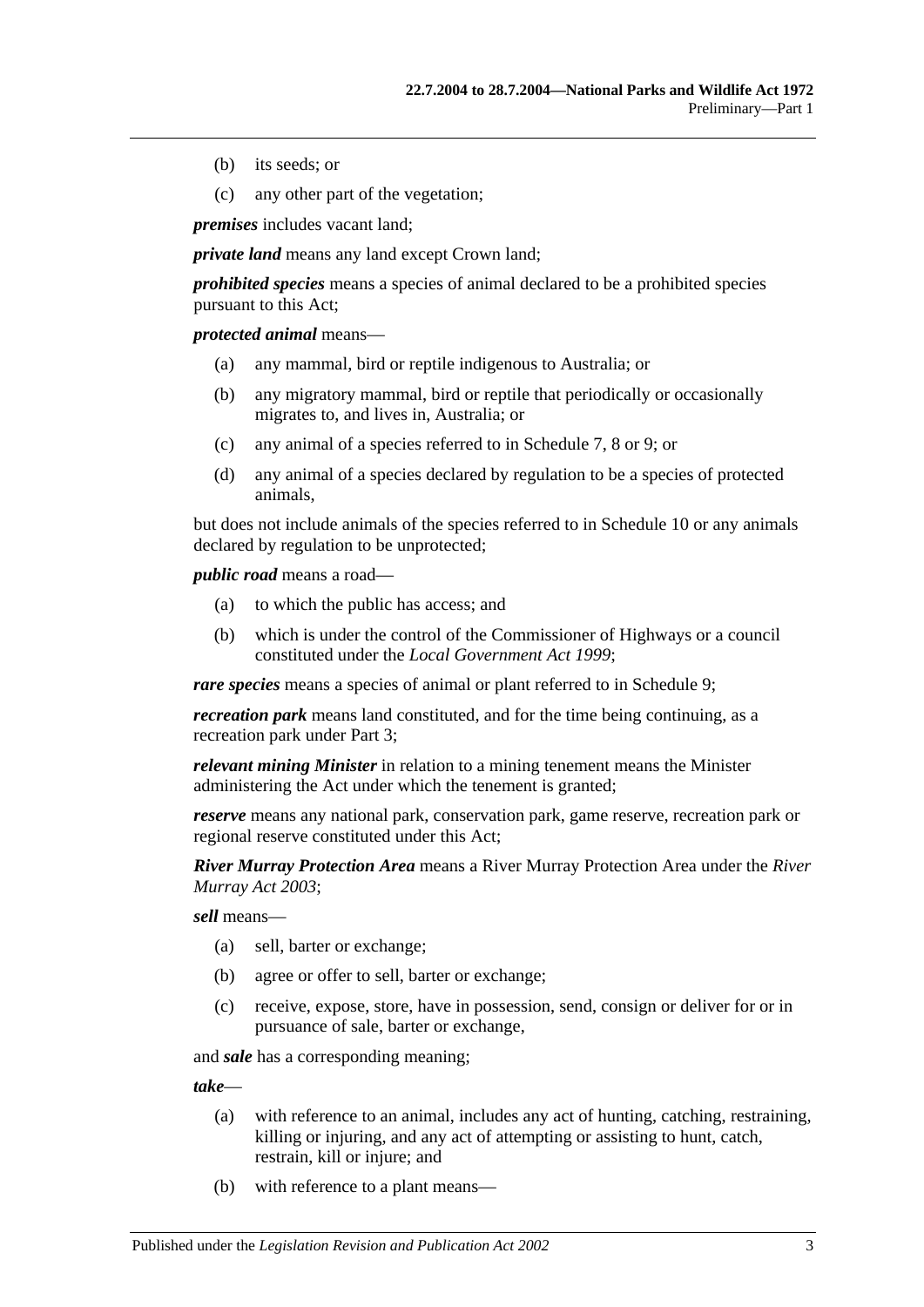- (i) to remove the plant or part of the plant, from the place in which it is growing; or
- (ii) to damage the plant;

*to hunt* means to take any mammal or bird that has not been domesticated or brought into captivity;

*vehicle* includes—

- (a) a caravan or trailer;
- (b) an aircraft;
- (c) a ship, boat or vessel;

*vulnerable species* means a species of animal or plant referred to in Schedule 8;

*warden* means a person for the time being holding the office of warden under this Act;

*wilderness protection area* means land constituted as a wilderness protection area under the *[Wilderness Protection Act](http://www.legislation.sa.gov.au/index.aspx?action=legref&type=act&legtitle=Wilderness%20Protection%20Act%201992) 1992*;

*wilderness protection zone* means land constituted as a wilderness protection zone under the *[Wilderness Protection Act](http://www.legislation.sa.gov.au/index.aspx?action=legref&type=act&legtitle=Wilderness%20Protection%20Act%201992) 1992*;

*wildlife* means all native plants and animals indigenous to Australia existing apart from cultivation or domestication.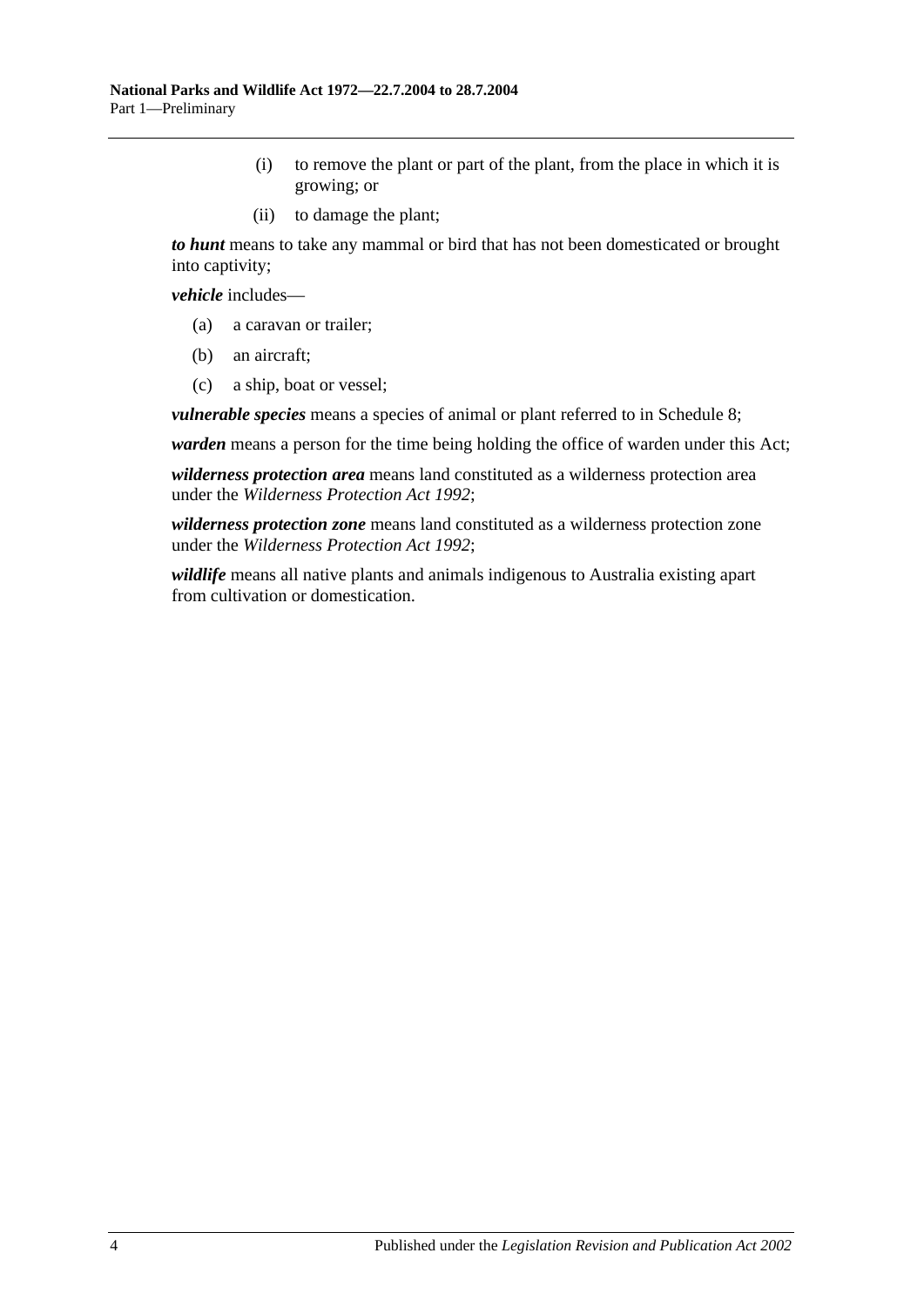## <span id="page-10-0"></span>**Part 2—Administration**

### <span id="page-10-1"></span>**Division 1—General administrative powers**

### <span id="page-10-2"></span>**6—Constitution of Minister as a corporation sole**

- (1) The Minister is a corporation sole.
- (2) The Minister is, in that corporate capacity, capable of acquiring, holding and disposing of real and personal property and of performing any other acts that lie within the capacity of a person of full age and capacity.
- (3) In any legal proceedings a document apparently bearing the signature or the common seal of the Minister will, in the absence of evidence to the contrary, be taken to have been duly executed by the Minister.

### <span id="page-10-3"></span>**9—Power of acquisition**

- (1) The Minister may, subject to and in accordance with the *[Land Acquisition Act](http://www.legislation.sa.gov.au/index.aspx?action=legref&type=act&legtitle=Land%20Acquisition%20Act%201969) 1969*, acquire land for the purposes of this Act.
- (2) Where a notice of intention to acquire land has been served, a person who wilfully damages the land or destroys or harms wildlife on the land is guilty of an offence. Maximum penalty: \$5 000 or imprisonment for 12 months.
- (3) Where the Minister has reasonable cause to suspect that a person may act in contravention of subsection (2), the Minister may authorise a warden to enter upon the land and to exercise such force as may be necessary or expedient to prevent the commission of an offence under that subsection.
- (4) A warden authorised under subsection (3) may enter upon the land and use such force as may be necessary or expedient to prevent the commission of an offence under this section.

### <span id="page-10-4"></span>**10—Research and investigations**

- (1) The Minister may—
	- (a) cause research to be carried out into problems relating to the conservation of wildlife; or
	- (b) collaborate with any other person, body or authority in the conduct of any such research; or
	- (c) cause an investigation to be made into the possibility of establishing further reserves or adding to existing reserves.
- (2) The Minister may make available to the public the results of any research or investigation conducted under this section.

### <span id="page-10-5"></span>**11—Wildlife Conservation Fund**

- (1) The *Wildlife Conservation Fund* is established.
- (2) The fund consists of—
	- (a) money derived by the Minister from any donation or grant made for the purposes of the fund; and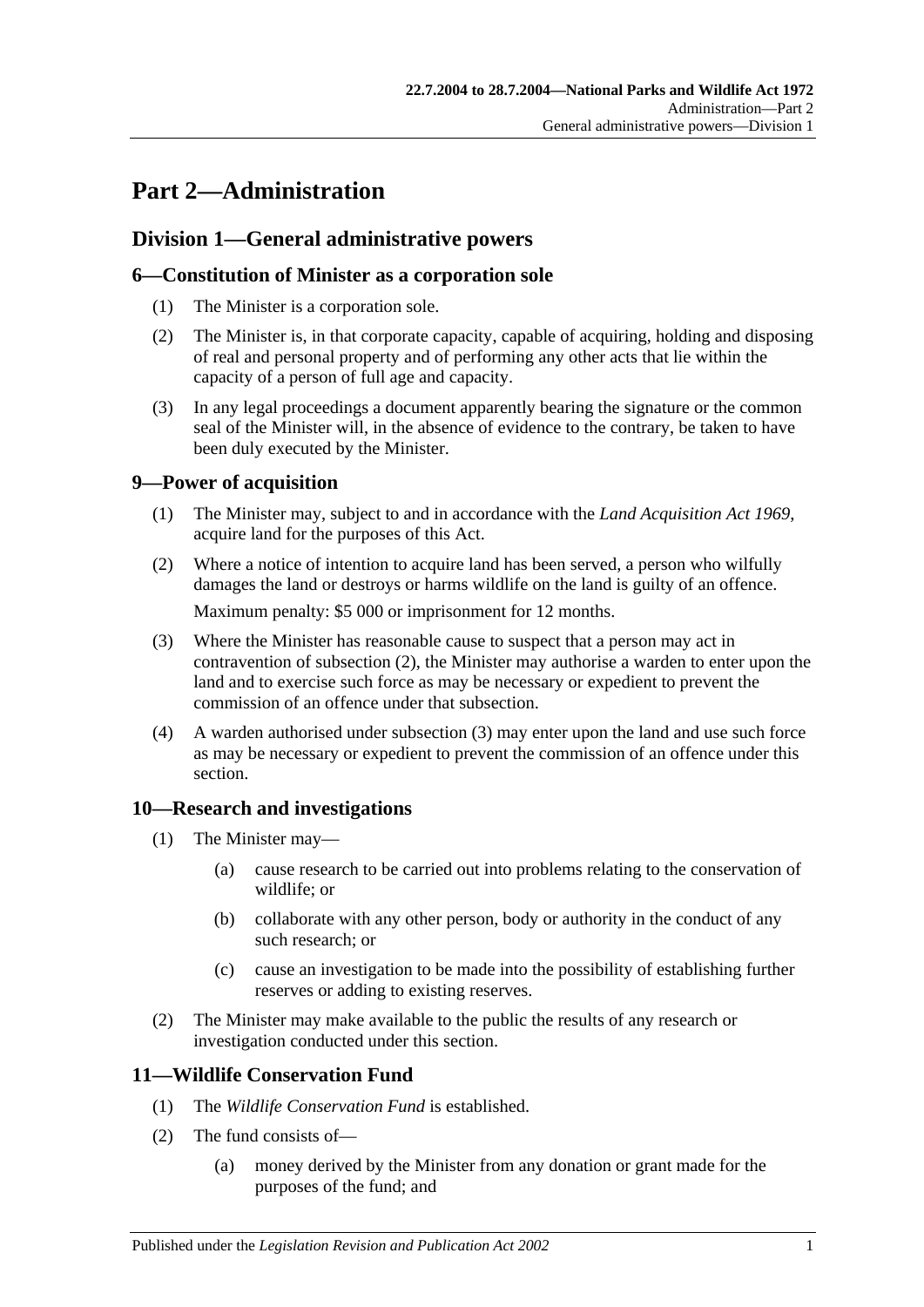- (b) money provided by Parliament for the purposes of the fund; and
- (c) money arising from any sale that the Minister is authorised to make in pursuance of powers conferred by this Act; and
- (ca) money arising from the sale of an animal, or the carcass or eggs of an animal, surrendered to the Minister, the Director or the Department; and
- (d) fees paid for permits under Part 5A; and
- (e) fees and royalties to be paid into the fund under any other provision of this Act; and
- (f) interest and accretions arising from investment of the fund.
- (3) Subject to this Act, the Minister may apply any portion of the fund towards—
	- (a) the conservation of wildlife, and land constituting the natural environment or habitat of wildlife, in such manner as the Minister may, upon the recommendation of the South Australian National Parks and Wildlife Council, determine; and
	- (b) the promotion of research into problems relating to the conservation of wildlife; and
	- (c) any other purpose for which the fund may be applied under this Act.
- (4) The Minister may invest any money of the fund that is not immediately required for the purposes of the fund in such manner as is approved by the Treasurer.

### <span id="page-11-0"></span>**12—Delegation**

- (1) The Minister may delegate to the Chief Executive, the Director, the Council, an advisory committee or to any other person any of the Minister's powers under this Act.
- (2) The Chief Executive may, with the Minister's consent, delegate to the Director, the Council, an advisory committee or to any other person any of the powers delegated to the Chief Executive.
- (3) The Director may, with the consent of the person who has delegated powers to the Director under this section, delegate any of those powers to the Council, an advisory committee or to any other person.
- (4) A delegation under this section may be expressed as a delegation to the person from time to time holding, or performing the duties of, a specified position in the Public Service of the State.
- (5) A delegation under this section may be revoked at will by the delegator and does not prevent the exercise of any power by the delegator.

### <span id="page-11-1"></span>**13—Information to be included in annual report**

- (1) Each annual report presented by the Department to the Minister under section 66 of the *[Public Sector Management Act](http://www.legislation.sa.gov.au/index.aspx?action=legref&type=act&legtitle=Public%20Sector%20Management%20Act%201995) 1995* must include the following information:
	- (a) the aggregate amount of fees paid for entrance to reserves during the relevant year; and
	- (b) the aggregate amount paid pursuant to leases, licences and other agreements referred to in section 35 during the relevant year; and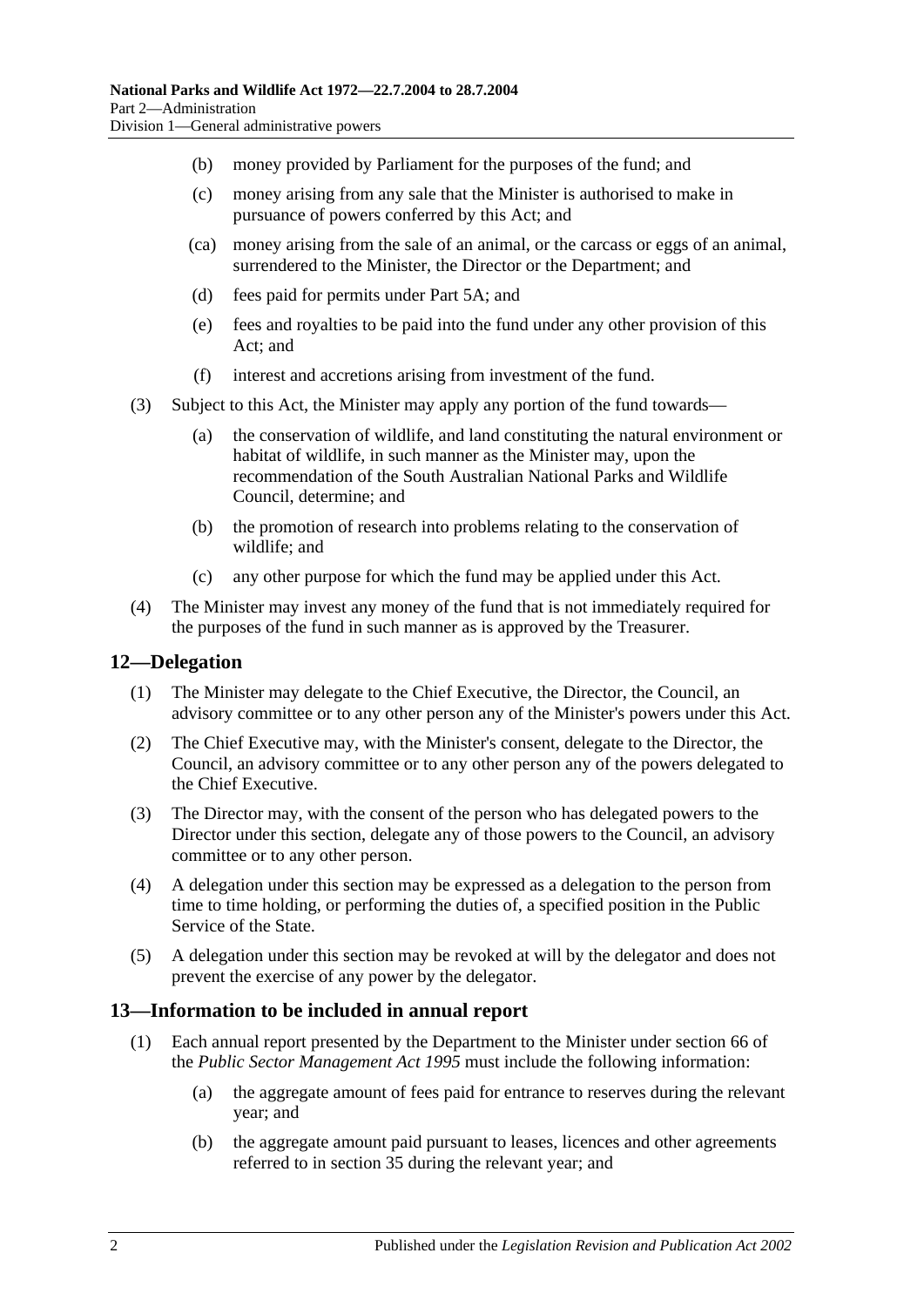- (c) the aggregate amount of fees and other charges paid for camping and other accommodation on reserves during the relevant year; and
- (d) the aggregate amount paid for guided tours during the relevant year.
- (2) Every second annual report referred to in subsection (1) must include an assessment of the desirability of amending Schedules 7, 8, 9 and 10.

### <span id="page-12-0"></span>**14—Minister of Mines and Energy not to administer this Act**

The Minister administering a mining Act must not assume responsibility for the administration of this Act.

### <span id="page-12-1"></span>**Division 2—The South Australian National Parks and Wildlife Council**

### <span id="page-12-2"></span>**15—Establishment and membership of the Council**

- (1) The *South Australian National Parks and Wildlife Council* is established.
- (2) The Council consists of eight members seven of whom will be appointed by the Governor on the recommendation of the Minister.
- (3) The other member of the Council is the Director.
- (4) Of the appointed members—
	- (a) one must have qualifications or experience in the conservation of animals, plants and ecosystems;
	- (b) another must be a person selected by the Minister from a panel of two men and two women nominated by the Conservation Council of South Australia Incorporated;
	- (c) another must have qualifications or experience in the management of natural resources;
	- (d) another must have qualifications or experience in organising community involvement in the conservation of animals, plants or other natural resources;
	- (e) another must have qualifications or experience in a field of science that is relevant to the conservation of ecosystems and to the relationship of wildlife with its environment;
	- (f) each of the remaining two must have qualifications or experience in at least one of the following:
		- (i) ecologically based tourism; or
		- (ii) business management; or
		- (iii) financial management; or
		- (iv) marketing,

being an area in which the other does not have qualifications or experience.

- (5) Each of the appointed members of the Council must be a person who, in the opinion of the Minister, has a commitment to the conservation of animals, plants and other natural resources.
- (6) At least two of the members of the Council must be men and two must be women.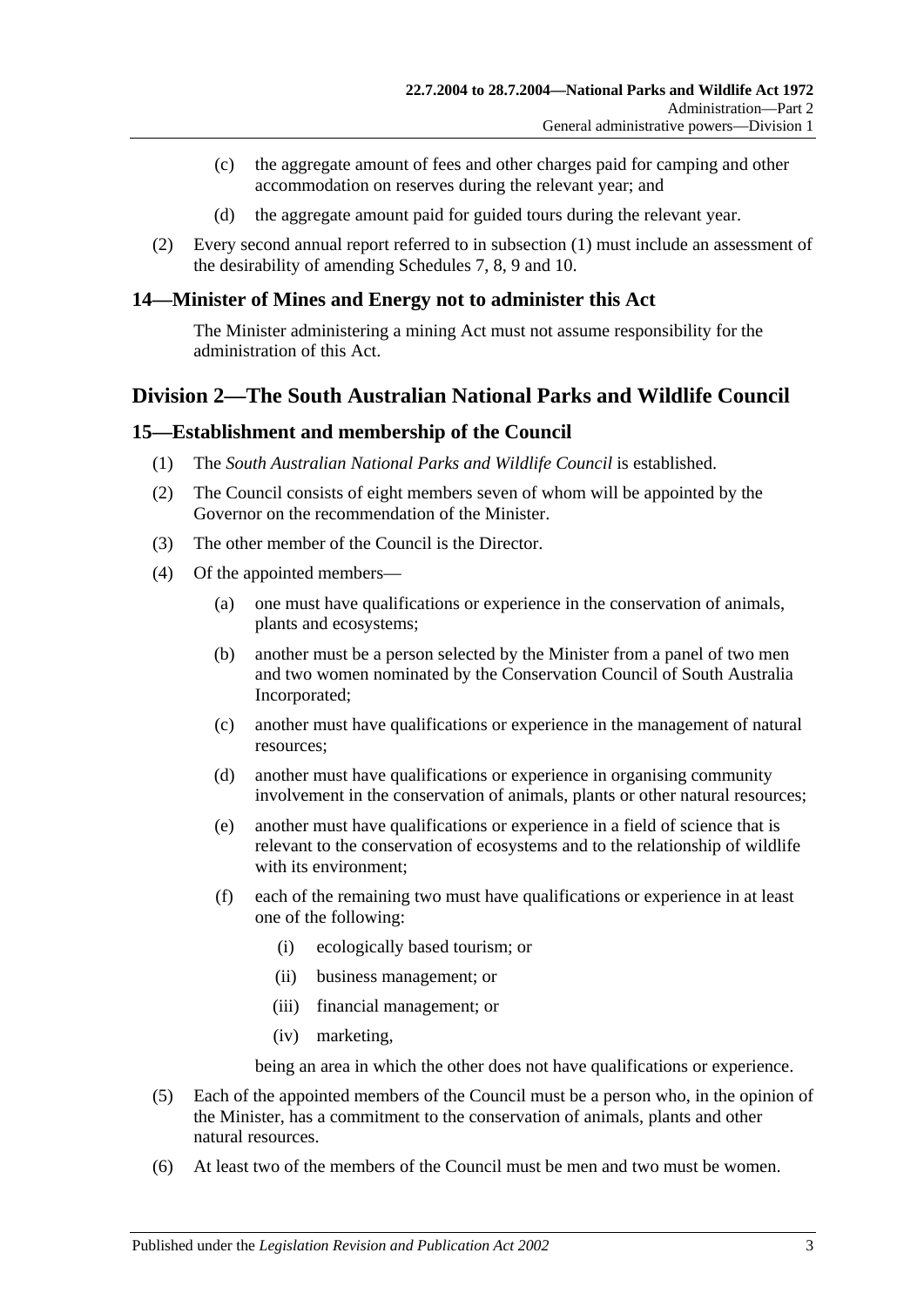(7) One of the appointed members of the Council will be appointed by the Governor, on the recommendation of the Minister, to be the presiding member of the Council.

### <span id="page-13-0"></span>**16—Conditions of membership**

- (1) A member appointed by the Governor will be appointed for a term, not exceeding three years, specified in the instrument of appointment and will, at the expiration of a term of appointment, be eligible for reappointment.
- (2) The Governor may remove an appointed member from office—
	- (a) for misconduct; or
	- (b) for failure or incapacity to carry out the duties of his or her office satisfactorily.
- (3) The office of an appointed member becomes vacant if the member—
	- (a) dies; or
	- (b) completes a term of office and is not reappointed; or
	- (c) resigns by written notice to the Minister; or
	- (d) is removed from office under subsection (2).
- (4) If the office of an appointed member of the Council becomes vacant a person must be appointed by the Governor in accordance with section 15 to the vacant office.

### <span id="page-13-1"></span>**17—Vacancies or defects in appointment of members**

An act of the Council is not invalid by reason only of a vacancy in its membership or a defect in the appointment of a member.

### <span id="page-13-2"></span>**18—Direction and control of the Minister**

The Council is subject to the direction and control of the Minister.

### <span id="page-13-3"></span>**19—Proceedings of the Council**

- (1) Five of the members of the Council appointed by the Governor constitute a quorum of the Council and no business may be conducted by the Council unless a quorum is present.
- (2) The presiding member will preside at each meeting of the Council at which he or she is present.
- (3) If the presiding member is absent, an appointed member chosen by the appointed members present will preside at the meeting.
- (4) A decision carried by a majority of the votes cast by appointed members at a meeting is a decision of the Council.
- (5) Each appointed member present at a meeting of the Council has one vote on any question arising for decision and, if the votes are equal, the member presiding at the meeting may exercise a casting vote.
- (6) The Director is not entitled to vote at a meeting of the Council.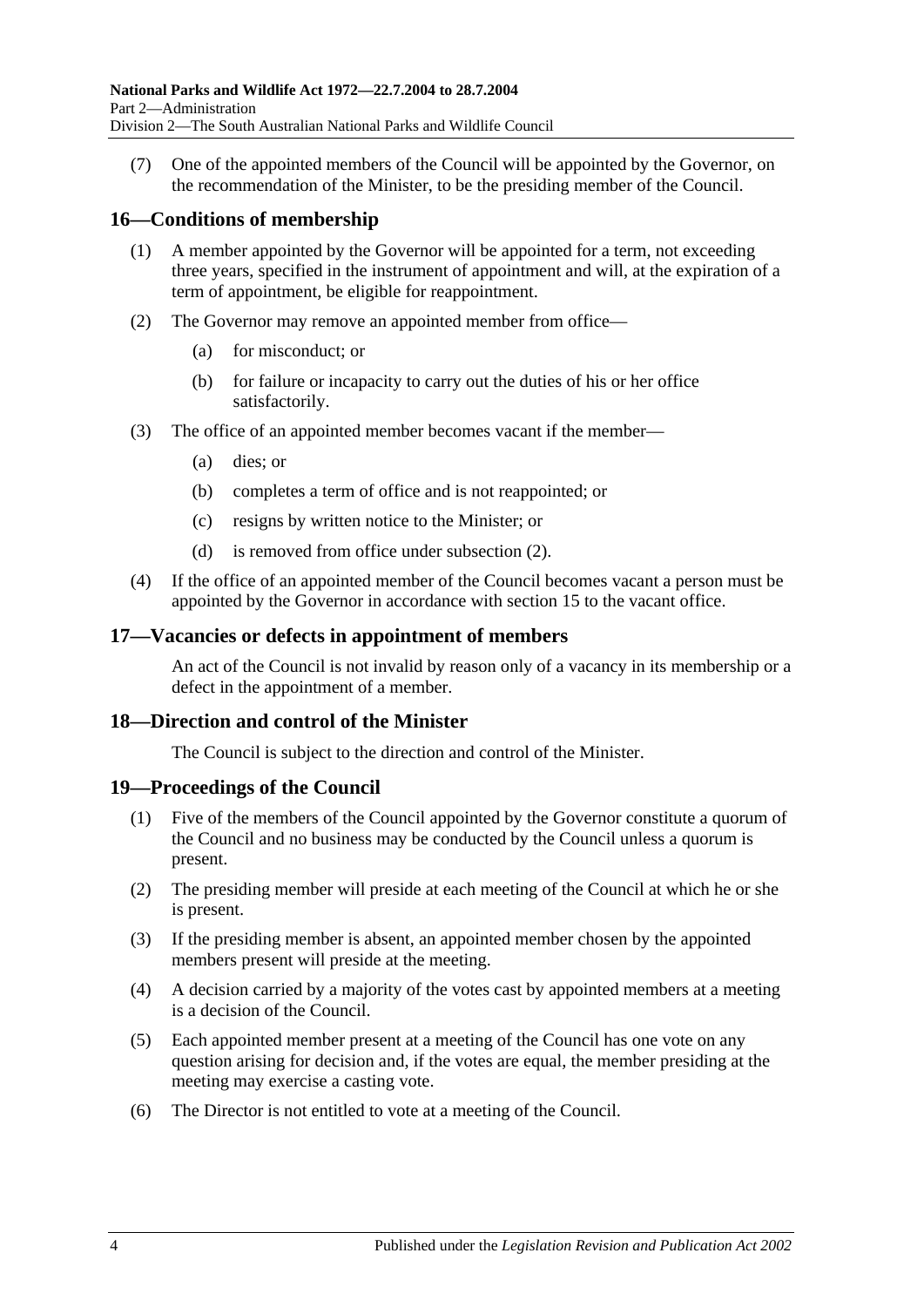- (7) A conference by telephone or other electronic means between members will, for the purposes of this section, be taken to be a meeting of the Council at which the participating members are present if—
	- (a) notice of the conference is given to all members in the manner determined by the Council for that purpose; and
	- (b) each participating member is capable of communicating with every other participating member during the conference.
- (8) A proposed resolution of the Council becomes a valid decision of the Council despite the fact that it is not voted on at a meeting of the Council if—
	- (a) notice of the proposed resolution is given to all members in accordance with procedures determined by the Council; and
	- (b) a majority of the appointed members express their concurrence in the proposed resolution by letter, telex, facsimile transmission or other written communication setting out the terms of the resolution.
- (9) The Council must cause accurate minutes to be kept of its proceedings.
- (10) Subject to this Act, the Council may determine its own procedures.

### <span id="page-14-0"></span>**19A—Conflict of interest**

- (1) A member of the Council who has a direct or indirect pecuniary or personal interest in a matter decided or under consideration by the Council—
	- (a) must disclose the nature of the interest to the Council; and
	- (b) must not take part in any deliberations or decisions of the Council on the matter.

Maximum penalty: \$4 000.

- (2) It is a defence to a charge of an offence against subsection  $(1)$  to prove that the defendant was not, at the time of the alleged offence, aware of his or her interest in the matter.
- (3) A disclosure under this section must be recorded in the minutes of the Council.

### <span id="page-14-1"></span>**19B—Allowances and expenses**

The appointed members of the Council are entitled to such allowances and expenses as may be determined by the Minister.

### <span id="page-14-2"></span>**19C—Functions of the Council**

- (1) The functions of the Council are—
	- (a) to provide advice to the Minister at the Minister's request or on its own initiative on any matter relating to the administration of this Act; and
	- (b) such other functions as are set out in this Act.
- (2) Without limiting subsection  $(1)(a)$ , the Council may advise the Minister on the following matters relating to the administration of this Act:
	- (a) planning in relation to the management of reserves;
	- (b) the conservation of wildlife;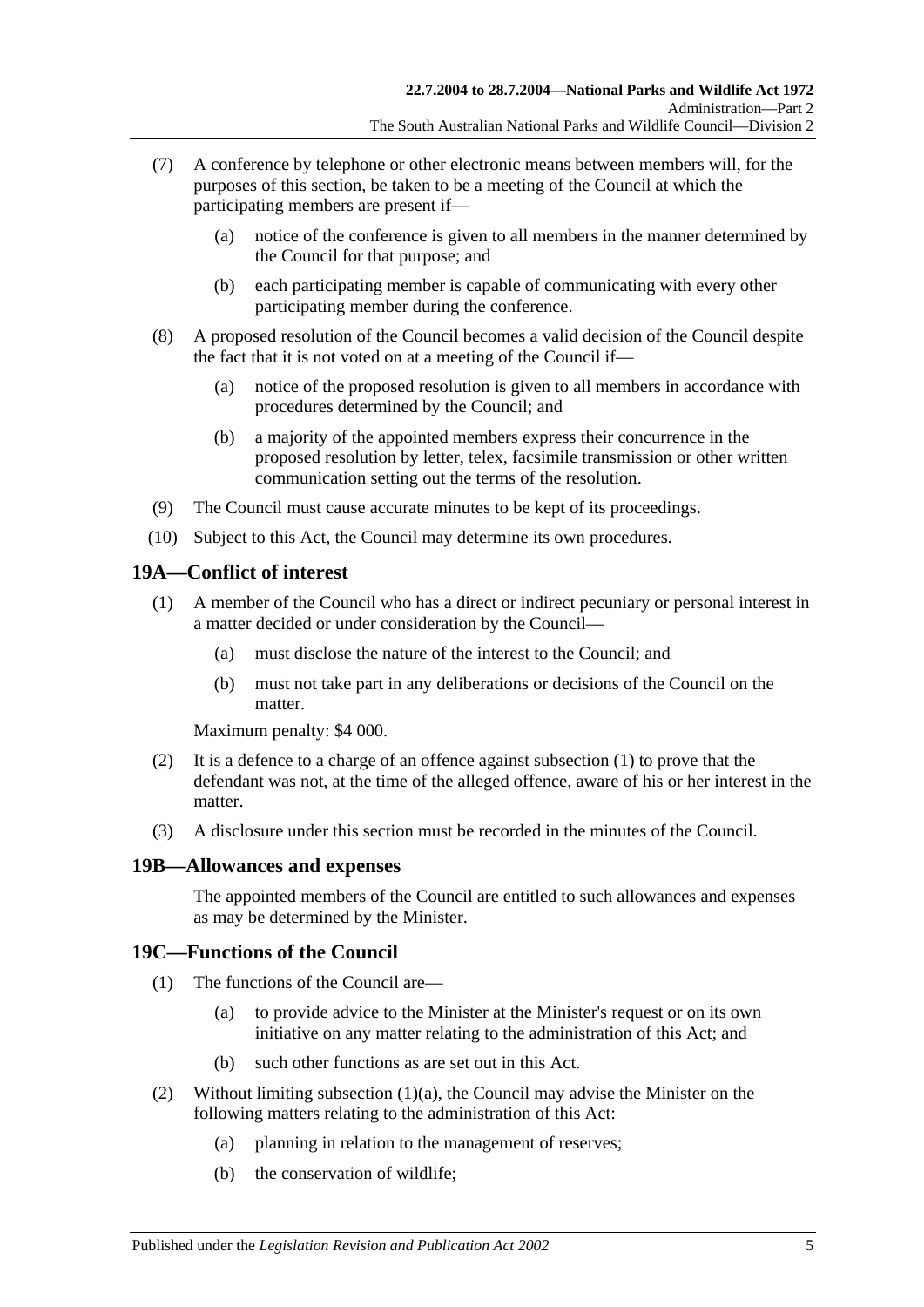- (c) funding (including matters relating to sponsorship) and the development and marketing of commercial activities;
- (d) community participation in the management of reserves and the conservation of wildlife;
- (e) the development of policy;
- (f) existing or proposed national or international agreements relating to the conservation of animals, plants and ecosystems;
- (g) the promotion (including public education) of the conservation of wildlife and other natural resources;
- (h) the Council's assessment of the performance of the Department in administering this Act;
- (i) any other matter referred to the Council by the Minister or on which the Council believes it should advise the Minister.

### <span id="page-15-0"></span>**19D—Annual Report**

- (1) The Council must, on or before 30 September in each year, prepare and deliver to the Minister a report on its operations during the preceding financial year.
- (2) The Minister must, within six sitting days after receiving a report, cause copies of the report to be laid before both Houses of Parliament.

### <span id="page-15-1"></span>**Division 2A—Advisory committees**

### <span id="page-15-2"></span>**19E—Establishment of advisory committees**

- (1) The Minister may establish one or more advisory committees to advise the Minister on any matter relating to the administration of this Act.
- (2) The Minister may, at the request of the Council, establish one or more advisory committees to advise the Council on any matter relating to the performance by the Council of its functions.
- (3) An advisory committee may, but need not, consist of, or include, members of the Council.
- (4) Without limiting the matters on which an advisory committee may advise the Minister or the Council, a committee may provide advice as to—
	- (a) the classification of species of animals or plants on the basis of the species' risk of extinction;
	- (b) the management of wildlife including—
		- (i) the harvesting and farming of wildlife;
		- (ii) population control of wildlife;
		- (iii) the reintroduction of particular species of wildlife to parts of the State in which those species once lived or grew;
		- (iv) the declaration of open seasons in relation to particular species of protected animals;
		- (v) the issuing of permits under this Act;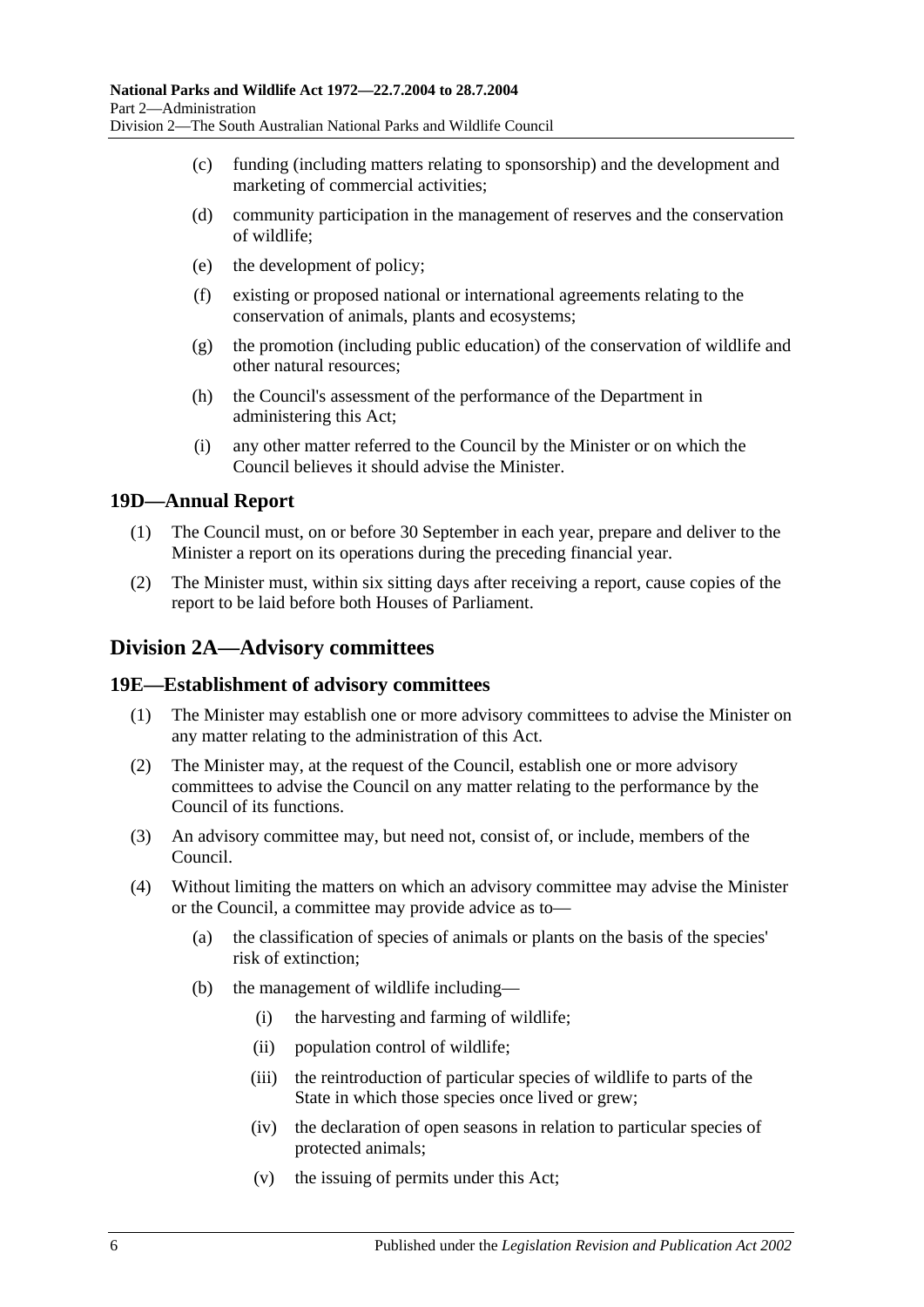- (vi) the management of endangered, vulnerable and rare species;
- (c) the plan of management for a particular reserve or plans of management generally;
- (d) the involvement of Aboriginal people in the management of land and wildlife;
- (e) private sector sponsorship for the management of reserves and wildlife.

### <span id="page-16-0"></span>**19F—Members of advisory committees**

- (1) Members of committees will be appointed by the Minister for a term, not exceeding three years, specified in the instrument of appointment and will, at the expiration of a term of appointment, be eligible for reappointment.
- (2) The Minister may remove a member of a committee from office—
	- (a) for misconduct; or
	- (b) for failure or incapacity to carry out the duties of his or her office satisfactorily.
- (3) The office of a member becomes vacant if the member—
	- (a) dies; or
	- (b) completes a term of office and is not reappointed; or
	- (c) resigns by written notice to the Minister or to the Council; or
	- (d) is removed from office under subsection (2).

### <span id="page-16-1"></span>**19G—Quorum**

The quorum for the transaction of business at a meeting of an advisory committee is determined by dividing the number of members of the committee by two, disregarding any fraction and adding one.

### <span id="page-16-2"></span>**19H—Proceedings of advisory committees**

- (1) Meetings of advisory committees must be held in accordance with procedures prescribed by regulation.
- (2) To the extent that procedures are not prescribed by regulation, meetings must be held in accordance with directions of the Minister.
- (3) Subject to procedures prescribed by regulation or directed by the Minister, an advisory committee may determine its own procedures.

### <span id="page-16-3"></span>**19I—Direction and control of advisory committees**

- (1) Subject to subsection (2), advisory committees are under the direction and control of the Minister.
- (2) An advisory committee established by the Minister at the request of the Council is under the direction and control of the Council.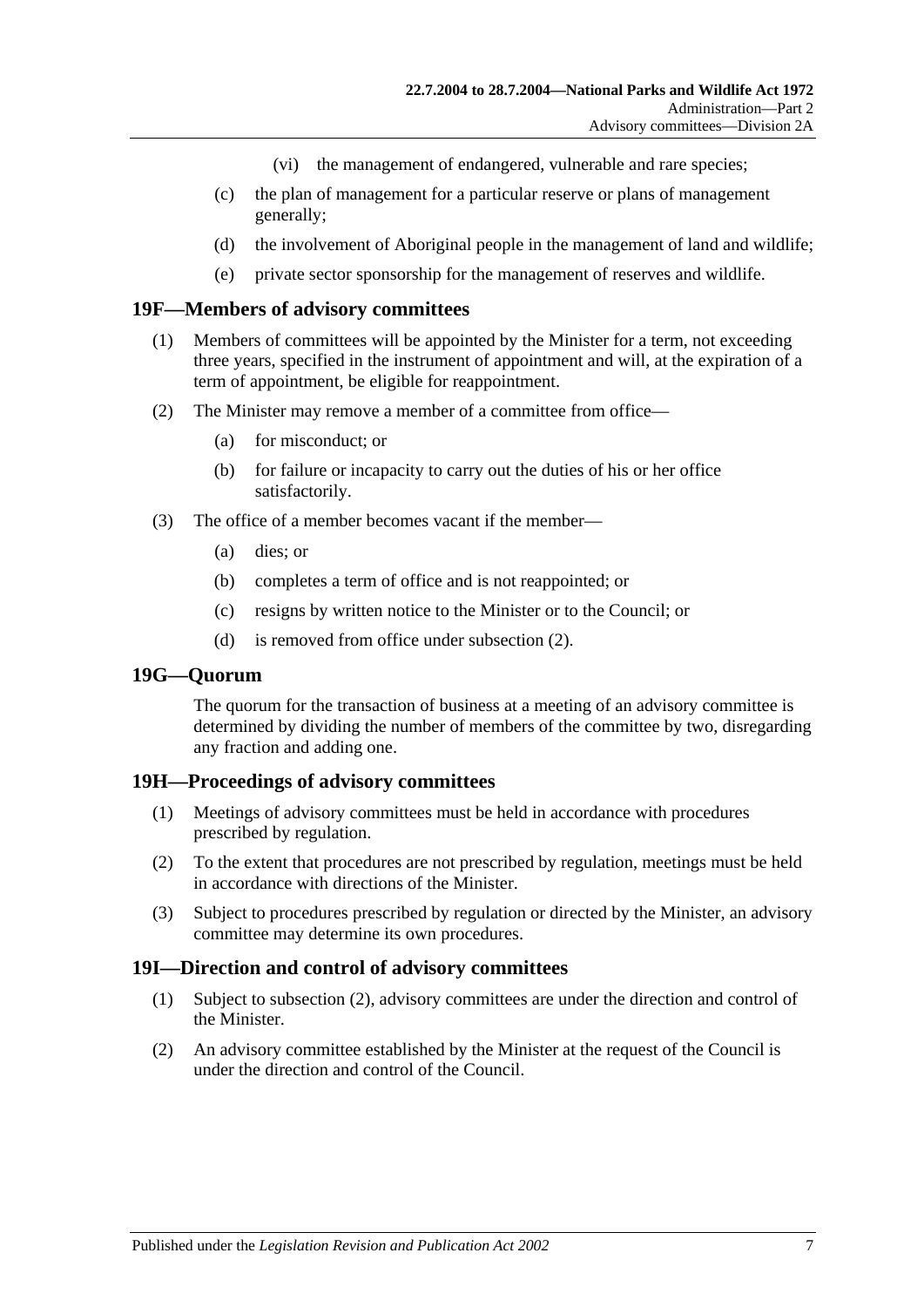### <span id="page-17-0"></span>**19J—Conflict of interest**

(1) A member of a committee who has a direct or indirect pecuniary or personal interest in a matter decided or under consideration by the committee must disclose the nature of the interest to the committee.

Maximum penalty: \$4 000.

- (2) It is a defence to a charge of an offence against subsection (1) to prove that the defendant was not, at the time of the alleged offence, aware of his or her interest in the matter.
- (3) A disclosure under this section must be recorded in the minutes of the committee.

### <span id="page-17-1"></span>**19K—Allowances and expenses**

The members of a committee are entitled to such allowances and expenses as may be determined by the Minister.

### <span id="page-17-2"></span>**19L—Annual Report**

- (1) A committee must, on or before 30 September in each year, prepare and deliver to the Minister a report on its operations during the preceding financial year.
- (2) The Minister must, within six sitting days after receiving a report, cause copies of the report to be laid before both Houses of Parliament.
- (3) Subsection (1) does not apply to a committee that is established on or after 1 July in a financial year and is dissolved before 30 June in the same year.

### <span id="page-17-3"></span>**Division 2B—Consultative committees**

### <span id="page-17-4"></span>**19M—Establishment of consultative committees**

- (1) The Minister may establish consultative committees to represent the community interest in the management of reserves and the conservation of animals, plants and ecosystems in a particular part of the State.
- (2) The members of a consultative committee must be persons who, in the opinion of the Minister, have local knowledge that is relevant to, or who are interested in, the management of reserves or the conservation of animals, plants and ecosystems in the part of the State in relation to which the consultative committee is established.
- (3) Members of consultative committees hold office at the pleasure of the Minister.

### <span id="page-17-5"></span>**19N—Quorum**

The quorum for the transaction of business at a meeting of a consultative committee is determined by dividing the number of members of the committee by two, disregarding any fraction and adding one.

### <span id="page-17-6"></span>**19O—Proceedings of consultative committees**

- (1) Meetings of consultative committees must be held in accordance with procedures prescribed by regulation.
- (2) To the extent that procedures are not prescribed by regulation meetings must be held in accordance with directions of the Minister.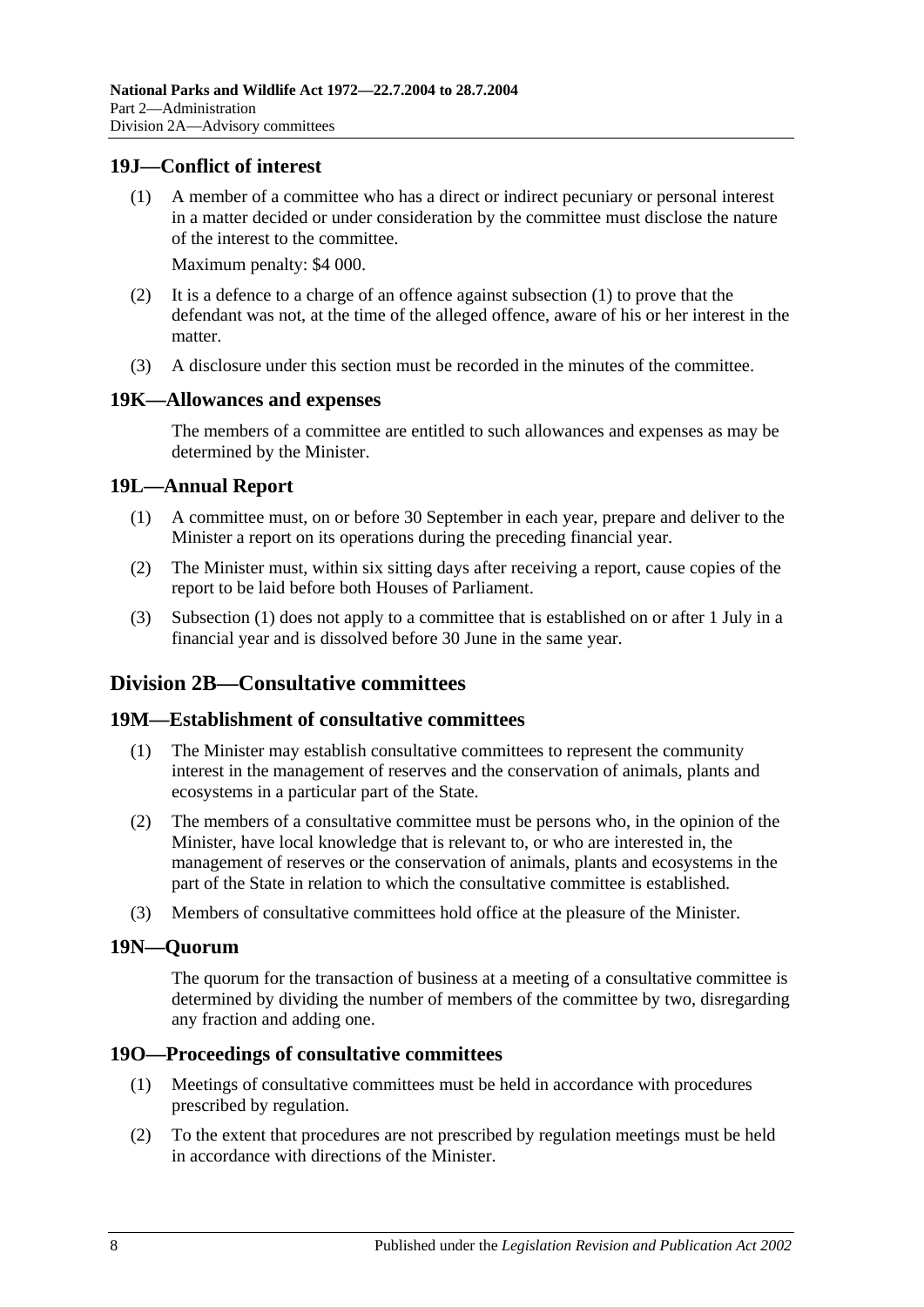(3) Subject to procedures prescribed by regulation or directed by the Minister, a consultative committee may determine its own procedures.

### <span id="page-18-0"></span>**19P—Conflict of interest**

(1) A member of a consultative committee who has a direct or indirect pecuniary or personal interest in a matter decided or under consideration by the committee must disclose the nature of the interest to the committee.

Maximum penalty: \$4 000.

- (2) It is a defence to a charge of an offence against subsection (1) to prove that the defendant was not, at the time of the alleged offence, aware of his or her interest in the matter.
- (3) A disclosure under this section must be recorded in the minutes of the committee.

### <span id="page-18-1"></span>**Division 3—Appointment and powers of wardens**

### <span id="page-18-2"></span>**20—Appointment of wardens**

- (1) The Minister may, by instrument in writing, appoint any person who has prescribed qualifications to be a warden under this Act.
- (2) A warden will be appointed for a term specified in the instrument of appointment.
- (3) The Minister may, in the instrument of appointment, authorise the warden to exercise his or her powers in respect of the whole, or any specified portion, of the State.
- (4) Where the authority of a warden is limited by the instrument of appointment to any specified portion of the State, the powers conferred on the warden under this Act are exercisable only within that portion of the State.
- (5) Every member of the police force is, while holding office as such, a warden competent to exercise powers as such in any part of the State.
- (6) A warden must, while acting as such, carry an identity card issued by the Minister or, if the warden is a member of the police force, the member's warrant card, and the warden must produce the card for inspection by the person against whom the warden proposes to exercise any of the powers conferred by this Act.

### <span id="page-18-3"></span>**21—Assistance to warden**

- (1) A warden may request any suitable person to assist the warden in the exercise of powers under this Act.
- (2) A person, while assisting a warden in response to a request for assistance by the warden, has the powers of a warden.

### <span id="page-18-4"></span>**22—Powers of wardens**

- (1) If a warden suspects on reasonable grounds that an offence against this Act is being, or has been committed, the warden may—
	- (a) enter and search any premises or vehicle connected with the suspected offence;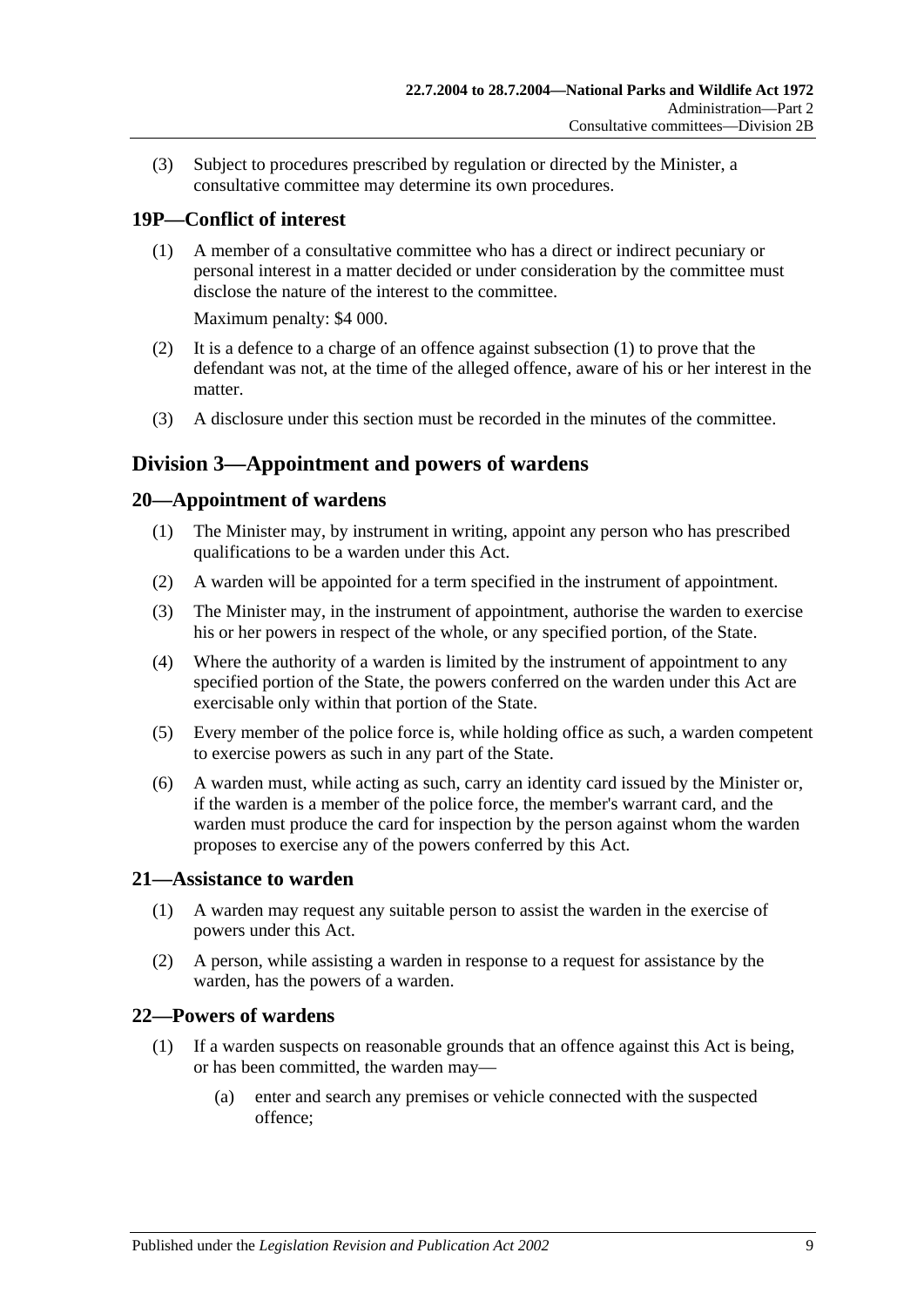- (b) in order to exercise his or her powers under this section or under any other provision of this Act, give directions to a person in, or in charge of, a vehicle to stop the vehicle or to move it to a particular place;
- (ba) give directions to a person in, or in charge of, a vehicle in order to facilitate a search of the vehicle;
- (c) require the person suspected of having committed the offence to state his or her full name and usual place of residence;
- (ca) subject to subsection (1c), take blood or other material (or authorise any other person to take blood or other material) from an animal, or the carcass or egg of an animal, for the purpose of obtaining a DNA profile;
- (cb) take photographs, films or video or audio recordings or make a record in any other manner or by any other means;
- (d) if the suspect is on a reserve—order him or her off the reserve for a stated period (not exceeding 24 hours).
- (1a) Subject to subsection (1c), a person who has possession or control of an animal, or the carcass or egg of an animal, must, if a warden requires him or her to do so, permit the warden, or a person authorised by the warden, to take blood or other material pursuant to subsection (1)(ca) from the animal, carcass or egg.
- (1b) A warden, or a person authorised by a warden, may only take blood or other material from an animal, carcass or egg pursuant to subsection (1)(ca) if he or she does so in a manner that does not injure or cause pain or distress to the animal or damage the carcass or egg to a greater extent than is necessary.
- (1c) A warden cannot act under subsection  $(1)(ca)$  or make a requirement under subsection (1a) without the oral or written authority of the Director given by the Director personally.
- (2) If a warden suspects on reasonable grounds that a person is about to commit an offence against this Act the warden may require the person to state his or her full name and usual place of residence.
- (3) If a warden suspects on reasonable grounds that the name or place of residence stated pursuant to this section is false, the warden may require the person to produce evidence of his or her full name or usual place of residence.
- (4) A warden may—
	- (a) enter and inspect premises—
		- (i) on which a protected animal is kept; or
		- (ii) on which some other activity is carried on in pursuance of a permit under this Act;
	- (b) examine a protected animal kept on such premises;
	- (c) require any person carrying on an activity for which a permit is required under this Act to produce the permit for the warden's inspection.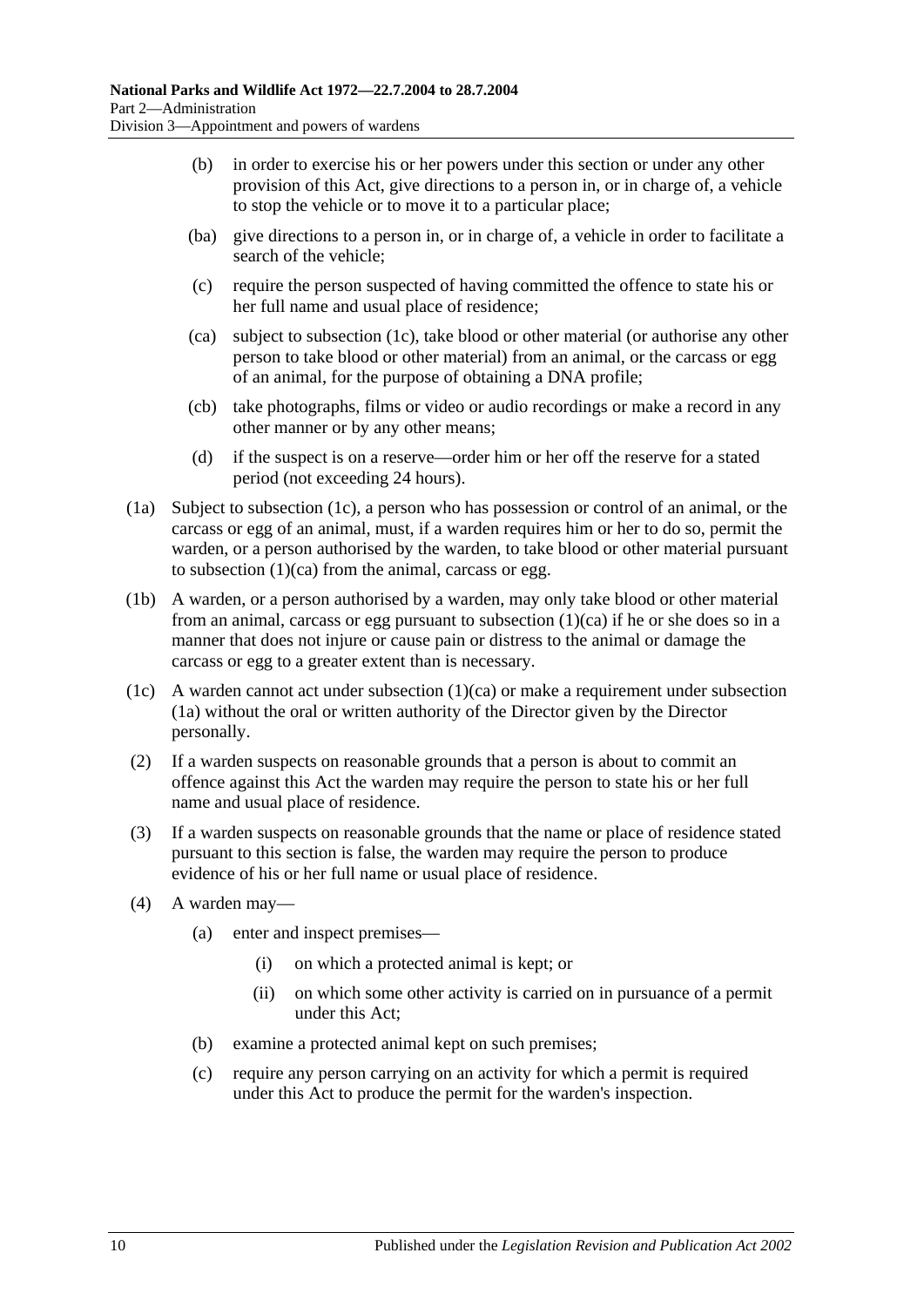- (5) For the purpose of entering and searching premises or a vehicle, a warden may break into the premises or vehicle, or anything on the premises or in the vehicle, using so much force as is necessary for that purpose—
	- (a) if authorised by warrant under subsection (6); or
	- (b) if the warden has reason to believe that urgent action is necessary in the circumstances of the particular case.
- (6) A justice may, if satisfied on the application of a warden that there is proper ground for the issue of a warrant, issue a warrant authorising the warden to break into and search premises or a vehicle or anything on premises or in a vehicle.
- (7) A person who contravenes, or fails to comply with, a direction, requirement or order of a warden under this section is guilty of an offence.

Maximum penalty: \$1 000.

### <span id="page-20-0"></span>**23—Forfeiture**

- (1) An object is liable to confiscation under this section if—
	- (a) it has been used in the commission, or is likely to be used in the commission, of an offence against this Act; or
	- (b) it furnishes evidence of the commission of an offence against this Act; or
	- (c) where the object is an animal, carcass, egg or plant—
		- (i) it has been taken in contravention of this Act; or
		- (ii) it is, or has been, in the possession of a person in contravention of this Act.
- (2) A vehicle is liable to confiscation under subsection (1) only in relation to an offence that is punishable by imprisonment.
- (3) If a warden suspects on reasonable grounds that an object is liable to confiscation under this section, the warden may seize the object.
- (4) Where an object is seized under subsection (3), the following provisions apply:
	- (a) if proceedings for an offence against this Act in relation to the object seized are not commenced within three months of the date of seizure, the object must be returned to the owner;
	- (b) if such proceedings are commenced against the owner of the object within three months of the date of seizure and the owner is, in the course of those proceedings, convicted of such an offence—
		- (i) the court may order that the object be forfeited to the Crown; and
		- (ii) where the object is an animal, carcass, egg or plant and the prosecutor applies for its forfeiture—the court must order that the object be forfeited to the Crown;
	- (c) the object must be returned to the owner of the object if—
		- (i) in the circumstances referred to in paragraph (b), the owner is not convicted or the court does not make an order for forfeiture; or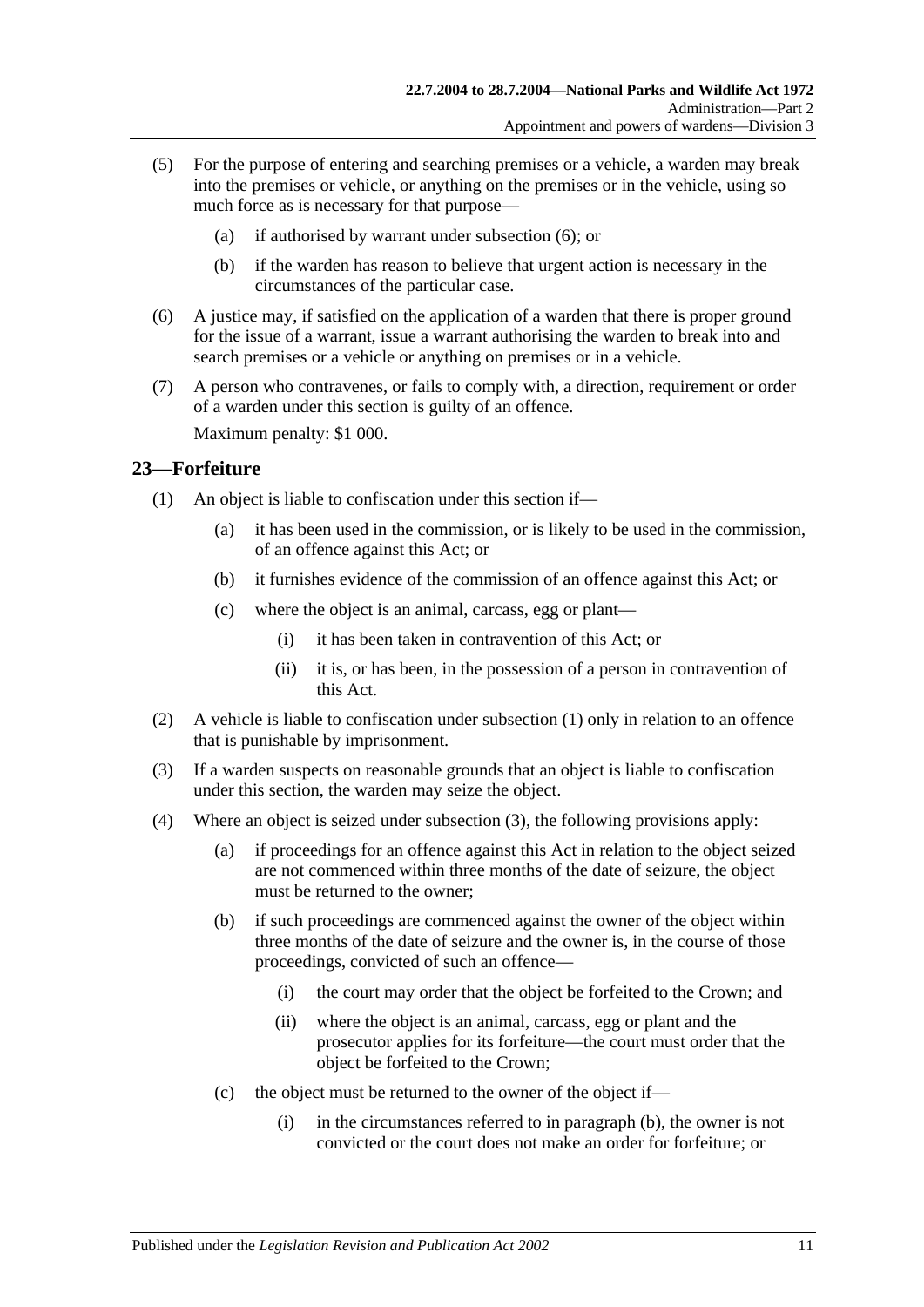- (ii) in any other circumstances, the object is no longer required to furnish evidence of the commission of an offence;
- (d) an object forfeited to the Crown may be sold or disposed of as the Minister thinks fit and, if sold, the proceeds of sale must be paid into the Wildlife Conservation Fund.
- (5) Despite subsection (4)—
	- (a) where a living animal is seized under this section, a warden may release it from captivity;
	- (b) if the Minister is unable, after reasonable inquiry, to ascertain the whereabouts of a person to whom an object is to be returned under subsection (4), the object may be sold or disposed of as the Minister thinks fit and, if sold, the proceeds of sale must be paid into the Wildlife Conservation Fund.
- (5a) Despite subsection (4) where, in the opinion of the Minister, an animal, carcass, egg or plant confiscated under subsection (1)(c) will suffer a substantial loss in its value before the question of its forfeiture under this section can be determined, the Minister may sell the object (unless it is required for evidentiary purposes) and the proceeds of the sale will be dealt with under this section as if they were the object.
- (6) In this section—

*convicted* includes found guilty without a conviction being recorded;

*object* includes—

- (a) an animal, carcass or egg;
- (b) a plant;
- (c) a vehicle;
- (d) a cage or container;
- (e) a firearm or device;
- (f) a poison or other substance;
- (g) a document or record;

*owner* in relation to an object seized under this section means either or both of the following persons:

- (a) a person who has legal title to the object;
- (b) a person who was, immediately before seizure of the object, legally in possession or control of the object.

### <span id="page-21-0"></span>**24—Hindering of wardens etc**

(1) A person must not hinder a warden, or a person assisting a warden, in the exercise of powers or functions under this Act.

Maximum penalty: \$2 500.

(2) A person must not use abusive, threatening or insulting language to a warden, or a person assisting a warden, in the exercise of powers or functions under this Act. Maximum penalty: \$2 500.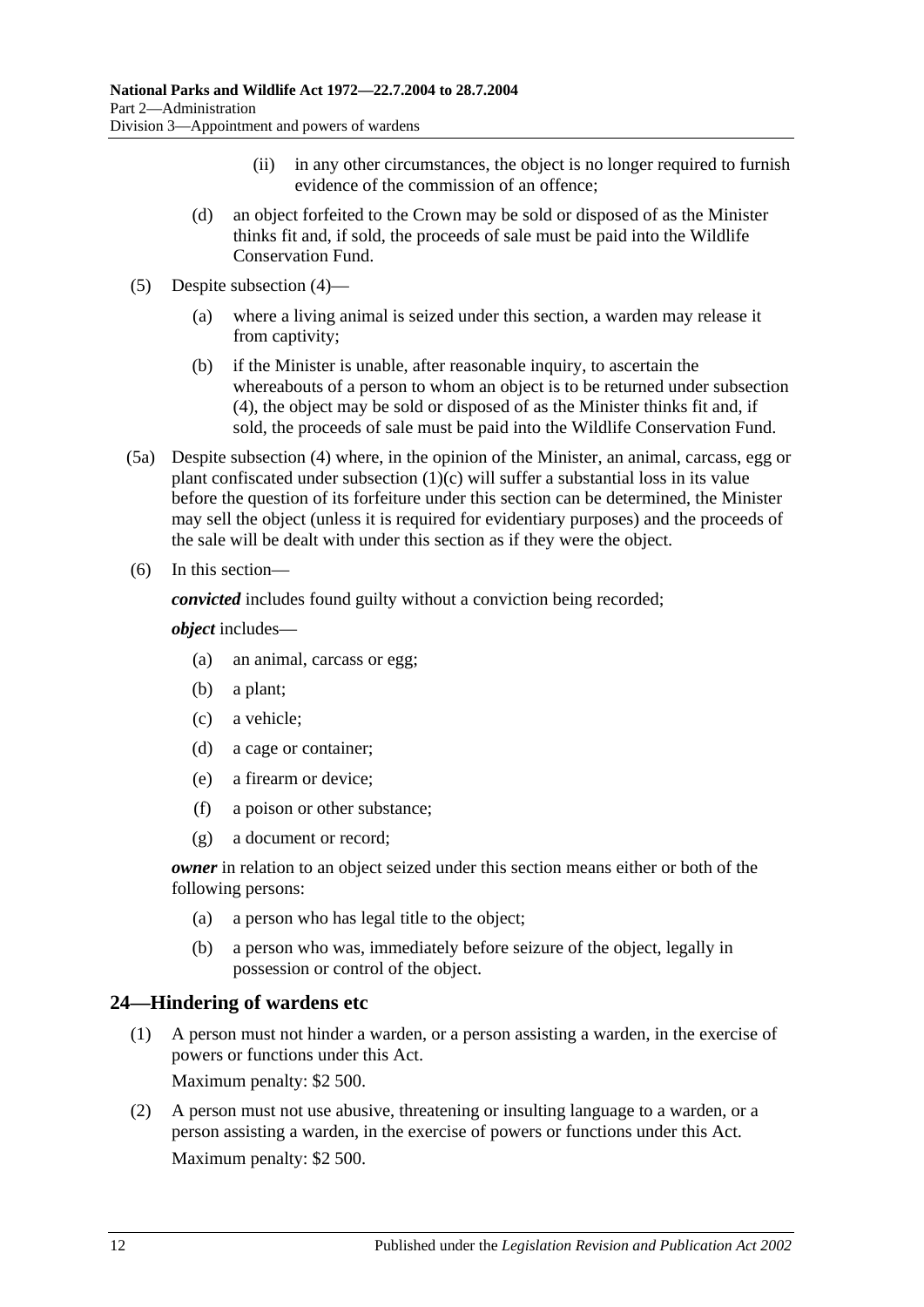(3) A person must not assault a warden, or a person assisting a warden, in the exercise of powers or functions under this Act.

Maximum penalty: \$5 000 or imprisonment for 2 years.

### <span id="page-22-0"></span>**24A—Offences by wardens etc**

Subject to section 26A, a warden, or a person assisting a warden, who—

- (a) addresses offensive language to any other person; or
- (b) without lawful authority, hinders or obstructs, or uses or threatens to use force in relation to, any other person,

is guilty of an offence.

Maximum penalty: \$2 500.

### <span id="page-22-1"></span>**25—Power of arrest**

- (1) A warden may, without warrant, arrest a person—
	- (a) who fails to comply with a direction, requirement or order of a warden under this Act; or
	- (b) who hinders a warden in the exercise of powers or functions under this Act.
- (2) Where a warden arrests a person under this section, the warden must, as soon as possible, take the person, or have the person taken, to the nearest police station at which facilities are continuously available for the care and custody of the person arrested.

### <span id="page-22-2"></span>**26—False representation**

A person must not, by words or conduct, falsely represent that he or she is a warden. Maximum penalty: \$2 000 or imprisonment for 3 months.

### <span id="page-22-3"></span>**26A—Immunity from personal liability**

- (1) No personal criminal or civil liability attaches to a warden, or a person assisting a warden, for an act or omission in good faith and in the exercise or discharge, or purported exercise or discharge, of the powers or functions of a warden under this Act.
- (2) A civil liability that would, but for subsection (1), lie against a warden or other person lies instead against the Crown.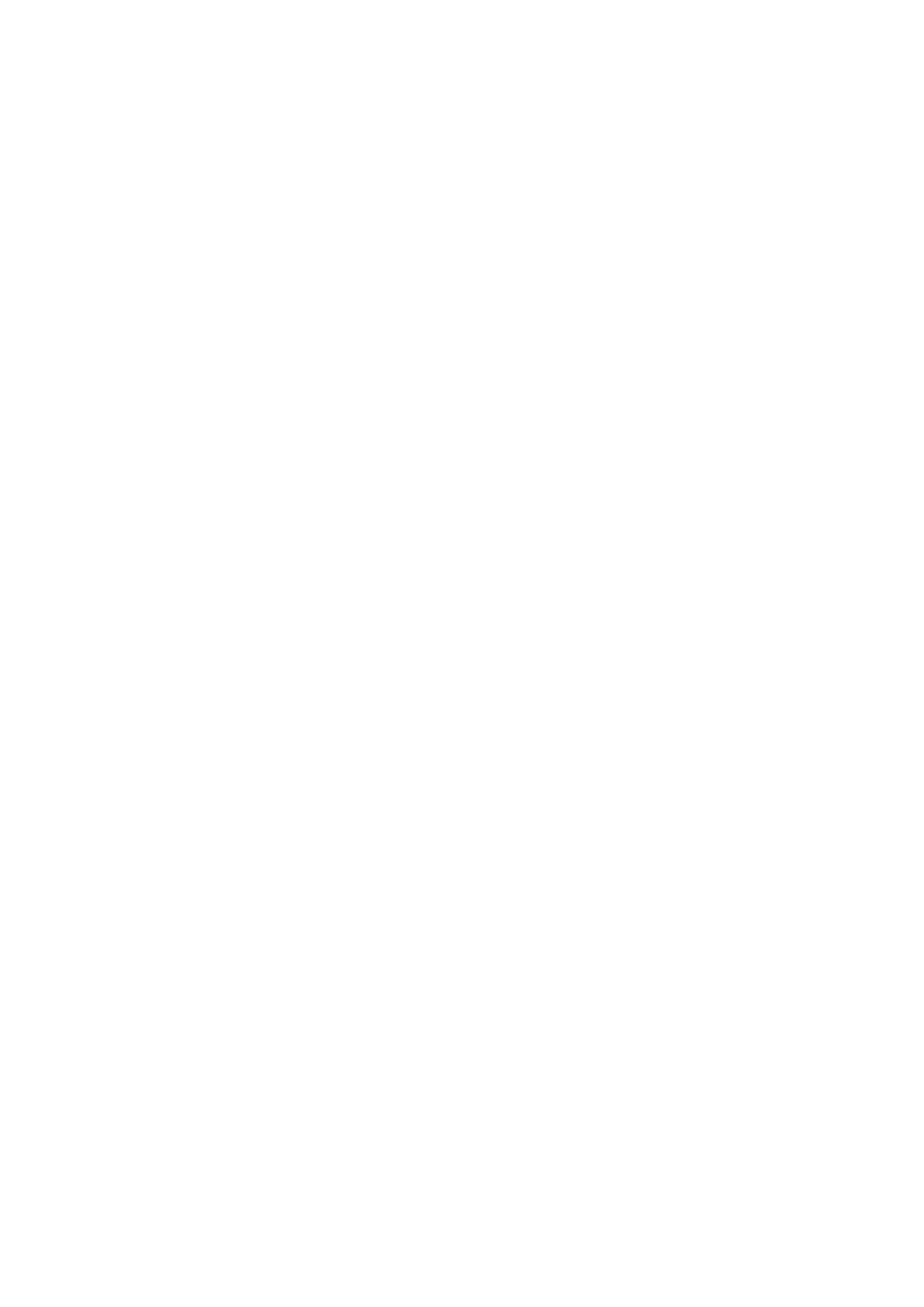## <span id="page-24-0"></span>**Part 3—Reserves and sanctuaries**

### <span id="page-24-1"></span>**Division 1—National parks**

### <span id="page-24-2"></span>**27—Constitution of national parks by statute**

- (1) The areas declared in Schedule 3 to be national parks are constituted national parks.
- (2) The names assigned in Schedule 3 to the national parks constituted under subsection (1) are, subject to this Division, the names of those national parks.
- (3) The Governor may, by proclamation—
	- (a) abolish a national park constituted under this section; or
	- (b) alter the boundaries of a national park constituted under this section; or
	- (c) alter the name assigned to a national park under this section.
- (4) A proclamation must not be made under subsection (3)(a) or (b) by virtue of which any land ceases to be, or to be included in, a national park except in pursuance of a resolution passed by both Houses of Parliament.
- (5) Notice of a motion for a resolution under subsection (4) must be given at least 14 sitting days before the motion is passed.

### <span id="page-24-3"></span>**28—Constitution of national parks by proclamation**

- (1) The Governor may, by proclamation—
	- (a) constitute as a national park any specified Crown land the Governor considers to be of national significance by reason of the wildlife or natural features of that land; and
	- (b) assign a name to a national park so constituted.
- (2) The Governor may, by subsequent proclamation—
	- (a) abolish a national park constituted under this section; or
	- (b) alter the boundaries of a national park constituted under this section; or
	- (c) alter the name of a national park constituted under this section.
- (3) A proclamation must not be made under subsection (2)(a) or (b) by virtue of which any land ceases to be, or to be included in, a national park except in pursuance of a resolution passed by both Houses of Parliament.
- (4) Notice of a motion for a resolution under subsection (3) must be given at least 14 sitting days before the motion is passed.

### <span id="page-24-4"></span>**Division 2—Conservation parks**

### <span id="page-24-5"></span>**29—Constitution of conservation parks by statute**

(1) The areas declared in Schedule 4 to be conservation parks are constituted conservation parks.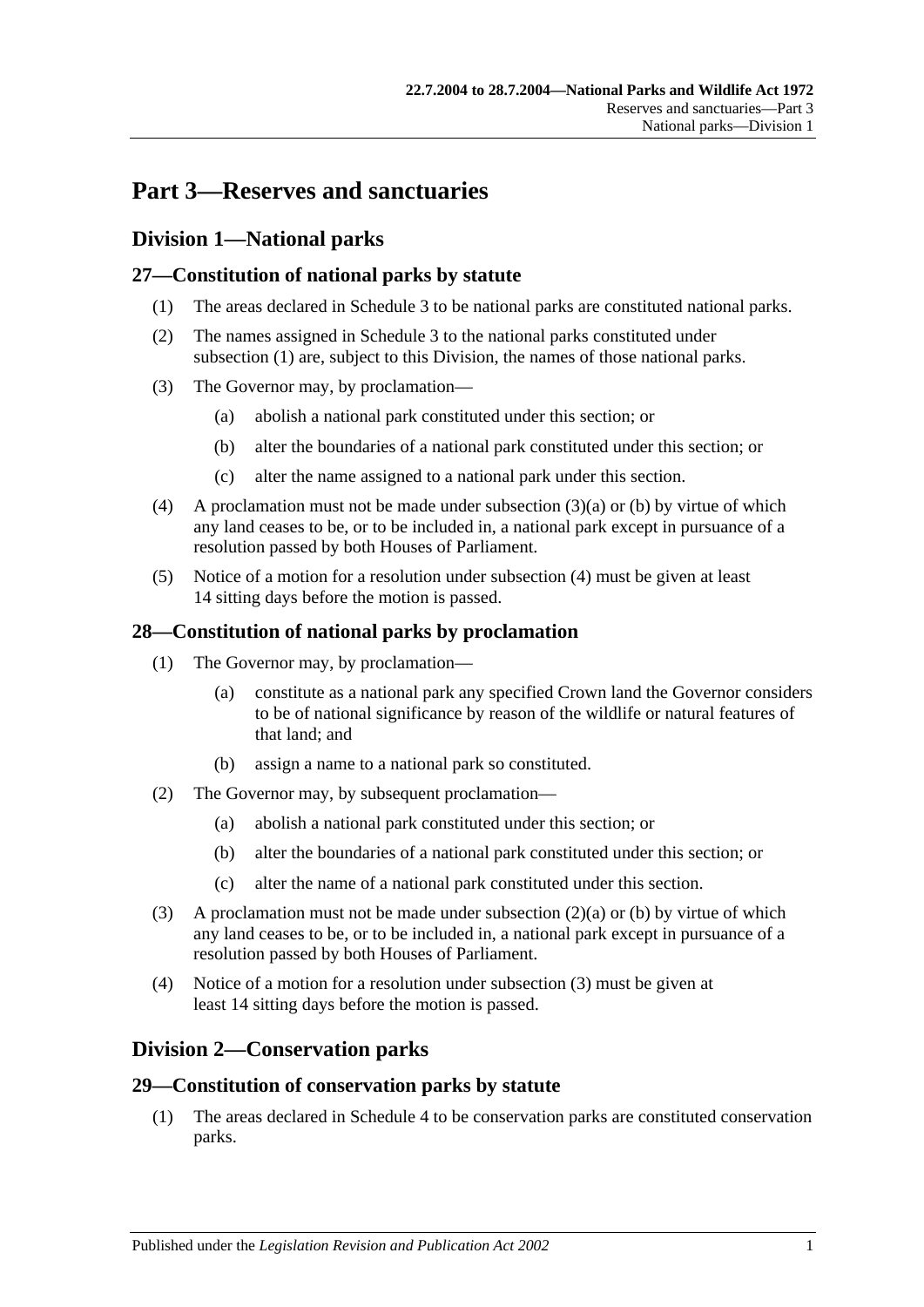- (2) The names assigned in Schedule 4 to the conservation parks constituted under subsection (1) are, subject to this Division, the names of those conservation parks.
- (3) The Governor may, by proclamation—
	- (a) abolish a conservation park constituted under this section; or
	- (b) alter the boundaries of a conservation park constituted under this section; or
	- (c) alter the name assigned to a conservation park under this section.
- (4) A proclamation must not be made under subsection (3)(a) or (b) by virtue of which any land ceases to be, or to be included in, a conservation park, except in pursuance of a resolution passed by both Houses of Parliament.
- (5) Notice of a motion for a resolution under subsection (4) must be given at least 14 sitting days before the motion is passed.

### <span id="page-25-0"></span>**30—Constitution of conservation parks by proclamation**

- (1) The Governor may, by proclamation—
	- (a) constitute as a conservation park any specified Crown land that should, in the Governor's opinion, be protected or preserved for the purpose of conserving any wildlife or the natural or historic features of that land; and
	- (b) assign a name to a conservation park so constituted.
- (2) The Governor may, by subsequent proclamation—
	- (a) abolish a conservation park constituted under this section; or
	- (b) alter the boundaries of a conservation park constituted under this section; or
	- (c) alter the name of a conservation park constituted under this section.
- (3) A proclamation must not be made under subsection (2)(a) or (b) by virtue of which any land ceases to be, or to be included in, a conservation park, except in pursuance of a resolution passed by both Houses of Parliament.
- (4) Notice of a motion for a resolution under subsection (3) must be given at least 14 sitting days before the motion is passed.

### <span id="page-25-1"></span>**Division 3—Game reserves**

### <span id="page-25-2"></span>**31—Constitution of game reserves by statute**

- (1) The areas declared in Schedule 5 to be game reserves are constituted game reserves.
- (2) The names assigned in Schedule 5 to the game reserves constituted under subsection (1) are, subject to this Division, the names of those game reserves.
- (3) The Governor may, by proclamation—
	- (a) abolish a game reserve constituted under this section; or
	- (b) alter the boundaries of a game reserve constituted under this section; or
	- (c) alter the name of a game reserve constituted under this section.
- (4) A proclamation must not be made under subsection  $(3)(a)$  or (b) by virtue of which any land ceases to be, or to be included in, a game reserve, except in pursuance of a resolution passed by both Houses of Parliament.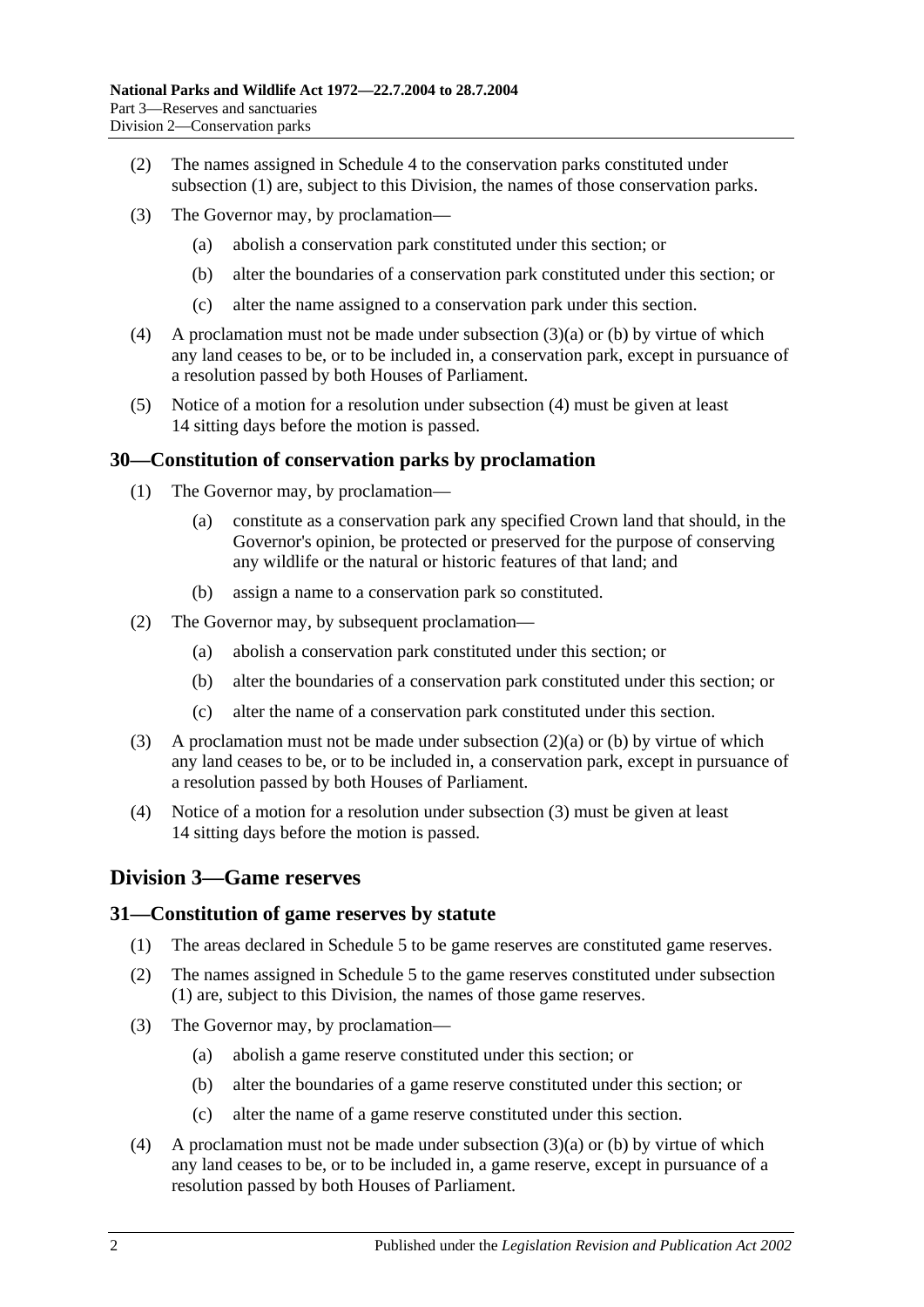(5) Notice of motion for a resolution under subsection (4) must be given at least 14 sitting days before the motion is passed.

### <span id="page-26-0"></span>**32—Constitution of game reserves by proclamation**

- (1) The Governor may, by proclamation—
	- (a) constitute as a game reserve any Crown land that should in the Governor's opinion be preserved for the conservation of wildlife and management of game; and
	- (b) assign a name to a game reserve so constituted.
- (2) The Governor may, by subsequent proclamation—
	- (a) abolish a game reserve constituted under this section; or
	- (b) alter the boundaries of a game reserve constituted under this section; or
	- (c) alter the name assigned to a game reserve under this section.

### <span id="page-26-1"></span>**Division 4—Recreation parks**

### <span id="page-26-2"></span>**33—Constitution of recreation parks by statute**

- (1) The areas declared in Schedule 6 to be recreation parks are constituted recreation parks.
- (2) The names assigned in Schedule 6 to the recreation parks constituted under subsection (1) are, subject to this Division, the names of those recreation parks.
- (3) The Governor may, by proclamation—
	- (a) abolish a recreation park constituted under this section; or
	- (b) alter the boundaries of a recreation park constituted under this section; or
	- (c) alter the name assigned to a recreation park under this section.
- (4) A proclamation must not be made under subsection (3)(a) or (b) by virtue of which any land ceases to be, or to be included in, the Para Wirra Recreation Park except in pursuance of a resolution passed by both Houses of Parliament.
- (5) Notice of a motion for a resolution under subsection (4) must be given at least 14 sitting days before the motion is passed.

### <span id="page-26-3"></span>**34—Constitution of recreation parks by proclamation**

- (1) The Governor may, by proclamation—
	- (a) constitute as a recreation park any specified Crown land that should in the Governor's opinion be conserved and managed for public recreation and enjoyment; and
	- (b) assign a name to a recreation park so constituted.
- (2) The Governor may, by subsequent proclamation—
	- (a) abolish a recreation park constituted under this section; or
	- (b) alter the boundaries of a recreation park constituted under this section; or
	- (c) alter the name assigned to a recreation park constituted under this section.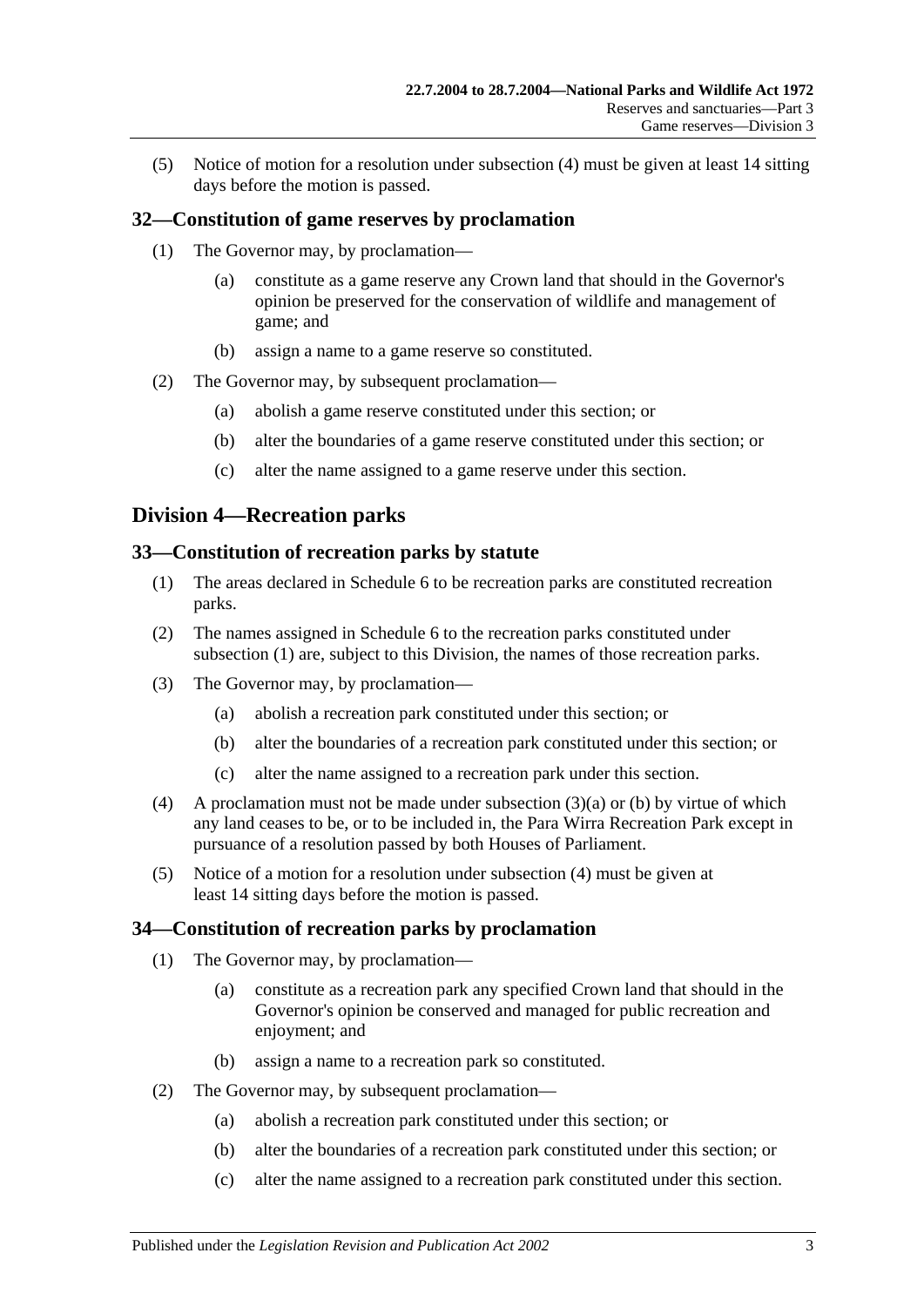### <span id="page-27-0"></span>**Division 4A—Regional reserves**

### <span id="page-27-1"></span>**34A—Constitution of regional reserves by proclamation**

- (1) The Governor may, by proclamation—
	- (a) constitute as a regional reserve any specified Crown land for the purpose of conserving any wildlife or the natural or historic features of that land while, at the same time, permitting the utilisation of the natural resources of that land; and
	- (b) assign a name to a regional reserve so constituted.
- (2) The Governor may, by subsequent proclamation—
	- (a) abolish a regional reserve constituted under this section; or
	- (b) alter the boundaries of a regional reserve constituted under this section; or
	- (c) alter the name of a regional reserve constituted under this section.
- (3) A proclamation must not be made under subsection (2)(a) or (b) by virtue of which any land ceases to be, or to be included in, a regional reserve except in pursuance of a resolution passed by both Houses of Parliament.
- (4) Notice of a motion for a resolution under subsection (3) must be given at least 14 sitting days before the motion is passed.
- (5) The Minister must, in relation to each regional reserve constituted under this Act, at intervals of not more than ten years—
	- (a) prepare a report—
		- (i) assessing the impact of the utilisation of natural resources on the conservation of the wildlife and the natural and historic features of the reserve; and
		- (ii) assessing the impact, or the potential impact, of the utilisation of the natural resources of the reserve on the economy of the State; and
		- (iii) making recommendations as to the future status under this Act of the land constituting the reserve; and
	- (b) cause a copy of the report to be laid before each House of Parliament.

### <span id="page-27-2"></span>**Division 4B—Native title**

### <span id="page-27-3"></span>**34B—Native title in relation to reserves**

- (1) The constitution of a reserve by proclamation under this Part on or after 1 January 1994 is subject to native title existing when the proclamation was made.
- (2) The addition of land to a reserve by proclamation under this Part on or after 1 January 1994 is subject to native title existing when the proclamation was made.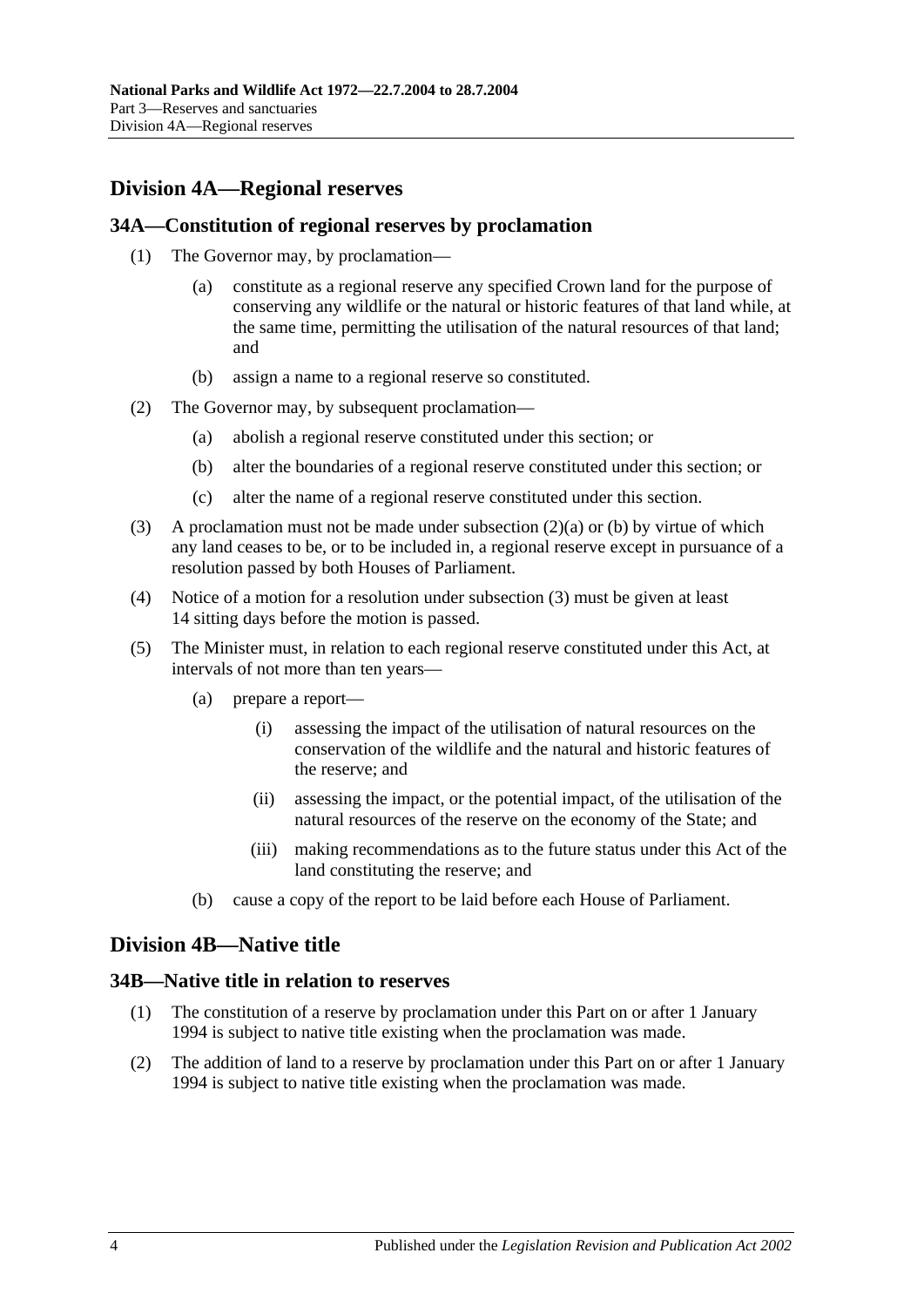### <span id="page-28-0"></span>**Division 5—Control and management of reserves**

### <span id="page-28-1"></span>**35—Control and administration of reserves**

- (1) Subject to Part 3A, the Minister has the control and administration of all reserves constituted under this Act.
- (2) All such reserves are vested in the Crown.
- (3) The Minister may enter into a lease with another person authorising that person, or a person or persons authorised by that person, to enter and use a specified reserve pursuant to the lease for a specified purpose or purposes.
- (4) The Minister or the Director may grant a licence to, or enter into an agreement with, a person authorising that person, or a person or persons authorised by that person, to enter and use a specified reserve pursuant to the licence or agreement for a specified purpose or purposes.
- (5) Subject to this section, a lease, licence or agreement referred to in subsection (3) or (4) will be subject to such terms, conditions and limitations (including the payment of a fee, a bond or other charge) as the Minister or Director thinks fit.
- (5a) If a lease, licence or agreement referred to in subsection (3) or (4) relates to a reserve located wholly or partly within a River Murray Protection Area, the lease, licence or agreement must be consistent with the objects of the *[River Murray Act](http://www.legislation.sa.gov.au/index.aspx?action=legref&type=act&legtitle=River%20Murray%20Act%202003) 2003* and the *Objectives for a Healthy River Murray* under that Act.
- (5b) If a lease, licence or agreement referred to in subsection (3) or (4) relates to a reserve located wholly or partly within a River Murray Protection Area and is within a class of lease, licence or agreement prescribed by the regulations for the purposes of this provision (which classes may be prescribed so as to consist of applications for all such leases, licences or agreements), the Minister or the Director (as the case may be) must, before granting the lease or licence or entering into the agreement-
	- (a) consult the Minister to whom the administration of the *[River Murray](http://www.legislation.sa.gov.au/index.aspx?action=legref&type=act&legtitle=River%20Murray%20Act%202003)  Act [2003](http://www.legislation.sa.gov.au/index.aspx?action=legref&type=act&legtitle=River%20Murray%20Act%202003)* is committed; and
	- (b) comply with the Minister's directions (if any) in relation to the lease, licence or agreement (including a direction that the lease or licence not be granted or the agreement not be entered into, or that if it is to be granted or entered into, then the lease, licence or agreement be subject to conditions specified by the Minister).
- (6) Any lease or licence entered into or granted in respect of land constituted as a reserve under this Act that was in force immediately before the land was so constituted continues, subject to its terms and conditions, in force for the remainder of its term as if it had been entered into by the Minister or the Director under this section.

### <span id="page-28-2"></span>**36—Management of reserves**

- (1) Subject to subsection (2), and to Part 3A, all reserves are under the management of the Director.
- (2) The Director must observe any direction of the Minister or the Chief Executive relating to the management of reserves generally or any particular reserve.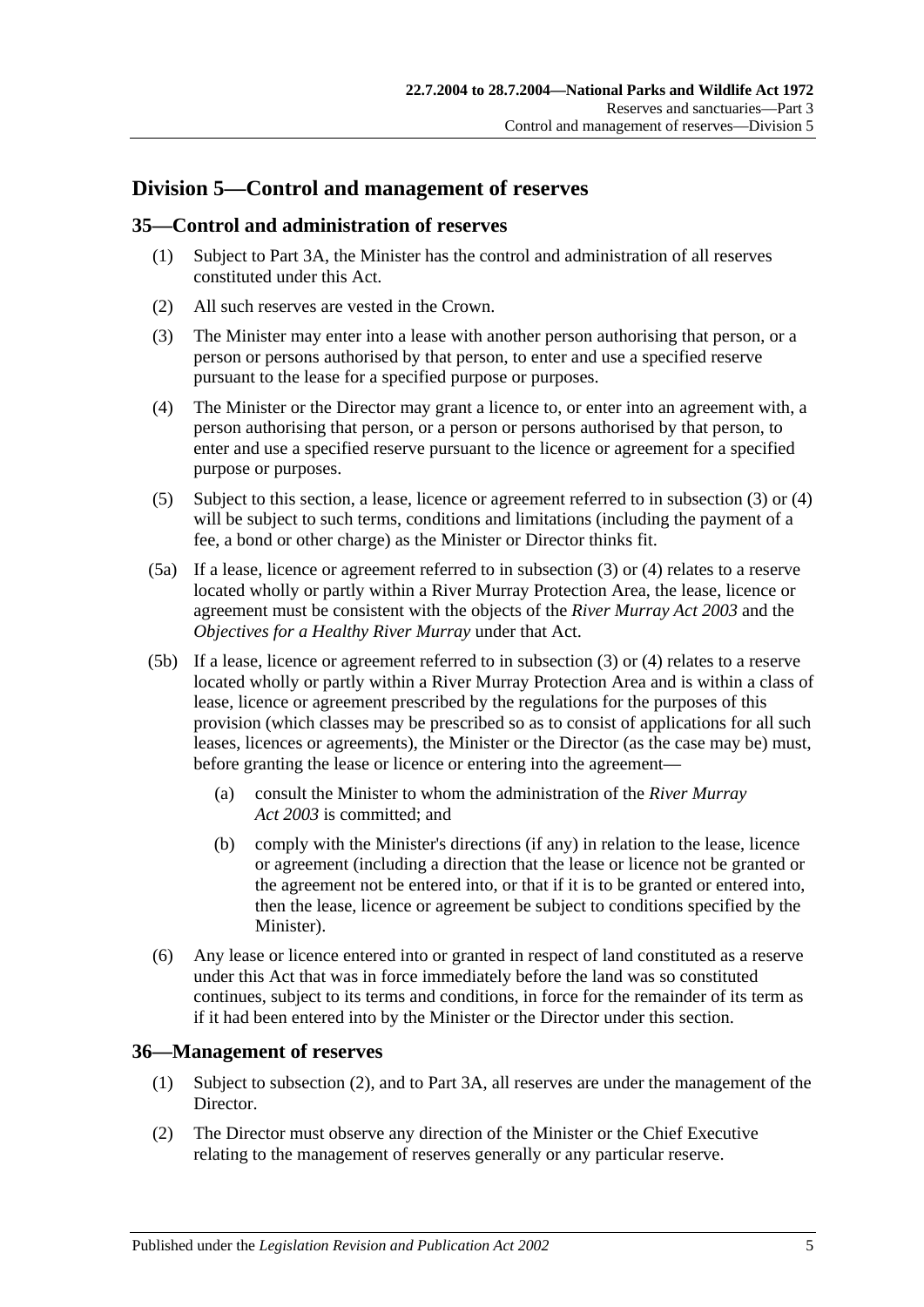### <span id="page-29-0"></span>**37—Objectives of management**

The Minister, the Chief Executive and the Director must have regard to the following objectives in managing reserves:

- (a) the preservation and management of wildlife; and
- (b) the preservation of historic sites, objects and structures of historic or scientific interest within reserves; and
- (c) the preservation of features of geographical, natural or scenic interest; and
- (d) the destruction of dangerous weeds and the eradication or control of noxious weeds and exotic plants; and
- (e) the control of vermin and exotic animals; and
- (f) the control and eradication of disease of animals and vegetation; and
- (g) the prevention and suppression of bush fires and other hazards; and
- (h) the encouragement of public use and enjoyment of reserves and education in, and a proper understanding and recognition of, their purpose and significance; and
- (i) generally the promotion of the public interest; and
- (j) in relation to managing a regional reserve—to permit the utilisation of natural resources while conserving wildlife and the natural or historic features of the land; and
- (k) insofar as a reserve is located wholly or partly within the Murray-Darling Basin, the promotion of the objects of the *[River Murray Act](http://www.legislation.sa.gov.au/index.aspx?action=legref&type=act&legtitle=River%20Murray%20Act%202003) 2003* and the *Objectives for a Healthy River Murray* under that Act.

### <span id="page-29-1"></span>**38—Management Plans**

- (1) As soon as practicable after the constitution of a reserve, the Minister must propose a plan of management in relation to the reserve.
- (2) The Minister may, at any time, prepare an amendment to a plan of management, or prepare a plan of management to be substituted for a previous plan.
- (2a) The Minister must, in the preparation of a plan of management, or of an amendment of a plan of management, under this section—
	- (a) consult with the Development Policy Advisory Committee under the *[Development Act](http://www.legislation.sa.gov.au/index.aspx?action=legref&type=act&legtitle=Development%20Act%201993) 1993*; and
	- (ab) insofar as a reserve is located wholly or partly within the Murray-Darling Basin, consult with the Minister to whom the administration of the *[River](http://www.legislation.sa.gov.au/index.aspx?action=legref&type=act&legtitle=River%20Murray%20Act%202003)  [Murray Act](http://www.legislation.sa.gov.au/index.aspx?action=legref&type=act&legtitle=River%20Murray%20Act%202003) 2003* is committed; and
	- (b) have regard to—
		- (i) the principles and policies of the Planning Strategy under the *[Development Act](http://www.legislation.sa.gov.au/index.aspx?action=legref&type=act&legtitle=Development%20Act%201993) 1993*; and
		- (ii) the provisions of any relevant Development Plan under that Act; and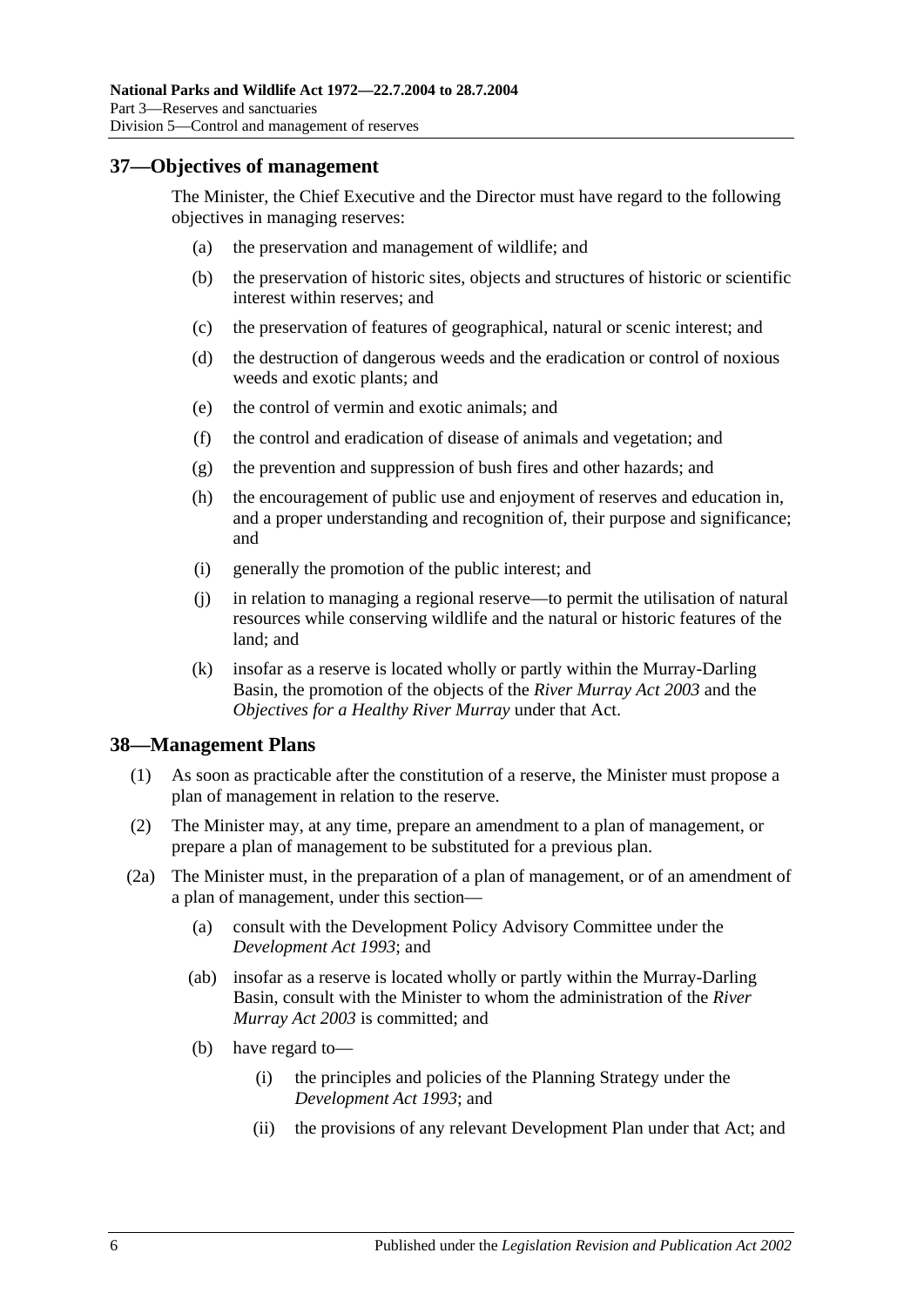- (iii) insofar as a reserve is located wholly or partly within the Murray-Darling Basin, the objects of the *[River Murray Act](http://www.legislation.sa.gov.au/index.aspx?action=legref&type=act&legtitle=River%20Murray%20Act%202003) 2003* and the *Objectives for a Healthy River Murray* under that Act.
- (3) Where the Minister has prepared a plan of management in respect of a reserve (whether the plan is the original plan of management or in substitution for a previous plan of management) or any amendment to a plan of management the Minister must cause notice that the plan of management, or the amendment, has been prepared to be published in the Gazette and in a newspaper circulating generally throughout the State.
- (4) The plan of management must—
	- (a) set forth proposals of the Minister in relation to the management and improvement of the reserve; and
	- (b) set forth any other proposals by which the Minister proposes to accomplish the objectives of this Act in relation to the reserve.
- (5) The notice must—
	- (a) specify an address at which copies of the plan of management may be inspected; and
	- (b) specify an address to which representations in connection with the plan of management may be forwarded.
- (6) Any person may within three months after publication of the notice, or such longer period as may be specified in the notice, make representations to the Minister in connection with the plan of management.
- (7) At the expiration of the period during which representations may be made, the Minister must refer the plan of management together with any representations to the South Australian National Parks and Wildlife Council for its consideration and advice.
- (8) After consideration by the Council, the plan of management must be forwarded to the Minister together with any comments or suggestions of the Council.
- (9) The Minister may—
	- (a) adopt a management plan—
		- (i) without alteration; or
		- (ii) with such alterations as the Minister thinks reasonable in view of the representations that were made; or
	- (b) may refer the management plan back to the Council for further consideration.
- (10) When the Minister adopts a plan of management, notice of that fact must be published in the Gazette.
- (10a) A plan of management must not provide for the culling of protected animals from the reserve unless—
	- (a) the Minister is of the opinion that the culling of those animals is the only practicable option for controlling an overpopulation of animals of that species in the reserve; and
	- (b) the plan sets out the Minister's reasons for that opinion.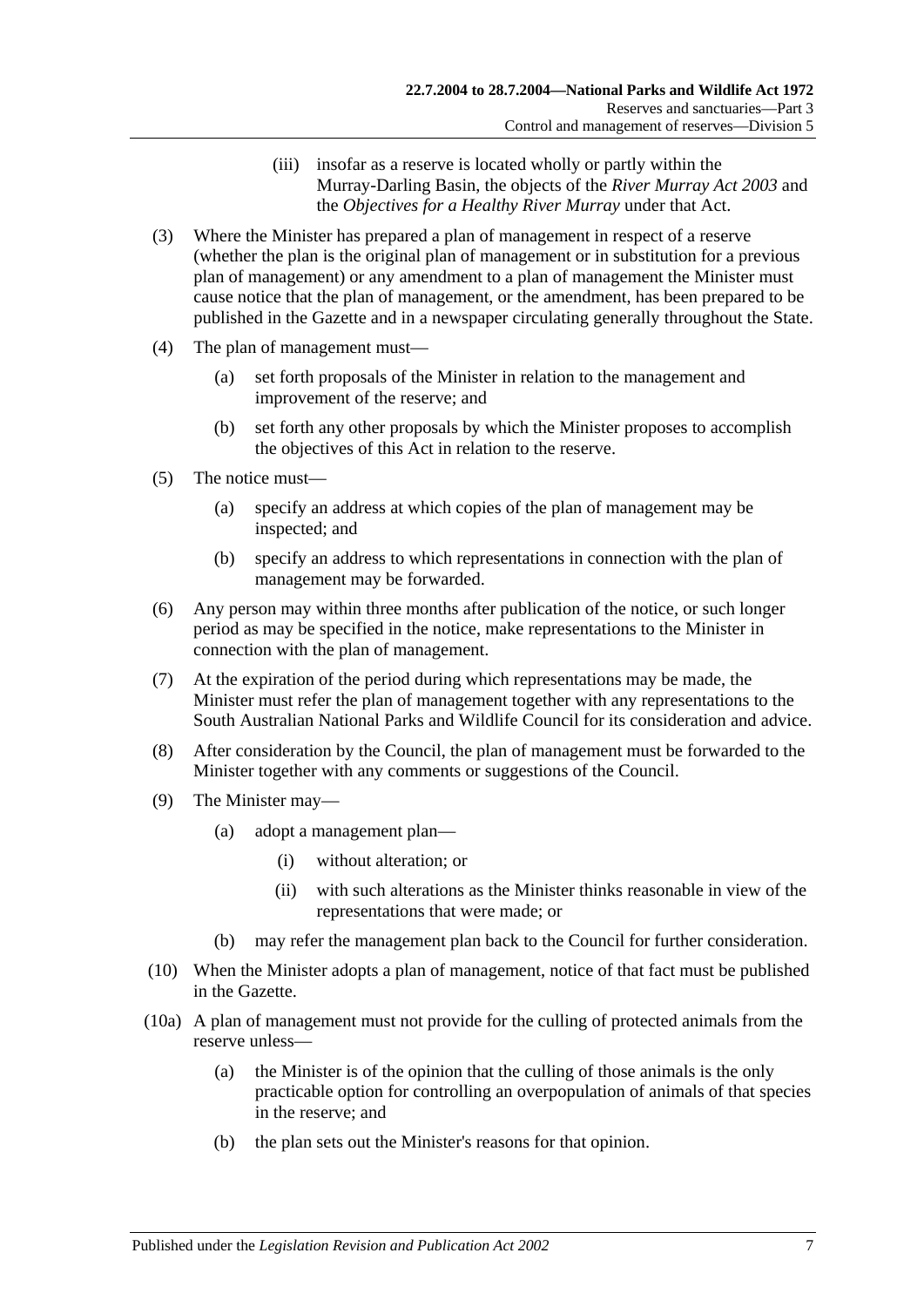(11) The Director must, upon the application of any member of the public and payment of the prescribed fee, furnish that person with a copy of a plan of management adopted under this section.

### <span id="page-31-0"></span>**39—Creation of zones within a reserve**

- (1) A management plan may provide for the division of a reserve into zones.
- (2) Where a zone is created within a reserve the land within that zone must be kept and maintained in accordance with the conditions, declared by the plan of management to be appropriate to that zone.

### <span id="page-31-1"></span>**40—Implementation of management plan**

- (1) Subject to subsection (2), where the Minister has adopted a plan of management in relation to a reserve—
	- (a) the provisions of the plan must be carried out in relation to that reserve; and
	- (b) operations must not be undertaken in relation to that reserve unless those operations are in accordance with the plan of management.
- (2) Where a mining tenement has been granted in relation to land that is, or has become, a regional reserve, the management of the reserve is subject to the exercise by the holder of the tenement of rights under the tenement.

### <span id="page-31-2"></span>**40A—Agreement as to conditions**

- (1) The Minister administering this Act and the relevant mining Minister may enter into an agreement with the holder of a mining tenement granted in relation to land that is, or has become, a regional reserve imposing conditions limiting or restricting the exercise of rights under the tenement by the holder of the tenement and by his or her successors in title.
- (2) If a person contravenes, or fails to comply with, a condition imposed by agreement under subsection (1) in relation to a mining tenement, the relevant mining Minister must, at the request of the Minister administering this Act, serve notice on the holder of the tenement requiring the holder to rectify the contravention or failure in the manner and within the period (which must not exceed three months) set out in the notice.
- (3) If the holder of a tenement on whom a notice has been served under subsection (2) fails to comply with the notice, the relevant mining Minister may cancel the tenement.

### <span id="page-31-3"></span>**Division 6—Miscellaneous provisions relating to reserves**

### <span id="page-31-4"></span>**41—Approval of proposal for constitution of reserve**

- (1) The Minister must—
	- (a) submit any proposal to constitute, or alter the boundaries of, a reserve to the Minister administering the *[Crown Lands Act](http://www.legislation.sa.gov.au/index.aspx?action=legref&type=act&legtitle=Crown%20Lands%20Act%201929) 1929* for approval;
	- (b) submit any such proposal to each Minister administering a mining Act and consider the views of that Minister in relation to the proposal;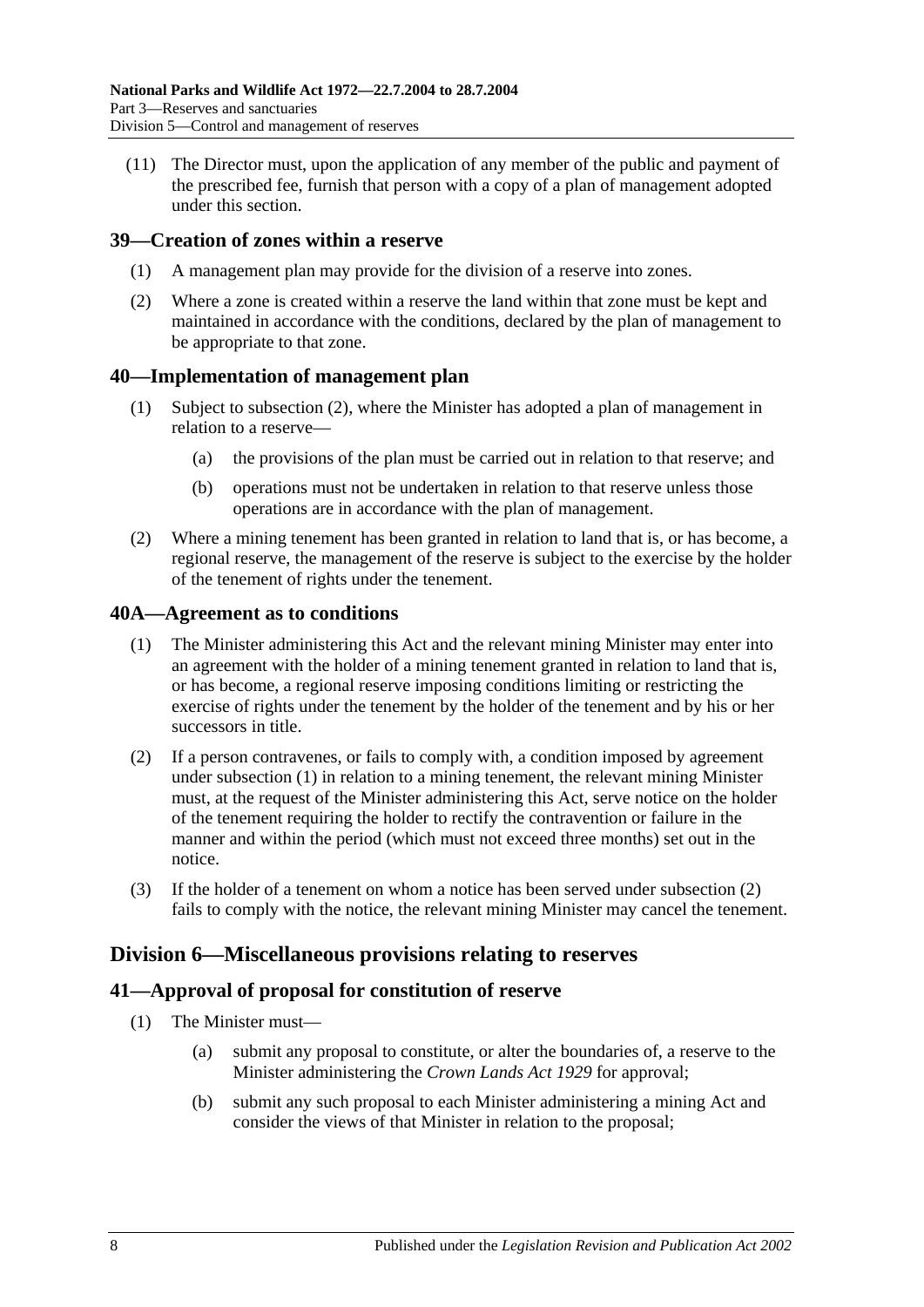- (c) submit any such proposal in respect of a reserve that includes or is to include land within the Murray-Darling Basin to the Minister to whom the administration of the *[River Murray Act](http://www.legislation.sa.gov.au/index.aspx?action=legref&type=act&legtitle=River%20Murray%20Act%202003) 2003* is committed and consider the views of that Minister in relation to the proposal.
- (2) A proposal to constitute, or alter the boundaries of, a reserve that includes or is to include land that is vested in or is under the care, control and management of the Minister administering the *[Harbors and Navigation Act](http://www.legislation.sa.gov.au/index.aspx?action=legref&type=act&legtitle=Harbors%20and%20Navigation%20Act%201993) 1993* must be submitted to, and approved by, that Minister.
- (3) A proclamation for the purpose of constituting, or altering the boundaries of, a reserve must not be made without the approval or approvals required by this section.

### <span id="page-32-0"></span>**41A—Alteration of boundaries of reserves**

- (1) The Governor may, by proclamation made on the recommendation of the Minister, alter the boundaries of a reserve for the purpose of making, or allowing for the making of, minor alterations or additions to a public road that intersects, or is adjacent to, the reserve.
- (2) At least two months before making a recommendation to the Governor, the Minister must cause to be published in the Gazette and in a newspaper circulating generally throughout the State an advertisement—
	- (a) giving notice of the place or places at which a plan showing the proposed alterations is available for inspection; and
	- (b) inviting interested persons to make written submissions to the Minister in relation to the proposal.
- (3) The Minister must give consideration to any submissions made in response to an advertisement under subsection (2).
- (4) The Minister must not make a recommendation if the Minister is satisfied that the proposed alteration would—
	- (a) significantly prejudice the fulfilment of the management objectives contained in section 37 as they relate to that reserve; or
	- (b) be contrary to the plan of management prepared in accordance with section 38 in relation to that reserve.
- (5) No parliamentary resolution is required in relation to a proclamation under this section.
- (6) The Minister must, as soon as practicable after a proclamation has been made under subsection (1), cause a copy of the proclamation to be laid before each House of Parliament.

### <span id="page-32-1"></span>**42—Prohibited areas**

- (1) Where the Minister is satisfied that it is expedient for the purpose of protecting human life or conserving native plants or animals the Minister may, by notice published in the Gazette, declare any portion of the reserve to be a prohibited area.
- (2) Any notice published under subsection (1) must state the grounds upon which the declaration is made.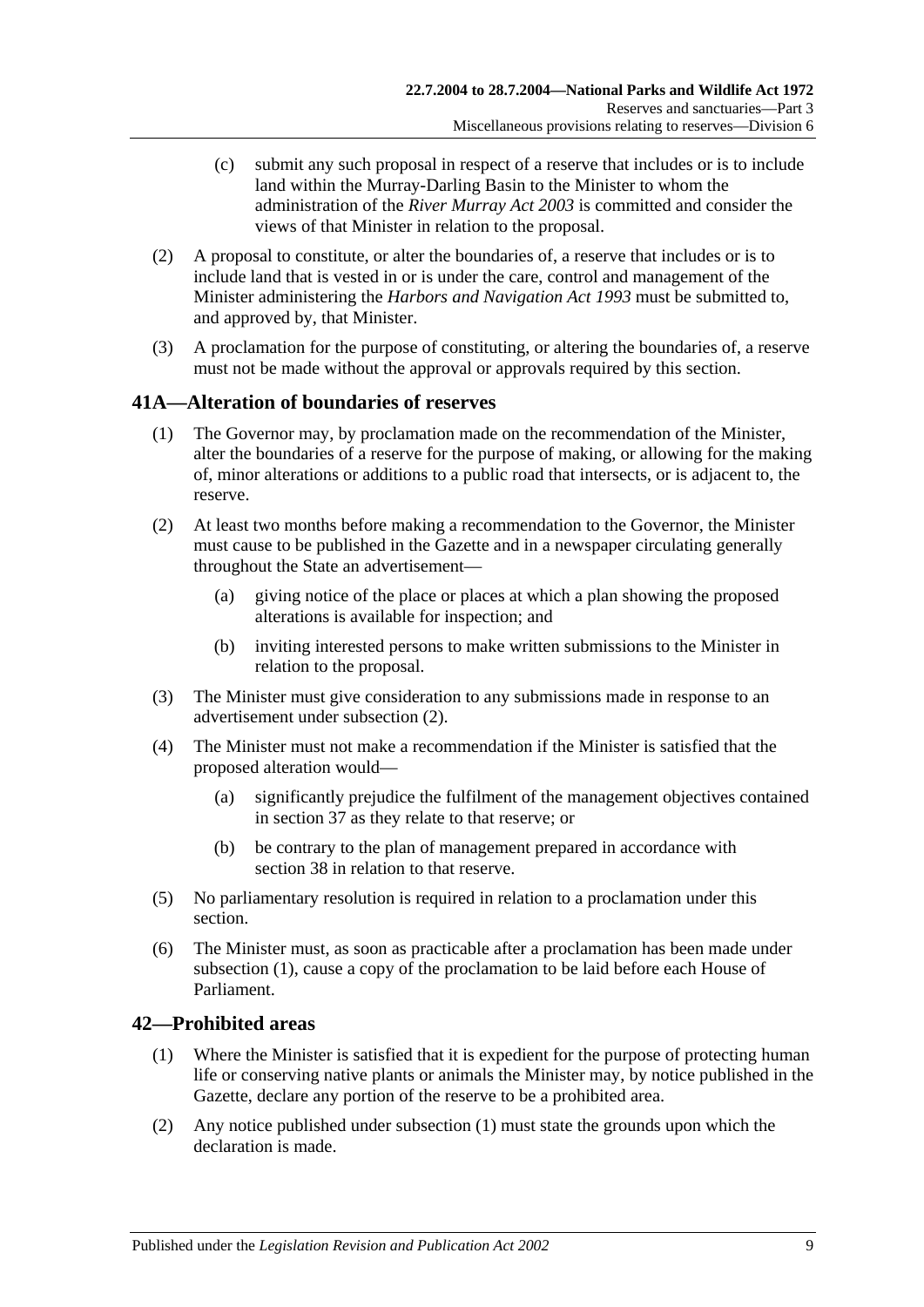(3) A person must not be within a prohibited area unless authorised to enter the area by a permit issued by the Minister under this section.

Maximum penalty: \$1 000.

(4) The Minister may, on appropriate terms and conditions, issue to any person a permit to be within a prohibited area.

### <span id="page-33-0"></span>**43—Rights of prospecting and mining**

- (1) Subject to subsection (2), rights of entry, prospecting, exploration, or mining cannot be acquired or exercised pursuant to a mining Act in respect of land constituting a reserve.
- (1a) Subsection (1) does not apply to a regional reserve.
- (2) The Governor may, by proclamation, declare that subject to any conditions specified in the proclamation rights of entry, prospecting, exploration, or mining may be acquired and exercised in respect of land constituting a reserve or portion of a reserve, to which subsection (1) applies.
- (2a) A person must not contravene or fail to comply with a condition of a proclamation under this section.

Maximum penalty: \$10 000 or imprisonment for 2 years, or both.

- (3) A proclamation under subsection (2) has effect in accordance with its terms.
- (4) The Governor may, by proclamation, vary or revoke a proclamation under subsection  $(2)$ .
- (5) A proclamation under this section in respect of land constituting a national park, a conservation park or the Para Wirra Recreation Park (except a proclamation revoking a previous proclamation) must not be made unless—
	- (a) the proclamation is made for the purpose of continuing rights of entry, prospecting, exploration or mining vested in any person immediately before the commencement of this Act in respect of that land; or
	- (b) the proclamation is made simultaneously with the proclamation constituting that land a national park or a conservation park; or
	- (c) the proclamation is made in pursuance of a resolution passed by both Houses of Parliament.
- (6) Notice of a motion for a resolution under subsection  $(5)(c)$  must be given at least 14 sitting days before the resolution is passed.

### <span id="page-33-1"></span>**43A—Prospecting and mining in regional reserves**

- (1) The relevant mining Minister must not grant an application for a mining tenement in relation to a regional reserve without first submitting the application to the Minister administering this Act.
- (2) In the case of an application for a mining production tenement in relation to a regional reserve, the relevant mining Minister must not grant the application without the approval of the Minister administering this Act.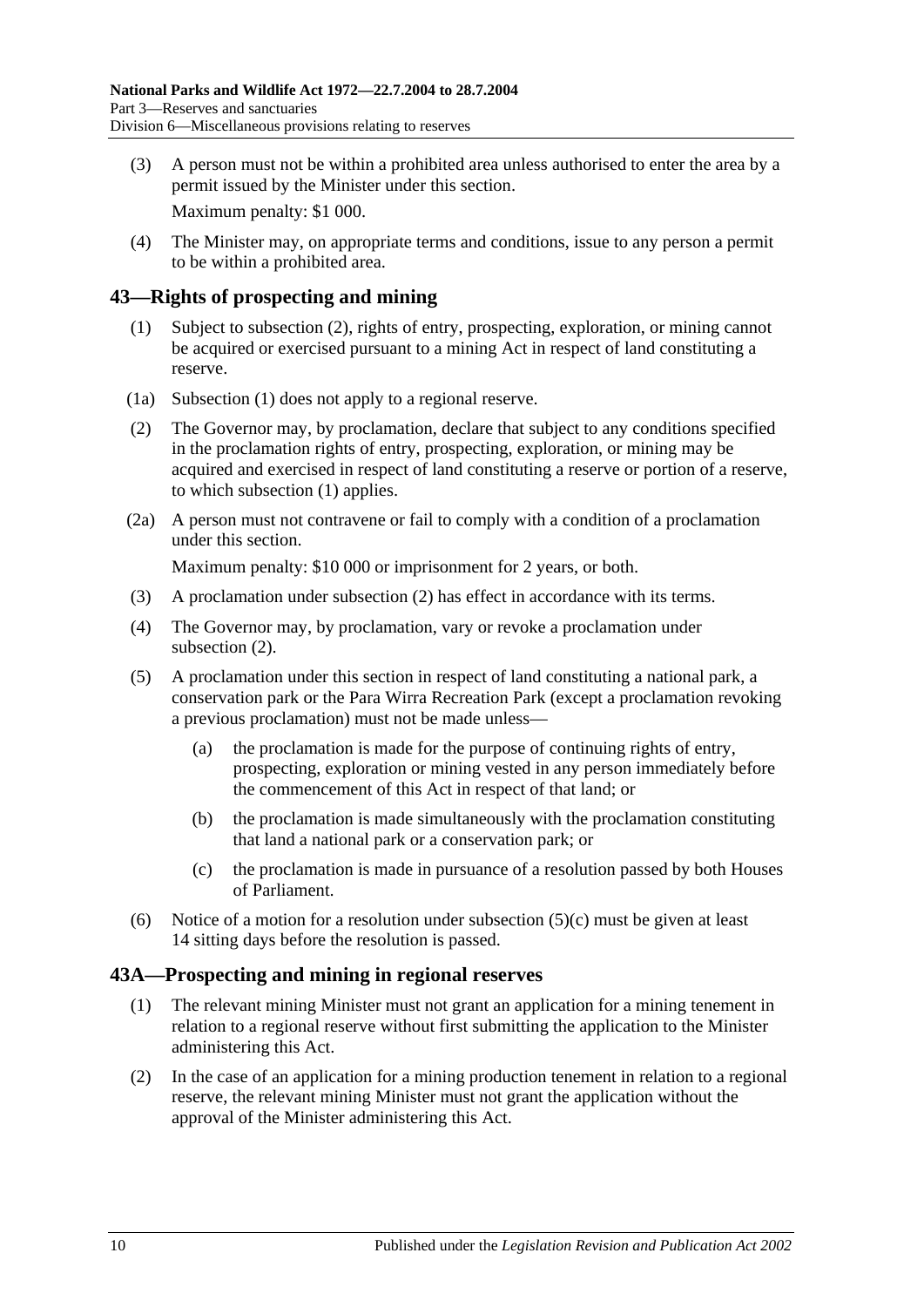- (3) In the case of an application for any other kind of mining tenement in relation to a regional reserve the relevant mining Minister must not grant the application without considering the views of the Minister administering this Act.
- (4) If the Minister administering this Act refuses to give the approval required by subsection (2) the relevant mining Minister may refer the matter to the Governor and may, with the Governor's approval, grant the application.
- (5) The holder of a precious stones prospecting permit under the *[Opal Mining Act](http://www.legislation.sa.gov.au/index.aspx?action=legref&type=act&legtitle=Opal%20Mining%20Act%201995) 1995* cannot peg out an area for a precious stones tenement on a regional reserve without the approval of the Minister administering this Act, or if the Minister refuses to give approval, without the approval of the Governor.
- (6) Subsection (2) does not apply to a petroleum production licence that the Minister administering the *[Cooper Basin \(Ratification\) Act](http://www.legislation.sa.gov.au/index.aspx?action=legref&type=act&legtitle=Cooper%20Basin%20(Ratification)%20Act%201975) 1975* is authorised to grant by section 9 of that Act.
- (7) A reference in this section to *the relevant mining Minister* in relation to the granting of a mining tenement is, if the mining Act under which the tenement is granted provides for it to be granted by any authority other than the relevant mining Minister, a reference to that authority.

### <span id="page-34-0"></span>**43AB—Power to prohibit prospecting and mining in the Innamincka Regional Reserve**

- <span id="page-34-2"></span>(1) The Governor may, by proclamation, create a zone within the Innamincka Regional Reserve.
- (2) Rights of entry, prospecting, exploration or mining cannot be acquired or exercised pursuant to a mining Act in respect of land within a zone created under this section.
- (3) If or when a proclamation is made under [subsection](#page-34-2) (1), the Governor cannot, by subsequent proclamation, expand the area within the zone, or create a second or subsequent zone.
- <span id="page-34-3"></span>(4) However, the Governor may, by subsequent proclamation—
	- (a) vary a proclamation made under [subsection](#page-34-2) (1) to reduce the area of a zone; or
	- (b) revoke a proclamation made under [subsection](#page-34-2) (1).
- <span id="page-34-4"></span>(5) A proclamation must not be made under [subsection](#page-34-3) (4) except in pursuance of a resolution of both Houses of Parliament.
- (6) Notice of a motion for a resolution under [subsection](#page-34-4) (5) must be given at least 14 sitting days before the motion is passed.

### <span id="page-34-1"></span>**43B—Entry onto reserves for purpose of investigation and survey**

- (1) The Minister administering a mining Act or a person authorised by that Minister may enter onto any reserve for the purpose of a geological, geophysical or geochemical investigation or survey without the approval of the Minister administering this Act if the investigation or survey will not result in disturbance of the land.
- (2) A person who wishes to enter onto a reserve pursuant to subsection (1) must, before doing so, consult the Minister administering this Act.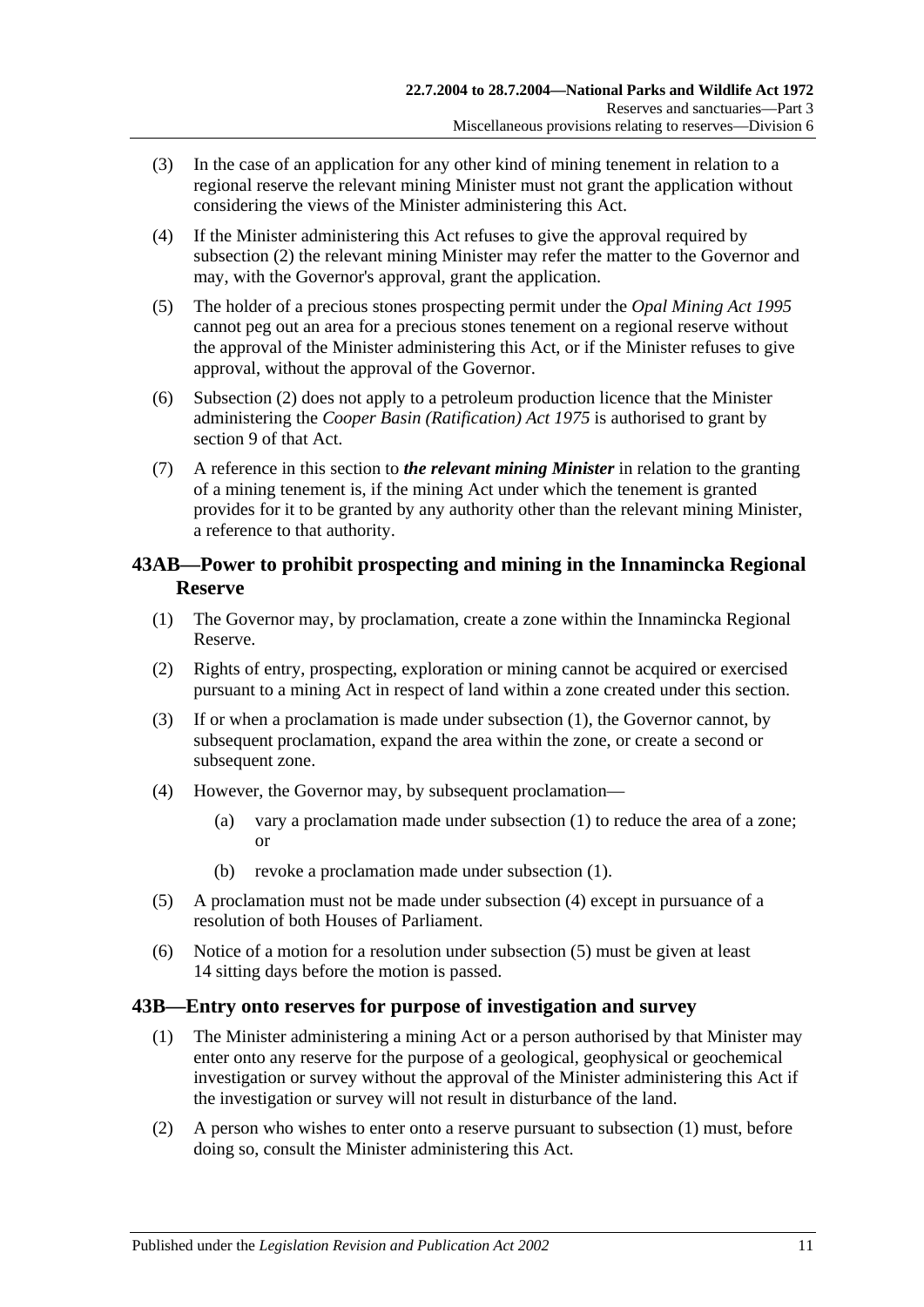(3) This section does not apply to a zone created within the Innamincka Regional Reserve under section 43AB.

### <span id="page-35-0"></span>**43C—Entrance fees etc for reserves**

- (1) Fees for entrance to reserves, fees for camping in reserves, fees for an activity authorised by a permit or permission granted under the regulations and fees for the use of facilities and services provided in reserves may be fixed by the Director with the approval of the Minister.
- (2) Where a fee fixed under subsection (1) is payable, or has been paid, the Director may, if he or she thinks fit, waive or refund the whole or part of the fee.

### <span id="page-35-1"></span>**Division 7—Sanctuaries**

### <span id="page-35-2"></span>**44—Establishment of sanctuaries**

- (1) If the Minister is of the opinion that it is desirable to conserve the animals or plants for which any land is a natural habitat or environment and—
	- (a) where the land is reserved for or dedicated to, a public purpose, the person to whom the care, control and management of that land has been committed has consented to a declaration under this section; or
	- (b) where the land is private land, the owner and occupier of the land have consented to a declaration under this section,

the Minister may, by notice in the Gazette, declare the land to be a sanctuary.

- (1a) The declaration of land as a sanctuary under subsection (1) on or after 1 January 1994 is subject to native title existing when the declaration was made.
- (2) The Minister—
	- (a) may revoke any declaration under this section; and
	- (b) where private land constitutes a sanctuary, and the owner of that land, by instrument in writing, requests that the land should cease to be a sanctuary, must revoke the declaration under which that land is constituted a sanctuary.
- (3) In this section—

*owner* in relation to private land means the holder of an estate in fee simple in the land.

### <span id="page-35-3"></span>**45—Protection of animals and plants in sanctuary**

(1) A person must not take an animal, or the eggs of an animal, or a native plant within a sanctuary except in pursuance of this section.

Maximum penalty:

In the case of an animal, or the eggs of an animal, or a native plant of an endangered species, \$10 000 or imprisonment for 2 years.

In the case of an animal, or the eggs of an animal, or a native plant of a vulnerable species, \$7 500 or imprisonment for 18 months.

In the case of an animal, or the eggs of an animal, or a native plant of a rare species, \$5 000 or imprisonment for 12 months.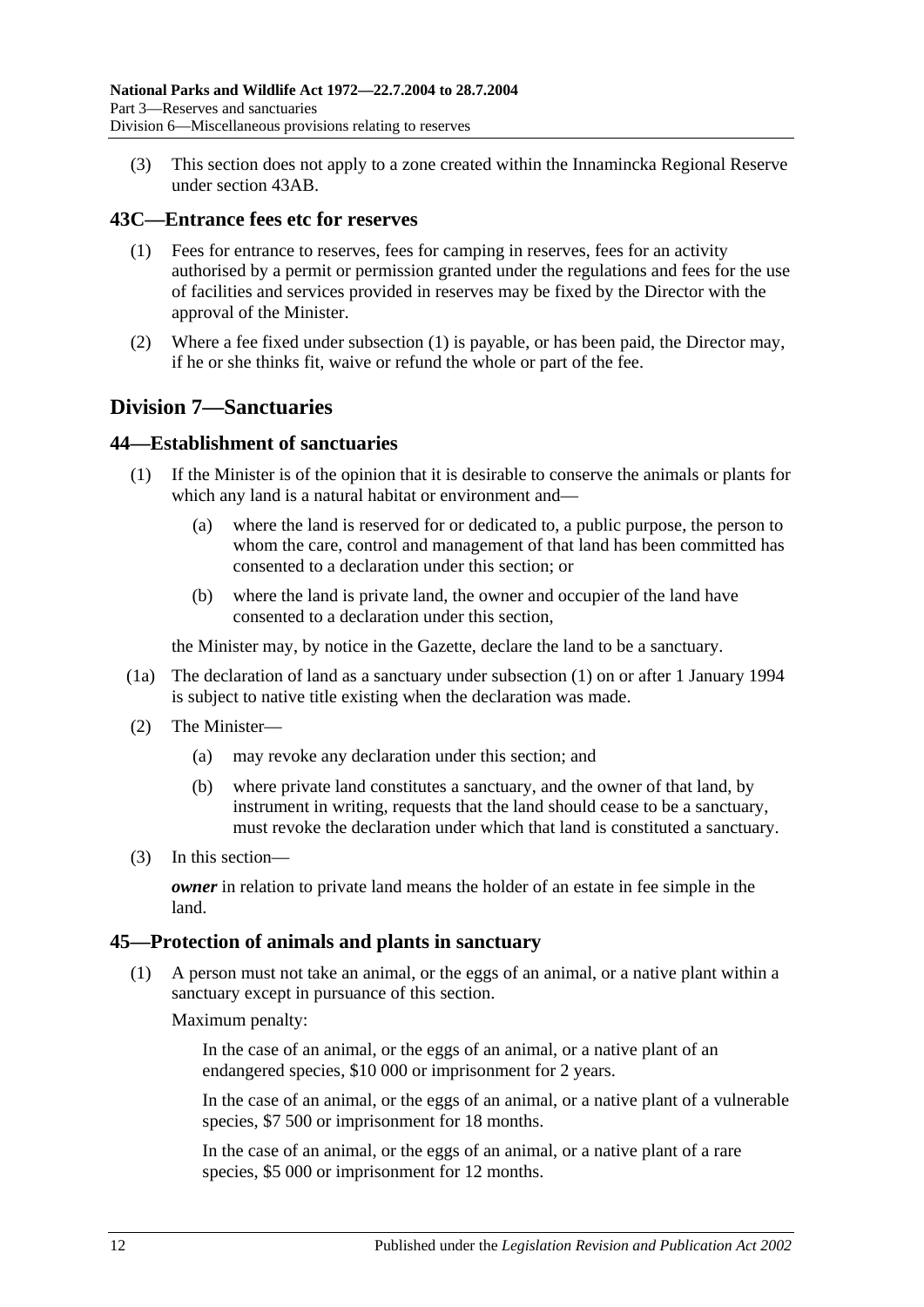In any other case, \$2 500 or imprisonment for 6 months.

- (2) The Minister may, if satisfied that it is in the interests of conserving wildlife to do so, grant a permit authorising the holder of the permit to take animals, or the eggs of animals, or native plants within a sanctuary in accordance with the terms of the permit.
- (3) The owner of land constituting a sanctuary, or a person authorised by the owner, may take an animal, or the eggs of an animal that is not a protected animal in the sanctuary without a permit under subsection (2).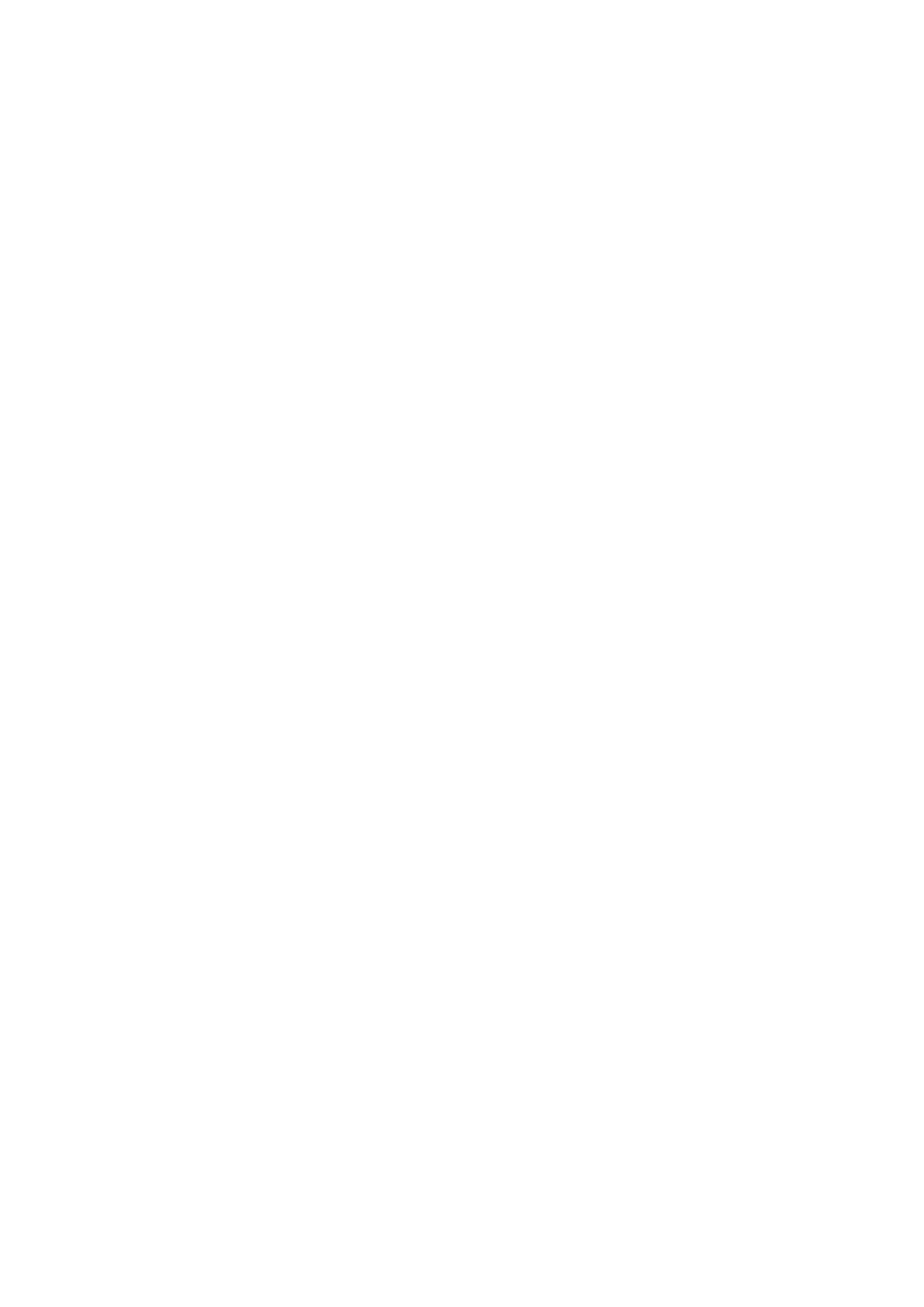# **Part 3A—Development Trusts**

# **Division 1—Development Trusts**

# **45A—Interpretation**

In this Part—

*Bookmark Biosphere Trust* means the Development Trust established by proclamation under section 45B with the name *Murraylands Conservation Trust* on 8 April 1993 (see *Gazette 8.4.1993 p1255*). The Trust was subsequently renamed as the *Bookmark Biosphere Trust* by proclamation on 28 November 1996 (see *Gazette 28.11.1996 p1746*);

*General Reserves Trust* means the General Reserves Trust established by proclamation under section 45B on 30 November 1978 (see *Gazette 30.11.1978 p2096 and 2097*);

*Man and the Biosphere Program* means the program of that name established by the United Nations Educational, Scientific and Cultural Organisation;

*reserve* includes part of a reserve, or any two or more reserves;

*Trust* means a development trust established under section 45B.

## **45B—Development Trusts**

- (1) The Governor may, by proclamation, establish a Development Trust in respect of a reserve.
- (2) A proclamation under subsection (1) must—
	- (a) (except in the case of the General Reserves Trust) designate the reserve in relation to which the Development Trust is to be created;
	- (b) designate the Trust by a distinctive name;
	- (c) fix the number of members of the Trust and the method by which they are appointed or elected;
	- (d) fix the quorum for meetings of the Trust;
	- (e) fix the terms and conditions upon which members of the Trust will hold office;
	- (f) provide for the removal of members of the Trust from office and for the filling of vacant offices.
- (3) The Governor may, by further proclamation, vary any proclamation made under subsection (1).

# **45BA—The General Reserves Trust**

The General Reserves Trust will be taken to have been established in relation to all reserves constituted under this Act except those in relation to which another Development Trust is for the time being established by proclamation under section 45B.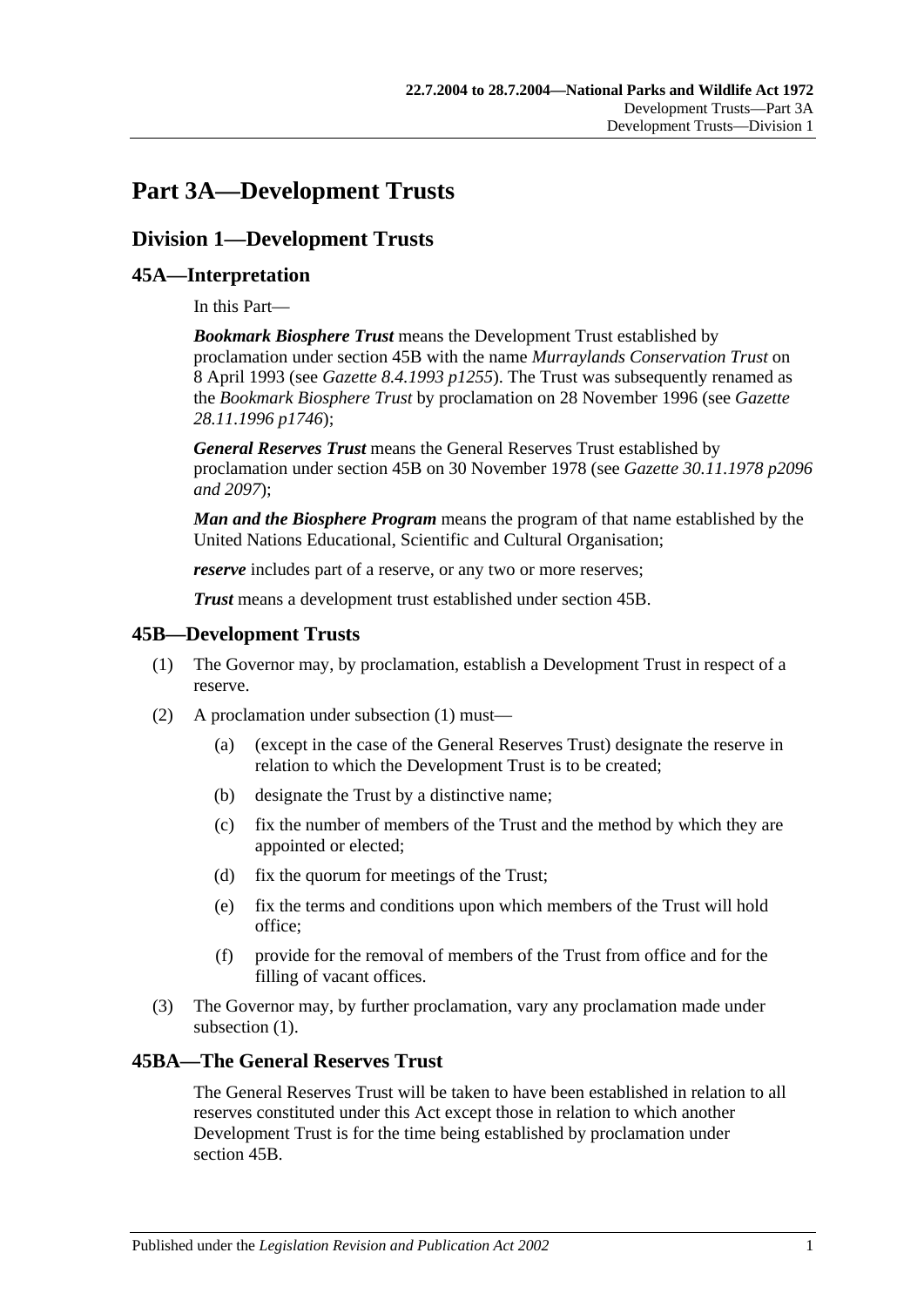# **45C—Trust to be body corporate**

- (1) A Trust is a body corporate with perpetual succession and a common seal, and—
	- (a) is capable of suing and being sued; and
	- (b) is capable of holding, acquiring, dealing with and disposing of real and personal property; and
	- (c) is capable of acquiring or incurring any other rights and liabilities; and
	- (d) has the powers, rights, duties and functions conferred, imposed or prescribed by or under this Act or any other Act; and
	- (e) holds its property on behalf of the Crown.
- (2) Where an apparently genuine document purports to bear the common seal of a Trust, it will be presumed in any legal proceedings, in the absence of proof to the contrary, that the common seal of that Trust has been duly affixed to that document.

### **45D—Appointment of members to a Trust**

- (1) Upon the establishment of a Trust under this Act the members of the Trust must be appointed or elected, as the case may require, in accordance with the proclamation.
- (2) A member of a Trust is entitled to payment from the funds of the Trust of such remuneration, allowances and expenses as the Governor may determine.
- (3) An act or proceeding of a Trust is not invalid by reason of a vacancy in its membership or any defect in the appointment or election of a member.
- (4) No liability attaches to a member of a Trust for an act or omission by the member or the Trust in good faith and in the exercise or purported exercise of functions under this Act.
- (5) A member of a Trust who is an officer or employee of the Trust will not by reason of that fact be taken to have a financial or material interest in any matter or thing relating to rates of remuneration or other terms and conditions of employment of officers or employees of the Trust.

## **45E—Chairman and meetings of a Trust**

- (1) The members of a Trust must elect one of their number to be presiding member of the Trust for such period as the Trust may determine.
- (2) The presiding member, if present at a meeting of the Trust, must preside at that meeting.
- (3) In the absence of the presiding member, the members present at a meeting must elect one of their number to preside at that meeting.
- (4) A decision carried by a majority of the votes cast by the members present at a meeting is a decision of the Trust.
- (5) The person presiding at a meeting of a Trust has, in the event of an equality of votes, a casting vote in addition to a deliberative vote.
- (6) Subject to this Act, a Trust may conduct its business in such manner as it thinks fit.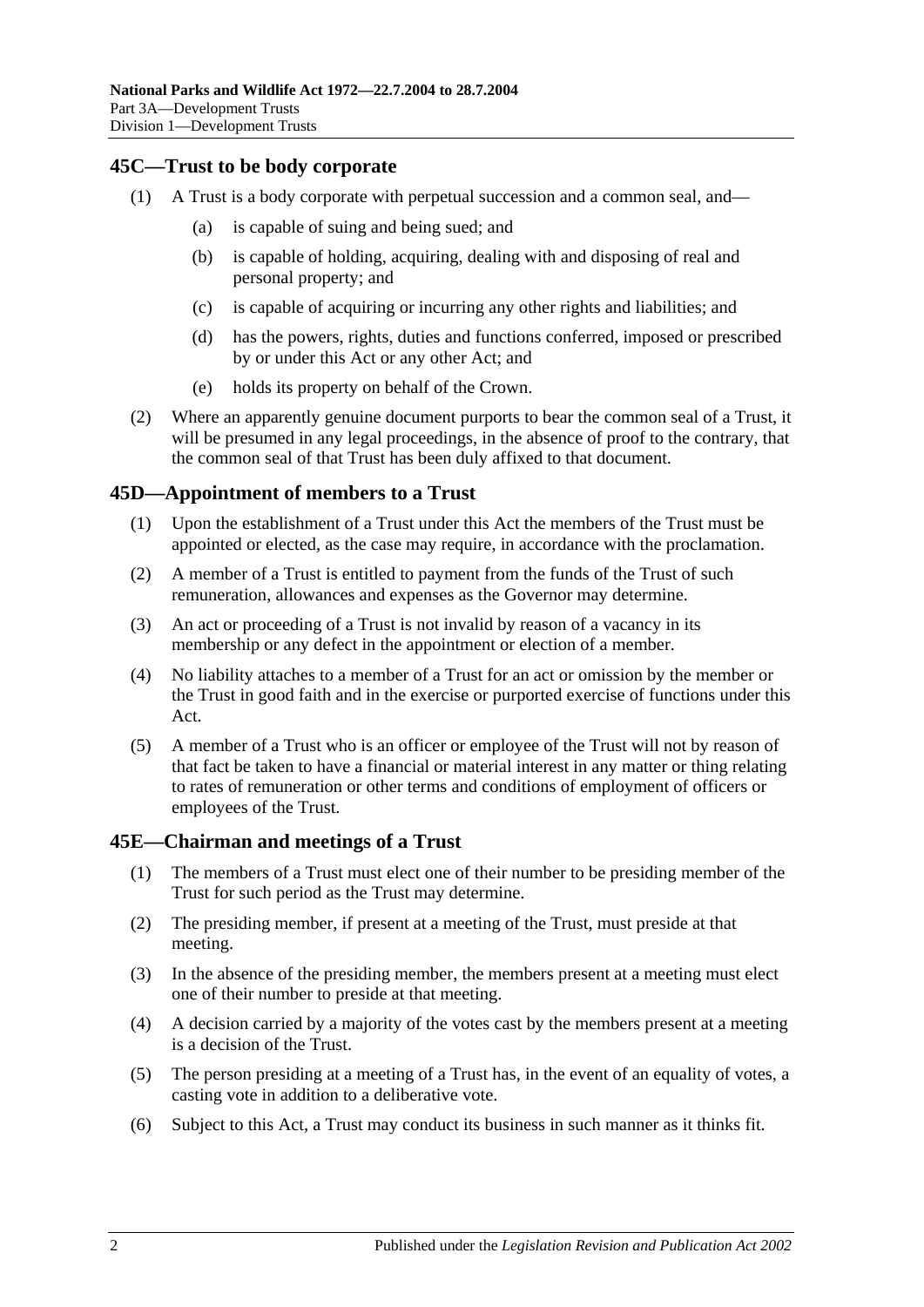## **45F—Functions of a Trust**

- (1) Subject to this section and the other provisions of this Act, the functions of a Trust are to perform such duties in relation to the development or management of the reserve in relation to which it was established as are from time to time assigned to it by the Minister by notice in writing.
- (1a) The duties that may be assigned by the Minister to the Bookmark Biosphere Trust under subsection (1) are not limited to duties in relation to the development or management of its reserves but may include any duties that, in the opinion of the Minister—
	- (a) relate to participation by the Trust in the Man and the Biosphere Program; or
	- (b) will directly or indirectly benefit any plant or animal, or the ecosystem to which a plant or animal belongs, whether the plant or animal is living, or the ecosystem is situated, in one of the Trust's reserves or not.
- (1b) It is an additional function of the General Reserves Trust to manage and control the General Reserves Trust Fund established under Division 2.
- (2) A Trust has and may exercise all such powers as are necessary for or incidental to the performance of its functions.
- (2a) Without limiting subsection (2), a Trust may charge and recover such amounts as it thinks fit in respect of facilities and services provided to the public by the Trust.
- (2b) Where the Minister has entered into a lease, or the Minister or the Director has granted a licence or entered into an agreement, in relation to a reserve under section 35, the Minister or Director may direct that money payable pursuant to the lease, licence or agreement be paid to the Trust that has been established in relation to the reserve.
- (2c) A Trust (not being the General Reserves Trust) may retain and apply money received by the Trust—
	- (a) pursuant to subsection (2b); or
	- (b) being fees paid for entrance to the reserve or reserves in relation to which the Trust has been established (the Trust's reserves); or
	- (c) being fees or other money paid for—
		- (i) the use of the Trust's reserves; or
		- (ii) the use of facilities or services provided by the Trust; or
	- (d) being money that it has borrowed with the approval of the Treasurer for the purposes of the Trust; or
	- (e) as a donation or grant for the purposes of the Trust; or
	- (f) as interest or accretions arising from investment of money held by the Trust,

for the purpose of performing and discharging its functions and duties under this or any other Act without further appropriation by Parliament.

(2d) A Trust must keep proper accounts of receipts and payments in relation to performing and discharging its functions and duties under this or any other Act and the Auditor-General may at any time, and must at least once in each year, audit the accounts kept by the Trust under this subsection.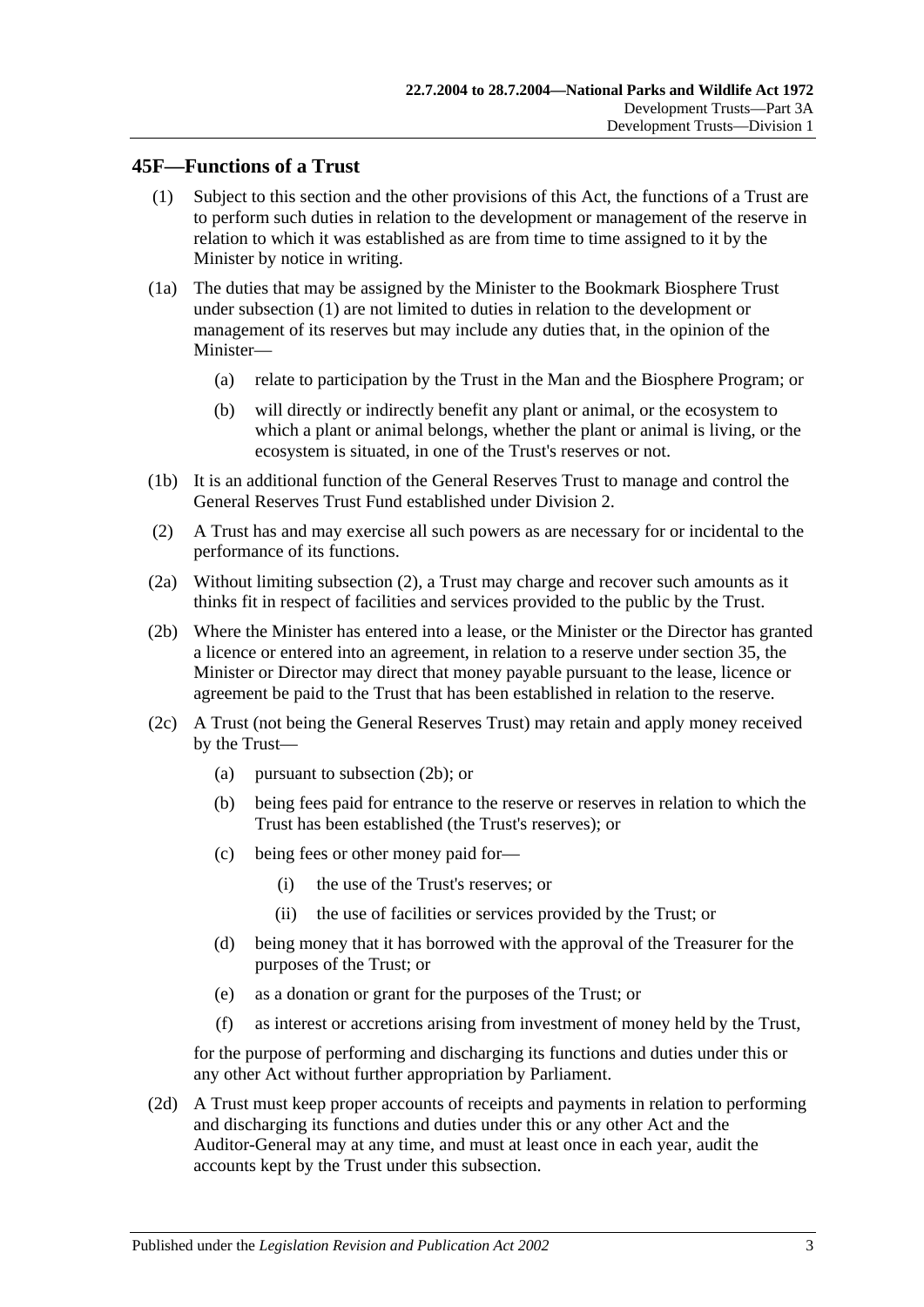(3) In the exercise of its powers and the performance of its functions a Trust is, except where it is required to make a report to the Minister, subject to the general control and direction of the Minister.

## **45G—Trust may delegate**

- (1) A Trust may delegate any of its powers, functions or duties to any committee appointed by the Trust, or to any member of the Trust or officer or employee of the Trust.
- (2) A delegation of powers, functions or duties by a Trust does not derogate from the power of the Trust to act itself in any matter and is revocable by the Trust at will.

# **45H—Staff of a Trust**

- (1) A Trust may appoint, upon terms and conditions approved by the Minister, such officers and employees as it thinks necessary or desirable for the proper carrying out of the functions and duties of the Trust.
- (2) The employment of an officer or employee by a Trust will be taken, for the purposes of the *[Superannuation Act](http://www.legislation.sa.gov.au/index.aspx?action=legref&type=act&legtitle=Superannuation%20Act%201988) 1988*, to be employment to which that Act applies.
- (3) Where a person becomes an officer or employee of a Trust, that person's existing and accruing rights in respect of recreation leave, sick leave and long service leave will, where employment by the trust follows immediately upon—
	- (a) employment in the Public Service of the State; or
	- (b) employment by another Trust; or
	- (c) any other prescribed employment,

continue in full force and effect as if that previous employment were employment with the Trust.

## **45I—Acquisition of land**

A Trust may, with the approval of the Minister, acquire land pursuant to a contract with the owner of the land or pursuant to the *[Land Acquisition Act](http://www.legislation.sa.gov.au/index.aspx?action=legref&type=act&legtitle=Land%20Acquisition%20Act%201969) 1969*—

- (a) for the purposes of carrying out its functions;
- (b) without limiting paragraph (a)—for the purposes of a reserve or to enlarge or extend an existing reserve.

## **45J—Financial provisions**

- (1) A Trust may, with the approval of the Treasurer, borrow money for the purpose of enabling it to perform and discharge its functions and duties under this or any other Act.
- (2) The Treasurer may, at his or her discretion, guarantee the discharge by a Trust of any liability incurred by it in respect of any loan under subsection (1).
- (3) The Treasurer may, without any authority other than this section, pay out of the Consolidated Account any money required for the purpose of discharging obligations arising by virtue of a guarantee given under this section.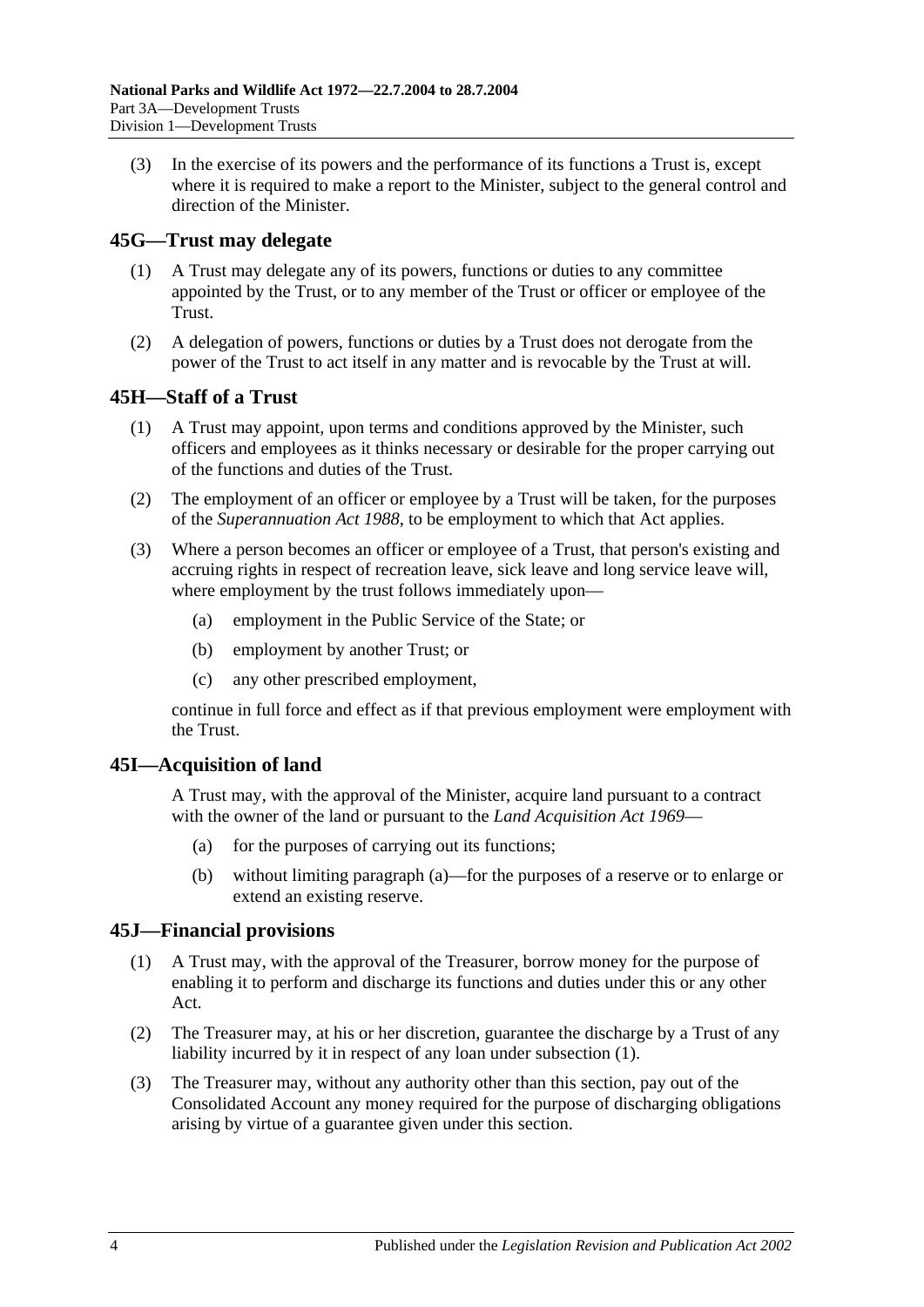(4) A Trust may, with the approval of the Treasurer, invest any of the money of the Trust that is not for the time being required for the purposes of the Trust, in such investments as may be approved by the Treasurer.

## **45L—Dissolution of a Trust**

- (1) The Governor may, by proclamation, dissolve a Trust.
- (2) Upon the dissolution of a Trust pursuant to subsection (1), the assets of the Trust will be disposed of and the liabilities of the Trust will be discharged in accordance with the directions of the Governor.

# **Division 2—The General Reserves Trust Fund**

## **45M—Establishment of the Fund**

- (1) The General Reserves Trust Fund is established.
- (2) The fund is under the management and control of the General Reserves Trust.
- (3) The fund consists of—
	- (a) money provided by Parliament for the purposes of the fund; and
	- (b) fees paid for entrance to reserves in relation to which the General Reserves Trust has been established (the Trust's reserves); and
	- (c) money that is payable pursuant to a lease, licence or other agreement entered into by the Minister or Director under section 35 in relation to a reserve for which the General Reserve Trust is responsible that the Minister or Director has directed be paid into the fund; and
	- (d) fees or other money not referred to in paragraph (c) paid for—
		- (i) the use of the Trust's reserves; or
		- (ii) the use of facilities or services provided on the Trust's reserves; and
	- (e) money borrowed by the Trust with the approval of the Treasurer for the purposes of the fund; and
	- (f) any donation or grant made for the purposes of the fund; and
	- (g) interest and accretions arising from investment of the fund.
- (4) The Trust may apply the fund—
	- (a) for or in relation to the development and management of one or more of its reserves; and
	- (b) in repayment of money borrowed by the Trust for the purposes of the fund and interest payable in respect of that money; and
	- (c) for or in relation to the management and control of the fund.

# **45N—Investment of the fund**

The Trust may invest any of the money of the fund that is not immediately required for the purposes of the fund in such manner as is approved by the Treasurer.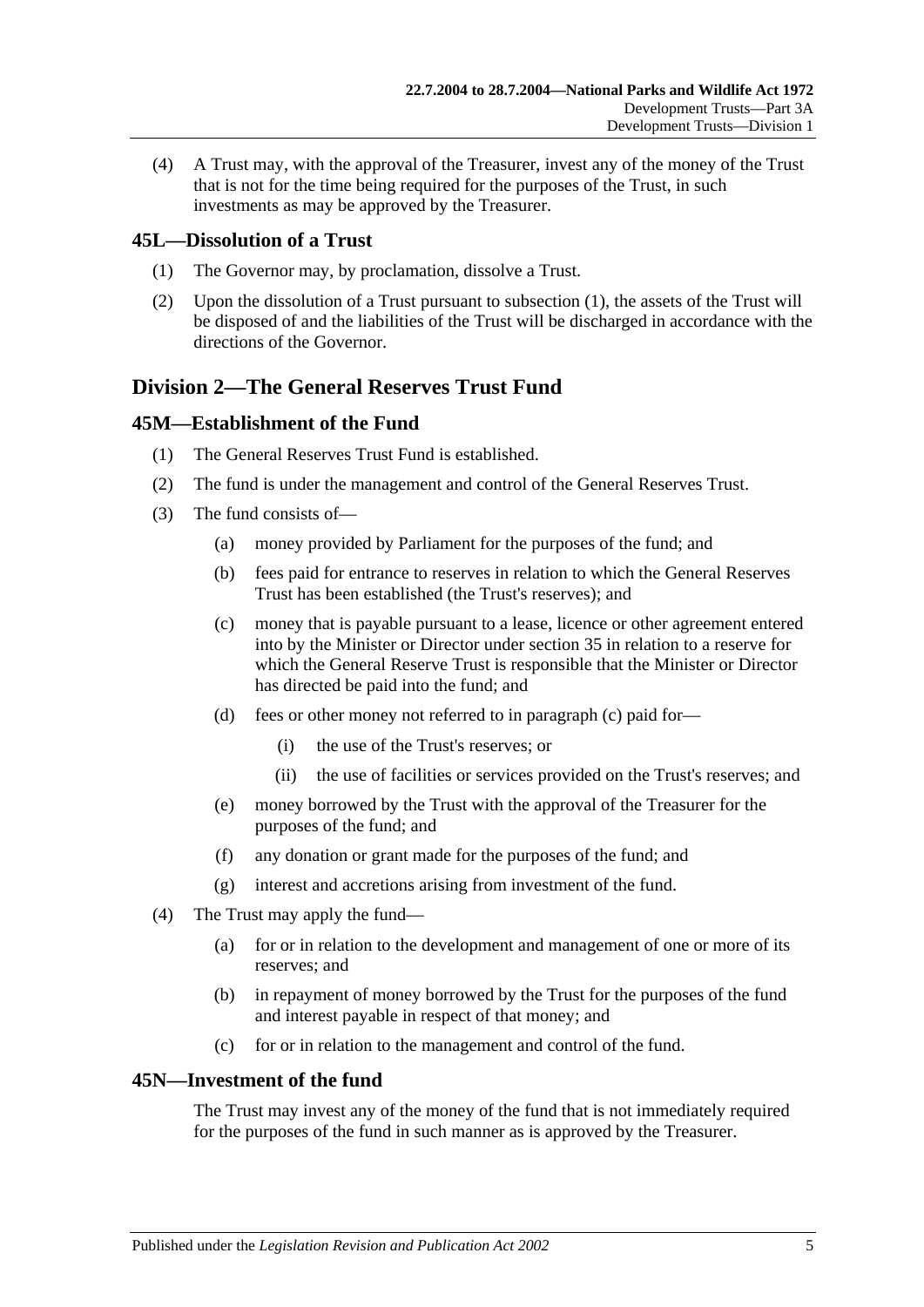## **45O—Accounts and auditing**

- (1) The Trust must keep proper accounts of receipts and payments in relation to the fund.
- (2) The Auditor-General may at any time, and must at least once in each year, audit the accounts kept by the Trust under subsection (1).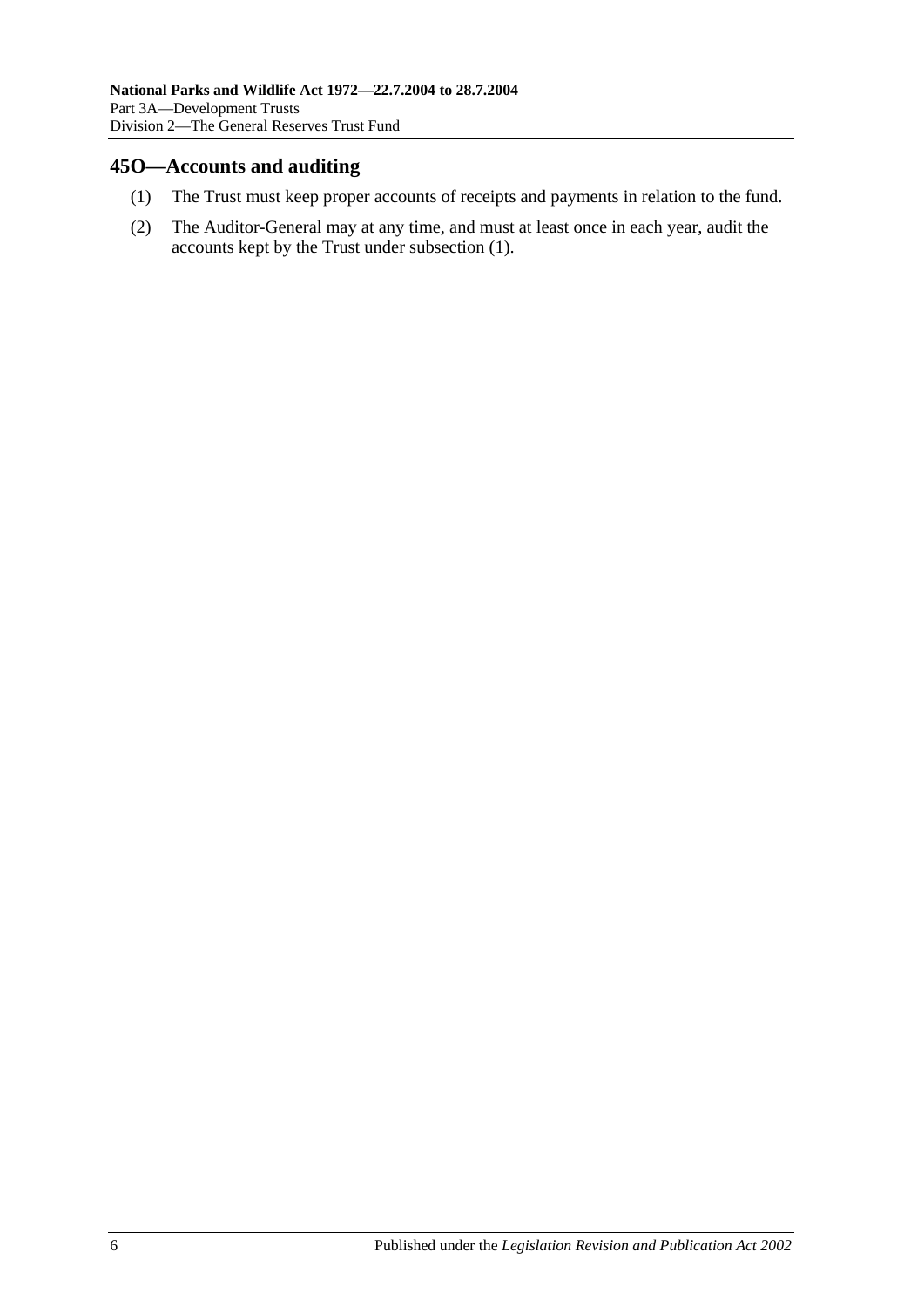# **Part 4—Conservation of native plants**

## **46—Application of this Part**

- (1) Subject to this section, this Part applies throughout the State.
- (2) The Governor may, by proclamation, declare that this Part, or any provisions of this Part specified in the proclamation, will not apply at any time or during periods specified in the proclamation—
	- (a) within a part of the State specified in the proclamation; or
	- (b) to a specified species of native plant; or
	- (c) to a specified species of native plant in a specified part of the State,

and the operation of this Part will be modified accordingly.

(3) The Governor may, by proclamation, revoke or vary a proclamation under this section.

# **47—Unlawful taking of native plants**

- (1) Subject to this Part, a person must not take a native plant—
	- (a) on any reserve, wilderness protection area or wilderness protection zone; or
	- (b) on any other Crown land; or
	- (c) on any land reserved for or dedicated to public purposes; or
	- (d) on any forest reserve.
- (2) A person must not take a native plant of a prescribed species on private land.
- (3) A person who contravenes subsection (1) or (2) is guilty of an offence. Maximum penalty:

In the case of a native plant of an endangered species, \$10 000 or imprisonment for 2 years.

In the case of a native plant of a vulnerable species, \$7 500 or imprisonment for 18 months.

In the case of a native plant of a rare species, \$5 000 or imprisonment for 12 months.

In any other case, \$2 500 or imprisonment for 6 months.

(4) A person must not take a native plant on private land without the consent of the owner of the land.

Maximum penalty: \$1 000.

Expiation fee: \$150.

(5) If in proceedings for an offence against this section it is proved that the defendant was found in possession of a native plant, it will be presumed, in the absence of proof to the contrary, that the defendant took the plant in contravention of this Act.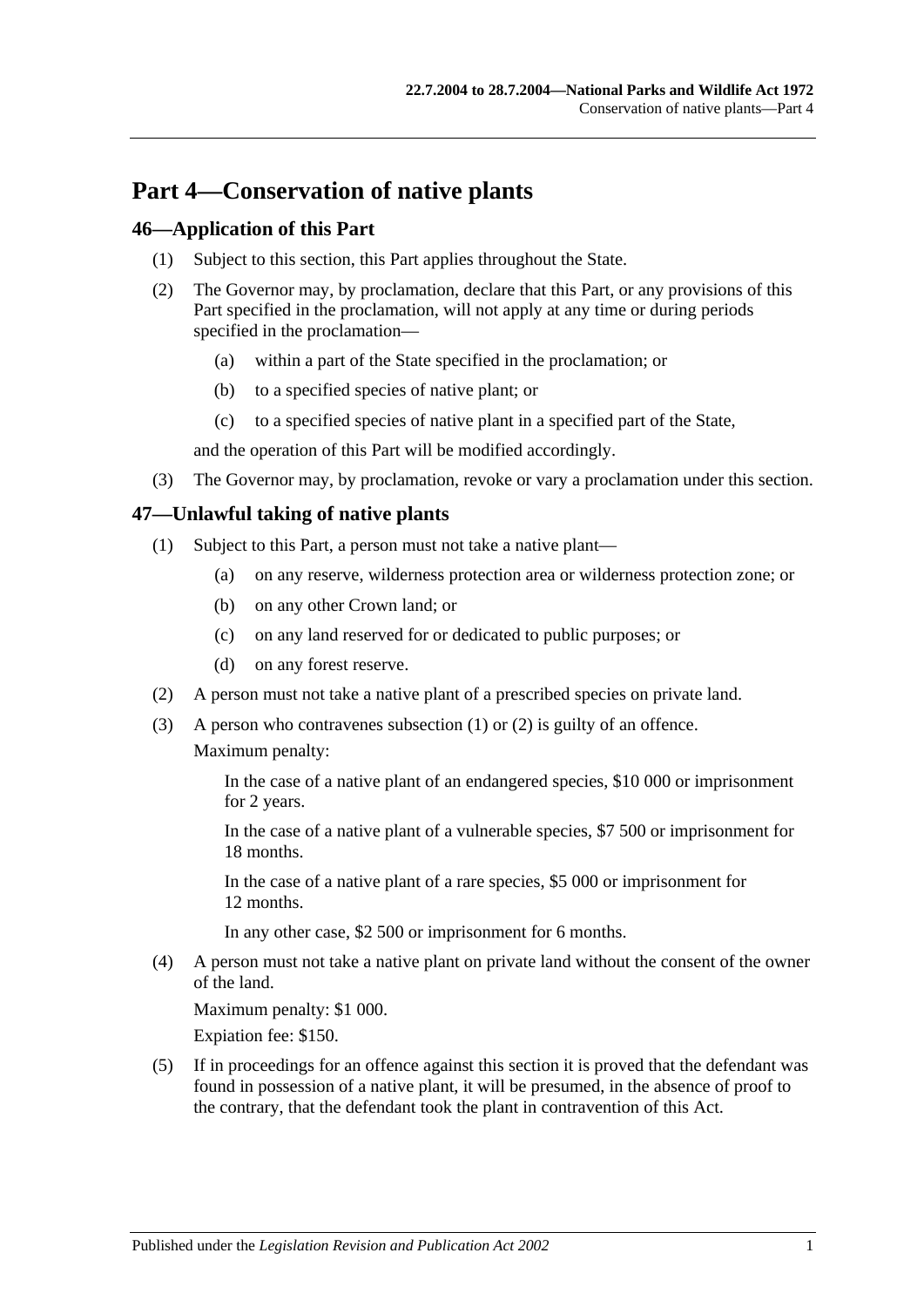- (6) It is a defence to a charge of an offence against this section to prove that the act alleged against the defendant—
	- (a) was neither intentional nor negligent; or
	- (b) was done in pursuance of some statutory authority.

#### **48—Unlawful disposal of native plants**

- (1) A person must not sell or give away a native plant of a prescribed species.
	- Maximum penalty:

In the case of a native plant of an endangered species, \$10 000 or imprisonment for 2 years.

In the case of a native plant of a vulnerable species, \$7 500 or imprisonment for 18 months.

In the case of a native plant of a rare species, \$5 000 or imprisonment for 12 months.

In any other case, \$2 500 or imprisonment for 6 months.

(2) It is a defence to a charge of an offence against this section to prove that the native plant was taken pursuant to a licence under the *[Forestry Act](http://www.legislation.sa.gov.au/index.aspx?action=legref&type=act&legtitle=Forestry%20Act%201950) 1950*.

#### **48A—Illegal possession of native plants**

(1) A person must not have in his or her possession or control a native plant that has been illegally taken or acquired.

Maximum penalty:

In the case of a native plant of an endangered species, \$10 000 or imprisonment for 2 years.

In the case of a native plant of a vulnerable species, \$7 500 or imprisonment for 18 months.

In the case of a native plant of a rare species, \$5 000 or imprisonment for 12 months.

In any other case, \$2 500 or imprisonment for 6 months.

- (2) For the purposes of this section, a native plant is illegally taken or acquired if taken or acquired contrary to this Act or any other Act or law of the State, or contrary to the law of another State or Territory of the Commonwealth.
- (3) In proceedings for an offence against this section the onus lies on the defendant to prove that the native plant was not taken or acquired illegally.

#### **49—Permits**

- (1) The Minister may grant a permit authorising—
	- (a) the taking of native plants; or
	- (b) the sale or gift of native plants,

subject to the conditions of the permit.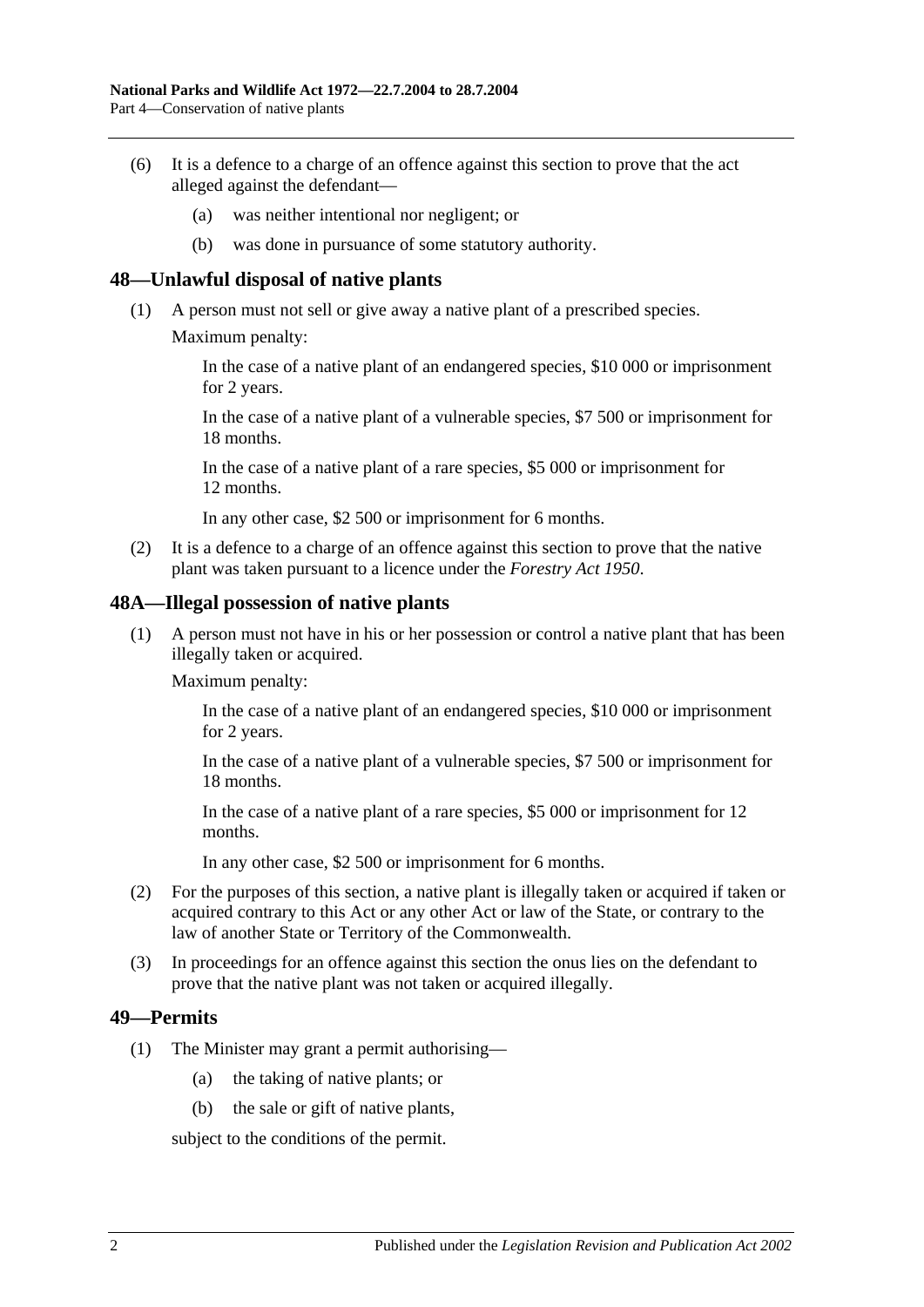(2) No offence is committed by reason of the taking, or the sale, of native plants in accordance with a permit under this section.

### **49A—Permits for commercial purposes**

- (1) The Minister may, by notice published in the Gazette and in a newspaper circulating generally throughout the State—
	- (a) declare that this section applies to, and in relation to, a species of plant; and
	- (b) vary or revoke a declaration referred to in paragraph (a).
- (2) Where this section applies to, and in relation to, a species of plant, the Minister must prepare draft recommendations in relation to the following matters:
	- (a) the effect of taking individual plants for commercial purposes on the species and on the ecosystem of which the plants taken formed part; and
	- (b) the need for research in relation to that species; and
	- (c) the identification of plants and plant products; and
	- (d) any other matters that should, in the opinion of the Minister be addressed,

and must make the recommendations available to the public for at least three months for comment before adoption by the Minister.

- (3) Before adopting the draft recommendation, the Minister must have regard to comments (if any) made by members of the public and may, if the Minister thinks fit, vary the recommendations to take account of those comments.
- (4) Recommendations adopted by the Minister must be published in the Gazette and in a newspaper circulating generally throughout the State and may be revoked or varied by further recommendations prepared by the Minister in accordance with this section.
- (5) The taking and sale of plants of a species to which this section applies for commercial purposes pursuant to a permit under section 49 is subject to restrictions or conditions imposed from time to time by regulation or by the Minister when granting the permit.
- (6) Restrictions and conditions imposed by regulation must implement recommendations adopted by the Minister under this section in relation to the commercial taking and sale of plants of the species concerned.
- (7) Where a permit granted for commercial purposes relates to plants of a species to which this section applies and a royalty is payable under this Act in respect of the taking of plants of that species, the Minister may require the applicant to pay in advance an amount equal to the total amount of royalty that would be payable if all the plants that could be taken pursuant to the permit were taken.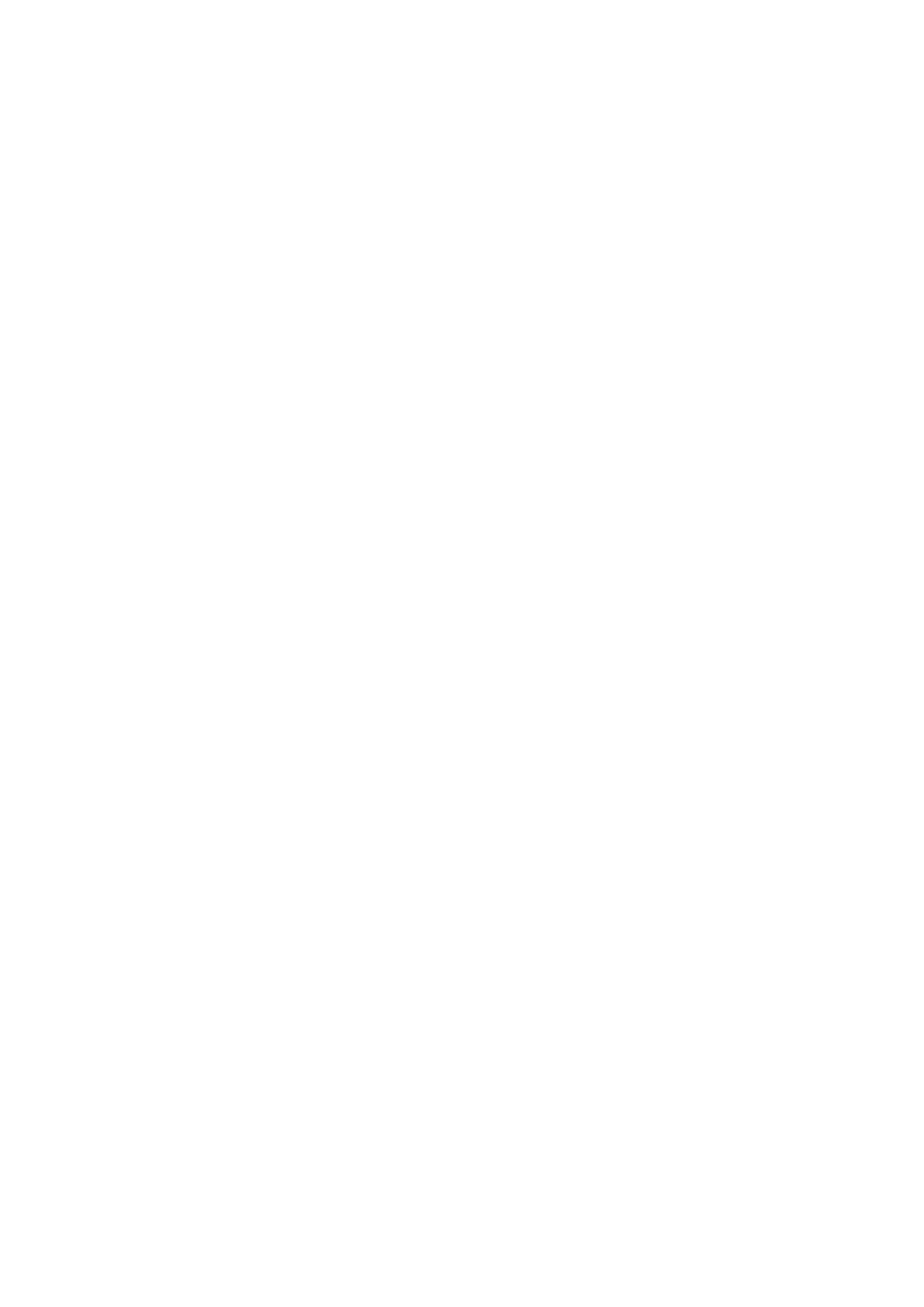# **Part 5—Conservation of native animals**

# **Division 1—Application of this Part**

# **50—Application of this Part**

- (1) Subject to this section, this Part applies throughout the State.
- (2) The Governor may, by proclamation, declare that this Part or any provisions of this Part specified in the proclamation do not apply—
	- (a) within a part of the State defined or referred to in the proclamation; or
	- (b) to a specified species of animal; or
	- (c) to a specified species of animal in a specified part of the State.
- (3) The Governor may, by proclamation, revoke or vary any proclamation under this Part.

# **Division 2—Restrictions upon the taking of protected animals**

# **51—Taking of protected animals etc**

(1) Subject to this Part, a person must not take a protected animal or the eggs of a protected animal.

Maximum penalty:

In the case of a marine mammal—\$30 000 or imprisonment for 2 years.

In the case of an animal (not being a marine mammal), or the eggs of an animal, of an endangered species—\$10 000 or imprisonment for 2 years.

In the case of an animal (not being a marine mammal), or the eggs of an animal, of a vulnerable species—\$7 500 or imprisonment for 18 months.

In the case of an animal (not being a marine mammal), or the eggs of an animal, of a rare species—\$5 000 or imprisonment for 12 months.

In any other case—\$2 500 or imprisonment for 6 months.

(2) In any prosecution under this section, it is a defence that the defendant did not wilfully or negligently commit the act subject to the charge.

## **51A—Killing of certain protected animals**

- (1) Where, in the opinion of the Minister, protected animals (other than animals of an endangered, vulnerable or rare species) are causing, or likely to cause, damage to crops or other property, he or she may, by notice published in the Gazette and in a newspaper circulating generally throughout the State, declare that protected animals of that species may be killed under this section.
- (2) The Minister must not make a declaration under subsection (1) unless he or she has first sought and considered advice from the Council in relation to the proposed declaration.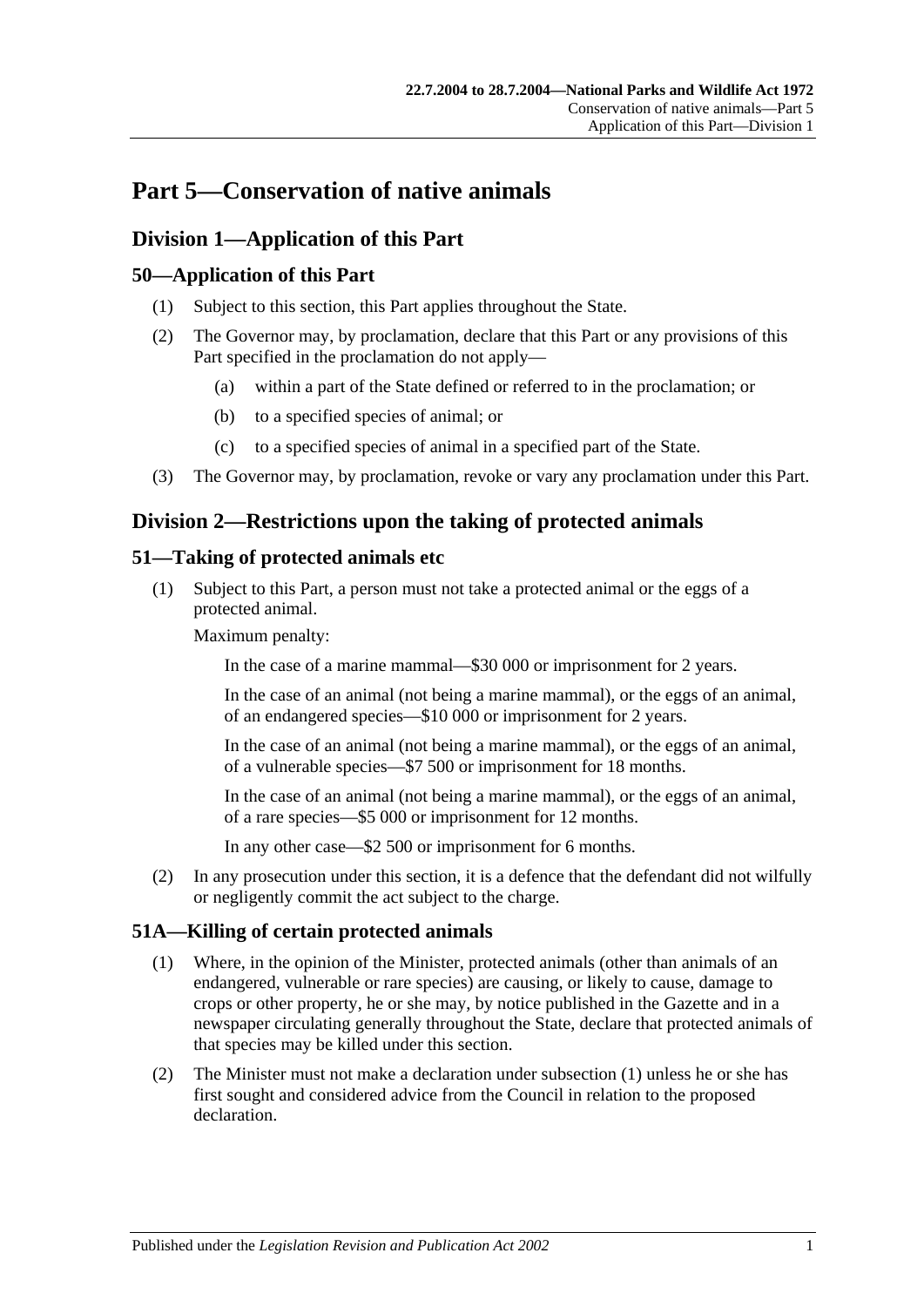- (3) The Council's advice must be in writing and must include advice—
	- (a) as to whether the killing of animals pursuant to the notice is likely to affect significantly the population of animals of that species in the State generally or in any part of the State; and
	- (b) as to the monitoring (if any) that should be undertaken of the effect of killing animals pursuant to the notice on populations of those animals.
- (4) The Council must include a copy of its advice to the Minister under this section in its annual report under section 19D.
- (5) A notice under this section does not apply in relation to animals within a reserve.
- (6) A notice under this section—
	- (a) must state—
		- (i) the part or parts of the State in which animals may be killed; and
		- (ii) the class or classes of persons who may kill animals; and
		- (iii) the circumstances in which and the methods by which animals may be killed; and
		- (iv) any other restriction or conditions subject to which animals may be killed; and
		- (v) the period for which the notice will remain in force; and
	- (b) may be varied or revoked by the Minister by subsequent notice published in the Gazette and in a newspaper circulating generally throughout the State.
- (7) A notice under this section must not remain in force for more than 12 months.
- (8) It is lawful to kill a protected animal in accordance with a notice under this section.
- (9) This section expires on the fifth anniversary of its commencement.

#### **52—Open season**

- (1) The Minister may, by notice published in a newspaper circulating generally throughout the State, declare an open season for the taking of protected animals of a specified species.
- (2) A notice under this section—
	- (a) must not relate to animals of an endangered species; and
	- (b) does not apply in relation to animals within—
		- (i) a reserve, other than a game reserve; or
		- (ii) a wilderness protection area or wilderness protection zone; and
	- (c) does not apply in relation to animals within a game reserve unless the notice expressly provides that the open season applies in relation to that reserve.
- (3) A notice under this section—
	- (a) must state—
		- (i) the period of the open season (including, if the Minister thinks fit, the hours of the day during which animals may be taken); and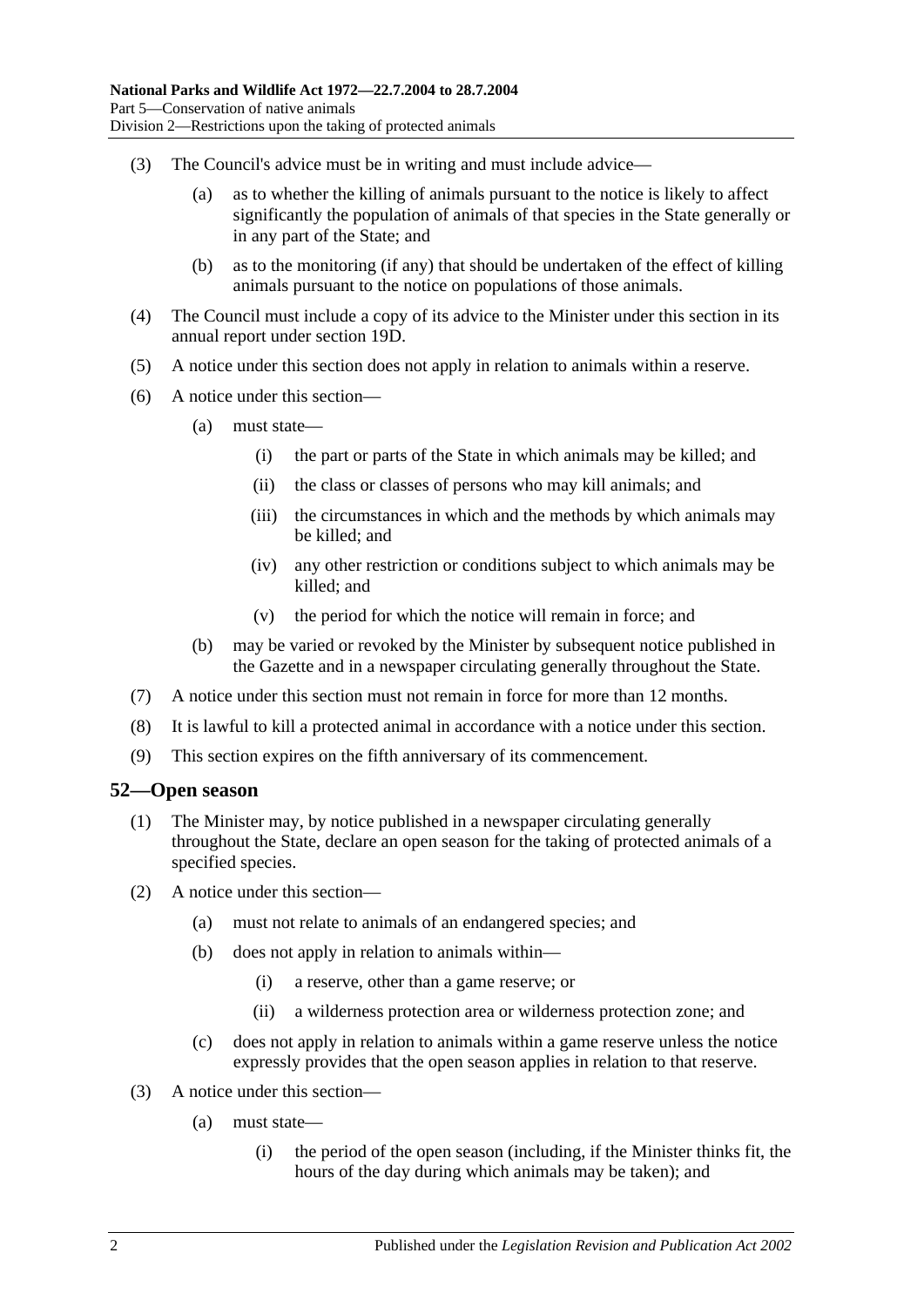- (ii) the parts of the State to which the open season applies; and
- (iii) whether eggs may be taken; and
- (b) may prescribe restrictions or conditions applicable to the open season; and
- (c) may be varied or revoked by the Minister by a subsequent notice published in a newspaper circulating generally throughout the State.
- (4) It is lawful to take a protected animal in accordance with a notice under this section.

### **53—Permits to take protected animals**

- (1) The Minister may grant to any person a permit to take protected animals or the eggs of protected animals, if satisfied that it is desirable to grant the permit—
	- (a) to facilitate scientific research; or
	- (b) to enable the person to place bands, marks or tags upon such animals and then to release them; or
	- (c) to permit the destruction or removal of animals that are causing, or are likely to cause, damage to the environment or to crops, stock or other property; or
	- (d) for any other purpose (other than for sale) that the Minister considers proper and not inconsistent with the objectives of this Act.
- (2) A permit under this section remains in force for such term, not exceeding 12 months, as is specified in the permit.
- (3) The Minister may at any time revoke a permit granted under this section.
- (4) A person to whom a permit to take protected animals has been granted must, within 14 days after the expiration or revocation of the permit, deliver to the Minister a report in the prescribed form stating the number of animals of each species taken in pursuance of the permit and the number of eggs of any protected animal taken in pursuance of the permit.

Maximum penalty: \$1 000.

Expiation fee: \$150.

- (5) Without limiting the conditions subject to which a permit may be granted under this section those conditions may—
	- (a) limit the areas in which protected animals or the eggs of protected animals may be taken; and
	- (b) limit the number of animals or eggs that may be taken in pursuance of the permit.
- (6) Where a permit relates to animals in respect of which a royalty is payable under this Act, the Minister may require the applicant to pay in advance an amount equal to the amount of royalty that would be payable in respect of all the animals in respect of which the permit is granted.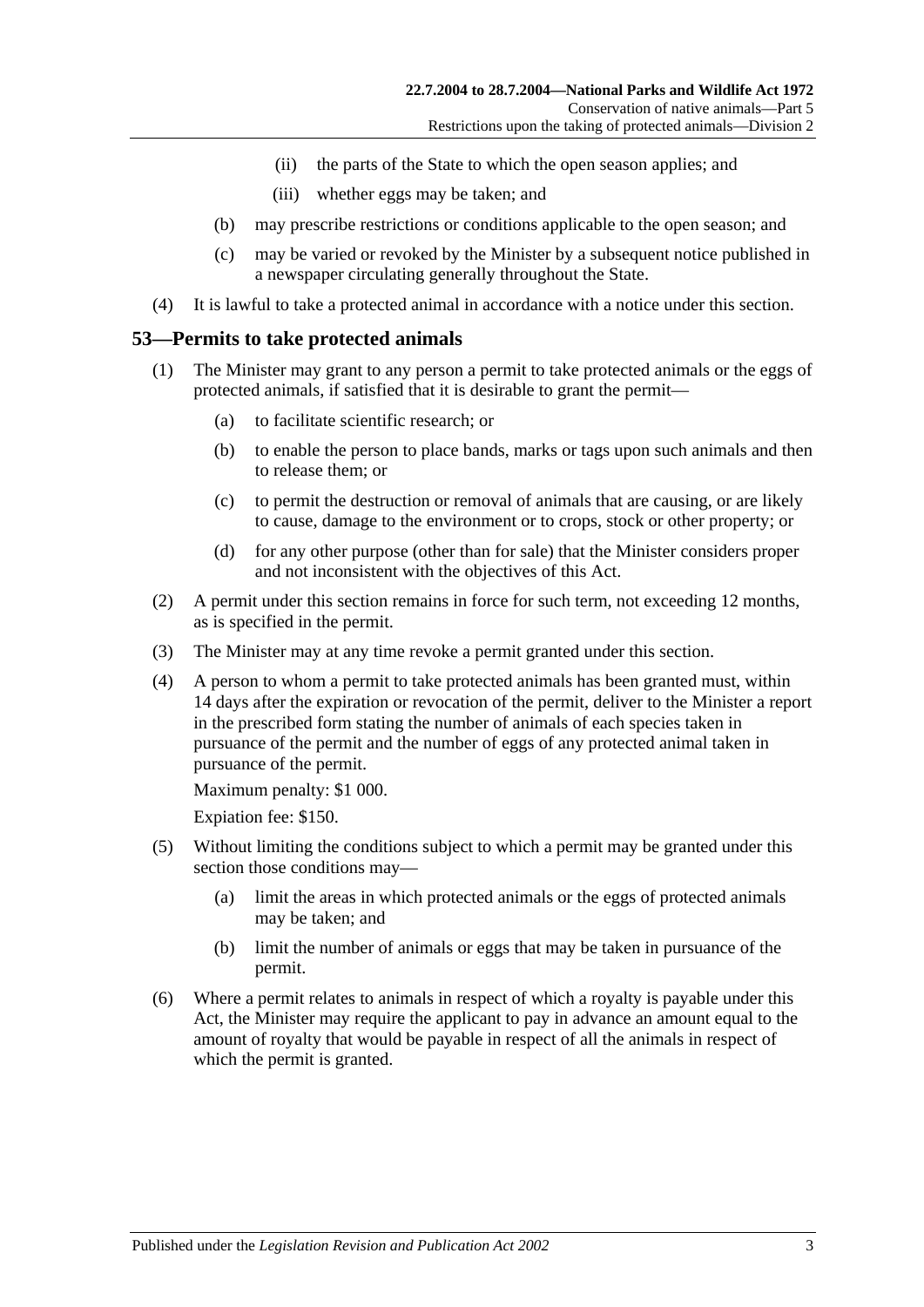# **53A—Review of decision of the Minister under section 53**

- (1) The South Australian National Parks and Wildlife Council may, on the application of a person who has applied for a permit under section 53, review a decision of the Minister—
	- (a) to refuse to grant the permit; or
	- (b) to grant the permit subject to limitations, restrictions or conditions; or
	- (c) as to the term of the permit; or
	- (d) to revoke the permit.
- (2) The application must be made—
	- (a) within two months after the applicant is notified by the Minister of the decision; and
	- (b) in accordance with the requirements of the Council.
- (3) The Council may, following the review, make recommendations to the Minister.
- (4) The Minister may, after considering the Council's recommendations—
	- (a) vary or revoke the decision; or
	- (b) substitute any other decision that he or she could have made in the first instance for the original decision; or
	- (c) confirm the original decision.

## **54—Dangerous magpies and poisonous reptiles**

- (1) It is lawful for any person without any permit or other authority under this Act, to kill any Australian magpie that has attacked or is attacking any person.
- (2) It is lawful for any person without any permit or other authority under this Act, to kill any poisonous reptile that—
	- (a) has attacked, is attacking or is likely to attack, any person; or
	- (b) is in dangerous proximity to any person; or
	- (c) is, or has been, in such proximity to a person as to cause reasonable anxiety to that person.

# **Division 3—Release of protected animals**

#### **55—Restriction on release of protected animals**

A person must not release a protected animal or an animal of a species listed in Schedule 10 from captivity unless that person is authorised to do so by a permit granted by the Minister.

Maximum penalty: \$2 500.

Expiation fee: \$210.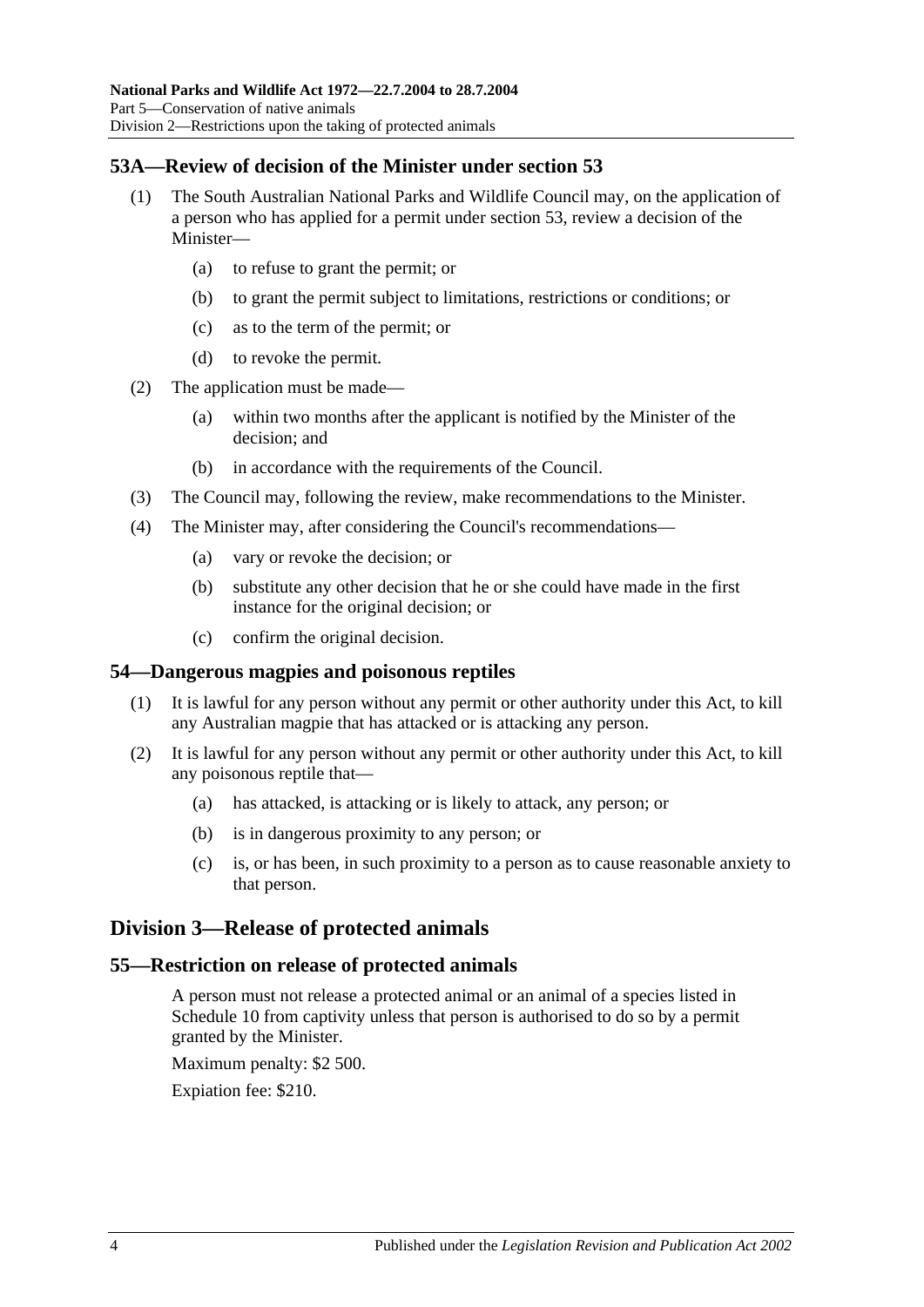# **Division 4—Prohibitions and restrictions upon the keeping of protected animals and certain dealings in protected animals**

# **58—Keeping and sale of protected animals**

- (1) Subject to this section, a person must not—
	- (a) keep more than one animal that is a protected animal of a prescribed species; or
	- (b) keep a protected animal of any other species,

unless authorised to do so by permit granted by the Minister.

Maximum penalty: \$2 500.

- (2) Subject to this section, a person must not—
	- (a) have possession or control of more than five eggs that are the eggs of a protected animal of a prescribed species; or
	- (b) have possession or control of the eggs of a protected animal of any other species,

unless authorised to do so by permit granted by the Minister.

Maximum penalty: \$2 500.

(3) Subject to this section, a person must not sell or give away a protected animal or the carcass or eggs of a protected animal unless authorised to do so by permit granted by the Minister.

Maximum penalty: \$2 500.

- (4) Subsections (1), (2) and (3) do not apply in relation to an animal, or the carcass or eggs of an animal, of a species that is excluded from the operation of those subsections by proclamation.
- (4a) A proclamation under subsection (4)—
	- (a) may operate in relation to one or two or all of subsections  $(1)$ ,  $(2)$  and  $(3)$ ;
	- (b) may operate differently in relation to different classes of persons or in relation to different circumstances specified in the proclamation;
	- (c) is subject to such conditions or restrictions as are specified in the proclamation.
- (5) The Governor may, by proclamation, vary or revoke a proclamation referred to in subsection (4).
- (6) A permit granted by the Minister under this section does not apply in relation to an animal, or the carcass or eggs of an animal, taken illegally or brought into this State illegally.
- (7) The holder of a permit under this section must provide the Minister with such information as is required by regulation.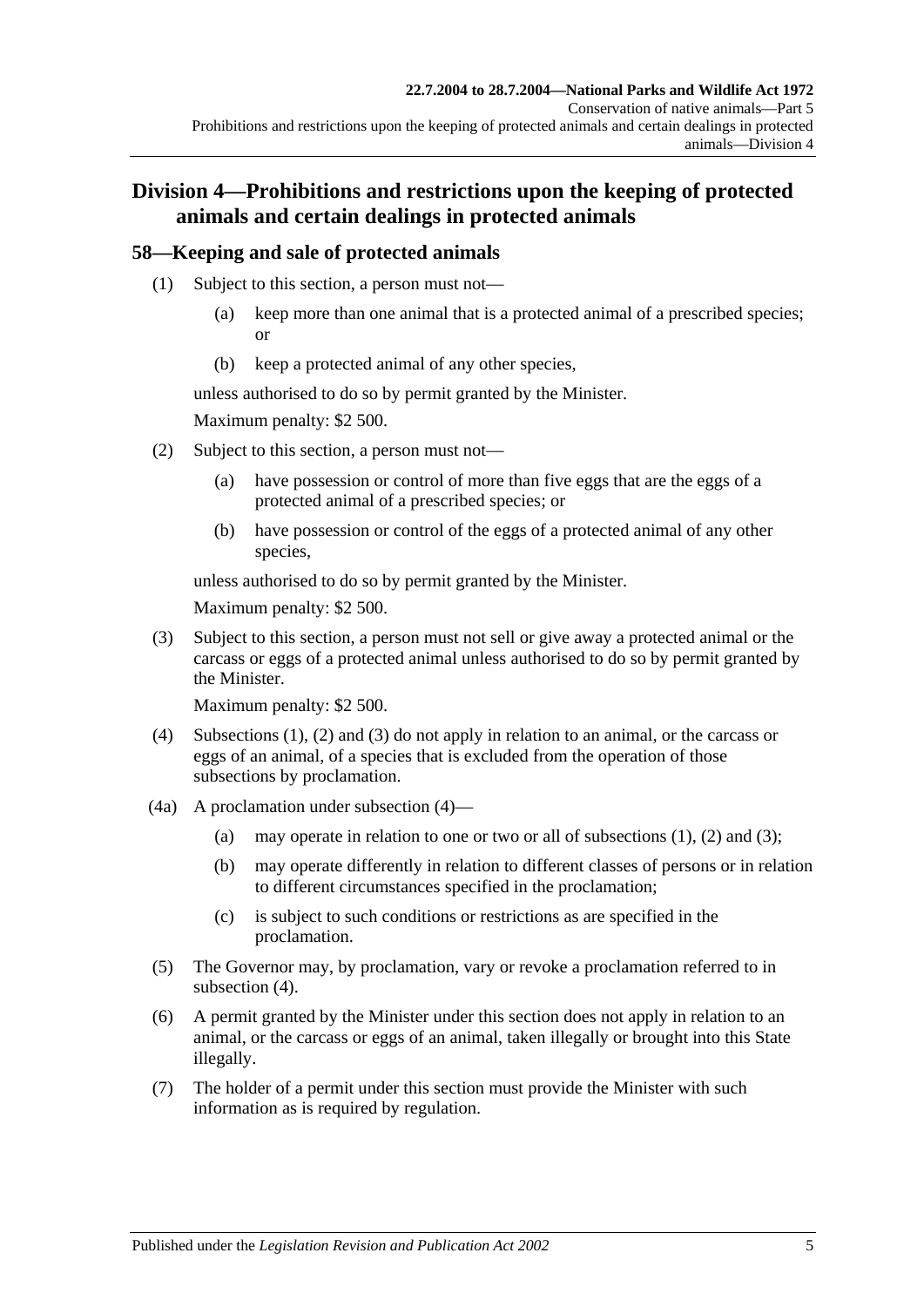#### **National Parks and Wildlife Act 1972—22.7.2004 to 28.7.2004**

Part 5—Conservation of native animals

Division 4—Prohibitions and restrictions upon the keeping of protected animals and certain dealings in protected animals

(8) A person who keeps an animal, or has possession or control of the eggs of an animal, taken in pursuance of a permit granted by the Minister to take protected animals, or the eggs of protected animals, for scientific research does not contravene subsection (1).

### **58A—Restriction on keeping protected animals in certain areas**

A person must not keep a protected animal in an area declared by regulation to be a prohibited area in relation to animals of that species unless that person is authorised to do so by a permit granted by the Minister.

Maximum penalty: \$2 500.

# **59—Export and import of protected animals and native plants**

- (1) A person must not—
	- (a) export—
		- (i) a protected animal or the carcass or egg of a protected animal; or
		- (ii) a native plant of a species prescribed by regulation,

from a place within the State to a place outside the State except in pursuance of a permit granted under this section; or

- (b) import into the State—
	- (i) a protected animal or the carcass or egg of a protected animal; or
	- (ii) a native plant of a species prescribed by regulation,

from a place outside the State except in pursuance of a permit granted under this section.

Maximum penalty: \$2 000.

Expiation fee: \$200.

- (2) The Minister may grant to any person a permit to export from the State or import into the State a protected animal, or the carcass or eggs of a protected animal, of a species specified in the permit or a native plant of a species specified in the permit.
- (3) In this section—

*to export* in relation to an animal, carcass, egg or plant includes to remove the animal, carcass, egg or plant from the State for any reason;

*to import* in relation to an animal, carcass, egg or plant includes to bring the animal, carcass, egg or plant into the State for any reason.

#### **60—Illegal possession of animals etc**

- (1) A person must not have in his or her possession or control—
	- (a) an animal; or
	- (b) the carcass of an animal; or
	- (c) an egg,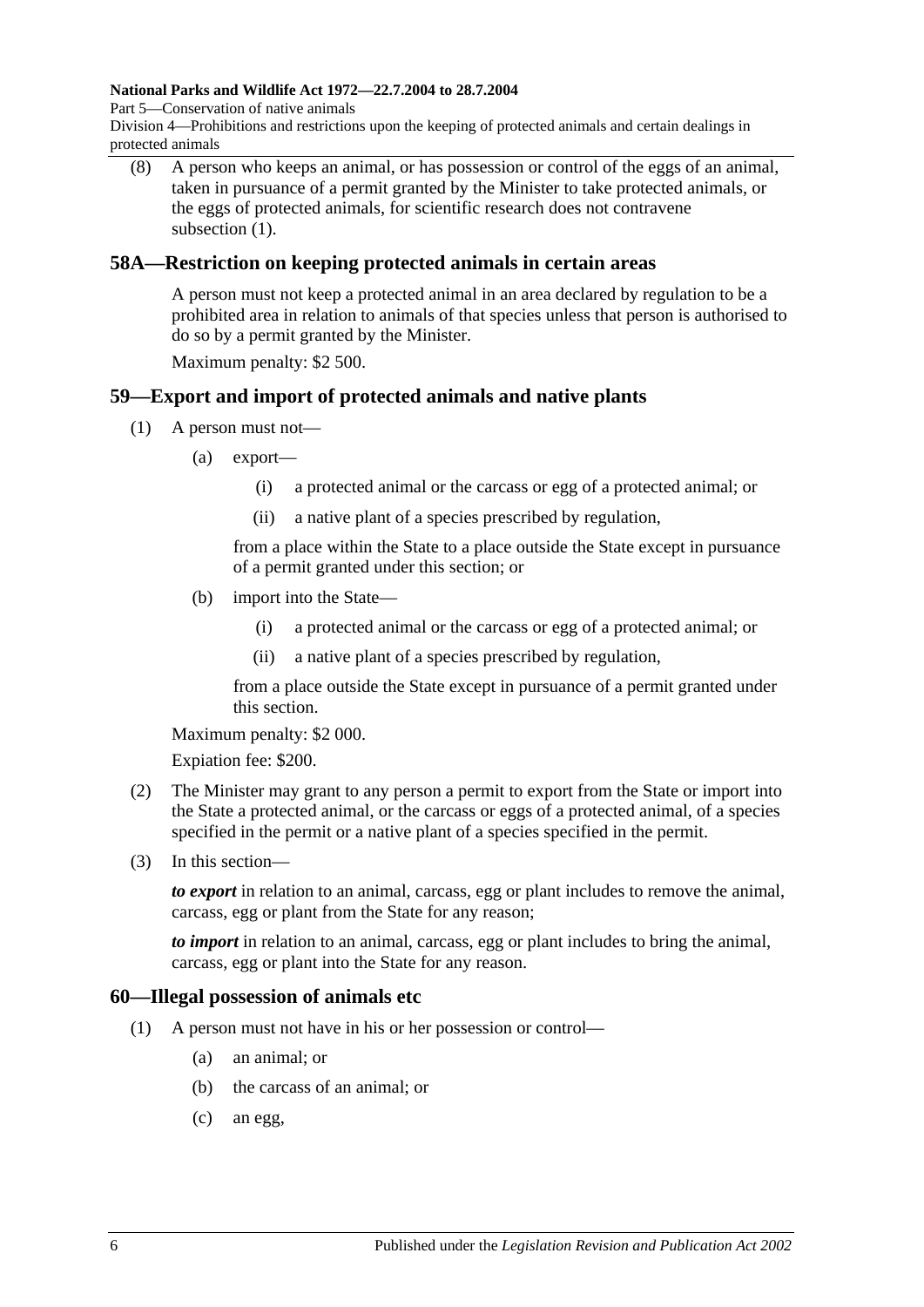Conservation of native animals—Part 5

Prohibitions and restrictions upon the keeping of protected animals and certain dealings in protected animals—Division 4

that has been illegally taken or acquired.

Maximum penalty:

In the case of a marine mammal or the carcass of a marine mammal—\$30 000 or imprisonment for 2 years.

In the case of an animal, (not being a marine mammal), or the carcass or eggs of an animal, of an endangered species—\$10 000 or imprisonment for 2 years.

In the case of an animal (not being a marine mammal), or the carcass or eggs of an animal, of a vulnerable species—\$7 500 or imprisonment for 18 months.

In the case of an animal (not being a marine mammal), or the carcass or eggs of an animal, of a rare species—\$5 000 or imprisonment for 12 months.

In any other case—\$2 500 or imprisonment for 6 months.

- (2) For the purposes of this section an animal, carcass or egg is illegally taken or acquired if taken or acquired contrary to this Act or any other Act or law of the State, or contrary to the law of another State or Territory of the Commonwealth.
- (3) In proceedings for an offence against this section the onus lies on the defendant to prove that the animal, carcass or egg was not taken or acquired illegally.

# **Division 4A—Farming of protected animals**

#### **60B—Interpretation**

In this Division, unless the contrary intention appears—

#### *animal* means—

- (a) a protected animal of a species named in Schedule 11; or
- (b) a protected animal of a species that is the subject of a declaration under section 60BA that is in force;

*the business of farming animals* means the business of farming animals for one or both of the following purposes:

- (a) to produce carcasses, skins and other products upon slaughter of the animals;
- (b) to sell live animals or eggs to another person who carries on the business of farming animals of the same species;

*commercial farming of protected animals* means the business of farming protected animals of a species named in Schedule 11;

*trial farming of protected animals* means the business of farming protected animals of a species that is not named in Schedule 11 but that is the subject of a declaration under section 60BA that is in force.

#### **60BA—Declaration of species for trial farming**

- (1) The Governor may by regulation declare that a species of protected animal is a species for the purpose of trial farming under this Division.
- (2) The Minister must, by notice published in the Gazette, set out conditions to which a permit granted under this Division in relation to animals of the species referred to in a regulation under subsection (1) will be subject.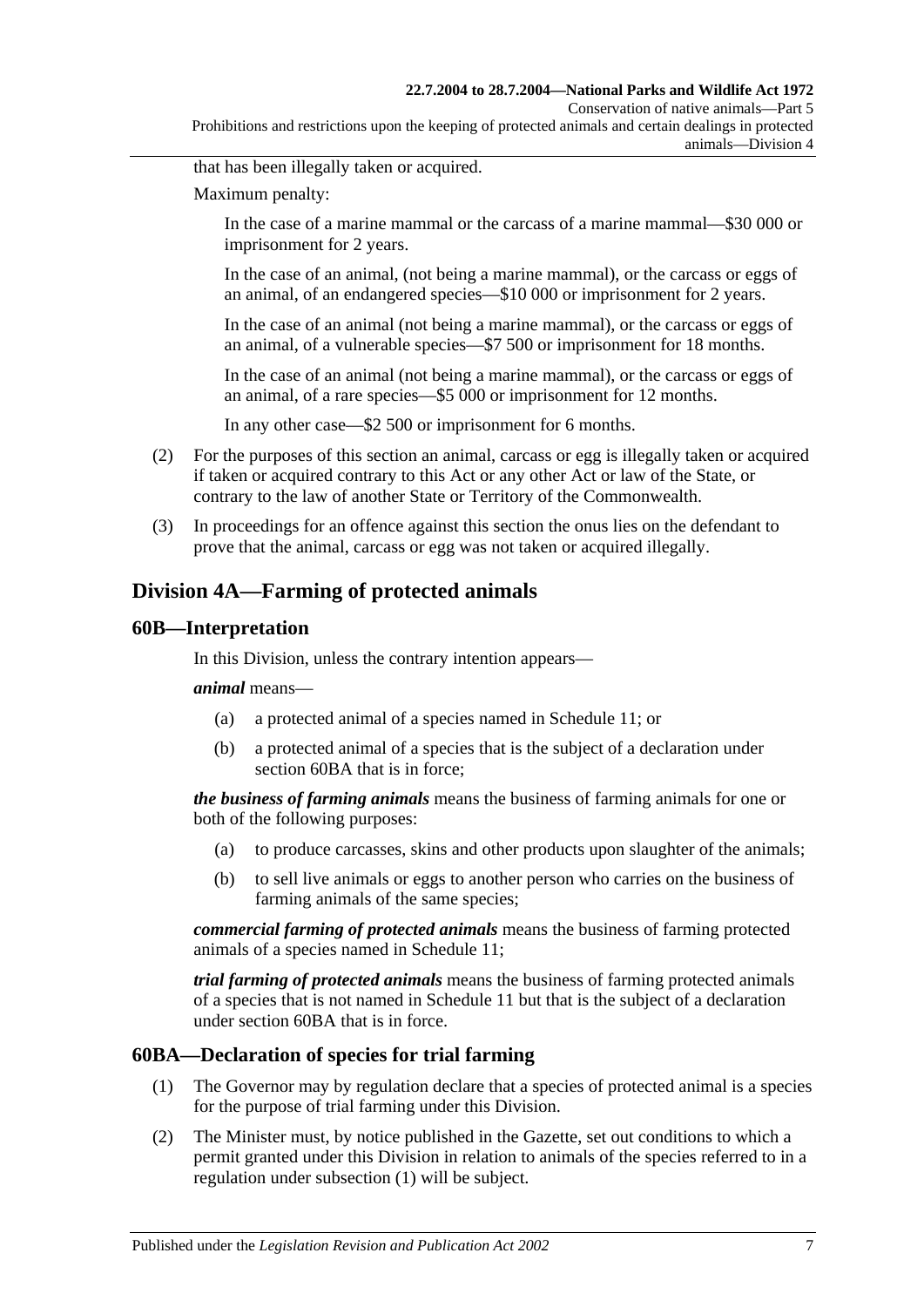- (3) The notice must be published in the same issue of the Gazette as the regulation.
- (4) Subsection (2) does not limit the imposition of other conditions under section 60C(6).
- (5) A regulation under subsection (1) expires on the fourth anniversary of its commencement and cannot be remade in relation to the same species of animal.

#### **60C—Permit for farming protected animals**

- (1) The Minister may grant to a person a permit—
	- (a) to take an animal or the eggs of an animal from the wild or to slaughter or destroy in any other manner an animal in captivity; or
	- (b) to keep an animal or to have possession or control of the eggs of an animal; or
	- (c) to sell an animal or the carcass or eggs of an animal,

in the course of carrying on the business of farming animals of that species.

- (2) A person is not entitled to carry on the commercial farming of protected animals pursuant to a permit granted under any other provision of this Act after the expiration of 12 months following the inclusion in Schedule 11 of the species to which the animals belong.
- (3) The Minister must not grant a permit under subsection (1) for the commercial farming of protected animals—
	- (a) if a code of management has not been adopted by the Minister under this Division in respect of the species of animal to which the permit will relate; or
	- (b) if the permit would, in the Minister's opinion, be seriously at variance with the code of management referred to in paragraph (a).
- (4) A permit for the trial farming of protected animals of a particular species expires at the expiration of the term for which it was granted or when the declaration under section 60BA in relation to that species expires whichever occurs first.
- (5) The Minister must not grant a permit under subsection (1) to take an animal or the eggs of an animal from the wild unless he or she is satisfied that the removal of animals or eggs pursuant to the permit is desirable in order to reduce or control a population of animals that is causing, or is likely to cause, damage to the environment or to crops, stock or other property.
- (6) A permit granted under subsection (1) is subject to such limitations, restrictions or conditions as are imposed by this section or by the Minister under section 69 or by a notice under section 60BA or are prescribed from time to time by regulation.
- (7) An animal taken from the wild or an animal raised from an egg taken from the wild cannot be slaughtered or destroyed in any other manner pursuant to a permit granted under subsection (1) except—
	- (a) as a last resort to terminate the animal's suffering; or
	- (b) to prevent the spread of a disease with which the animal is infected.
- (8) A permit that enables the holder to take an animal or the eggs of an animal from the wild is subject to a condition requiring the holder within 14 days after taking animals or eggs pursuant to the permit to deliver to the Minister a report in the prescribed form stating the number of animals and eggs taken.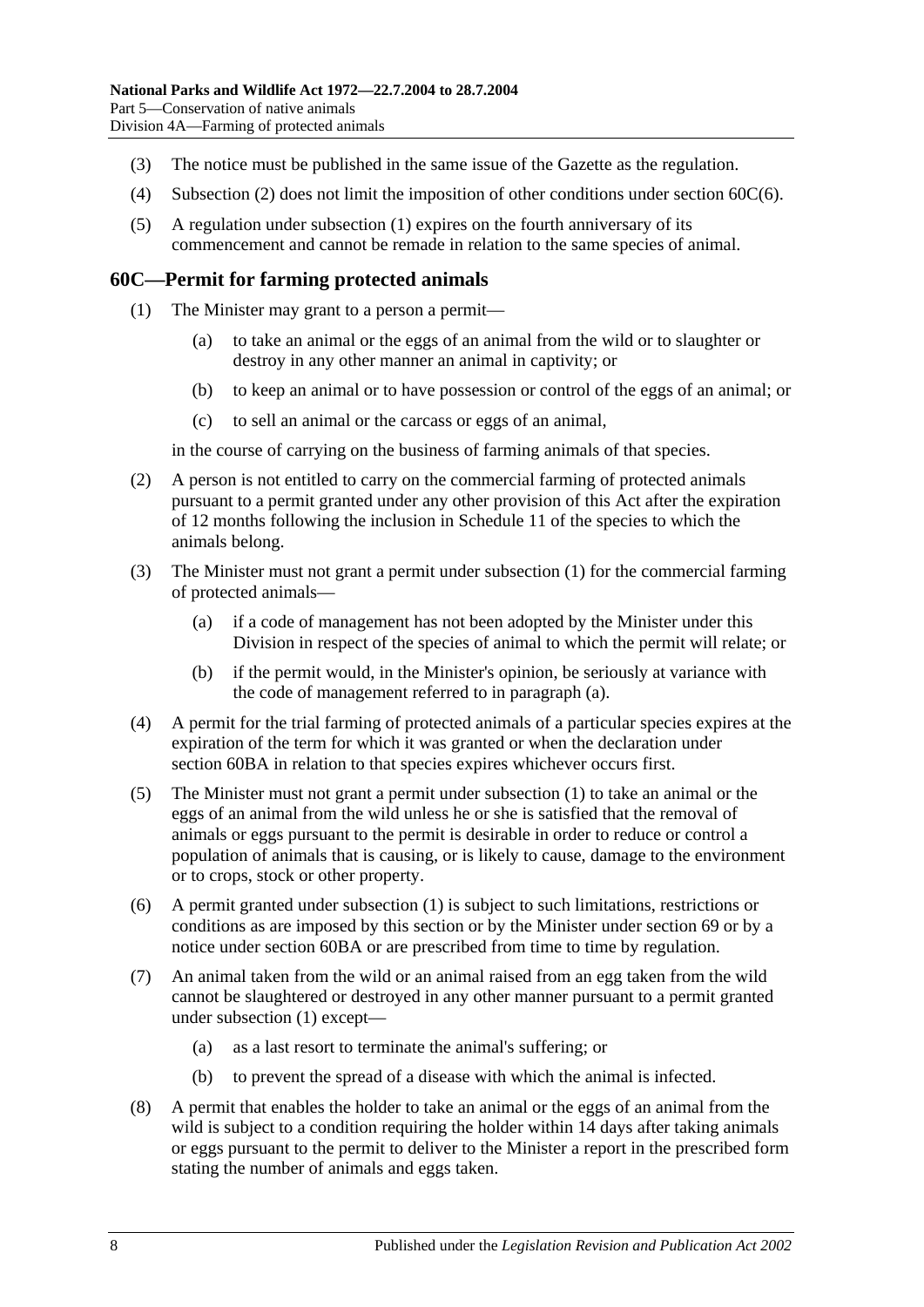- (9) A permit granted under subsection (1) authorises—
	- (a) the sale of eggs of the species to which the permit relates to a person who carries on the business of farming animals of that species; and
	- (b) the sale of eggs of that species to any other person subject to the written approval of the Minister.
- (10) It is lawful to—
	- (a) take a protected animal or the eggs of a protected animal from the wild or to slaughter or destroy in any other manner an animal in captivity; or
	- (b) keep a protected animal or to have possession or control of the eggs of a protected animal; or
	- (c) sell a protected animal or the carcass or eggs of a protected animal,

pursuant to a permit granted under subsection (1).

#### **60D—Code of management**

- (1) The Minister must prepare a draft code of management in respect of each species of animal named in Schedule 11.
- (1a) The Minister may prepare a draft code of management in respect of a species of animal that has been declared to be a species for the purpose of trial farming under this Division.
- (2) A draft code must address the following matters:
	- (a) the effect of taking individual animals or eggs from the wild on the species concerned and on the ecosystem of which they formed part; and
	- (b) the welfare of the animals in captivity; and
	- (c) the need for research in relation to farming the species concerned; and
	- (d) the identification of animals and animal products; and
	- (e) any other matters that should, in the opinion of the Minister, be addressed.
- (3) A draft code may incorporate the whole or part of the Australian Model Code of Practice for the time being applicable to the welfare of the species to which the draft code relates by reference to the model code or to the relevant parts of it.
- (4) The Minister must provide the Minister administering the *[Livestock Act](http://www.legislation.sa.gov.au/index.aspx?action=legref&type=act&legtitle=Livestock%20Act%201997) 1997* with a copy of the draft code of management for comment.
- (5) The Minister must, by notice published in the Gazette and in a newspaper circulating generally throughout the State—
	- (a) state the place or places at which copies of the draft code can be inspected or purchased; and
	- (b) invite interested persons to provide the Minister with written comments in relation to the draft code.
- (5a) A draft code must be made available for public comment for at least three months before adoption by the Minister.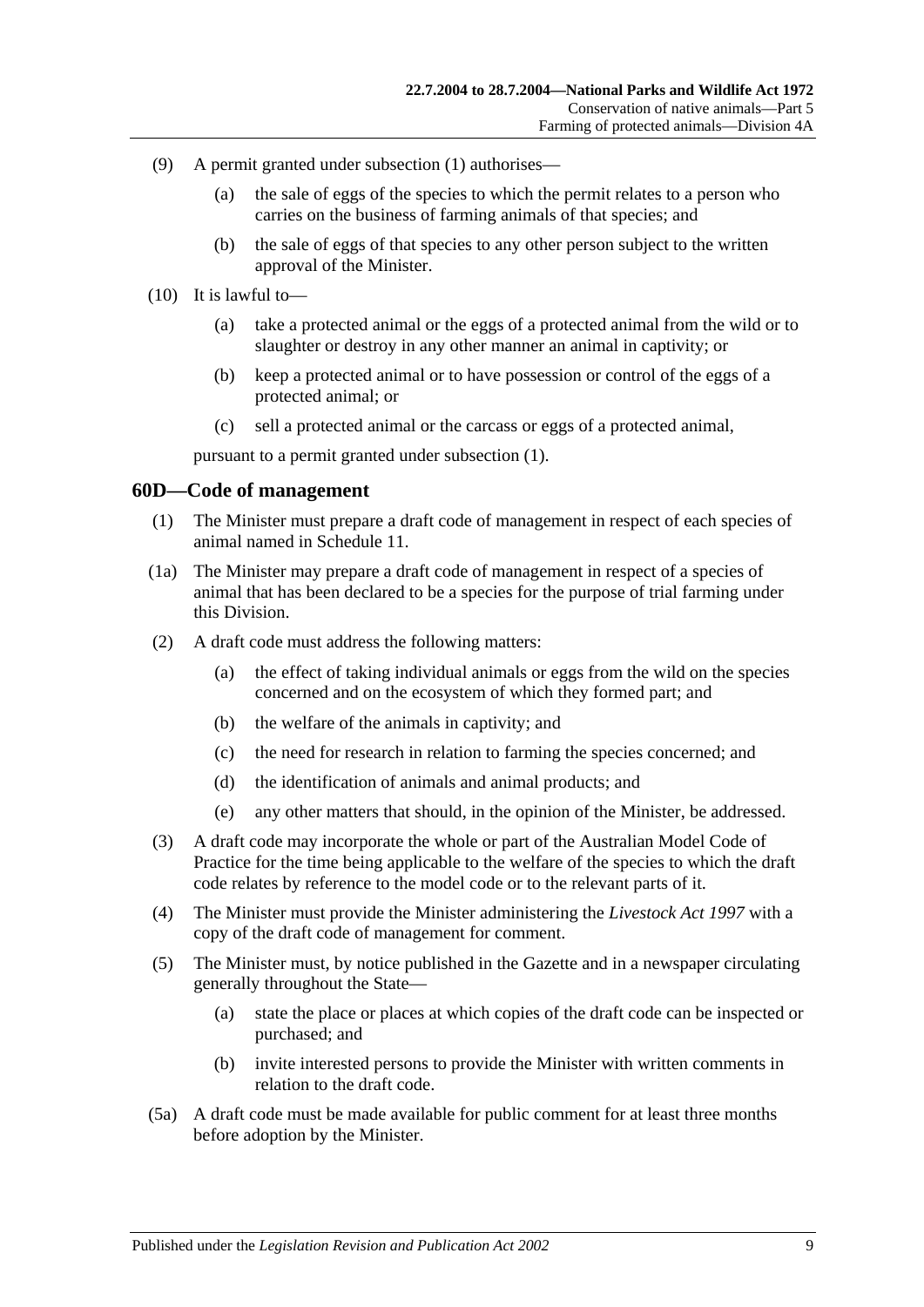- (6) Before adopting a draft code of management the Minister must have regard to comments (if any) made by the Minister administering the *[Livestock Act](http://www.legislation.sa.gov.au/index.aspx?action=legref&type=act&legtitle=Livestock%20Act%201997) 1997* or by members of the public and may, if the Minister thinks fit, vary the draft code to take account of those comments.
- (7) A code of management adopted by the Minister must be published in the Gazette and a notice stating the place or places at which copies of the code may be inspected or purchased must be published in a newspaper circulating generally throughout the State.
- (8) A code of management may be replaced or varied by a further code prepared and adopted by the Minister in accordance with this section.
- (9) If a draft code of management has been prepared under subsection (1a) and made available to the public for comment within 12 months before the species to which the code relates is named in Schedule 11, the draft code will be taken to have been drafted and made available to the public after the species was named in Schedule 11.

## **60E—Royalty**

- (1) Where royalty is payable under this Act in respect of a species to which a permit granted under this Division applies, royalty is payable—
	- (a) in respect of an animal or the eggs of an animal of that species taken from the wild pursuant to the permit; and
	- (b) in respect of an animal of that species slaughtered in captivity pursuant to the permit.
- (2) Where a permit relates to animals in respect of which a royalty is payable under this Act, the Minister may require the applicant to pay (when the permit is granted or at any later time) an amount equal to the total amount of royalty that would be payable if all the animals that could be taken or slaughtered, and all the eggs that could be taken, pursuant to the permit were taken or slaughtered.

## **60F—Application of fees and royalty**

- (1) Fees paid in respect of permits granted under this Division and royalty paid under this Act in respect of animals or eggs to which those permits relate must be paid into the Wildlife Conservation Fund and must be applied from the Fund—
	- (a) in payment of the costs of administering this Division; and
	- (b) for the benefit of the industry of farming the species of animal to which the permits relate; and
	- (c) for research into the impact upon the species of animal to which the permits relate of the taking of animals and eggs from the wild pursuant to those permits.
- (2) The fees fixed by regulation in respect of permits granted under this Division may exceed the Minister's costs in granting the permits and administering this Division in relation to the permits.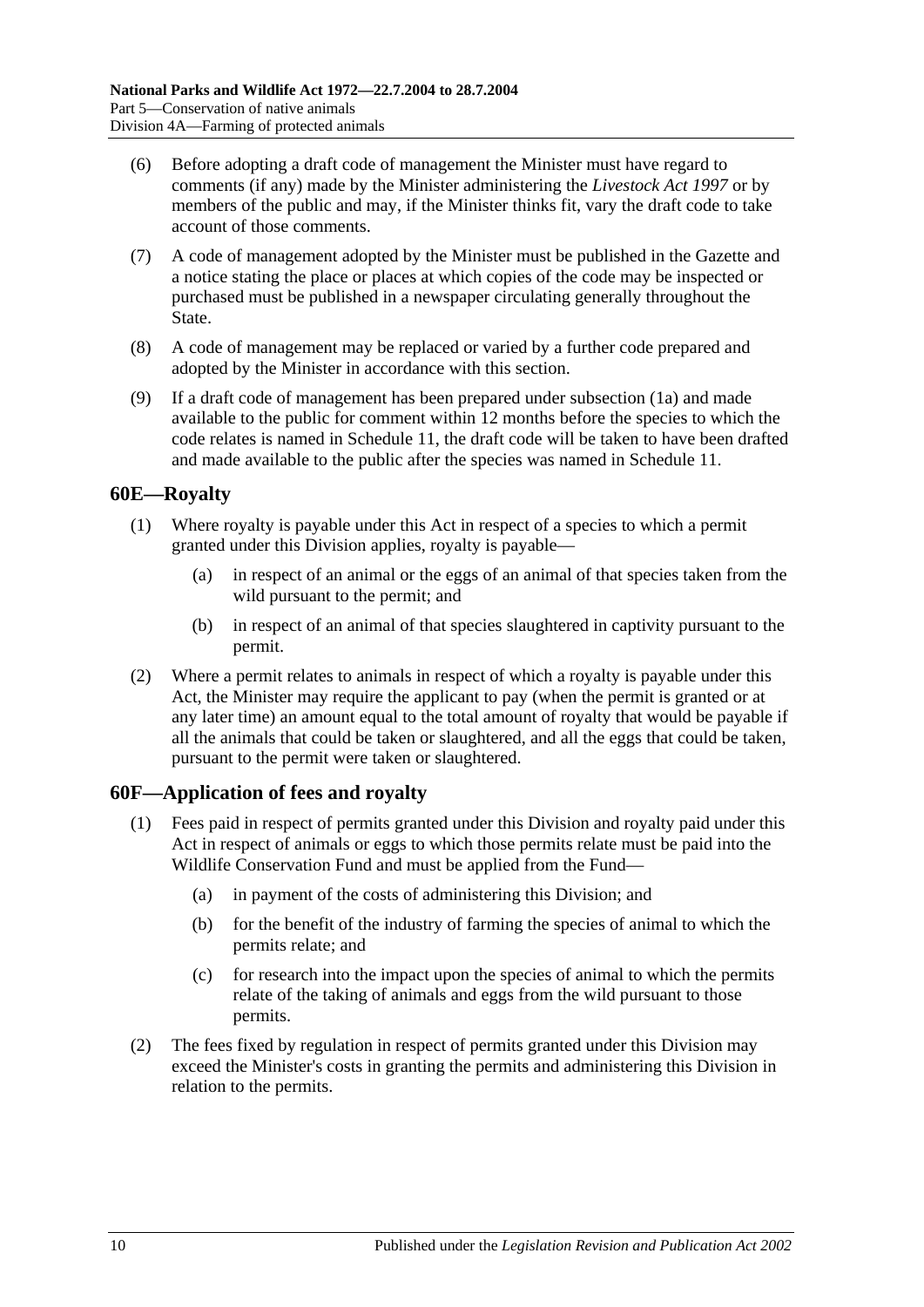# **Division 4B—Harvesting of protected animals**

# **60G—Application of Division**

- (1) The Minister may, by notice published in the Gazette, declare that this Division applies to, and in relation to, animals of one or more of the following species:
	- (a) red kangaroo—*macropus rufus*;
	- (b) western grey kangaroo—*macropus fuliginosus melanops*;
	- (c) euro (wallaroo) (hill kangaroo)—*macropus robustus*.
- (2) The Minister may, by subsequent notice published in the Gazette, vary or revoke a notice under subsection (1).
- (3) The Governor may, by regulation made on the recommendation of the Minister, declare that this Division applies to, and in relation to, protected animals of a species (not being a species referred to in subsection (1)) named in the regulation.
- (4) The Minister must not make a recommendation under subsection (3) unless he or she is satisfied that there is sufficient scientific knowledge available in relation to the species concerned to enable the matters referred to in section  $60I(2)(a)$ , (b), (c) and (d) to be addressed adequately.

## **60H—Interpretation**

In this Division, unless the contrary intention appears—

*harvesting* of a protected animal means—

- (a) to kill the protected animal in the wild; or
- (b) to capture the protected animal from the wild and then kill it,

in order to sell the carcass of the animal or to use it for any other purpose.

#### **60I—Plan of management**

- (1) The Minister must prepare a draft plan of management in relation to the harvesting of each species of protected animal to which this Division applies.
- (2) The draft plan must—
	- (a) assess the likely impact of harvesting animals of that species—
		- (i) on the species concerned; and
		- (ii) on the ecosystems which animals of that species form part; and
		- (iii) on the diversity of the species of animals and plants comprising those ecosystems; and
		- (iv) on the ability of the species to maintain natural genetic diversity throughout its population; and
	- (b) identify factors that are likely to reduce or increase the number of animals of the species to be harvested; and
	- (c) identify any other factors that will affect the species as a renewable resource for the purposes of harvesting in the future; and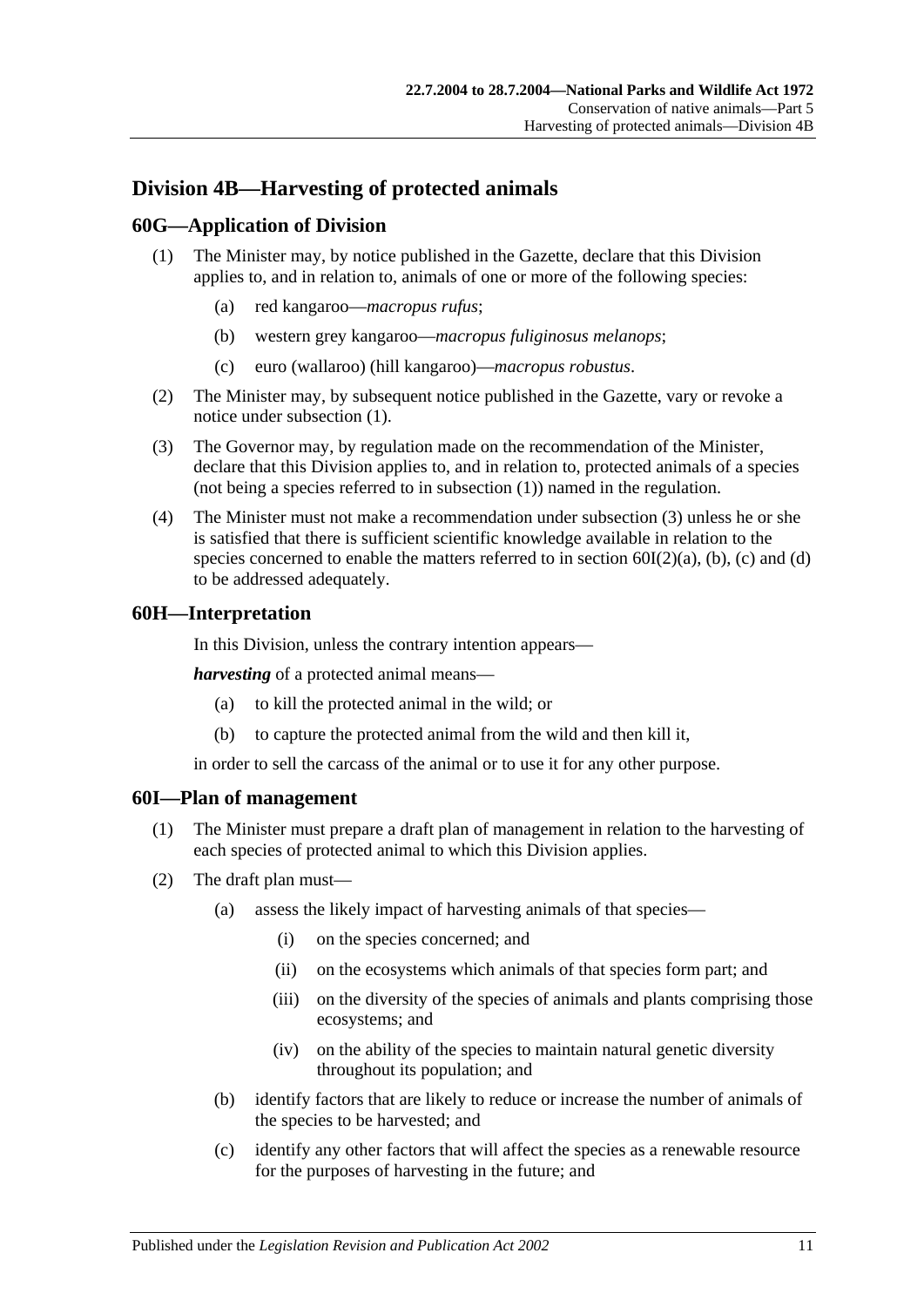- (d) assess whether there is a need to reduce the number of animals of the species to protect the environment, crops, stock or other property; and
- (e) specify humane methods and procedures for the killing, capturing and killing and treatment after capture of animals pursuant to a permit under this Division; and
- (f) address any other matters that should, in the opinion of the Minister, be addressed.
- (3) The Minister must provide the Minister administering the *[Livestock Act](http://www.legislation.sa.gov.au/index.aspx?action=legref&type=act&legtitle=Livestock%20Act%201997) 1997* with a copy of the draft plan of management for comment.
- (4) The Minister must, by notice published in the Gazette and in a newspaper circulating generally throughout the State—
	- (a) state the place or places at which copies of the draft plan can be inspected or purchased; and
	- (b) invite interested persons to provide the Minister with written comments in relation to the draft plan.
- (5) A draft plan must be made available for public comment for at least three months before adoption by the Minister.
- (6) Before adopting a draft plan the Minister must have regard to comments (if any) made by the Minister administering the *[Livestock Act](http://www.legislation.sa.gov.au/index.aspx?action=legref&type=act&legtitle=Livestock%20Act%201997) 1997* or by members of the public and may, if the Minister thinks fit, vary the draft plan to take account of those comments.
- (7) A plan of management adopted by the Minister must be published in the Gazette and a notice stating the place or places at which copies of the plan may be inspected or purchased must be published in a newspaper circulating generally throughout the State.
- (8) A plan of management may be replaced or varied by a further plan prepared and adopted by the Minister in accordance with this section.

## **60J—Permit for harvesting protected animals**

- (1) If a plan of management has been adopted by the Minister under this Division in relation to a species of protected animal, the Minister may grant a permit to a person to harvest animals of that species and to sell or use the carcasses of the animals that have been harvested.
- (2) The Minister must not grant a permit under subsection (1) to take animals on a reserve except animals of the following species—
	- (a) red kangaroo—*macropus rufus*;
	- (b) western grey kangaroo—*macropus fuliginosus melanops*;
	- (c) euro (wallaroo) (hill kangaroo)—*macropus robustus*,

and then only if—

(d) the Minister has adopted a plan of management under section 38 in relation to the reserve; and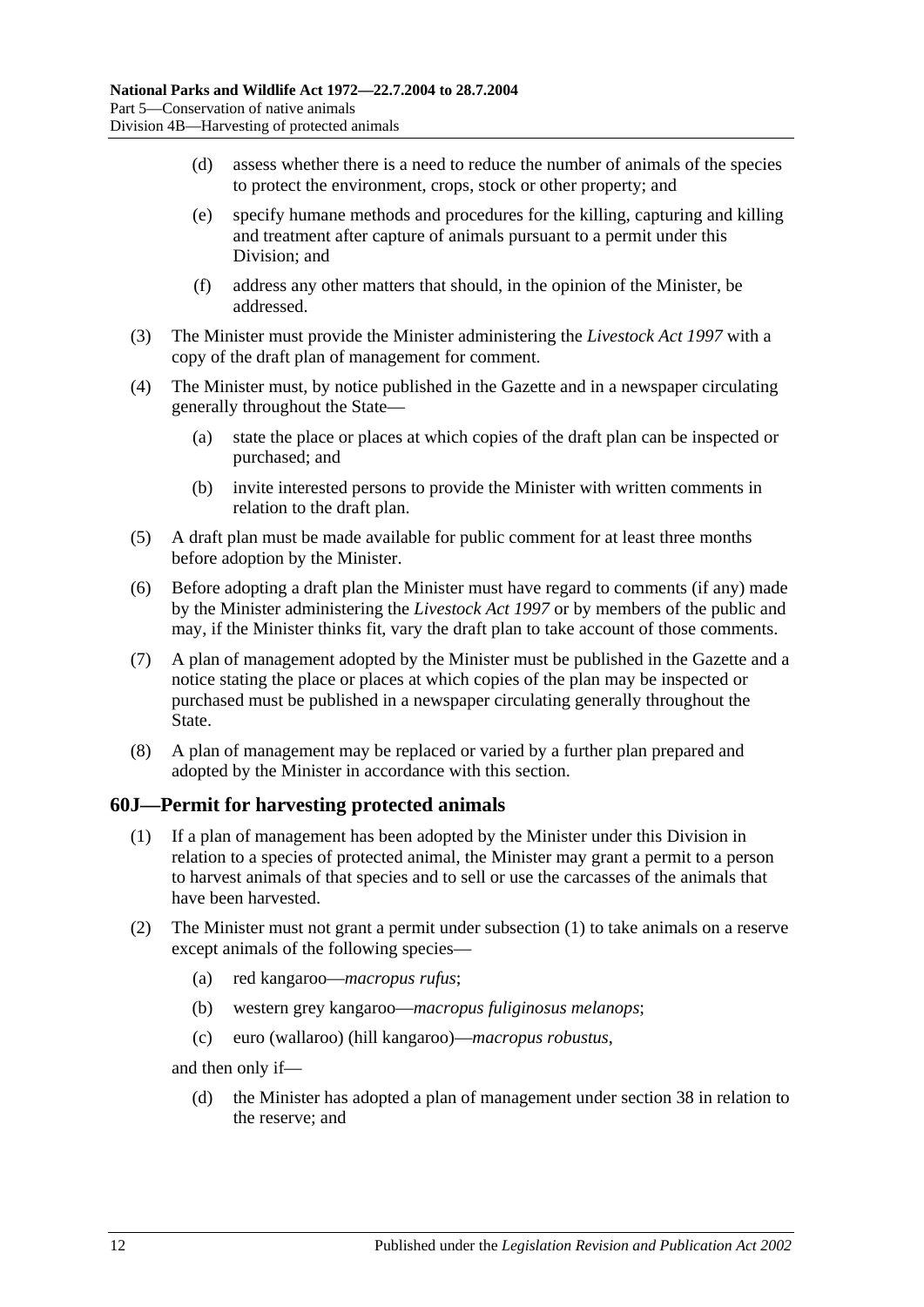- (e) the plan of management provides for the culling of animals of the species to which the permit relates in order to preserve animal or plant habitats or wildlife; and
- (f) the permit only authorises the harvesting of animals that would otherwise be culled from the reserve pursuant to the plan of management.
- (3) The Minister must not grant a permit under subsection (1) unless he or she is satisfied that the taking of animals of the species concerned pursuant to the permit and all other permits granted under this section or under some other section of this Act—
	- (a) will not adversely affect the ecosystems which animals of that species form part or the diversity of the species of animals and plants comprising those ecosystems; and
	- (b) will not adversely affect the species as a renewable resource for harvesting in the future.
- (4) A permit granted under subsection (1) is subject to such limitations, restrictions or conditions as are imposed by this section or by the Minister under section 69 or are prescribed from time to time by regulation.
- (5) A permit granted under subsection (1) is subject to a condition requiring the holder of the permit to use the methods and observe the procedures set out in the management plan for the killing, the capture and killing and the treatment after capture, of animals of the species to which the permit relates.
- (6) It is lawful to—
	- (a) harvest protected animals; and
	- (b) sell, use or give away the carcass of a protected animal,

pursuant to a permit granted under subsection (1).

## **60K—Royalty**

Where a permit under this Division relates to animals in respect of which a royalty is payable under this Act, the Minister may require the applicant to pay (when the permit is granted or at any later time) an amount equal to the total amount of royalty that would be payable if all the animals that could be harvested pursuant to the permit were harvested.

# **60L—Application of fees and royalty**

- (1) Fees paid in respect of permits granted under this Division and royalty paid under this Act in respect of animals to which those permits relate must be paid into the Wildlife Conservation Fund and must be applied from the Fund—
	- (a) in payment of the costs of administering this Division; and
	- (b) for research into the impact on the species of animals to which the permits relate of the harvesting of animals pursuant to those permits.
- (2) The fees fixed by regulation in respect of permits granted under this Division may exceed the Minister's costs in granting the permits and administering this Division in relation to the permits.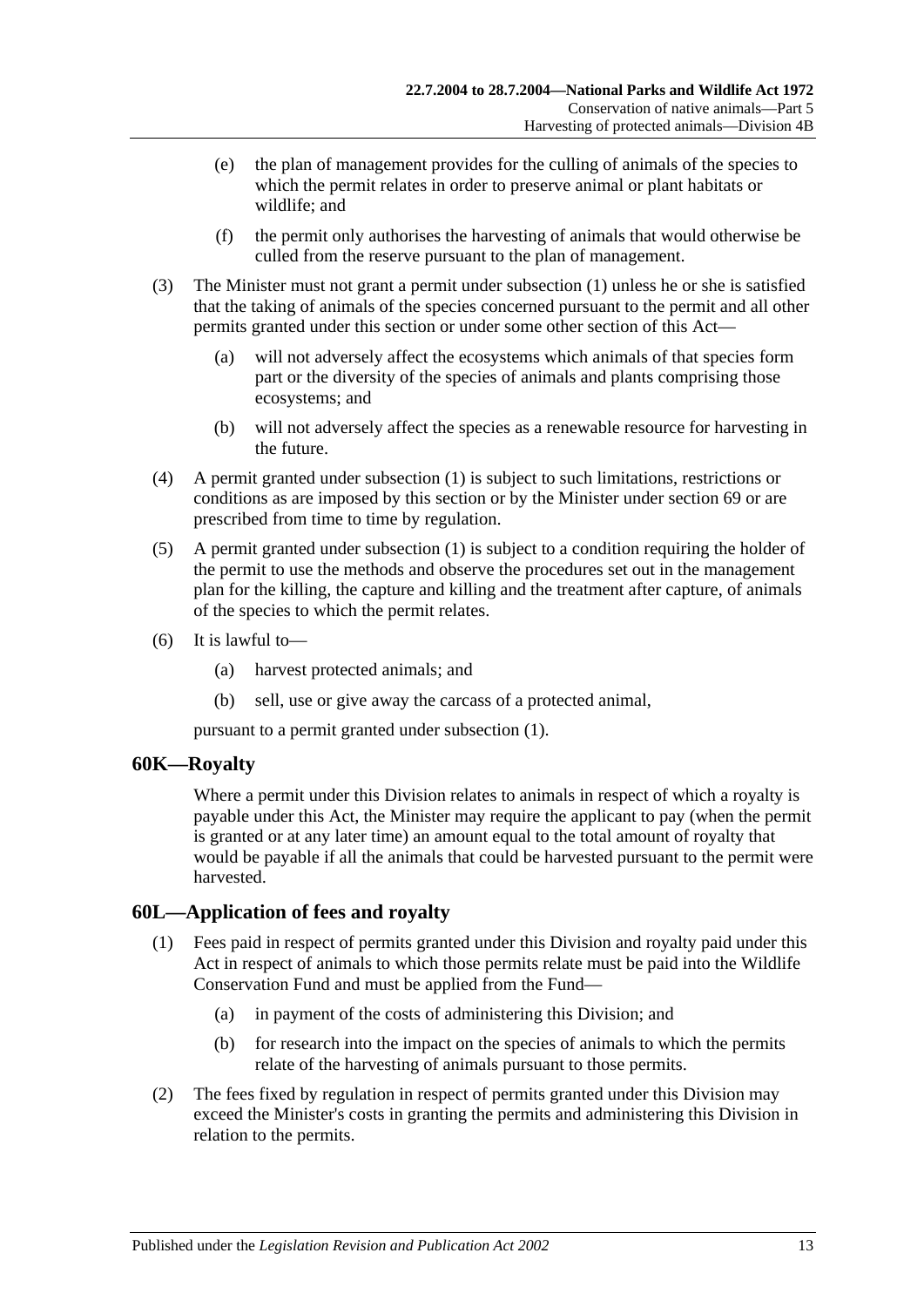# **Division 5—Royalty**

# **61—Royalty**

- (1) The Governor may, by regulation, declare that royalty is payable to the Wildlife Conservation Fund—
	- (a) on an animal specified in the regulation; or
	- (b) on the carcass or skin of an animal specified in the regulation; or
	- (c) on any egg of an animal specified in the regulation; or
	- (d) on a native plant specified in the regulation,

by any person by whom any such animal, carcass, skin, egg or plant is taken.

- (2) An animal, or the carcass, skin or egg of an animal or a native plant may be specified in a regulation under subsection (1) by reference to the species of the animal or plant or by reference to any other class to which the animal or plant belongs.
- (3) The amount of royalty fixed by a regulation may vary according to—
	- (a) the species or other class to which the animal or plant belongs; or
	- (b) the size, age, quality, standard or condition of the animal, carcass, skin, egg or plant; or
	- (c) a combination of the factors referred to in paragraphs (a) and (b).
- (4) Without limiting any other provision of this section, a regulation under this section may provide that it applies only in respect of an animal, or the carcass, skin or egg of an animal, taken in a game reserve.

# **62—Demand for royalty**

- (1) The Director or a warden may demand orally or in writing that any person pay to the Director all royalty for which that person is liable under this Act.
- (2) A person who fails to comply with a demand under subsection (1) within 48 hours of the demand is guilty of an offence.

Maximum penalty: \$1 000.

- (3) In any proceedings under this section the court may order the defendant to pay to the Director any amount fixed by the court by way of royalty under this Act.
- (4) Where a person fails to comply with a demand under subsection (1), the Director or a warden may seize any animals, carcasses, skins, eggs or plants upon which royalty is unpaid.
- (5) The Minister may sell any animals, carcasses, skins, eggs or plants seized under this section and must apply any proceeds of the sale in payment of the unpaid royalty and any amount remaining to the owner of the animals, carcasses, skins, eggs or plants.

# **63—Recovery of royalty by civil action**

(1) The Minister may, by action in any court of competent jurisdiction, recover, as a debt, from any person an amount of royalty for which that person is liable under this Act.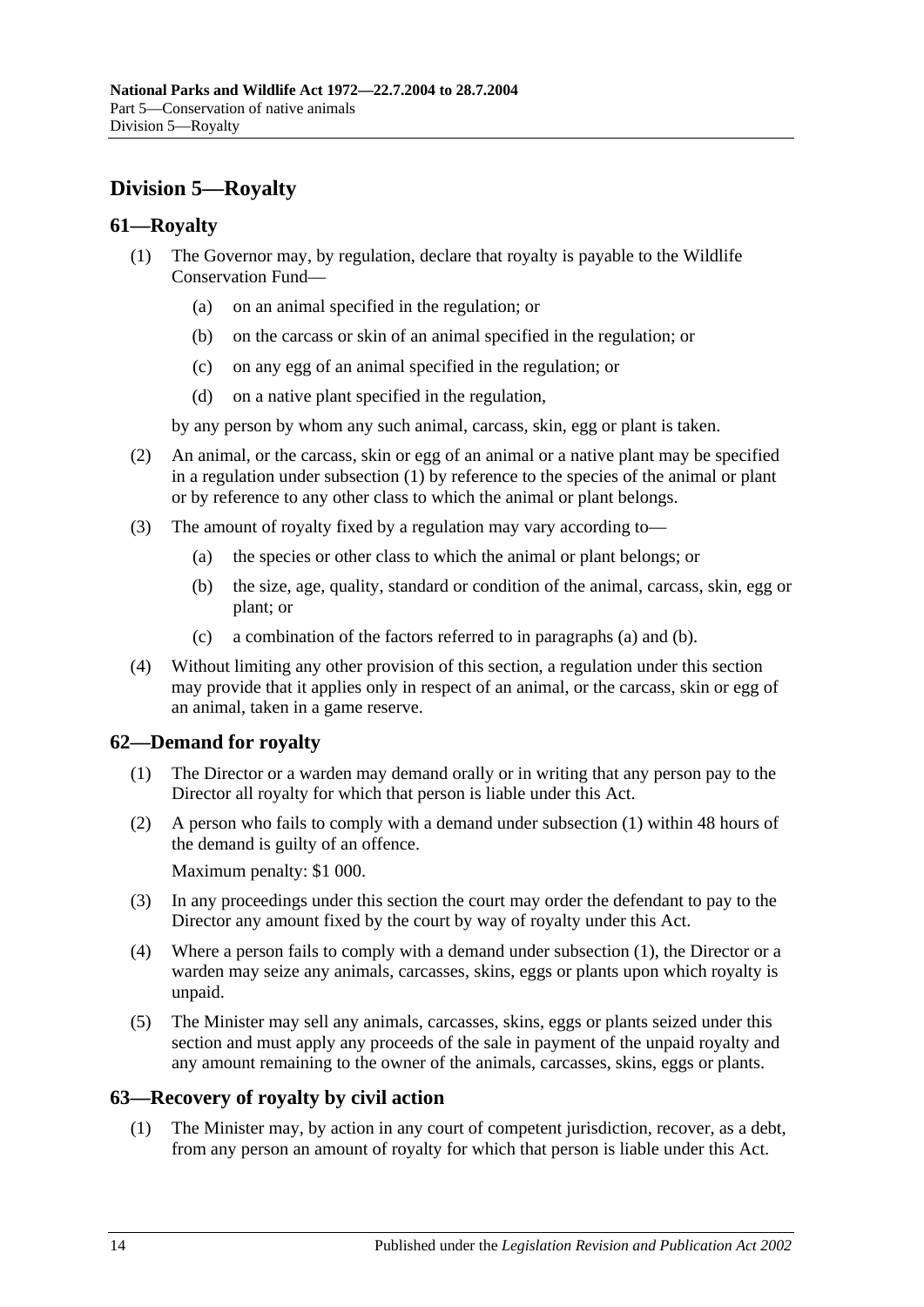(2) This section does not derogate from any other remedy available to the Minister for the recovery of royalty.

# **Division 6—General provisions**

# **64—Unlawful entry on land**

(1) A person must not be on any land for the purpose of taking a protected animal, or the eggs of a protected animal, unless the owner of that land has given that person, not more than six months beforehand, permission in writing to be on the land for that purpose.

Maximum penalty: \$1 000.

Expiation fee: \$150.

- (2) If the owner or occupier of any land, or the servant or agent of the owner of the land, suspects that a person trespassing on the land is committing, has committed, or is about to commit an offence against this Act, he or she may request the trespasser—
	- (a) to state the trespasser's full name and usual place of residence; and
	- (b) to leave the land.
- (3) A person of whom a request is made under subsection (2) must comply with it forthwith.

Maximum penalty: \$1 000.

Expiation fee: \$150.

(4) A person who has been requested to leave land under this section must not re-enter the land without the permission of the owner.

Maximum penalty: \$1 000.

Expiation fee: \$150.

- (5) In proceedings for an offence against this section, proof that a person has possession or control of a dog, firearm or device capable of being used for taking a protected animal is evidence that that person was on the land for the purpose of taking a protected animal.
- (6) In this section—

*owner* means—

- (a) in relation to private land, the owner of the land; and
- (b) in relation to land held by a Minister, agent or instrumentality of the Crown, that Minister, agent or instrumentality or a person authorised by the Minister, agent or instrumentality; and
- (c) in relation to unalienated land of the Crown, the Minister administering the *[Crown Lands Act](http://www.legislation.sa.gov.au/index.aspx?action=legref&type=act&legtitle=Crown%20Lands%20Act%201929) 1929* or a person authorised by that Minister.

## **65—Use of poison**

(1) A person who, without a permit granted by the Minister, uses poison for the purpose of taking a protected animal is guilty of an offence.

Maximum penalty: \$2 000.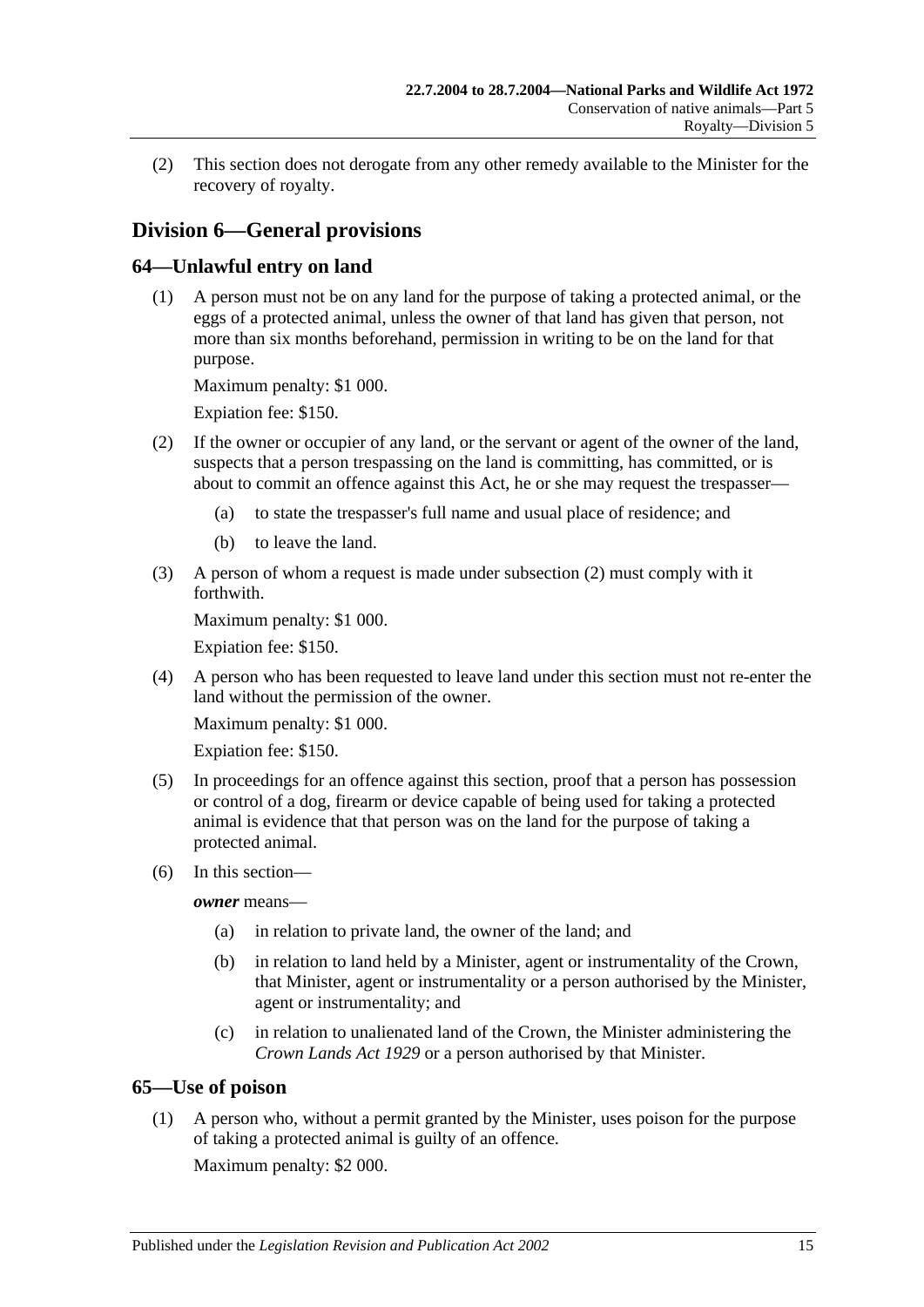(2) If a protected animal is taken as a result of the use of poison by a person without a permit granted by the Minister, that person is guilty of an offence.

Maximum penalty: \$2 000.

- (3) It is a defence to a charge under subsection (2) that the defendant—
	- (a) used the poison in good faith for the purpose of destroying vermin in pursuance of the *[Animal and Plant Control \(Agricultural and Other](http://www.legislation.sa.gov.au/index.aspx?action=legref&type=act&legtitle=Animal%20and%20Plant%20Control%20(Agricultural%20and%20Other%20Purposes)%20Act%201986)  [Purposes\) Act](http://www.legislation.sa.gov.au/index.aspx?action=legref&type=act&legtitle=Animal%20and%20Plant%20Control%20(Agricultural%20and%20Other%20Purposes)%20Act%201986) 1986*; and
	- (b) exercised such precautions as the defendant might reasonably be expected to have exercised in the circumstances to avoid endangering protected animals by the use of poison.
- (4) In this section—

*poison* means any substance that might endanger the life or health of a protected animal.

## **66—Restriction on use of certain devices**

- (1) The Governor may, by proclamation, restrict or prohibit the use of firearms or devices of a specified class for the taking of particular species of animals or for the taking of animals generally.
- (2) A person who contravenes a restriction or prohibition imposed under subsection (1) is guilty of an offence.

Maximum penalty: \$1 000.

Expiation fee: \$150.

## **67—Devices for the illegal taking of animals**

- (1) A warden may dismantle and remove any device by which animals have been taken illegally or by which animals are in the warden's opinion likely to be taken illegally.
- (2) Any device removed by a warden pursuant to this section is forfeited to the Crown and may be sold or otherwise disposed of by the Director.

#### **68—Molestation etc of protected animals**

- (1) A person must not—
	- (a) interfere with, harass or molest, or cause or permit the interference with, harassment or molestation of, a protected animal; or
	- (b) undertake or continue an act or activity that is, or is likely to be, detrimental to the welfare of a protected animal after being directed by a warden not to undertake, or to stop, that act or activity; or
	- (c) undertake or continue an act or activity in relation to a protected animal that is contrary to regulations promulgated under this section,

unless he or she acts in pursuance of this Act or a permit granted by the Minister under this section or another provision of this Act or in pursuance of some other Act or statutory instrument.

Maximum penalty:

In the case of a marine mammal—\$30 000 or imprisonment for 2 years.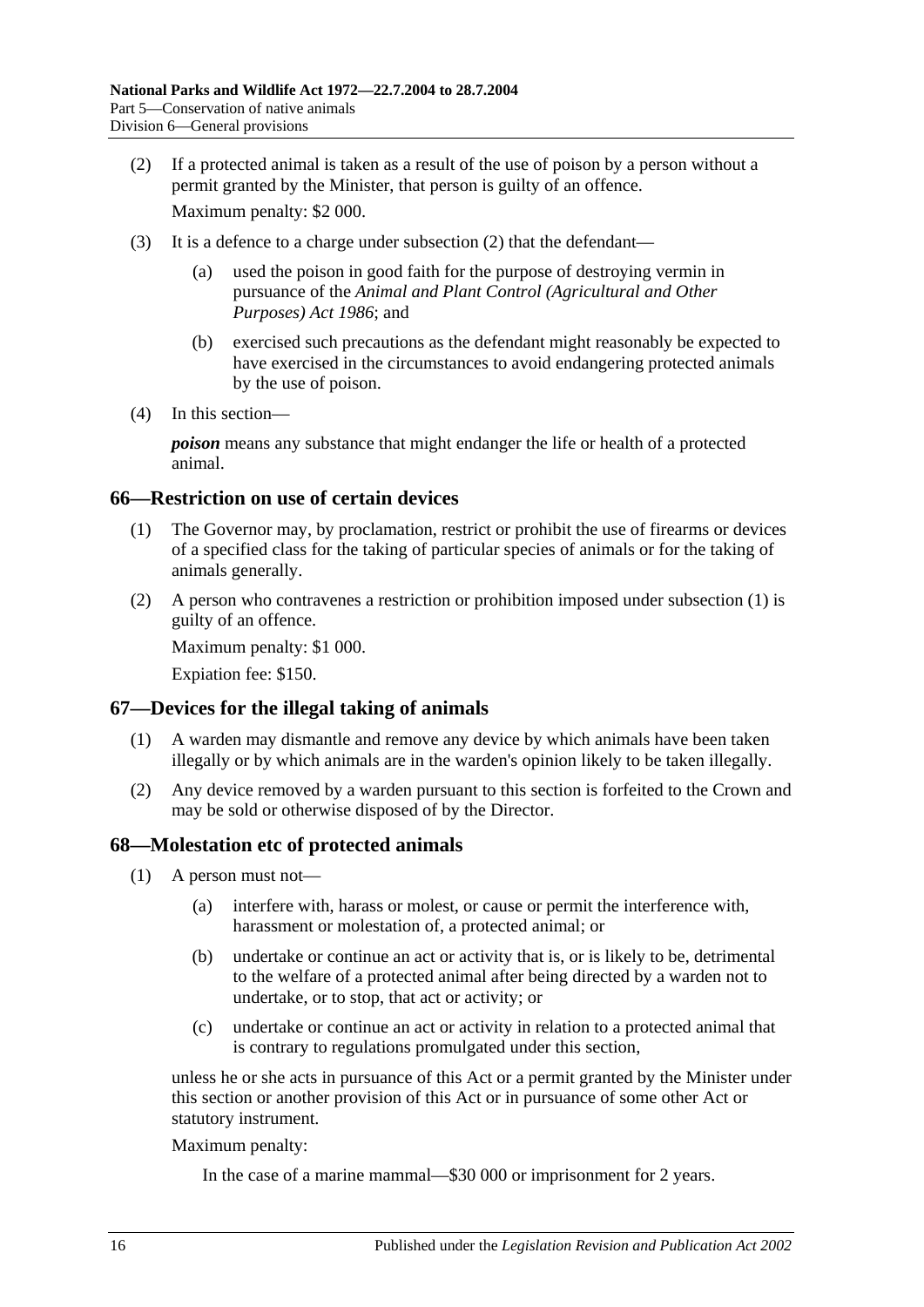In the case of an animal (not being a marine mammal) of an endangered species—\$10 000 or imprisonment for 2 years.

In the case of an animal (not being a marine mammal) of a vulnerable species—\$7 500 or imprisonment for 18 months.

In the case of an animal (not being a marine mammal) of a rare species—\$5 000 or imprisonment for 12 months.

In any other case—\$2 500 or imprisonment for 6 months.

- (2) The Minister may grant a permit to a person to undertake an act or activity that would otherwise contravene paragraph (a), (b) or (c) of subsection (1).
- (3) It is a defence to a charge of an offence against subsection  $(1)(a)$  to prove—
	- (a) that the defendant acted in the best interests of the animal concerned; or
	- (b) that the defendant acted reasonably to frighten the animal in order to protect himself or herself or another person or to protect—
		- (i) property comprising plants cultivated for commercial or other purposes or animals; or
		- (ii) property of any other kind.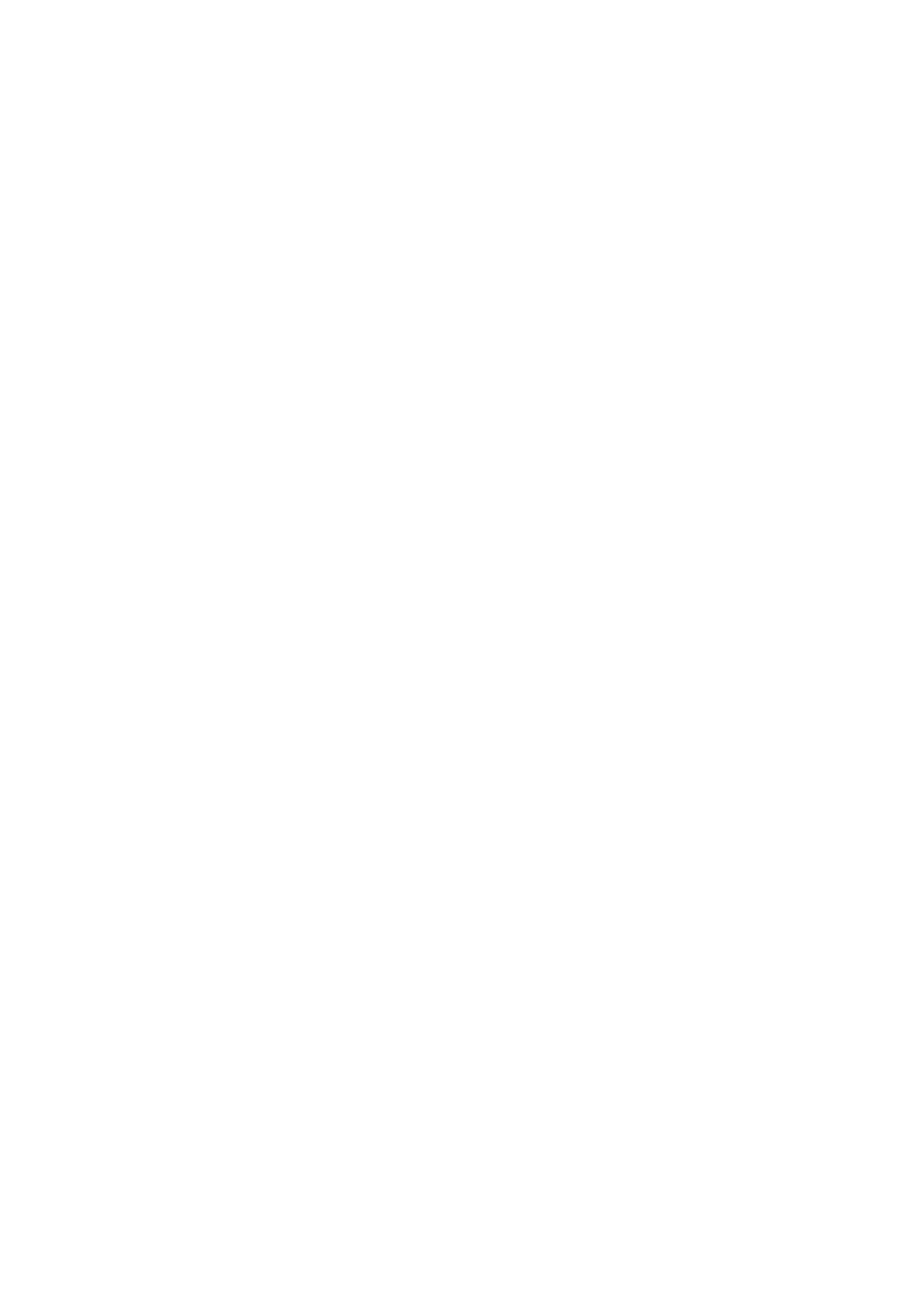# **Part 5A—Hunting**

# **Division 1—Hunting generally**

# **68A—Hunting permits**

(1) Except as provided in subsection (5), a person must not hunt, or have possession of any firearm or device for the purpose of hunting, unless that person holds a permit under this section.

Maximum penalty: \$1 000.

Expiation fee: \$150.

- (2) The Minister may grant to any person a permit under this section.
- (4) Where it is proved, in any proceedings for an offence against this section, that the defendant had possession of any firearm or device capable of being used for the purpose of hunting in circumstances that lead to a reasonable suspicion that the defendant had the firearm or device for that purpose, it will be presumed, in the absence of proof to the contrary, that the defendant had possession of that firearm or device for the purpose of hunting.
- (5) No permit is required under this section for the purpose of—
	- (a) the destruction of animals that are endangering human life; or
	- (b) the destruction of animals (other than protected animals) by the owner of any land, a member of his or her household, or an employee or agent of the owner, that are causing damage to crops, stock or other property on the land; or
	- (c) the taking of an animal in pursuance of any other permit under this Act.

# **68B—Unlawful entry on land**

(1) A person must not be on land for the purpose of hunting unless the owner of the land has given that person, within the preceding six months, permission in writing to be on the land for that purpose.

Maximum penalty: \$1 000.

Expiation fee: \$150.

- (2) If the owner of land reasonably suspects that a person has committed or is about to commit an offence against this Act on the land, the owner may request the person—
	- (a) to state his or her full name and usual place of residence; and
	- (b) to leave the land.
- (3) A person of whom a request is made under subsection (2) must comply with it forthwith.

Maximum penalty: \$1 000. Expiation fee: \$150.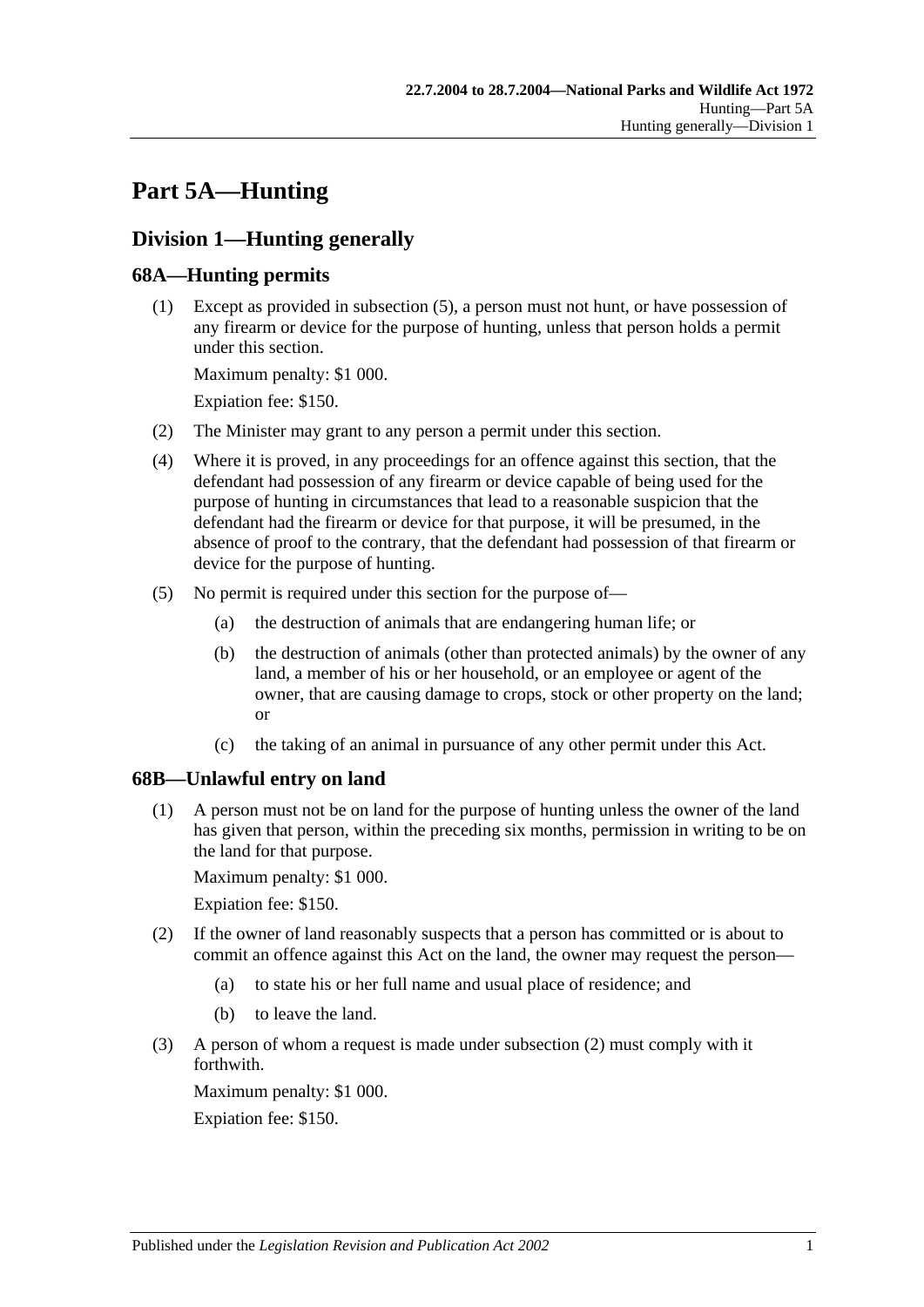(4) A person who has been requested to leave land under this section must not re-enter the land without the permission of the owner.

Maximum penalty: \$1 000.

Expiation fee: \$150.

- (5) Where it is proved, in proceedings for an offence against subsection (1), that, while on the land, the defendant had possession or control of an animal, firearm, device, poison or bait capable of being used for hunting it will be presumed, in the absence of proof to the contrary, that the person was on the land for the purpose of hunting.
- (6) In this section—

*owner* means—

- (a) in relation to private land, the owner of the land; and
- (b) in relation to land held by a Minister, agent or instrumentality of the Crown, that Minister, agent or instrumentality or a person authorised by the Minister, agent or instrumentality; and
- (c) in relation to unalienated land of the Crown, the Minister administering the *[Crown Lands Act](http://www.legislation.sa.gov.au/index.aspx?action=legref&type=act&legtitle=Crown%20Lands%20Act%201929) 1929* or a person authorised by that Minister.

# **Division 2—Hunting and food gathering by Aborigines**

#### **68C—Interpretation**

(1) In this Division, unless the contrary intention appears—

*Aboriginal* means of, or pertaining to, the Aboriginal people;

*Aboriginal people* means the people who inhabited Australia before European colonisation;

*Aborigine* means a person of Aboriginal descent who is accepted as a member by a group in the community who claim descent from the Aboriginal people.

- (2) This Division does not apply to the taking of—
	- (a) an animal, or the eggs of an animal, of a prescribed species or a plant of a prescribed species; or
	- (b) an animal, egg or plant by a prescribed means or in prescribed circumstances.

#### **68D—Hunting and food gathering by Aborigines**

- (1) It is not illegal by virtue of section 47(1) or (2) for an Aborigine to take a native plant in pursuance of this Division from land that is not a reserve or a wilderness protection area or wilderness protection zone.
- (2) It is not illegal by virtue of section 51 for an Aborigine to take a protected animal, or the eggs of a protected animal, in pursuance of this Division from land that is not a reserve or a wilderness protection area or wilderness protection zone.
- (3) It is not illegal by virtue of section 47(1) for an Aborigine to take a native plant from a reserve or from a wilderness protection area or a wilderness protection zone in pursuance of this Division if the native plant is taken in accordance with a proclamation permitting the taking of the plant from the reserve or wilderness protection area or wilderness protection zone.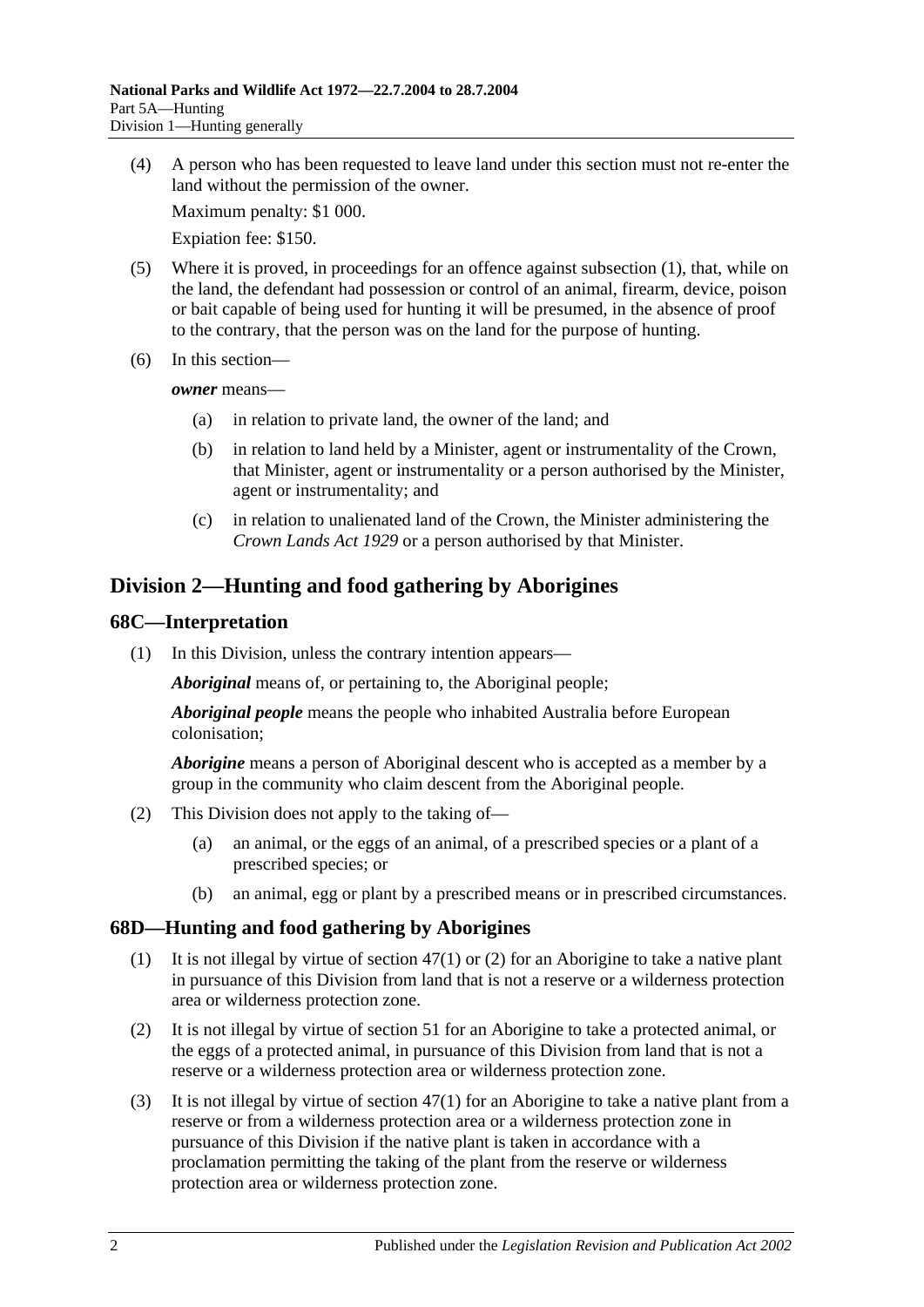- (4) It is not illegal by virtue of section 51 for an Aborigine to take a protected animal, or the eggs of a protected animal, from a reserve or from a wilderness protection area or a wilderness protection zone in pursuance of this Division if the animal or eggs are taken in accordance with a proclamation permitting the taking of the animal or eggs from the reserve or wilderness protection area or wilderness protection zone.
- (5) The Governor may, by proclamation, vary or revoke a proclamation referred to in subsection  $(3)$  or  $(4)$ .
- (6) An animal, egg or plant is taken in pursuance of this Division if it is taken—
	- (a) for food for the person who takes it or for his or her dependants; or
	- (b) solely for cultural purposes of Aboriginal origin.

### **68E—Exemption from requirement to hold hunting permit**

An Aborigine is not required to hold a permit under section 68A in relation to hunting if the animal hunted will be used—

- (a) as food for the hunter or for his or her dependants; or
- (b) solely for cultural purposes of Aboriginal origin.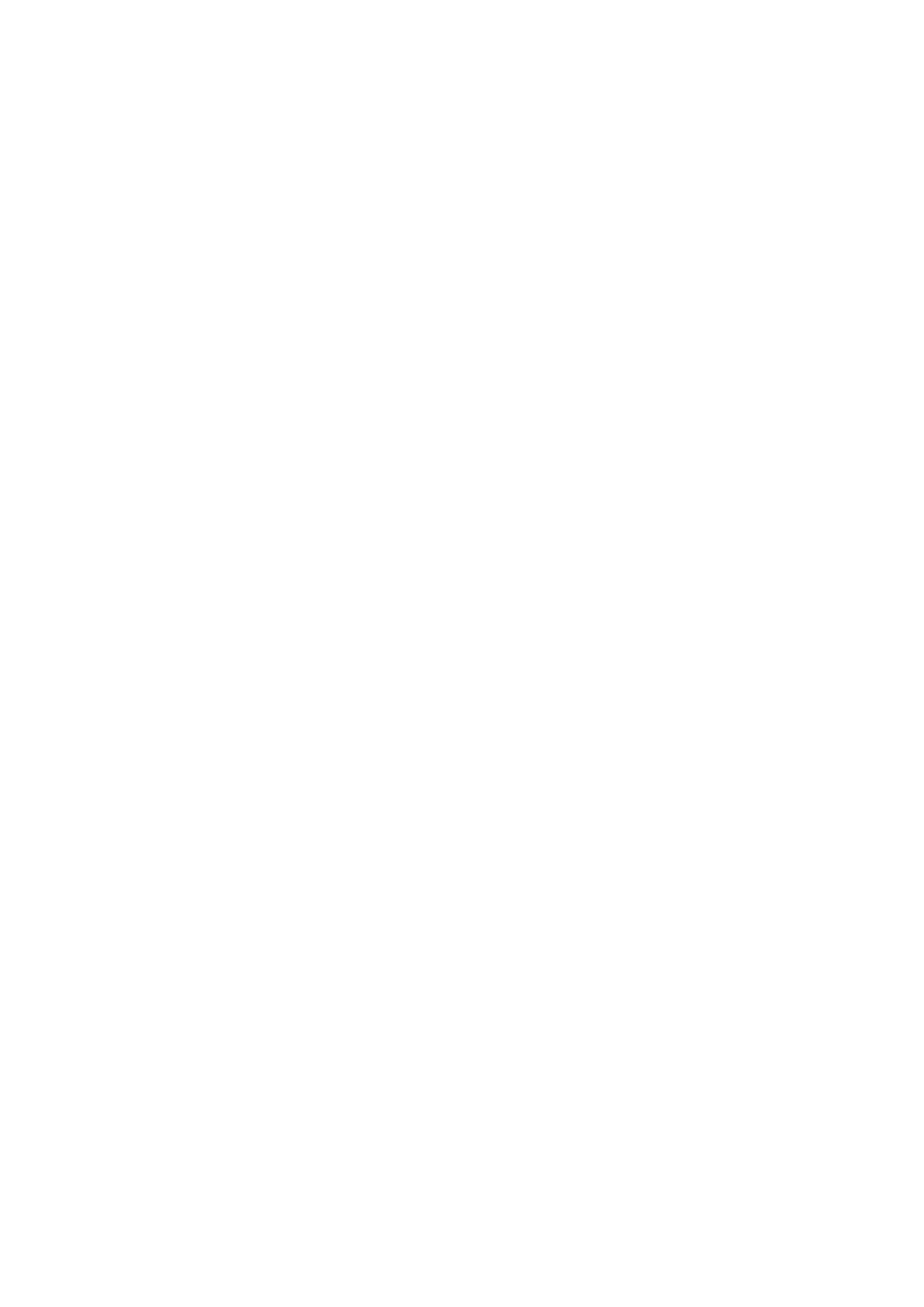# **Part 6—Miscellaneous provisions**

# **69—Permits**

- (1) An applicant for a permit under this Act—
	- (a) must make the application in a manner and form determined by the Minister; and
	- (b) must, subject to subsection (2), pay to the Minister the appropriate fee fixed by regulation in respect of the permit at the time of the application.
- (2) The Minister may, if satisfied that there are special reasons for doing so, remit the whole or any portion of any fee payable in respect of the grant of a permit under this Act.
- (2a) The Minister may refuse to grant a permit under any provision of this Act if, in the Minister's opinion—
	- (a) the applicant is not a fit and proper person to hold the permit; or
	- (b) to grant the permit would be prejudicial to the interests of conservation; or
	- (c) the applicant should fulfil certain requirements specified by the Minister before the permit is granted and the applicant has not fulfilled those requirements.
- (2b) If a permit granted under any provision of this Act relates to an activity that is to be, or may be, undertaken within a River Murray Protection Area, the permit must be consistent with the objects of the *[River Murray Act](http://www.legislation.sa.gov.au/index.aspx?action=legref&type=act&legtitle=River%20Murray%20Act%202003) 2003* and the *Objectives for a Healthy River Murray* under that Act.
- (2c) If an application for a permit under any provision of this Act relates to an activity that is to be, or may be, undertaken within a River Murray Protection Area and is within a class of applications prescribed by the regulations for the purposes of this provision (which class may be prescribed so as to consist of applications for all such permits), the Minister must, before making a decision on the application—
	- (a) consult the Minister to whom the administration of the *[River Murray](http://www.legislation.sa.gov.au/index.aspx?action=legref&type=act&legtitle=River%20Murray%20Act%202003)  Act [2003](http://www.legislation.sa.gov.au/index.aspx?action=legref&type=act&legtitle=River%20Murray%20Act%202003)* is committed; and
	- (b) comply with the Minister's directions (if any) in relation to the application (including a direction that the application not be granted, or that if it is to be granted, then the permit be subject to conditions specified by the Minister).
- (3) A permit—
	- (a) is subject to such limitations, restrictions and conditions as the Minister thinks fit and includes in the permit; and
	- (b) may, if the holder of the permit has in the opinion of the Minister contravened or failed to comply with any limitation, restriction or condition of the permit, be revoked by the Minister by instrument in writing served personally or by post upon that person; and
	- (c) may be revoked by the Minister by instrument in writing served personally or by post upon the holder of the permit if, in the opinion of the Minister, it is in the interests of conservation to do so.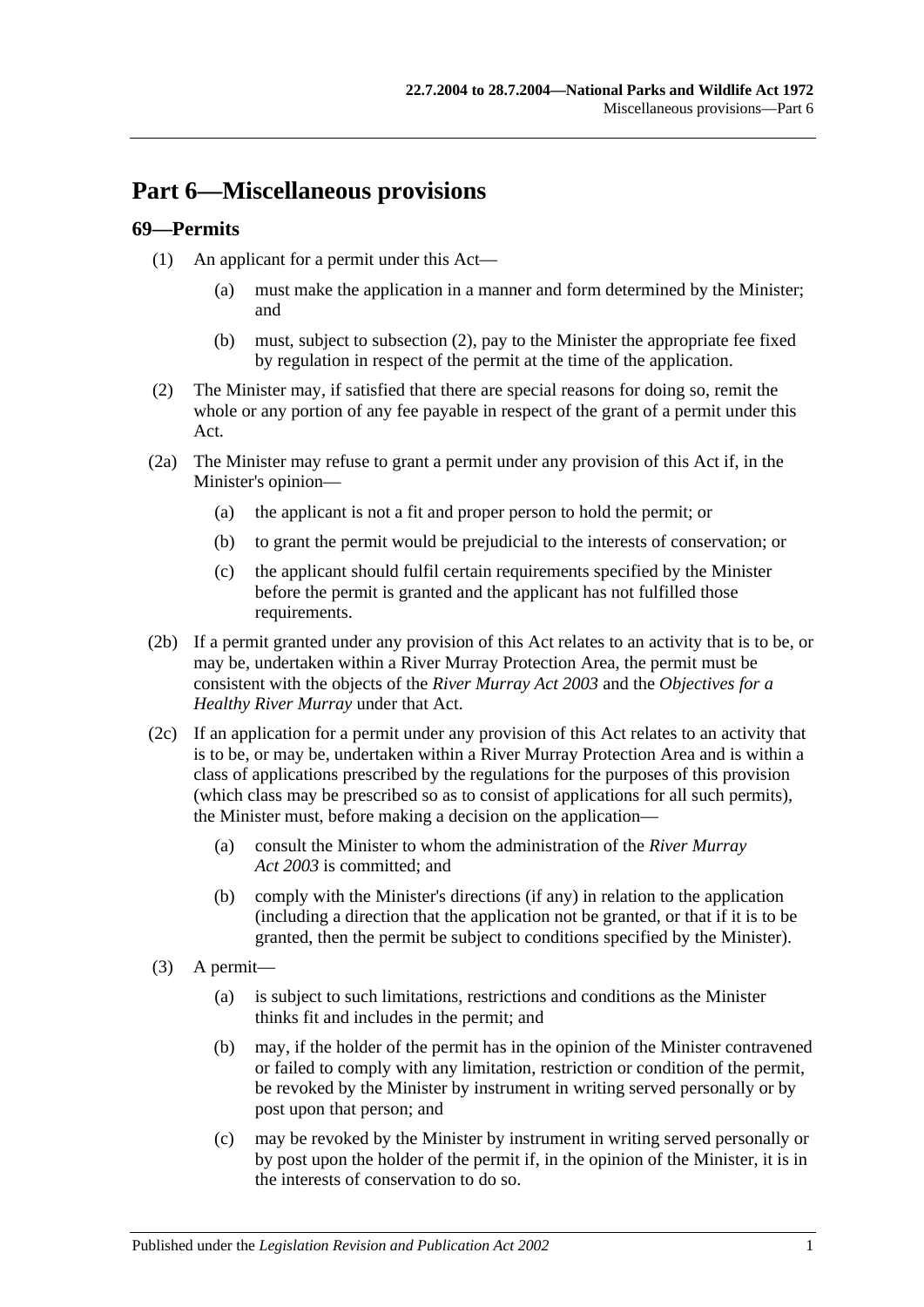- (4) Without limiting the conditions upon which a permit relating to animals may be granted under this Act, those conditions may—
	- (a) provide for marking, or otherwise identifying, animals to which the permit relates; and
	- (b) require the holder of the permit to report the escape, illness or death of any animal to which the permit relates; and
	- (c) require the holder of the permit to report to the Minister the birth of any progeny to the animals to which the permit relates.
- (4a) A condition of a permit may require compliance with a specified code of practice, standard or other document as in force at a specified time or as in force from time to time.
- (5) A permit—
	- (a) comes into operation on the day fixed in the permit for its commencement or, if no such day is fixed, on the day on which it is granted; and
	- (b) expires on the day fixed in the permit for its expiry or, if no such day is fixed, on the expiration of 12 months from the day on which it came into operation.
- (6) Where—
	- (a) a permit is granted for a term of more than 12 months; and
	- (b) the permit includes a condition that entitles the holder of the permit to surrender it to the Minister; and
	- (c) the holder of the permit surrenders the permit 12 months or more before its specified term expires,

a proportionate part of the fee paid for the permit reflecting each complete year of the unexpired term is payable by the Minister to the former holder of the permit.

- (7) Where—
	- (a) a hunting permit granted under section 68A authorises the hunting of ducks but does not authorise the hunting of any other animal; and
	- (b) during the whole of a particular year of the term of the permit it is not legally possible to hunt ducks pursuant to the permit because the Minister has not declared an open season under section 52 for duck hunting in any part of the State to which the permit applies,

the term of the permit is extended by one year without the payment of a fee in respect of the extension.

#### **70—Obligation to produce permit**

A person required by this Act to hold a permit, or to have written permission, must if requested by a warden, produce the permit or written permission for inspection by the warden as soon as practicable after the request is made.

Maximum penalty: \$1 000.

Expiation fee: \$150.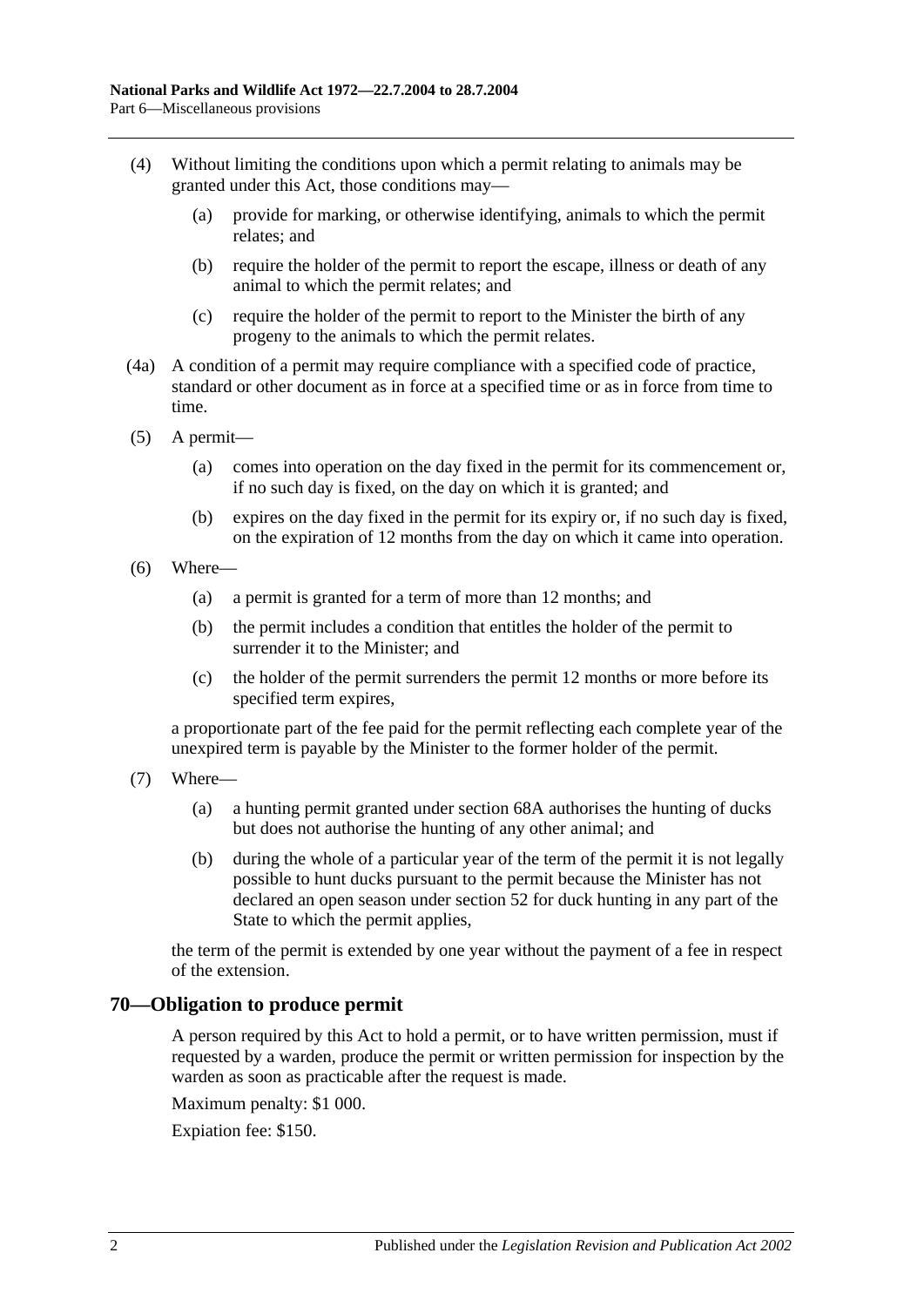## **70A—Failure to comply with authority**

(1) The holder of an authority who contravenes or fails to comply with a limitation, restriction or condition of the authority is guilty of an offence.

Maximum penalty: \$2 500.

Expiation fee: \$210.

(2) In this section—

*authority* means a permit, permission or other authority granted by the Director or the Minister under this Act.

### **71—Duplicate**

- (1) If the Minister is satisfied—
	- (a) that any permit or other document issued to any person under this Act has been lost, destroyed or defaced; and
	- (b) that no improper use has been made of that permit or document,

the Minister may on the application of that person, and on payment of the prescribed fee, issue a duplicate of the permit or other document.

(2) A duplicate issued under this section has the same force and effect as the original of which it is a duplicate.

### **72—False or misleading statement**

(1) A person must not make, or cause to be made, a false or misleading statement in relation to the administration of this Act.

Maximum penalty: \$2 500.

- (1a) Without limiting subsection (1), a person must not make, or cause to be made, a false or misleading statement in an application, return or other document under this Act. Maximum penalty: \$2 500.
- (2) It is a defence to a charge for an offence under this section that the defendant believed on reasonable grounds that the statement was true.

### **73—Offences against provisions of proclamations and notices**

(1) A person must not contravene, or fail to comply with, any provision or condition of a proclamation or notice under this Act.

Maximum penalty: \$1 000.

Expiation fee: \$150.

(2) Where the holder of a permit, or a person acting in the employment or the authority of the holder of a permit, contravenes or fails to comply with a provision or condition of the permit, the holder of the permit is guilty of an offence.

Maximum penalty: \$1 000.

Expiation fee: \$150.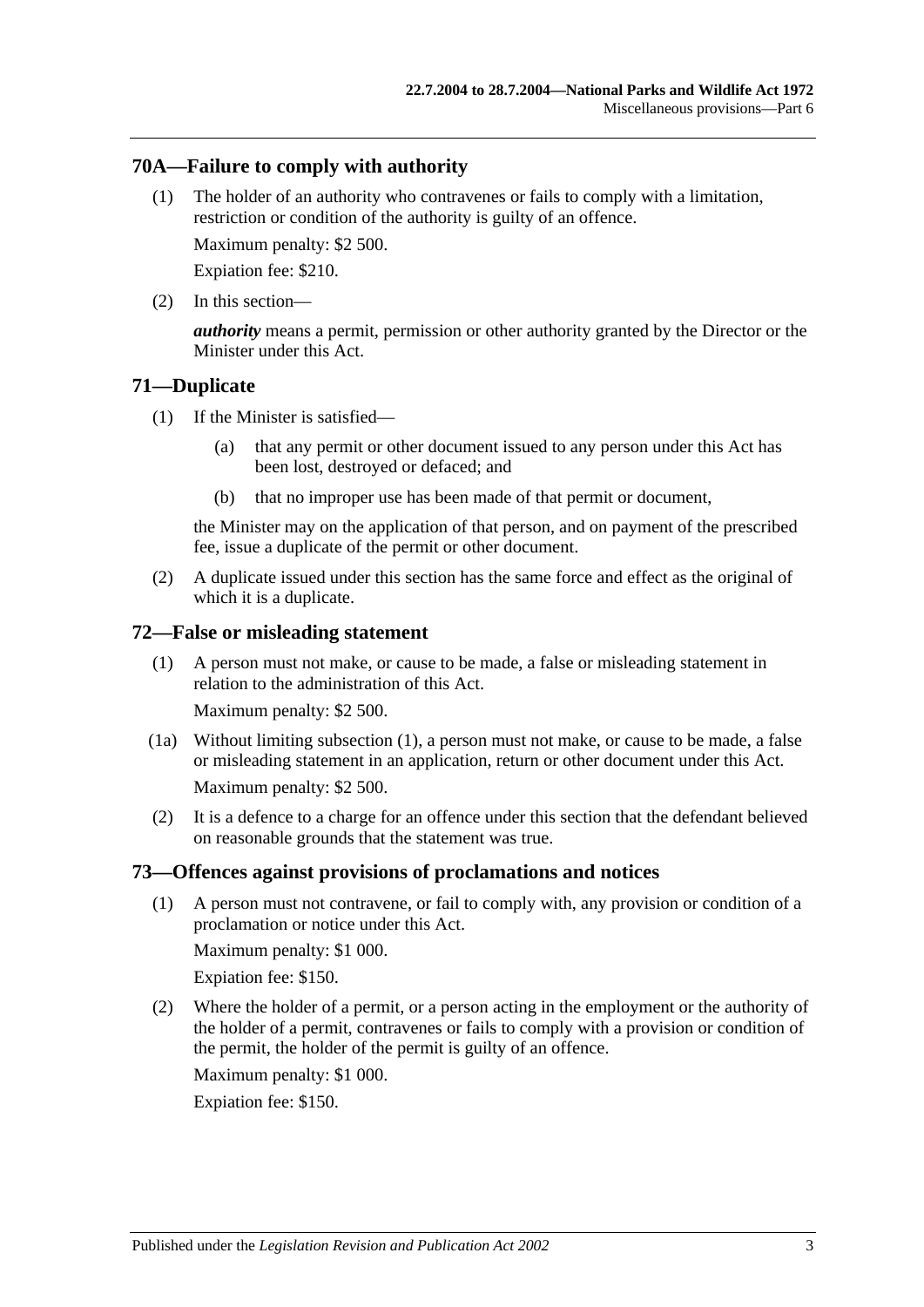## **73A—Liability of vehicle owners and expiation of certain offences**

(1) In this section—

*owner*, in relation to a vehicle, includes–

- (a) a person registered or recorded as an owner of the vehicle under a law of this State or of the Commonwealth or another State or Territory of the Commonwealth; and
- (b) a person to whom a trade plate, a permit or other authority has been issued under the *Motor Vehicles Act 1959* or a similar law of the Commonwealth or another State or Territory of the Commonwealth, by virtue of which the vehicle is permitted to be driven on roads; and
- (c) a person who has possession of the vehicle by virtue of the hire or bailment of the vehicle;

*prescribed offence* means an offence against a provision of this Act prescribed by regulation for the purposes of this definition;

*principal offender* means a person who has committed a prescribed offence.

- (2) Without derogating from the liability of any other person, but subject to this section, if a vehicle is involved in a prescribed offence, the owner of the vehicle is guilty of an offence and liable to the same penalty as is prescribed for the principal offence and the expiation fee that is fixed for the principal offence applies in relation to an offence against this section.
- (3) Where there are two or more owners of the same vehicle a prosecution for an offence against subsection (2) may be brought against one of the owners or against some or all of the owners jointly as co-defendants.
- (4) The owner of a vehicle and the principal offender are not both liable through the operation of this section to be convicted of an offence arising out of the same circumstances, and consequently conviction of the owner exonerates the principal offender and conversely conviction of the principal offender exonerates the owner.
- (5) An expiation notice or expiation reminder notice given under the *[Expiation of](http://www.legislation.sa.gov.au/index.aspx?action=legref&type=act&legtitle=Expiation%20of%20Offences%20Act%201996)  [Offences Act](http://www.legislation.sa.gov.au/index.aspx?action=legref&type=act&legtitle=Expiation%20of%20Offences%20Act%201996) 1996* to the owner of a vehicle for an alleged offence against this section involving the vehicle must be accompanied by a notice inviting the owner, if he or she was not the principal offender, to provide the person specified in the notice, within the period specified in the notice, with a statutory declaration—
	- (a) setting out the name and address of the principal offender; or
	- (b) if he or she had transferred ownership of the vehicle to another prior to the time of the alleged offence and, in the case of a motor vehicle defined by section 5(1) of the *[Road Traffic Act](http://www.legislation.sa.gov.au/index.aspx?action=legref&type=act&legtitle=Road%20Traffic%20Act%201961) 1961*, has complied with the *[Motor](http://www.legislation.sa.gov.au/index.aspx?action=legref&type=act&legtitle=Motor%20Vehicles%20Act%201959)  [Vehicles Act](http://www.legislation.sa.gov.au/index.aspx?action=legref&type=act&legtitle=Motor%20Vehicles%20Act%201959) 1959* in respect of the transfer—setting out details of the transfer (including the name and address of the transferee).
- (6) Before proceedings are commenced against the owner of a vehicle for an offence against this section involving the vehicle, the complainant must send the owner a notice—
	- (a) setting out particulars of the alleged prescribed offence; and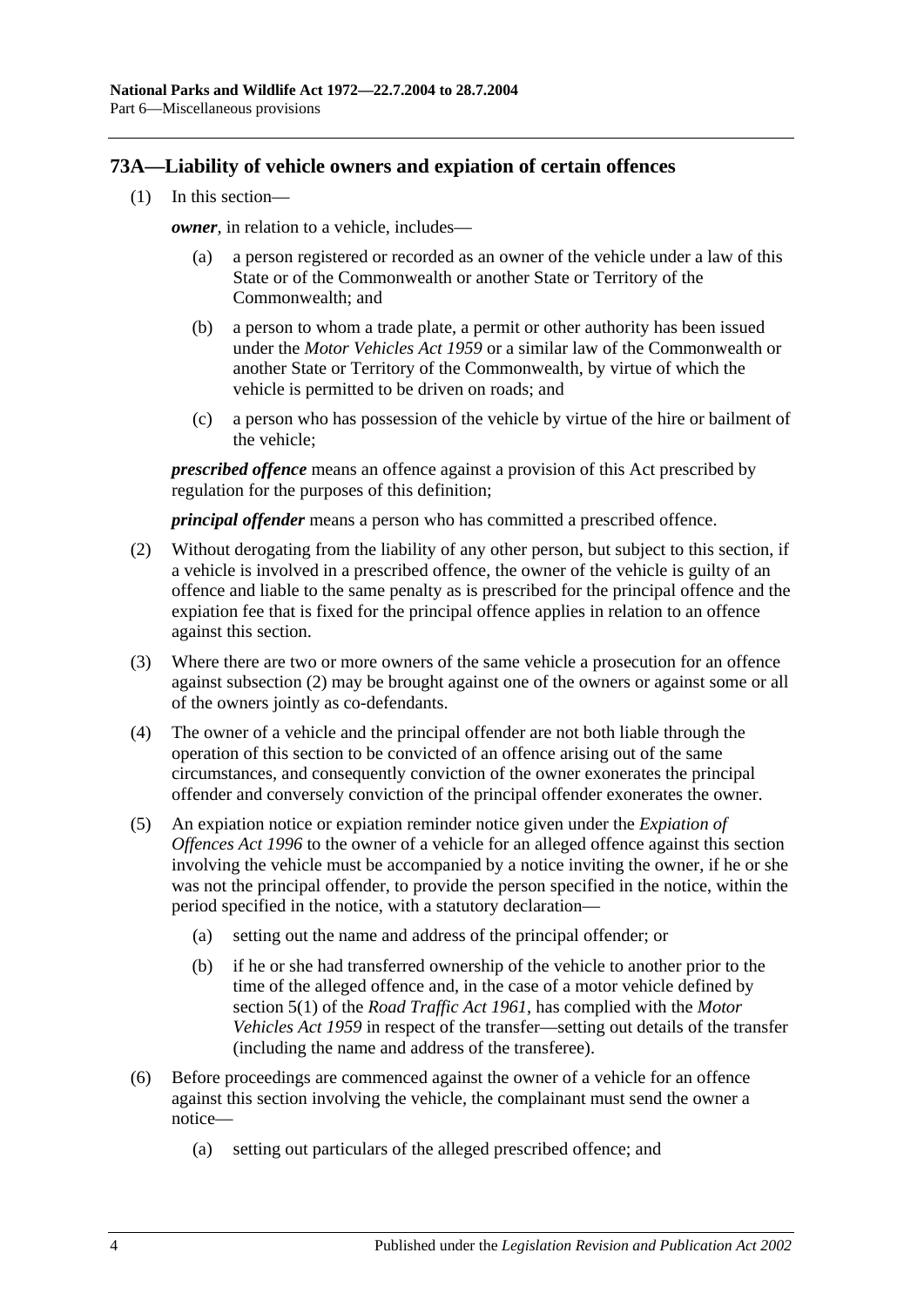- (b) inviting the owner, if he or she was not the principal offender, to provide the complainant, within 21 days of the date of the notice, with a statutory declaration setting out the matters referred to in subsection (5).
- (7) Subsection (6) does not apply to—
	- (a) proceedings commenced where an owner has elected under the *[Expiation of](http://www.legislation.sa.gov.au/index.aspx?action=legref&type=act&legtitle=Expiation%20of%20Offences%20Act%201996)  [Offences Act](http://www.legislation.sa.gov.au/index.aspx?action=legref&type=act&legtitle=Expiation%20of%20Offences%20Act%201996) 1996* to be prosecuted for the offence; or
	- (b) proceedings commenced against an owner of a vehicle who has been named in a statutory declaration under this section as the principal offender.
- (8) Where a person is found guilty of, or expiates, a prescribed offence or an offence against this section, neither that person nor any other person is liable to be found guilty of, or to expiate, an offence against this section or a prescribed offence in relation to the same incident.
- (9) Subject to subsection (10), in proceedings against the owner of a vehicle for an offence against this section, it is a defence to prove—
	- (a) that, in consequence of some unlawful act, the vehicle was not in the possession or control of the owner at the time of the alleged prescribed offence; or
	- $(b)$  that—
		- (i) the driver or operator of the vehicle was not the principal offender or one of the principal offenders; and
		- (ii) the owner does not know and cannot reasonably be expected to know the identity of the principal offender or of any one of the principal offenders; or
	- (c) that, at the time of the alleged prescribed offence, the vehicle was being used for a commercial purpose; or
	- (d) that the owner provided the complainant with a statutory declaration in accordance with an invitation under this section.
- (10) The defence in subsection (9)(d) does not apply if it is proved that the owner made the declaration knowing it to be false in a material particular.
- $(11)$  If—
	- (a) an expiation notice is given to a person named as the alleged principal offender in a statutory declaration under this section; or
	- (b) proceedings are commenced against a person named as the alleged principal offender in such a statutory declaration,

the notice or summons, as the case may be, must be accompanied by a notice setting out particulars of the statutory declaration that named the person as the alleged principal offender.

(12) In proceedings against a person named in a statutory declaration under this section for the offence to which the declaration relates, it will be presumed, in the absence of proof to the contrary, that the person was the principal offender.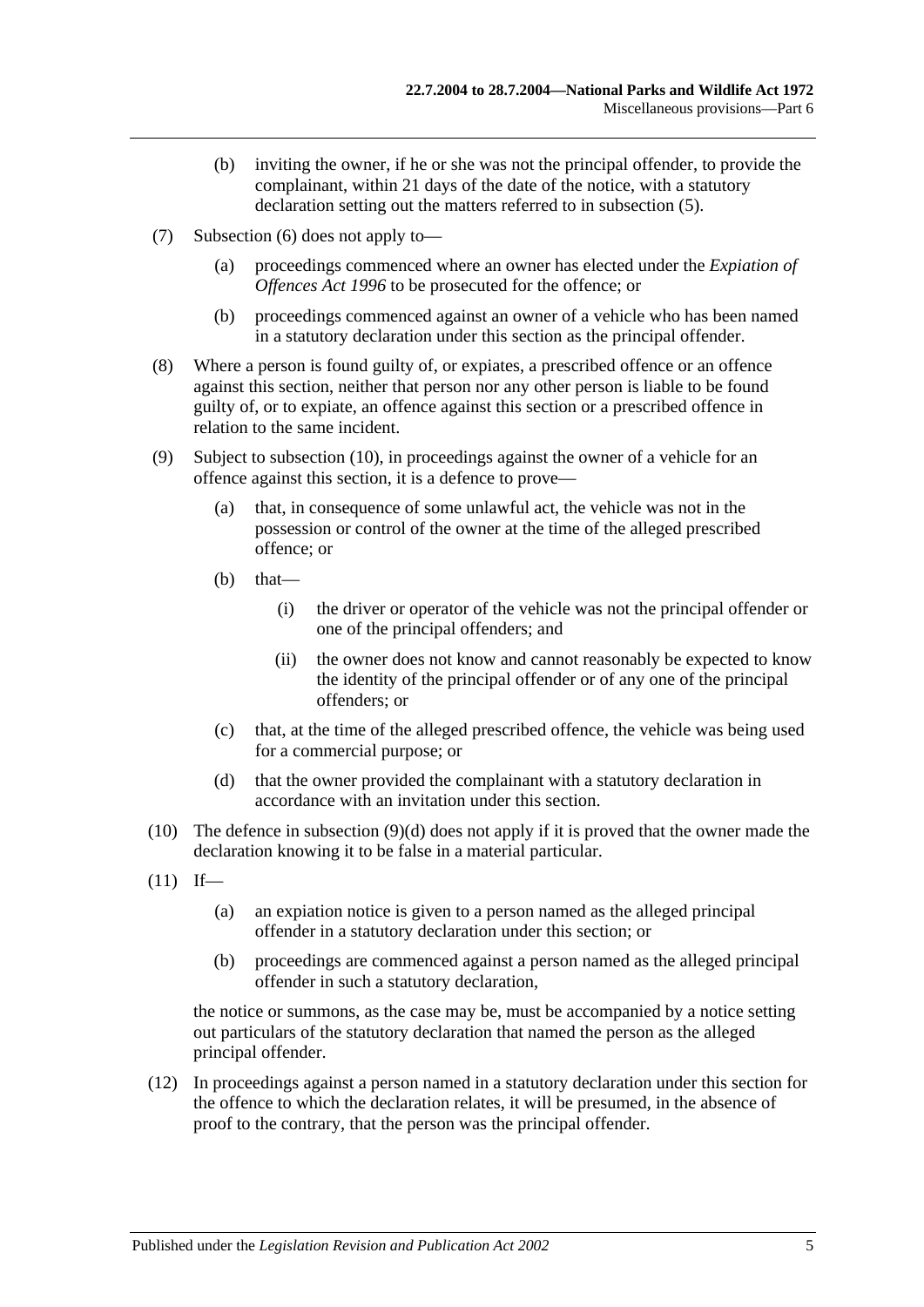- (13) In proceedings against the owner or the principal offender for an offence against this Act, an allegation in the complaint that a notice was given under this section on a specified day will be accepted as proof, in the absence of proof to the contrary, of the facts alleged.
- (14) A vehicle will be taken to be involved in a prescribed offence for the purposes of subsection (2) if it was used in, or in connection with, the commission of the offence.
- (15) Without limiting subsection (14), a vehicle will be taken to be used in connection with the commission of an offence if it is used to convey the principal offender or equipment, articles or other things used in the commission of the offence to the place where, or to the general area in which, the offence was committed.

## **74—Additional penalty**

- (1) Where a person is convicted of an offence involving any unlawful act in relation to animals and the court is satisfied that more than one animal was involved in the offence, it must, in addition to imposing a penalty authorised by the provisions of this Act under which the offence arises, impose an additional fine based on the number of animals involved in the commission of the offence.
- (2) The amount of the additional fine is—
	- (a) not more than \$1 000 for each animal of an endangered species involved in the commission of the offence; and
	- (b) not more than \$750 for each animal of a vulnerable species involved in the commission of the offence; and
	- (c) not more than \$500 for each animal of a rare species involved in the commission of the offence; and
	- (d) not more than \$250 for each animal (not being an animal referred to in paragraph (a), (b) or (c)) involved in the commission of the offence.

## **74A—Maximum penalties in relation to wilderness protection areas and zones**

The maximum penalties prescribed by sections 47(3) and 51 are increased by one half of those penalties in respect of the taking of a native plant or a protected animal or the eggs of a protected animal in a wilderness protection area or wilderness protection zone.

## **75—Evidentiary provisions**

- (1) In any proceedings for an offence against this Act, an apparently genuine document purporting to be signed by the Director, and to state that at any specified time or during any specified period a person was or was not the holder of a permit under this Act is proof of the matter so stated in the absence of proof to the contrary.
- (2) In any proceedings for an offence against this Act, an allegation in a complaint that a place referred to in the complaint is, or was at a time specified in the complaint, a reserve or sanctuary under this Act or a wilderness protection area or wilderness protection zone or is situated within a reserve, sanctuary, wilderness protection area or zone, will be accepted as proved in the absence of proof to the contrary.
- (3) Where in any proceedings for an offence against this Act, any question arises as to whether the defendant was duly authorised pursuant to this Act to perform the action subject to the charge, the onus of proving that authorisation lies upon the defendant.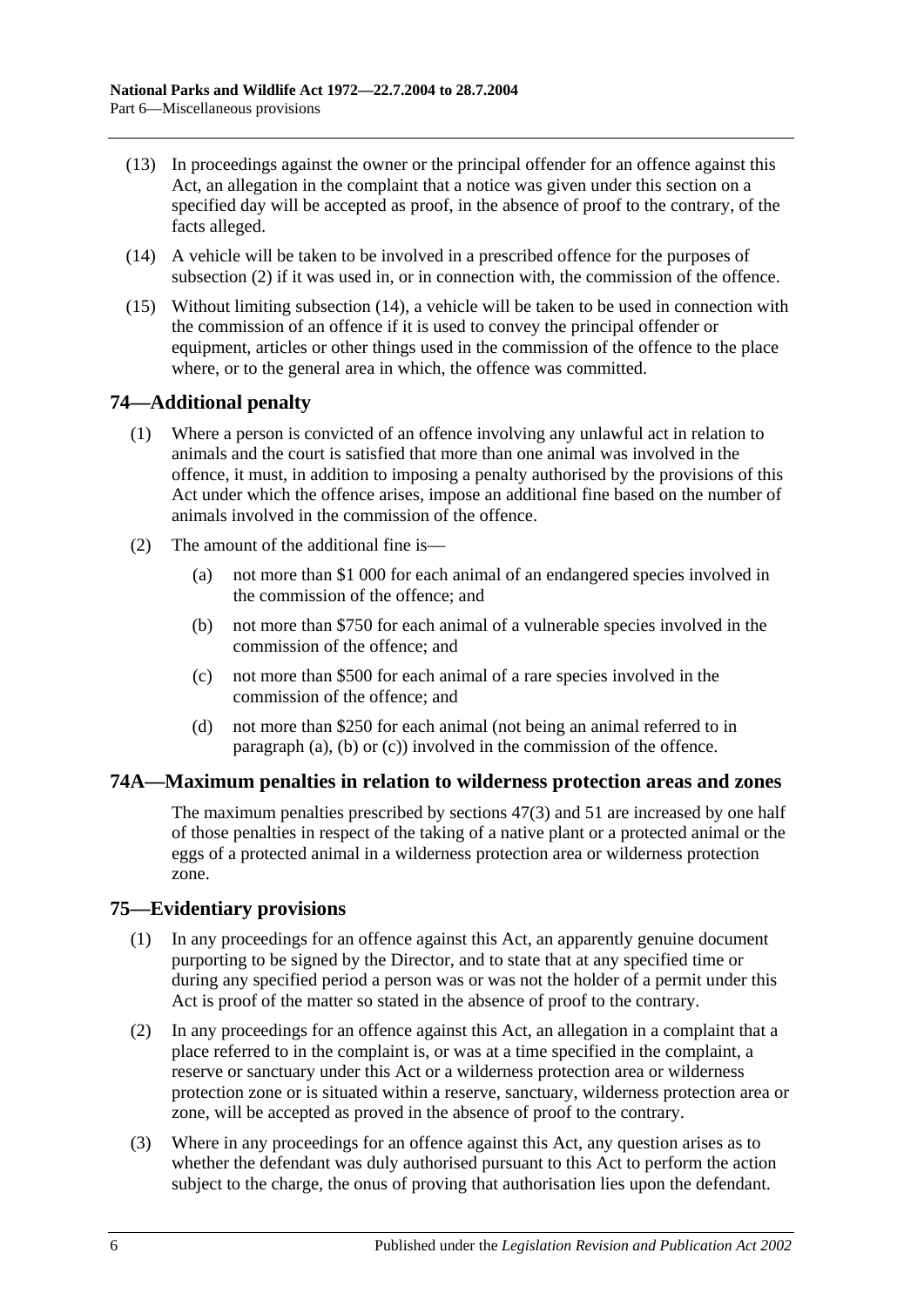- (4) In any proceedings for an offence against this Act, an allegation in the complaint that a person named in the complaint is, or was at a time specified in the complaint, a warden will be accepted as proved in the absence of proof to the contrary.
- (5) In proceedings for an offence against this Act, an allegation in the complaint that an animal referred to in the complaint was a protected animal, or that a carcass or egg referred to in the complaint was the carcass or egg of a protected animal, will be accepted as proved in the absence of proof to the contrary.
- (6) In any proceedings for an offence against this Act, an allegation in the complaint that an animal referred to in the complaint was of a specified species, or that a carcass or egg referred to in the complaint was the carcass or egg of an animal of a specified species, will be accepted as proved in the absence of proof to the contrary.

## **75A—Defence**

It is a defence to a charge of an offence against this Act to prove that the defendant—

- (a) acted in a manner authorised by or under the *[Native Vegetation Act](http://www.legislation.sa.gov.au/index.aspx?action=legref&type=act&legtitle=Native%20Vegetation%20Act%201991) 1991*; or
- (b) acted in compliance with a requirement of the *[Animal and Plant Control](http://www.legislation.sa.gov.au/index.aspx?action=legref&type=act&legtitle=Animal%20and%20Plant%20Control%20(Agricultural%20Protection%20and%20Other%20Purposes)%20Act%201986)  [\(Agricultural Protection and Other Purposes\) Act](http://www.legislation.sa.gov.au/index.aspx?action=legref&type=act&legtitle=Animal%20and%20Plant%20Control%20(Agricultural%20Protection%20and%20Other%20Purposes)%20Act%201986) 1986*; or
- (c) acted in compliance with a requirement of any other Act.

### **77—Powers of court**

Upon convicting any person for an offence against this Act, the court may, in addition to imposing any other penalty, order—

- (a) that any permit of the convicted person be cancelled; and
- (b) that the convicted person be disqualified for such period as the court may specify from holding and obtaining a permit under this Act.

## **78—Financial provision**

- (1) Subject to this Act, the money required for the purposes of this Act will be paid out of money provided by Parliament for those purposes.
- (2) Any money received or recovered by the Minister, the Chief Executive or the Director under this Act must, except as otherwise provided by this Act, be paid into the Consolidated Account.

### **79—Wilful damage to reserve or property of Minister**

(1) A person who, intentionally and without lawful authority, destroys or damages any part of a reserve or any property of the Minister on a reserve is guilty of an offence.

Maximum penalty: \$2 000 or imprisonment for 6 months.

(2) Upon convicting a person for an offence against this section, the court may order the convicted person to pay to the Minister such sum as the court thinks just by way of compensation.

### **80—Regulations**

(1) The Governor may make such regulations as are contemplated by this Act, or as are necessary or expedient for the purposes or objects of this Act.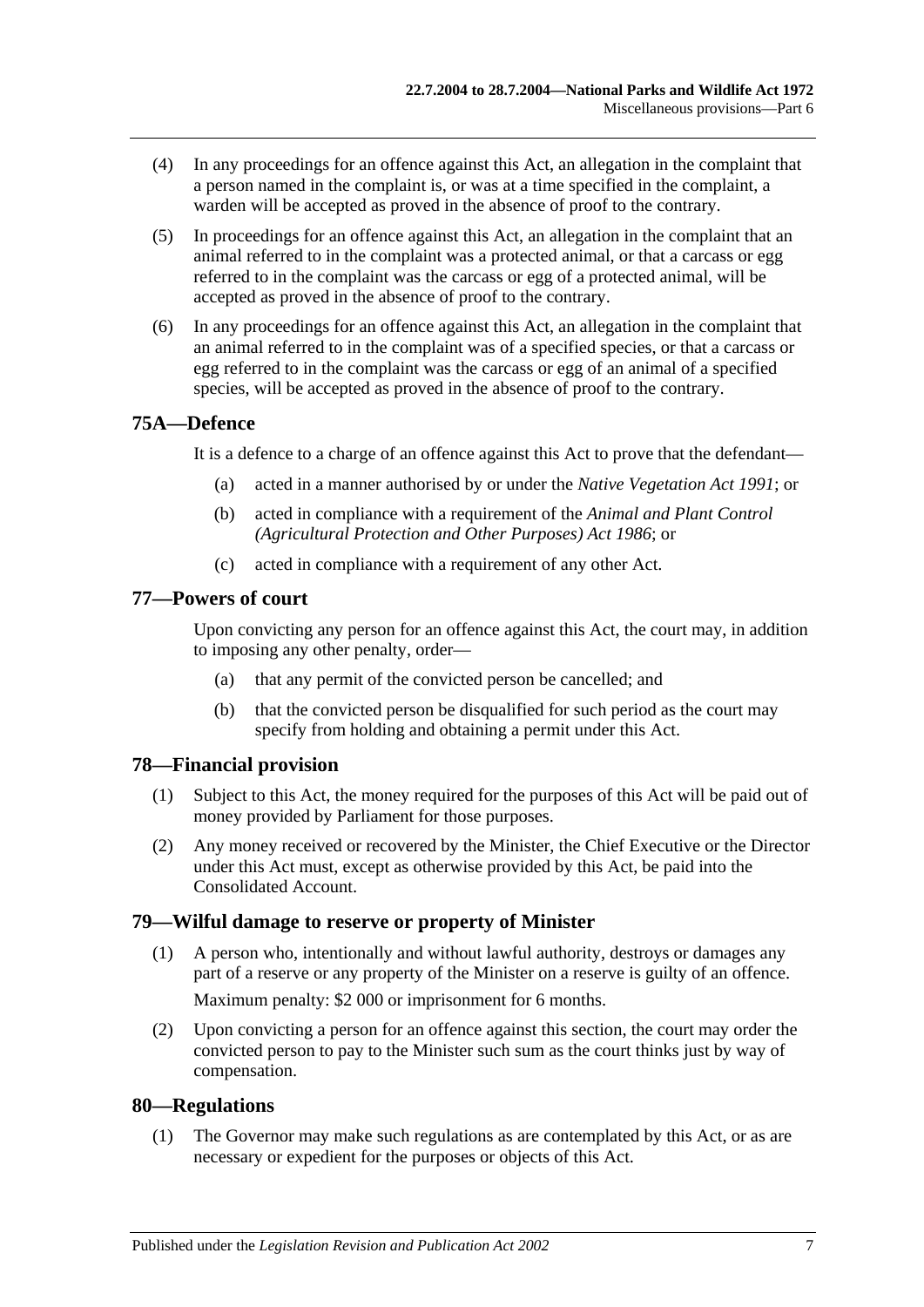- (2) Without limiting the generality of subsection  $(1)$ , the regulations may—
	- (a) confer powers, authorities, duties and obligations upon the Minister, the Chief Executive, or the Director, or any officers appointed under this Act, that may be necessary or expedient for the enforcement of this Act; and
	- (b) regulate the use and enjoyment of reserves; and
	- (c) provide for the safety of persons in reserves; and
	- (d) establish standards of conduct to which those who may resort to a reserve must conform while on the reserve; and
	- (e) provide for the removal of trespassers from reserves; and
	- (f) restrict or prohibit access to reserves or any portions of reserves; and
	- (g) provide for the preservation and protection of natural features of reserves; and
	- (h) provide for the protection, conservation and management of animals and plants in reserves; and
	- (i) regulate, restrict or prohibit the taking of animals and plants into reserves or the removal of animals and plants from reserves; and
	- (ia) regulate, restrict or prohibit the removal of wood, mulch or other dead vegetation from reserves; and
	- (j) provide for the impounding, removal, destruction, or disposal of animals found straying upon reserves; and
	- (k) regulate, restrict or prohibit the taking of firearms or other devices into, or the use of firearms or other devices in, a reserve or sanctuary; and
	- (l) provide for the collection of scientific specimens and the pursuit of research in reserves; and
	- (m) reserve the whole or any portion of a reserve for a separate or exclusive use prescribed by the regulations; and
	- (n) restrict or prohibit access to a reserve or any portion of a reserve by any person or class of persons; and
	- (o) regulate, restrict or prohibit the use of roads or tracks in reserves; and
	- (p) regulate, restrict or prohibit the use of motor vehicles or other vehicles in reserves; and
	- (pa) empower the Director to fix one or more speed limits for vehicles driven within a reserve or any part of a reserve; and
	- (q) provide for the impounding, removal or disposal of any vehicle or property found in a reserve in contravention of a regulation; and
	- (r) prescribe fees or other charges relating to the administration of this Act; and
	- (ra) provide for the recovery of fees or charges imposed by or under this Act; and
	- (s) regulate, restrict or prohibit the parking of vehicles in a reserve; and
	- (t) regulate, restrict or prohibit camping within a reserve; and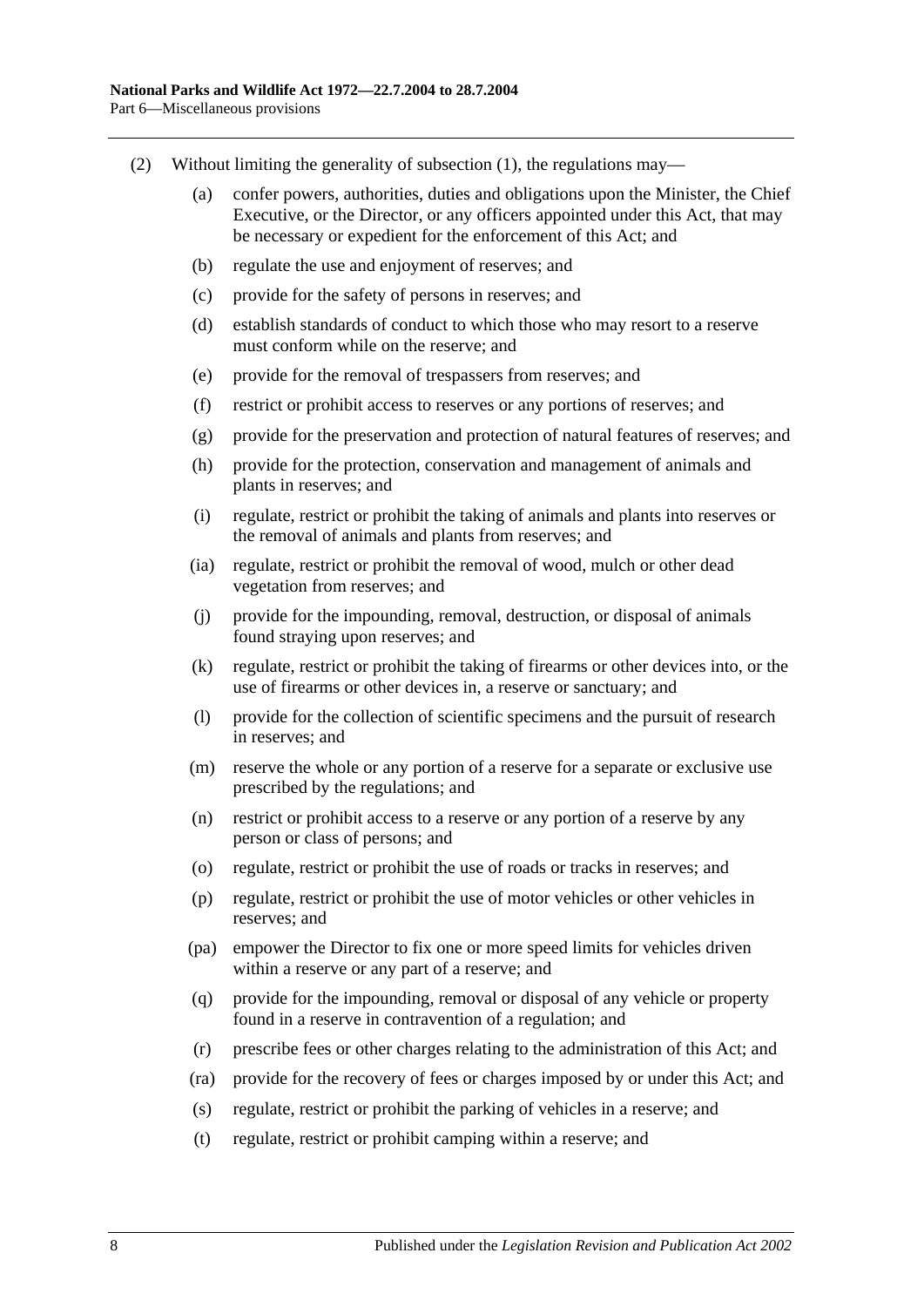- (u) regulate, restrict or prohibit the erection of buildings, signs or other structures in reserves; and
- (v) provide for the protection and preservation of buildings, structures, signs and other improvements in reserves; and
- (w) exempt, conditionally or unconditionally, Aboriginal persons generally, or Aboriginal persons of a specified class, from all or any of the provisions of this Act in such portions of the State as may be specified in the regulations; and
- (x) make any other provision that may in the opinion of the Governor conduce to the preservation or conservation of wildlife; and
- (y) prescribe penalties, recoverable summarily, for breach of, or non-compliance with, any regulation; and
- (z) fix expiation fees for alleged offences against the regulations.
- (2a) The Governor may, by regulation, amend Schedule 7, 8, 9 or 10 by deleting species of animals or plants from, or including species of animals or plants in, the Schedule.
- (2b) A regulation may require compliance with a specified code of practice, standard or other document as in force at a specified time or as in force from time to time.
- (3) Any fees prescribed under this Act may be differential, varying according to any factor stated in the regulation.
- (4) A fee specifically prescribed to recover the cost of issuing a permit under this Act in the form of a plastic card may, when recovered, be retained by the Director and applied for the purposes of administering this Act without further appropriation by Parliament.

### **81—Codes of practice etc**

Subject to this Act, where a code of practice, standard or other document is incorporated into or referred to in this Act, the regulations or a permit granted under this Act—

- (a) a copy of the code, standard or other document must be kept available for inspection by members of the public, without charge and during normal office hours, at an office determined by the Minister; and
- (b) evidence of the contents of the code, standard or other document may be given in any legal proceedings by production of a copy of a document apparently certified by or on behalf of the Minister to be a true copy of the code, standard or other document.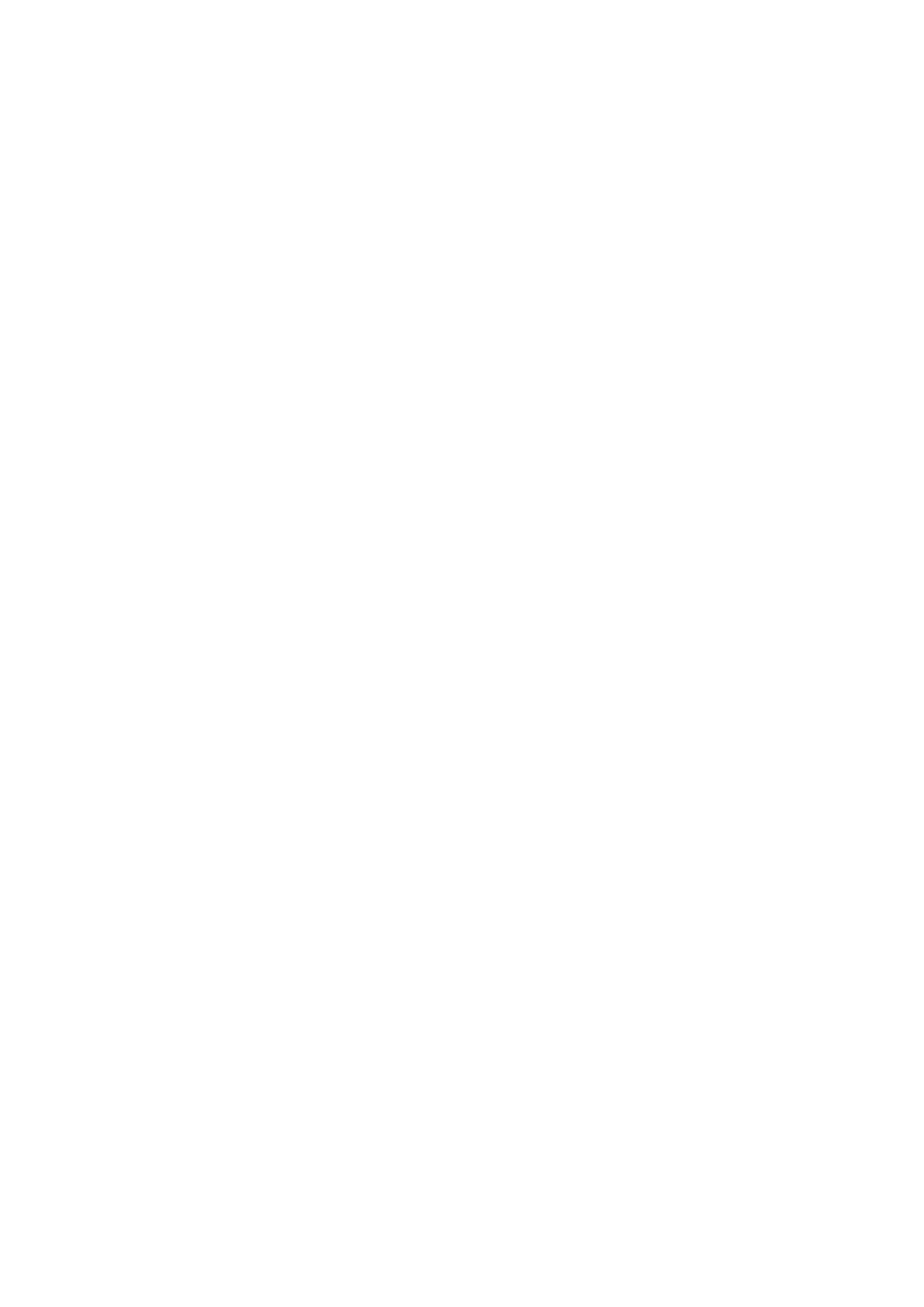## **Schedule 3—National parks**

The following areas are hereby constituted National Parks:

| <b>Lincoln National Park</b>         | Hundred Flinders, Section 2, 3, 5, 6, 12–14<br>Smith Island, Hopkins Island, Lewis Island, Little<br>Island, Owen Island, Albatross Island, Liguanea Island,<br>Rabbit Island (being Section 395, North out of<br>Hundreds)<br><b>Curta Rocks</b><br>Hundred Flinders, Section 4 |
|--------------------------------------|----------------------------------------------------------------------------------------------------------------------------------------------------------------------------------------------------------------------------------------------------------------------------------|
| <b>Flinders Ranges National Park</b> | Hundred Edeowie, Section 148<br>Hundred Bunyeroo, Section 177<br>Hundred Parachilna, Section 61<br>North out of Hundreds, Section 473<br>North out of Hundreds, Section 333<br>North out of Hundreds, Section 106                                                                |
| <b>Gammon Ranges National Park</b>   | North out of Hundreds, Section 464<br>North out of Hundreds, Section 35                                                                                                                                                                                                          |
| <b>Innes National Park</b>           | Hundred Warrenben, Section 99-102<br>Islands of Pondalowie Bay (excluding South Island,<br>being Section 88, Hundred Warrenben)                                                                                                                                                  |
| <b>Coorong National Park</b>         | Hundred Glyde, Section 17, 60<br>Hundred Santo, Section 6<br>Hundred Glyde, Section 59<br>Hundred Santo, Section 43<br>Hundred Santo, Section 52                                                                                                                                 |
| Canunda National Park                | Hundred Rivoli Bay, Section 377, 378, 379, 396<br>Hundred Mayurra, Section 157<br>Hundred Benara, Section 386                                                                                                                                                                    |
| <b>Flinders Chase National Park</b>  | Hundred Border, Section 11<br>Hundred Gosse, Section 64<br>Hundred McDonald, Section 17<br>South out of Hundreds, Section 66<br>Casuarina Islets (The Brothers)                                                                                                                  |
| Mount Remarkable National Park       | Hundred Winninowie, Section 176<br>Hundred Wongyarra, Section 471<br>Hundred Wongyarra, Section 474, 489<br>Hundred Wongyarra, Section 488<br>Hundred Baroota, Section 218<br>Hundred Baroota, Section 216, 217<br>Hundred Baroota, Section 180, 210, 219                        |

## **Schedule 4—Conservation parks**

The following areas are hereby constituted Conservation Parks:

| Nixon-Skinner Conservation Park    | Hundred Myponga, Section 245                                                 |
|------------------------------------|------------------------------------------------------------------------------|
| Ferries-McDonald Conservation Park | Hundred Freeling, Section 266–268, 103, 271, 272, 238,<br>241, 242, 245, 246 |
| <b>Fairview Conservation Park</b>  | Hundred Woolumbool, Section 93, 98                                           |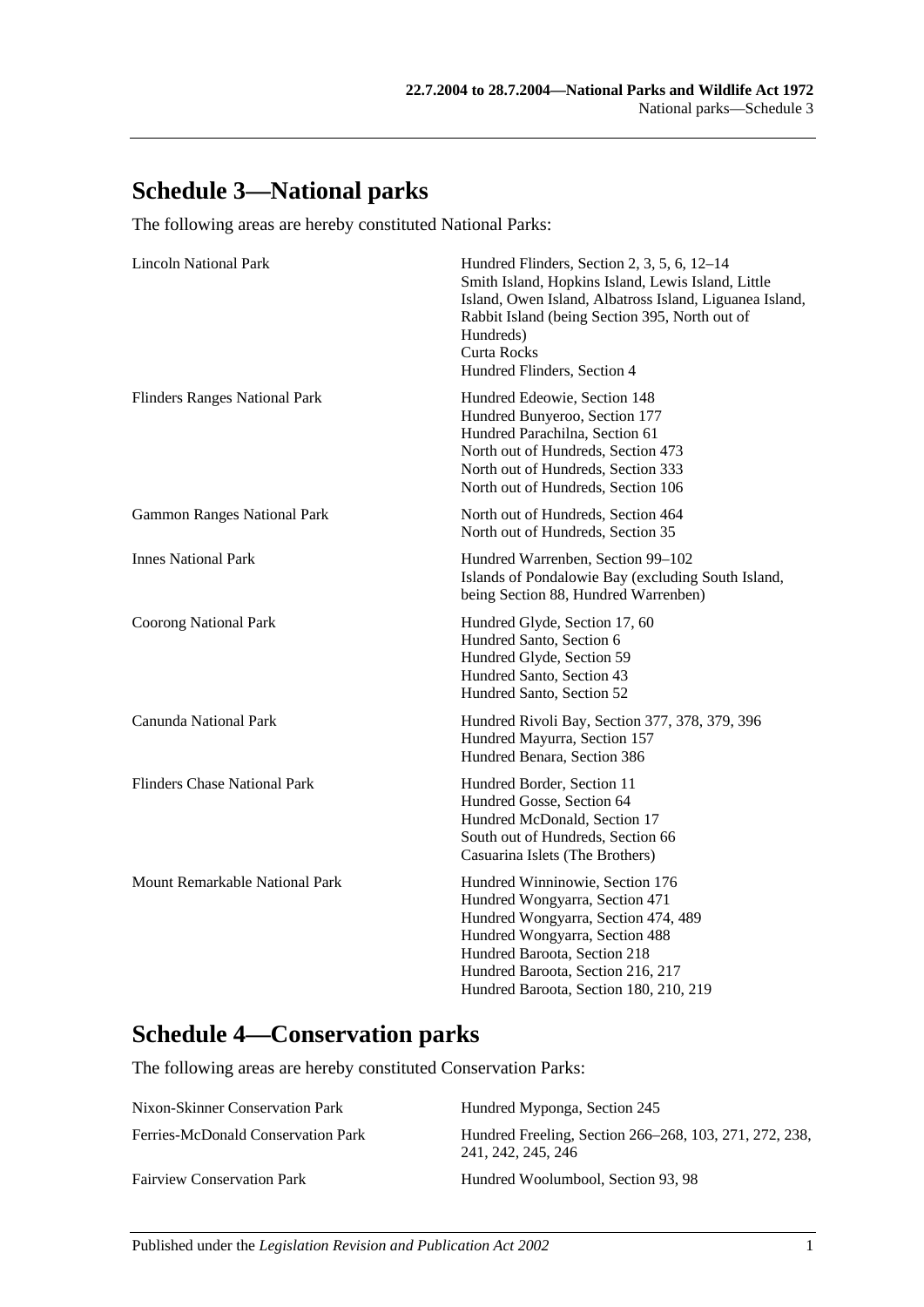| Waitpinga Conservation Park             | Hundred Waitpinga, Section 355                                                                                                                                                                        |
|-----------------------------------------|-------------------------------------------------------------------------------------------------------------------------------------------------------------------------------------------------------|
| Eric Bonython Conservation Park         | Hundred Waitpinga, Section 356, 357                                                                                                                                                                   |
| Spring Gully Conservation Park          | Hundred Clare, Section 568, 572<br>Hundred Clare, Section 365                                                                                                                                         |
| <b>Hincks Conservation Park</b>         | Hundred Hincks, Section 2<br>Hundred Murlong, Section 25<br>Hundred Nicholls, Section 11<br>Hundred Nicholls, Section 12<br>North out of Hundreds, Section 365                                        |
| Peebinga Conservation Park              | Hundred Peebinga, Section 21, 22, 31, 19, 30                                                                                                                                                          |
| Hambidge Conservation Park              | Hundred Hambidge, Section 7<br>North out of Hundreds, Section 364                                                                                                                                     |
| Kellidie Bay Conservation Park          | Hundred Lake Wangary, Section 1–13, 21, 273–277,<br>295                                                                                                                                               |
| <b>Mount Rescue Conservation Park</b>   | Hundred Archibald, Section 7, 8, 9, 10<br>Hundred Makin, Section 3, 4                                                                                                                                 |
| <b>Billiatt Conservation Park</b>       | Hundred Auld, Section 26<br>Hundred Billiatt, Section 15, 18                                                                                                                                          |
| <b>Cleland Conservation Park</b>        | Hundred Adelaide, Section 608<br>Hundred Adelaide, Section 637<br>Hundred Adelaide, Section 500<br>Hundred Onkaparinga, Section 424<br>Hundred Adelaide, Section 920                                  |
| Horsnell Gully Conservation Park        | Hundred Adelaide, Section 609, 618                                                                                                                                                                    |
| The Knoll Conservation Park             | Hundred Adelaide, Section 612                                                                                                                                                                         |
| Penguin Island Conservation Park        | Hundred Rivoli Bay, Section 374<br>South out of Hundreds, Un-numbered Section (Penguin<br>Island)<br>Mundoora Conservation Park Hundred Mundoora,<br>Section 439-441<br>Hundred Mundoora, Section 442 |
| <b>Torrens Island Conservation Park</b> | Hundred Port Adelaide, Section 467                                                                                                                                                                    |
| <b>Messent Conservation Park</b>        | Hundred Messent, Section 1<br>Hundred Colebatch, Section 1                                                                                                                                            |
| <b>Hale Conservation Park</b>           | Hundred Barossa, Section 119, 124, 125, 135, 138, 315                                                                                                                                                 |
| <b>Big Heath Conservation Park</b>      | Hundred Spence, Section 17-20, 169                                                                                                                                                                    |
| Sandy Creek Conservation Park           | Hundred Barossa, Section 72<br>Hundred Barossa, Section 317, 319                                                                                                                                      |
| <b>Spring Mount Conservation Park</b>   | Hundred Encounter Bay, Section 633, 715                                                                                                                                                               |
| <b>Warren Conservation Park</b>         | Hundred Barossa, Section 321<br>Hundred Para Wirra, Section 118, 387, 388                                                                                                                             |
| <b>Calectasia Conservation Park</b>     | Hundred Short, Section 157                                                                                                                                                                            |
| <b>Desert Camp Conservation Park</b>    | Hundred Marcollat, Section 87<br>Hundred Marcollat, Section 105                                                                                                                                       |
| Guichen Bay Conservation Park           | Hundred Waterhouse, Section 360, 361                                                                                                                                                                  |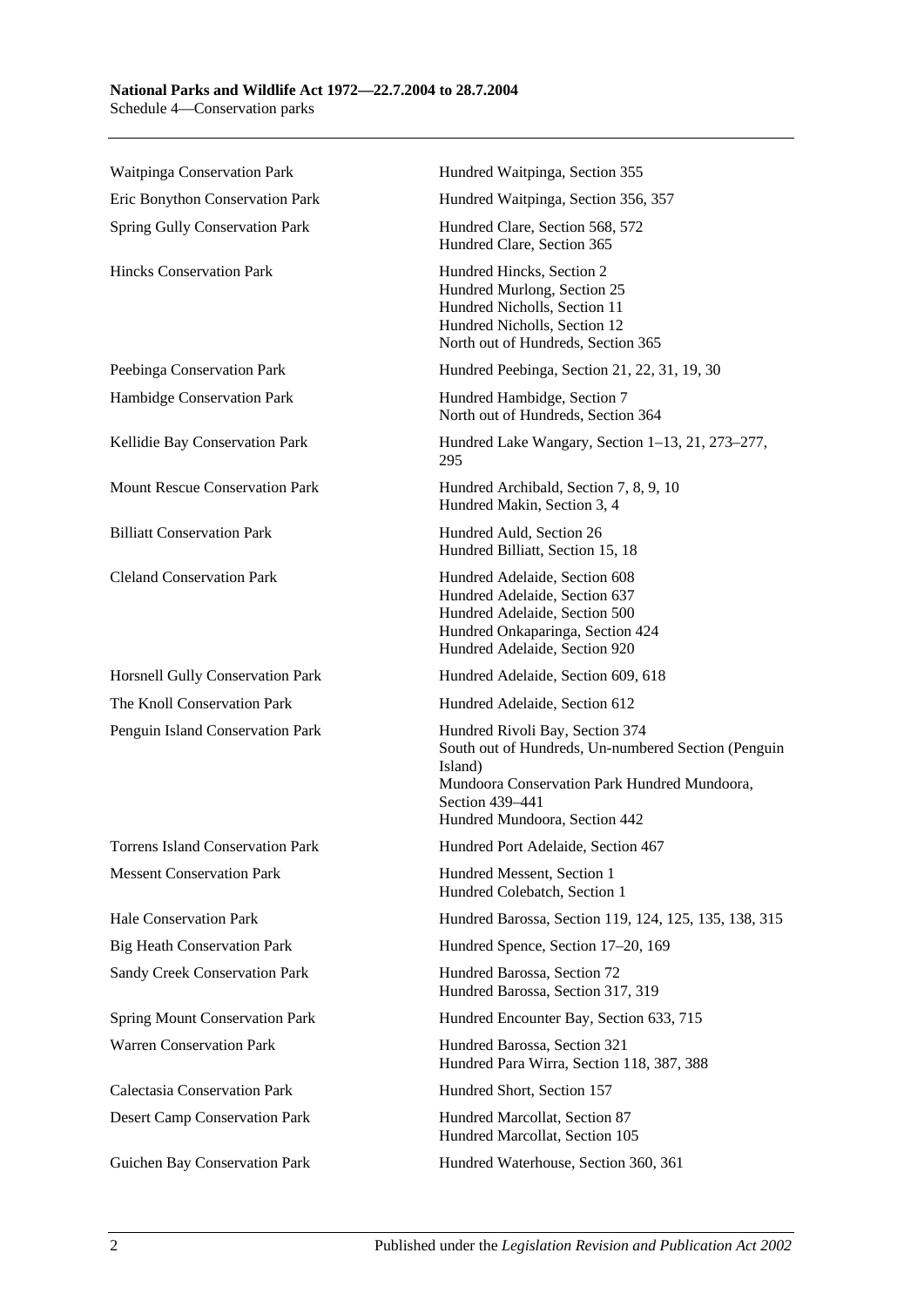Jip Jip Conservation Park Hundred Peacock, Section 86 Mount Magnificent Conservation Park Hundred Kuitpo, Section 293 Morialta Conservation Park **Hundred Adelaide**, Section 833

Mount Boothby Conservation Park Hundred Colebatch, Section 3

Carcuma Conservation Park Hundred Carcuma, Section 23 Karte Conservation Park Hundred Kingsford, Section 3, 4 Sleaford Mere Conservation Park Hundred Sleaford, Section 36 Unnamed Conservation Park Hundred Messent, Section 14

Scorpion Springs Conservation Park Hundred Fisk, Section 16

Hundred Adelaide, Section 834 Elliot Price Conservation Park North out of Hundreds, Section 49 Simpson Desert Conservation Park North out of Hundreds, Section 48 Ridley Conservation Park Hundred Ridley, Section 479, 480, 483 Hundred Fisher, Section 144 Yumbarra Conservation Park North out of Hundreds, Section 457 Beachport Conservation Park Hundred Lake George, Section 5, 31, 32, 40, 58 Parndana Conservation Park Hundred Seddon, Section 58 Warrenben Conservation Park Hundred Warrenben, Section 97 Hundred Warrenben, Section 44, 45, 54 Wittelbee Conservation Park Hundred Bonython, Section 101 Scott Conservation Park Hundred Goolwa, Section 218, 347 White's Dam Conservation Park Hundred Lindley, Section 202 Hundred Lindley, Section 197, 199, 201 Hundred Maude, Section 252 Piccaninnie Ponds Conservation Park Hundred Caroline, Section 598, 692 Hundred Santo, Section 19 Cox's Scrub Conservation Park Hundred Kondoparinga, Section 1972, 1979–1985 Dudley Conservation Park Hundred Dudley, Section 294–296, 302, 303 Unnamed Conservation Park North out of Hundreds, Section 50 Pooginook Conservation Park Hundred Pooginook, Section 7, 8, 14 Swan Reach Conservation Park Hundred Fisher, Section 38, 39, 55, 56, 59, 60 Mount Taylor Conservation Park Hundred Newland, Section 102 Bascombe Well Conservation Park Hundred Kappawanta, Section 2 Hundred Barwell, Section 29 Hundred Blesing, Section 11 Hundred Cowan, Section 39, 65 Hundred Quirke, Section 9, 10 South out of Hundreds, Section 65 Gum Lagoon Conservation Park Hundred Wells, Section 9, 30 Hundred Petherick, Section 8, 37 Telowie Gorge Conservation Park Hundred Telowie, Section 439, 491 Penola Conservation Park Hundred Monbulla, Section 255, 256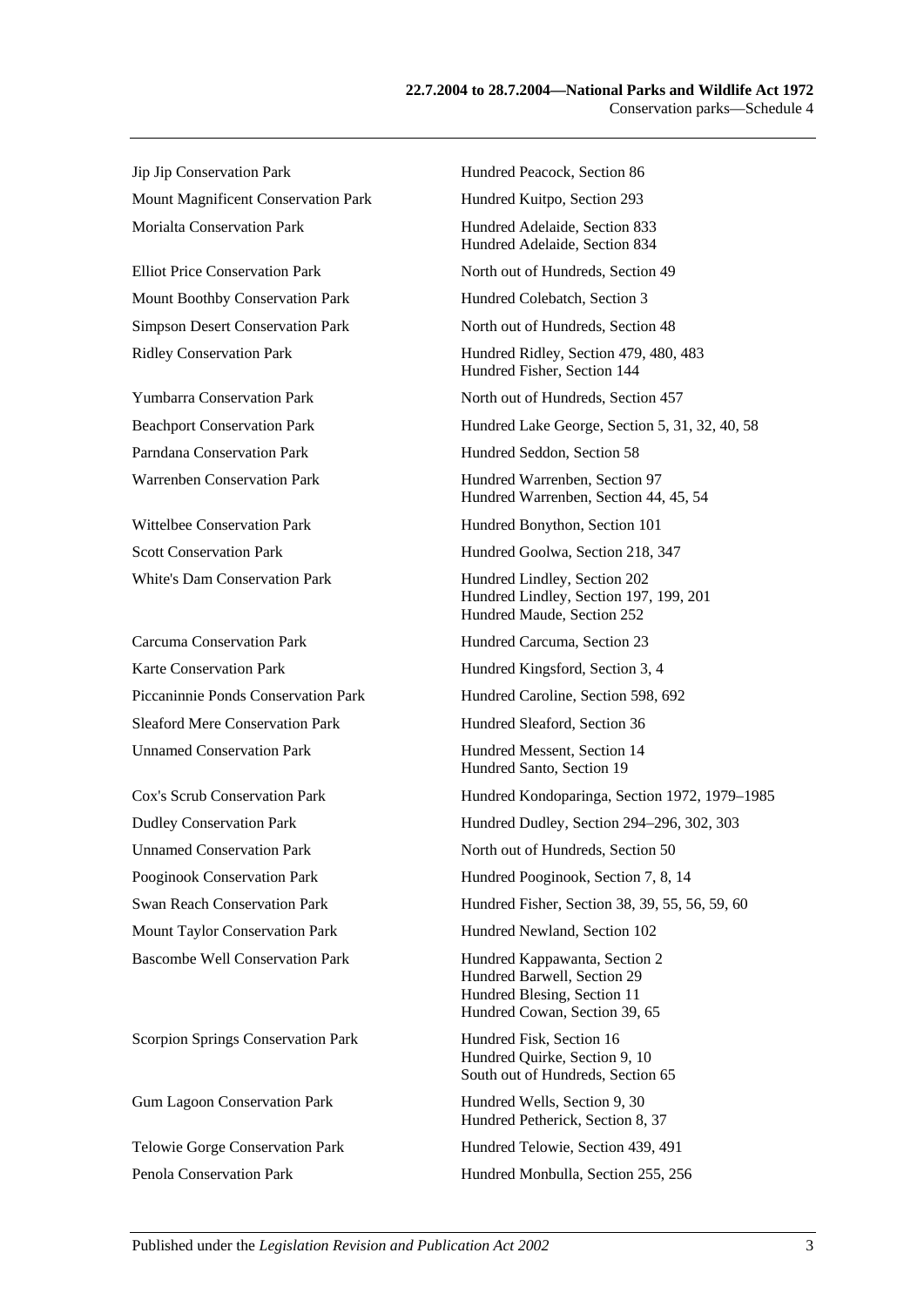Clinton Conservation Park Hundred Clinton, Section 568

Gower Conservation Park Hundred Hindmarsh, Section 517 Cape Torrens Conservation Park Hundred Borda, Section 10 Cape Hart Conservation Park Hundred Dudley, Section 377, 384

Western River Conservation Park Hundred Gosse, Section 8, 47 Kelly Hill Conservation Park **Hundred Ritchie, Section 5** 

Seddon Conservation Park Hundred Seddon, Section 67

Kelvin Powrie Conservation Park Hundred Archibald, Section 34

Padthaway Conservation Park Hundred Parsons, Section 136 Cudlee Creek Conservation Park Hundred Talunga, Section 57

Whyalla Conservation Park Hundred Cultana, Section 14 Mount Shaugh Conservation Park Hundred Shaugh, Section 5

Naracoorte Caves Conservation Park Hundred Jessie, Section 466

Tumby Island Conservation Park North out of Hundreds, Section 682

Glen Roy Conservation Park Hundred Comaum, Section 276, 279, 479

Pinkawillinie Conservation Park Hundred Pinkawillinie, Section 114 Hundred Panitya, Section 29

Cape Gantheaume Conservation Park Hundred Haines, Section 258, 275–279, 284 Hundred MacGillivray, Section 66, 67 Hundred Seddon, Section 52 plus Pelorus Island (s.e. from Vivonne Bay)

Vivonne Bay Conservation Park Hundred Newland, Section 7, 8, 106

Hundred Ritchie, Section 9 and 10

Port Gawler Conservation Park Hundred Port Gawler, Section 616 Hundred Port Adelaide, Section 483

Hundred Stirling, Section 475

Montacute Conservation Park Hundred Onkaparinga, Section 473, 523, 524, 5586, 5587, 5589, 5590

Lowan Conservation Park Hundred Bowhill, Section 71

Deep Creek Conservation Park Hundred Waitpinga, Section 130, 216, 217, 365

Lake Gilles Conservation Park Hundred O'Connor, Section 1–14, 16–20, 43 North out of Hundreds, Pastoral Block 958, Section 316

Black Hill Conservation Park Hundred Adelaide, Section 669, 670, 671 Hundred Onkaparinga, Section 526

Dingley Dell Conservation Park Hundred MacDonnell, Part Section 138, C.T. Vol. 1231, Fol. 123

Fort Glanville Conservation Park Hundred Port Adelaide, Part Section 415, C.T. Vol. 1987, Fol. 104

Hundred Joanna, Section 392, 395, 396, 398, 397

Tantanoola Caves Conservation Park Hundred Hindmarsh, Section 213

Kapunda Island Conservation Park Hundred Bookpurnong (Kapunda Island) in River Murray

Media Island Conservation Park Hundred Gordon (Media Island) in River Murray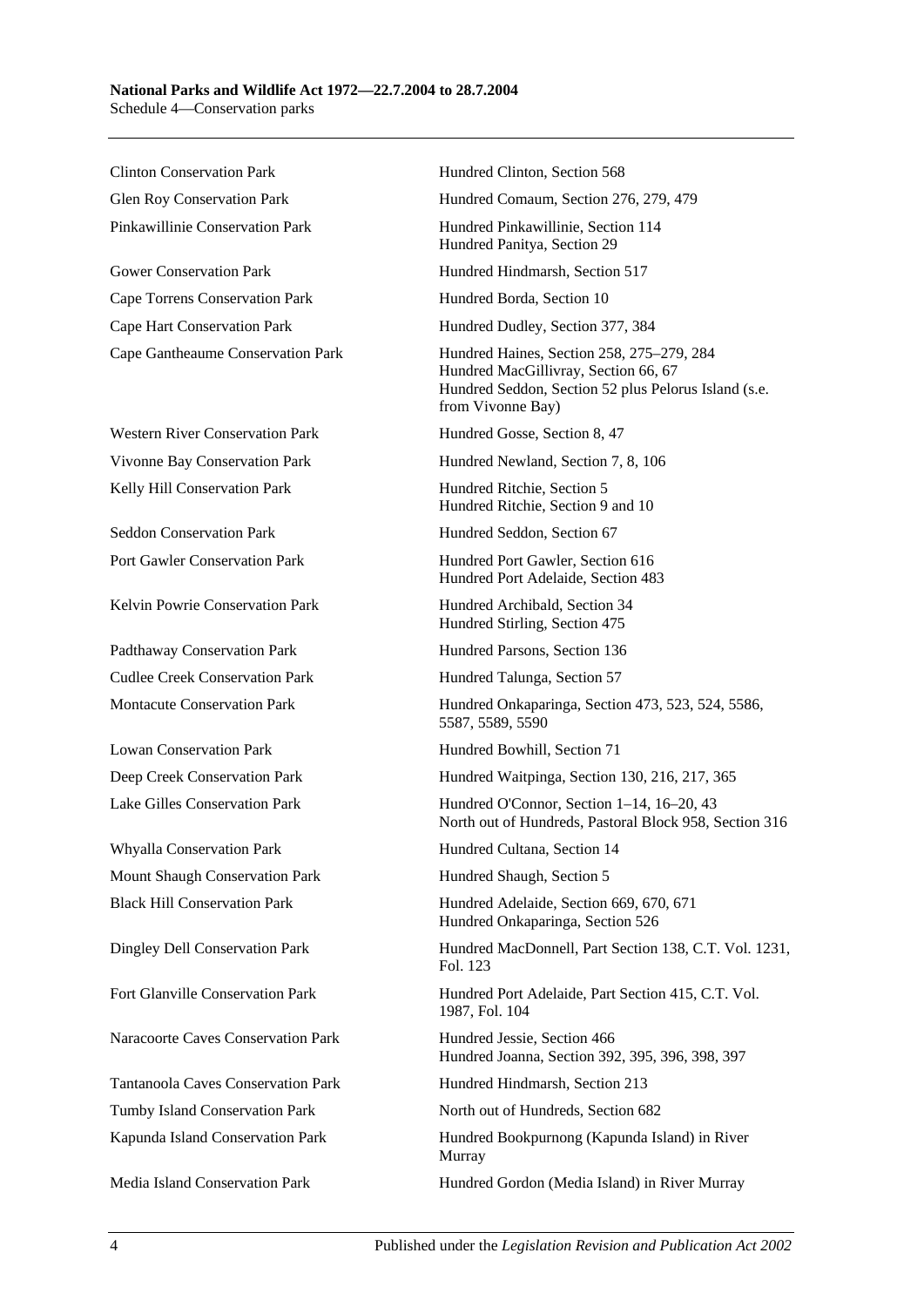| <b>Rilli Island Conservation Park</b>       | Hundred Gordon (Rilli Island) in River Murray                                                                                                                                                                                                                                                                                                                                                                                                                                                                                                                                                                      |
|---------------------------------------------|--------------------------------------------------------------------------------------------------------------------------------------------------------------------------------------------------------------------------------------------------------------------------------------------------------------------------------------------------------------------------------------------------------------------------------------------------------------------------------------------------------------------------------------------------------------------------------------------------------------------|
| Seal Bay Conservation Park                  | That portion of Hundred of Seddon, bounded as follows:<br>Commencing at S.W. corner of Section 2, Hundred<br>Seddon, thence generally E. along S. boundary of latter<br>section and across road to S.W. corner of Section 52;<br>generally S.E. along S.W. boundary of latter Section to<br>its intersection with E. boundary of said Hundred; S.<br>along portion of latter boundary to L.W.M.; generally<br>N.W. and W. along portion of said L.W.M. to its<br>intersection with production S.E. of S.W. boundary of<br>Section 2, Hundred Seddon; thence N.W. along said<br>production to point of commencement |
|                                             | Nobby Island                                                                                                                                                                                                                                                                                                                                                                                                                                                                                                                                                                                                       |
| Eba Island Conservation Park                | In Streaky Bay, adjacent to Hundred Scott, out of<br>Hundreds                                                                                                                                                                                                                                                                                                                                                                                                                                                                                                                                                      |
| <b>West Island Conservation Park</b>        | Hundred Waitpinga, Section 360                                                                                                                                                                                                                                                                                                                                                                                                                                                                                                                                                                                     |
| Nuyt's Archipelago Conservation Park        | Eyre Island<br>Franklin Islands, Goat Island, Lacey Island, Lound<br>Island, Purdie Island                                                                                                                                                                                                                                                                                                                                                                                                                                                                                                                         |
| Isles of St. Francis Conservation Park      | Freeling Island, Smooth Island<br>St. Francis Island (excluding Section 220, North out of<br>Hundreds) Dog Island, Egg Island, Fenelong Island,<br>Masillon Island, West Island, Hart Island                                                                                                                                                                                                                                                                                                                                                                                                                       |
| <b>Investigator Group Conservation Park</b> | Topgallant Island, Ward Island, Pearson Island<br>(excluding Section 12 and 13, North out of Hundreds)                                                                                                                                                                                                                                                                                                                                                                                                                                                                                                             |
| <b>Gambier Islands Conservation Park</b>    | Three islets S. and W. from Wedge Island<br>North Island                                                                                                                                                                                                                                                                                                                                                                                                                                                                                                                                                           |
| Sir Joseph Banks Group Conservation Park    | Blyth Island, Boucaut Island, Duffield Island, English<br>Island, Sibsey Island                                                                                                                                                                                                                                                                                                                                                                                                                                                                                                                                    |
| Whidbey Isles Conservation Park             | Four Hummocks Islands (excluding Southern-most<br>Island)<br>Perforated Island, Price Island<br>Unnamed Island south from Pt. Avoid                                                                                                                                                                                                                                                                                                                                                                                                                                                                                |
| <b>Beatrice Islet Conservation Park</b>     | Beatrice Islet, N.N.E. from Kingscote                                                                                                                                                                                                                                                                                                                                                                                                                                                                                                                                                                              |
| <b>Busby Islet Conservation Park</b>        | Busby Islet, N.N.E. from Kingscote                                                                                                                                                                                                                                                                                                                                                                                                                                                                                                                                                                                 |
| The Pages Conservation Park                 | The Pages Islands, S.E. from Cape Jervis                                                                                                                                                                                                                                                                                                                                                                                                                                                                                                                                                                           |
| <b>Pullen Island Conservation Park</b>      | Pullen Island, adjacent Port Elliot                                                                                                                                                                                                                                                                                                                                                                                                                                                                                                                                                                                |
| <b>Neptune Islands Conservation Park</b>    | North and South Neptunes (excluding southern-most<br>Island of South Neptunes)                                                                                                                                                                                                                                                                                                                                                                                                                                                                                                                                     |
| Althorpe Islands Conservation Park          | Althorpe Islands (excluding Section 13 and 61, South<br>out of Hundreds)                                                                                                                                                                                                                                                                                                                                                                                                                                                                                                                                           |
| <b>Lipson Island Conservation Park</b>      | Lipson Island (N.E. from Tumby Bay)                                                                                                                                                                                                                                                                                                                                                                                                                                                                                                                                                                                |
| <b>Olive Island Conservation Park</b>       | Olive Island (N.W. from Streaky Bay)                                                                                                                                                                                                                                                                                                                                                                                                                                                                                                                                                                               |
| Rocky Island (north) Conservation Park      | Rocky Island (N. from Coffin Bay)                                                                                                                                                                                                                                                                                                                                                                                                                                                                                                                                                                                  |
| Rocky Island (south) Conservation Park      | Rocky Island (W. from Four Hummocks)                                                                                                                                                                                                                                                                                                                                                                                                                                                                                                                                                                               |

Sinclair Island Conservation Park Sinclair Island (E.S.E. from Fowlers Bay)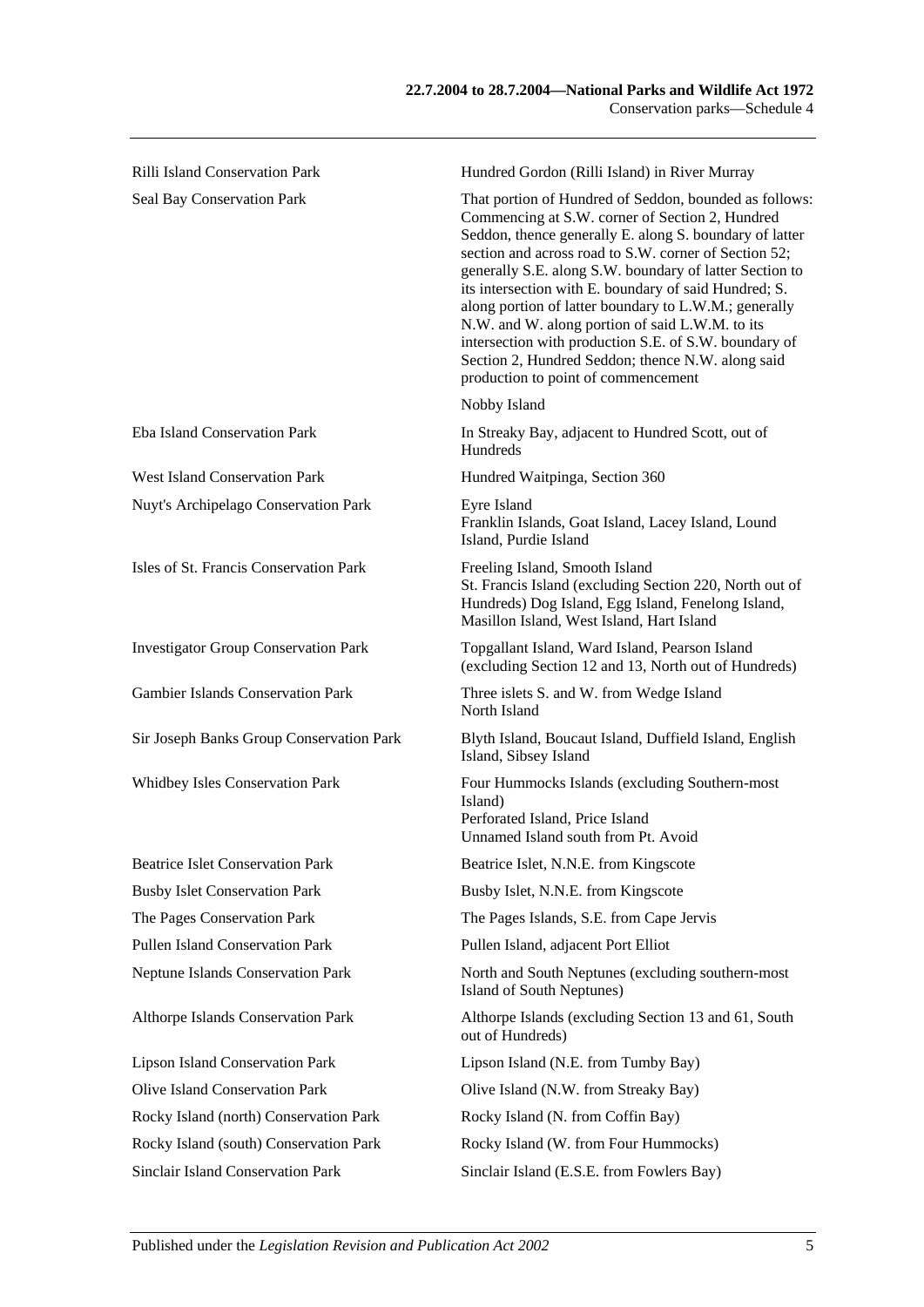Cap Island Conservation Park Cap Island (N.W. from Mount Hope) Baird Bay Islands Conservation Park Hundred Wrenfordsley, Section 181, island in Baird Bay Jones Island Nuyt's Reef Conservation Park Hundred Wookata, Nuyt's Reefs south of Cape Adieu Greenly Island Conservation Park Hundred Lake Wangary, Greenly Island, 20 miles W.S.W. from Port Whidbey Mount Dutton Bay Conservation Park All Islands in Mount Dutton Bay The Brothers, Goat Island and Rabbit Island Waldegrave Islands Conservation Park Waldegrave Island and small island west of Waldegrave Island adjacent to Hundred Ward Pelican Lagoon Conservation Park Hundred Dudley, Section 475, 476, 477, 478 and 479 Pigface Island Conservation Park Pigface Island, Hundred Scott, adjacent to Section 54 Avoid Bay Islands Conservation Park Black Rocks adjacent Coffin Bay Peninsula and small unnamed islands, S.E. from Section 107 and 108, Hundred Lake Wangary Bird Islands Conservation Park Bird Islands, S.W. from Wallaroo, Hundred of Wallaroo Salt Lagoon Islands Conservation Park Islands E. of Section 78 and 80, Hundred Baker and waters within 5 chains Maize Island Lagoon Conservation Park Section 365, 427, Waikerie Irrigation Area, Holder Division, Hundred Holder Baudin Rocks Conservation Park Godfrey Islands, north of town of Robe and west from Hundred Waterhouse Myponga Conservation Park Hundred Myponga, Section 269 and 270 Belt Hill Conservation Park Hundred Rivoli Bay, Section 339 Carribie Conservation Park Hundred Carribie, Section 153 Goose Island Conservation Park Goose Island and White Rocks Island N.W. of Wardang Island and N.W. from Port Victoria Kyeema Conservation Park Hundred Kuitpo, Section 92, 522, 688, 850 and 302 Hacks Lagoon Conservation Park Hundred Robertson, Section 249

## **Schedule 5—Game reserves**

The following areas are hereby constituted Game Reserves:

| Katarapko Game Reserve   | Hundred Katarapko, Cobdogla Irrigation Area, Weigall<br>Division. Section 73, 74 |
|--------------------------|----------------------------------------------------------------------------------|
| Bool Lagoon Game Reserve | Hundred Robertson, Section 223, 224, Section 356                                 |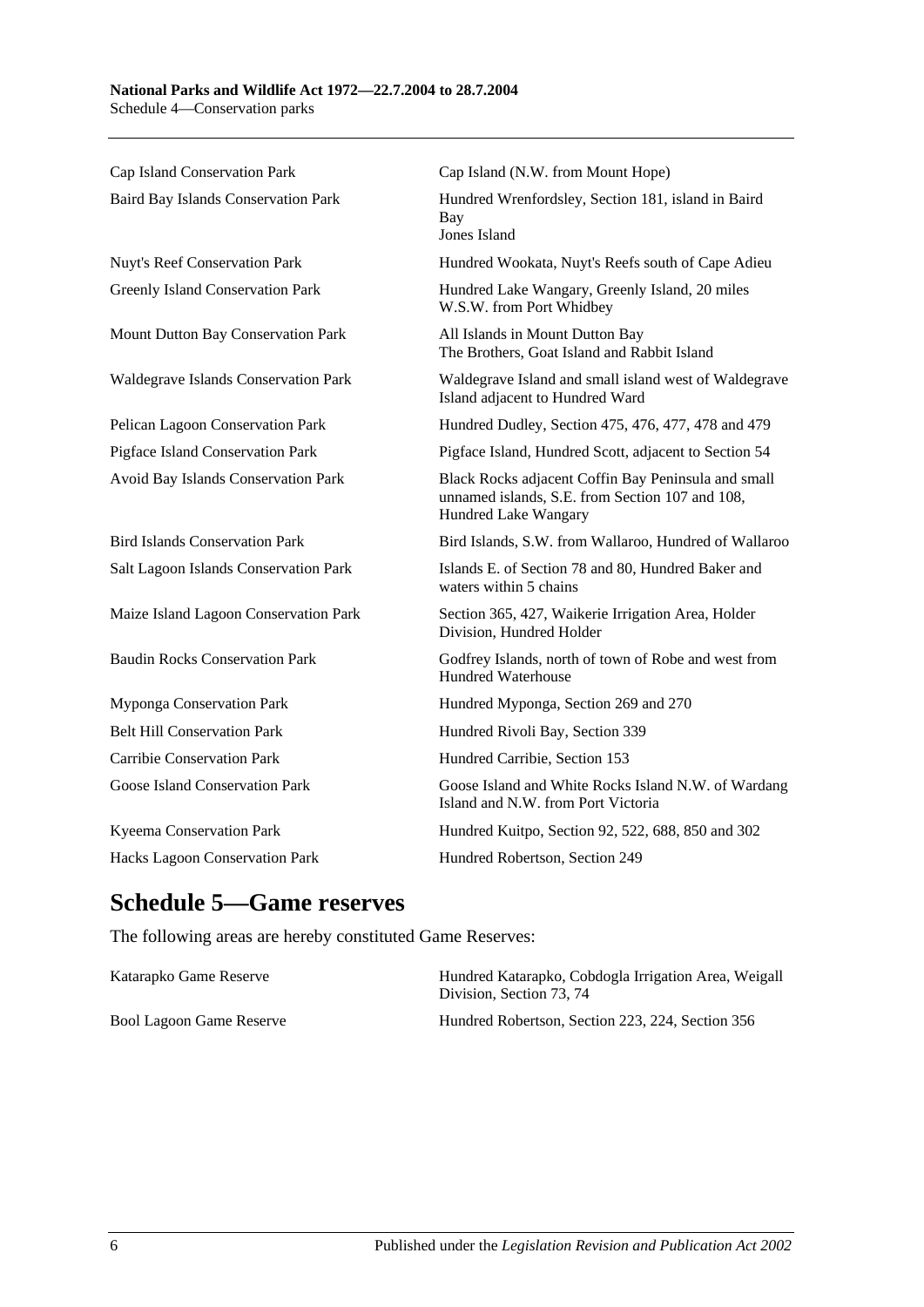| Coorong Game Reserve           | Hundred Santo, that portion of the Coorong situate<br>between a straight line joining Jacks Point to the N.E.<br>corner of Section 5 and a straight line, being the<br>production of the S.E. boundary of Section 5 to the<br>Eastern boundary of the Coorong<br>Teal Island, North Pelican Island, Halfway Island,<br>Pelican Island and Mellor Island<br>Hundred Santo, Section 1, 5, 36 and 37, and 150 link<br>reserve adjacent to Section 5 and 13, Pelican Reef,<br>South Reef, Seagull Island, Snipe Island and Wild Dog<br>Island<br>Hundred Santo, Section 31, 40, 44–48, 50 and 51 |
|--------------------------------|----------------------------------------------------------------------------------------------------------------------------------------------------------------------------------------------------------------------------------------------------------------------------------------------------------------------------------------------------------------------------------------------------------------------------------------------------------------------------------------------------------------------------------------------------------------------------------------------|
| Mud Islands Game Reserve       | Hundred Baker, Section 642–644, 646–652                                                                                                                                                                                                                                                                                                                                                                                                                                                                                                                                                      |
| <b>Tolderol Game Reserve</b>   | Hundred Freeling, Section 349 and 150 link reserve<br>adjacent to section 349                                                                                                                                                                                                                                                                                                                                                                                                                                                                                                                |
| <b>Bucks Lake Game Reserve</b> | Hundred Kongorong, Section 618                                                                                                                                                                                                                                                                                                                                                                                                                                                                                                                                                               |

# **Schedule 6—Recreation parks**

The following areas are hereby constituted Recreation Parks:

| <b>Belair Recreation Park</b>          | Hundred Adelaide, Section 675                                                                                                                                                                            |
|----------------------------------------|----------------------------------------------------------------------------------------------------------------------------------------------------------------------------------------------------------|
| Para Wirra Recreation Park             | Hundred Barossa, Section 311<br>Hundred Barossa, Section 183–185, 217, 181, 237, 238<br>and 299<br>Hundred Para Wirra, Section 423<br>Hundred Para Wirra, Section 428<br>Hundred Para Wirra, Section 429 |
| <b>Glossop Recreation Park</b>         | Berri Irrigation Area, Section 1444                                                                                                                                                                      |
| <b>Totness Recreation Park</b>         | Hundred Macclesfield, Section 124                                                                                                                                                                        |
| <b>Caratoola Recreation Park</b>       | Hundred Haslam, Section 53                                                                                                                                                                               |
| <b>Brownhill Creek Recreation Park</b> | Hundred Adelaide, Section 676                                                                                                                                                                            |
| <b>Coulthard Recreation Park</b>       | Hundred Moorooroo, Part Section 161, C.T. 2362/58                                                                                                                                                        |
| The Elbow Recreation Park              | Hundred Adelaide, Part Section 1285, C.T. 1655/79                                                                                                                                                        |
| <b>Ferguson Recreation Park</b>        | Hundred Adelaide, Part Section 289, C.T. 367/196, C.T.<br>2051/195                                                                                                                                       |
| <b>Greenhill Recreation Park</b>       | Hundred Adelaide, Section 578                                                                                                                                                                            |
| <b>Kingston Park</b>                   | Recreation Park Hundred Noarlunga, Section 1540,<br>1541                                                                                                                                                 |
| <b>Lenswood Recreation Park</b>        | Hundred Onkaparinga, Part Section 5148, C.T.<br>2126/186                                                                                                                                                 |
| <b>Loftia Recreation Park</b>          | Hundred Noarlunga, Part Section 421 and 422, C.T.<br>3635/150                                                                                                                                            |
| Windy Point Recreation Park            | Hundred Adelaide, Section 597                                                                                                                                                                            |
| <b>Shepherds Hill Recreation Park</b>  | Hundred Adelaide, Part Section 14 and Part Section 35,<br>C.T. 2396/141<br>Hundred Adelaide, Part Section 15, C.T. 3481/181<br>Hundred Adelaide, Part Section 36, C.T. 2201/97                           |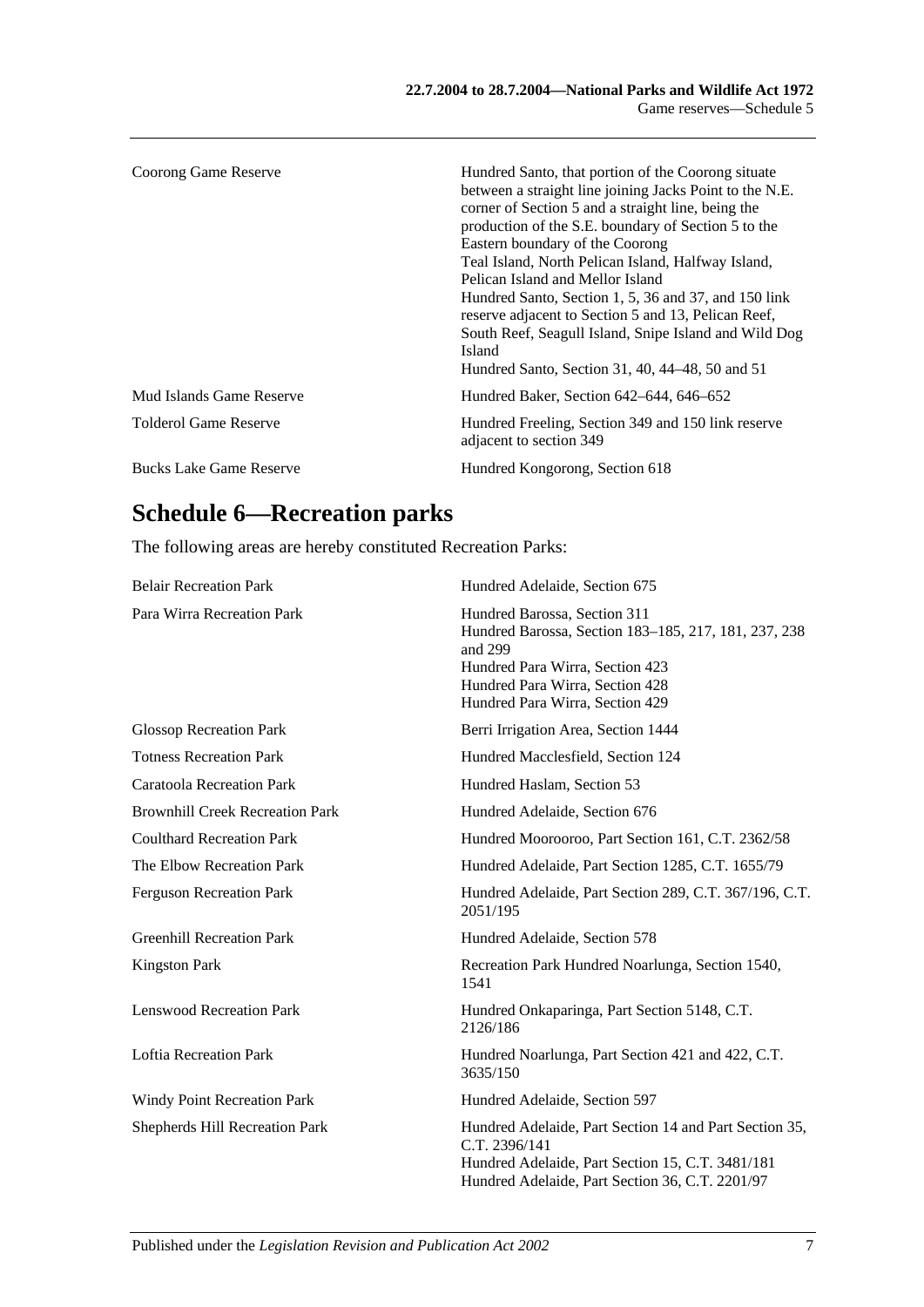# **Schedule 7—Endangered species Part 1—Animals**

| <b>Common name</b>                                    | <b>Species</b>                             |
|-------------------------------------------------------|--------------------------------------------|
| <b>Mammals</b>                                        |                                            |
|                                                       | ORNITHORHYNCHIDAE                          |
| Platypus                                              | Ornithorhynchus anatinus                   |
|                                                       | <b>DASYURIDAE</b>                          |
| <b>Swamp Antechinus</b>                               | Antechinus minimus                         |
| Mulgara                                               | Dasycercus cristicauda cristicauda         |
| Western Quoll                                         | Dasyurus geoffroii                         |
| Spotted-tailed Quoll                                  | Dasyurus maculatus                         |
| Eastern Quoll                                         | Dasyurus viverrinus                        |
| Red-tailed Phascogale                                 | Phascogale calura                          |
| <b>Brush-tailed Phascogale</b>                        | Phascogale tapoatafa                       |
| Kangaroo Island Dunnart                               | Sminthopsis aitkeni                        |
| Sandhill Dunnart                                      | Sminthopsis psammophila                    |
|                                                       | <b>MYRMECOBIIDAE</b>                       |
| Numbat                                                | Myrmecobius fasciatus                      |
|                                                       | <b>MACROPODIDAE</b>                        |
| Rufous Hare-wallaby (Mala)                            | Lagorchestes hirsutus                      |
| Eastern Hare-wallaby                                  | Lagorchestes leporides                     |
| Tammar Wallaby (mainland SA subspecies)               | Macropus eugenii eugenii                   |
| Toolache Wallaby                                      | Macropus greyi                             |
| <b>Crescent Nailtail Wallaby</b>                      | Onychogalea lunata                         |
| Black-footed Rock-wallaby (MacDonnell Ranges<br>race) | Petrogale lateralis Macdonnell Ranges race |
| <b>Tasmanian Pademelon</b>                            | Thylogale billardierii                     |
|                                                       | <b>POTORIDAE</b>                           |
| <b>Burrowing Bettong</b>                              | Bettongia lesueur                          |
| Desert Rat-kangaroo                                   | Caloprymnus campestris                     |
| Long-nosed Potoroo                                    | Potorous tridactylus                       |
|                                                       | <b>PETAURIDAE</b>                          |
| Yellow-bellied Glider                                 | Petaurus australis                         |
| Squirrel Glider                                       | Petaurus norfolcensis                      |
|                                                       | <b>ACROBATIDAE</b>                         |
| Feathertail Glider                                    | Acrobates pygmaeus                         |
|                                                       | NOTORYCTIDAE                               |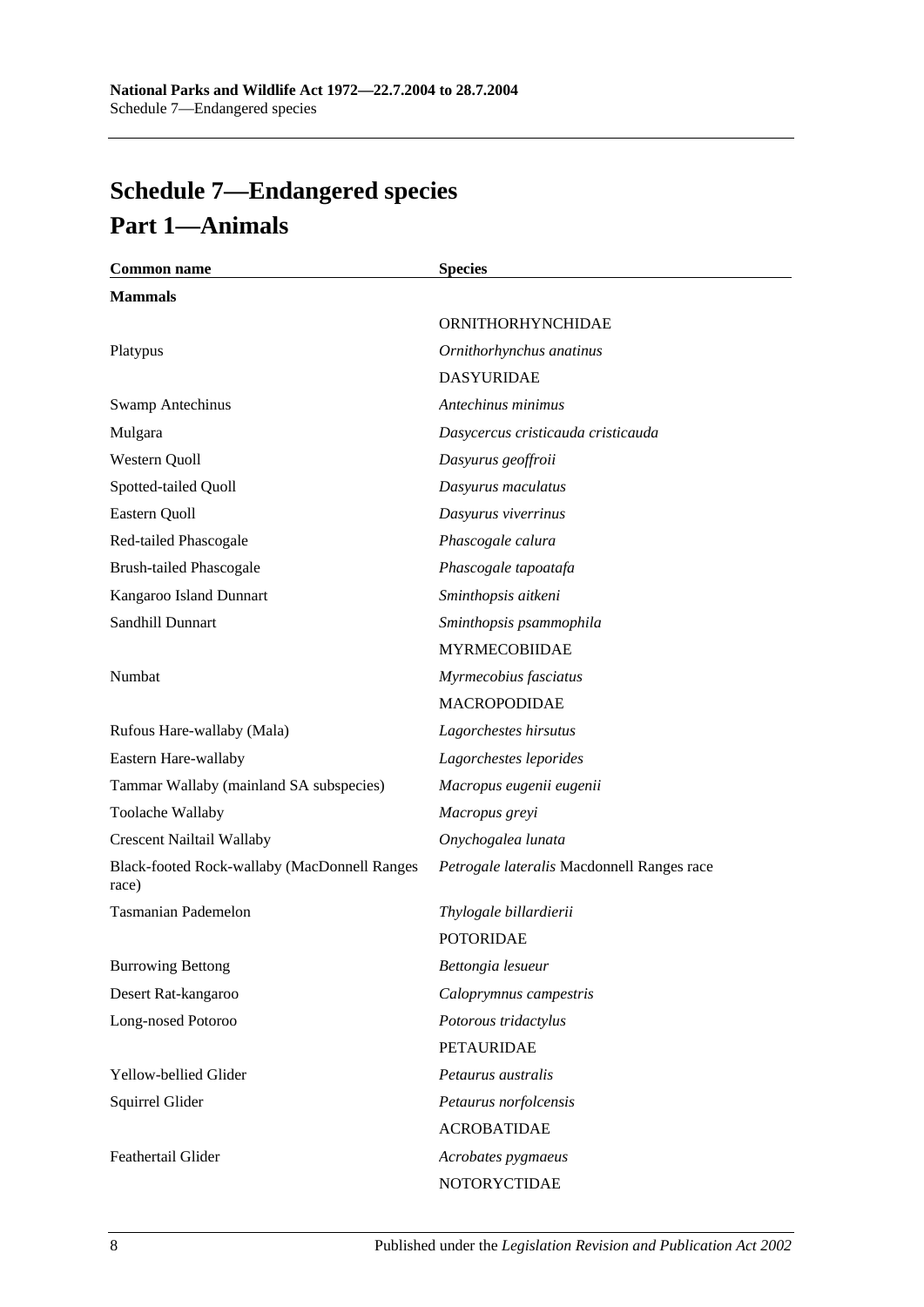| <b>Common name</b>                      | <b>Species</b>               |
|-----------------------------------------|------------------------------|
| Southern Marsupial Mole (Itjari-itjari) | Notoryctes typhlops          |
|                                         | PERAMELIDAE                  |
| Pig-footed Bandicoot                    | Chaeropus ecaudatus          |
| Golden Bandicoot                        | Isoodon auratus              |
| <b>Greater Bilby</b>                    | Macrotis lagotis             |
| Lesser Bilby                            | Macrotis leucura             |
| <b>Western Barred Bandicoot</b>         | Perameles bougainville       |
| <b>Desert Bandicoot</b>                 | Perameles eremiana           |
| <b>Eastern Barred Bandicoot</b>         | Perameles gunnii             |
|                                         | <b>MURIDAE</b>               |
| White-footed Tree-rat                   | Conilurus albipes            |
| Lesser Stick-nest Rat                   | Leporillus apicalis          |
| Fawn Hopping-mouse                      | Notomys cervinus             |
| Heath Rat                               | Pseudomys shortridgei        |
| Pale Field-Rat                          | Rattus tunneyi               |
|                                         | MEGADERMATIDAE               |
| Ghost Bat                               | Macroderma gigas             |
|                                         | VESPERTILIONIDAE             |
| Southern Myotis                         | Myotis macropus              |
| Gould's Long-eared Bat                  | Nyctophilus gouldi           |
|                                         | <b>BALAENOPTERIDAE</b>       |
| <b>Blue Whale</b>                       | Balaenoptera musculus        |
| <b>Birds</b>                            |                              |
|                                         | <b>CASUARIIDAE</b>           |
| Kangaroo Island Emu                     | Dromaius baudinianus         |
|                                         | PHASIANIDAE                  |
| King Quail                              | Coturnix chinensis           |
|                                         | <b>ANSERANATIDAE</b>         |
| Magpie Goose                            | Anseranas semipalmata        |
|                                         | <b>DIOMEDEIDAE</b>           |
| Northern Royal Albatross                | Diomedea epomophora sanfordi |
|                                         | PEDIONOMIDAE                 |
| Plains-wanderer                         | Pedionomus torquatus         |
|                                         | <b>LARIDAE</b>               |
| Antarctic Tern                          | Sterna vittata bethunei      |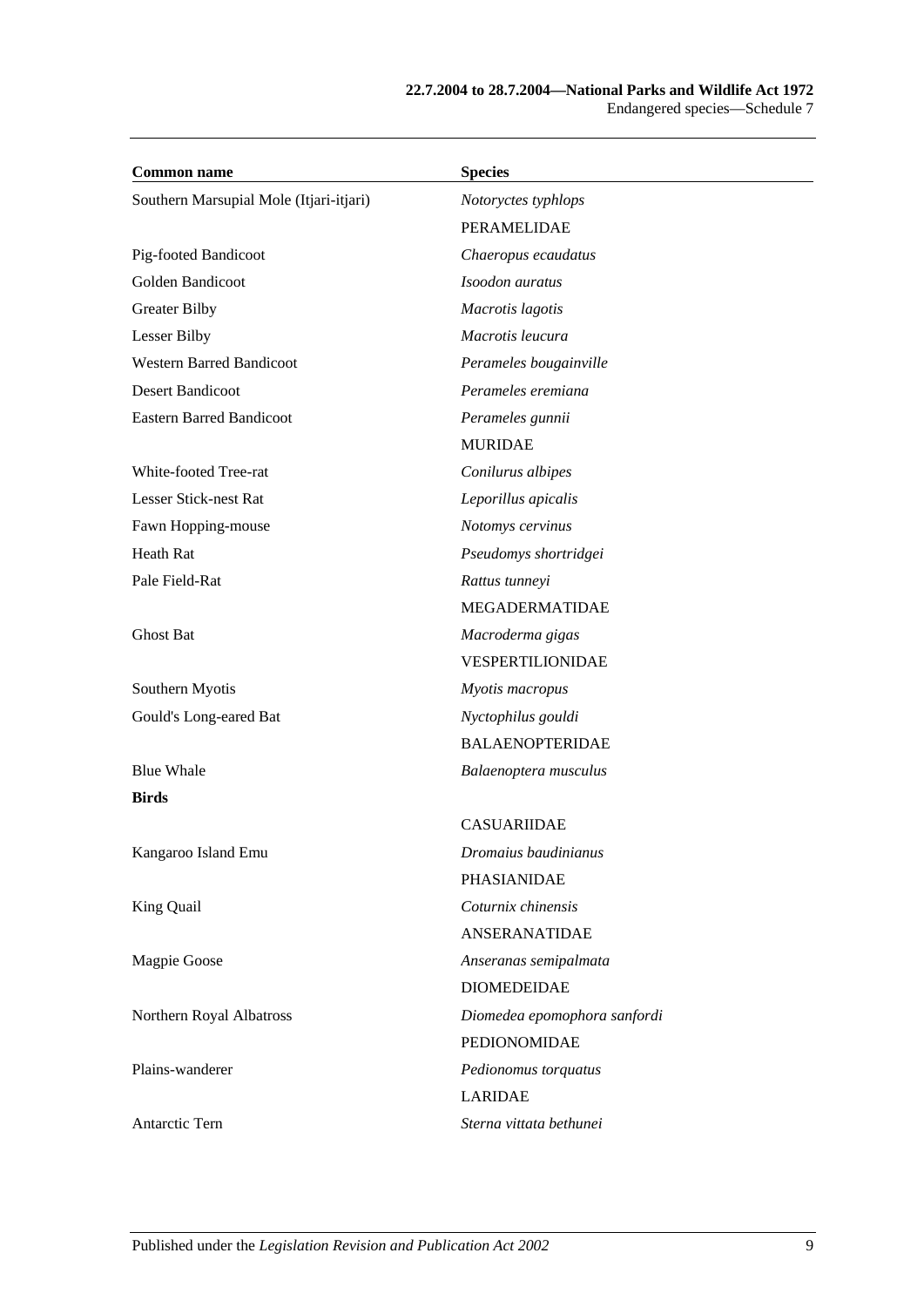#### **National Parks and Wildlife Act 1972—22.7.2004 to 28.7.2004** Schedule 7—Endangered species

| <b>Common name</b>                                      | <b>Species</b>                       |
|---------------------------------------------------------|--------------------------------------|
|                                                         | <b>CACATUIDAE</b>                    |
| Red-tailed Black-Cockatoo (south-eastern<br>subspecies) | Calyptorhynchus banksii graptogyne   |
| Glossy Black-Cockatoo (Kangaroo Island<br>subspecies)   | Calyptorhynchus lathami halmaturinus |
|                                                         | <b>PSITTACIDAE</b>                   |
| Orange-bellied Parrot                                   | Neophema chrysogaster                |
| <b>Night Parrot</b>                                     | Pezoporus occidentalis               |
| <b>Ground Parrot</b>                                    | Pezoporus wallicus                   |
|                                                         | <b>TYTONIDAE</b>                     |
| Masked Owl                                              | Tyto novaehollandiae                 |
|                                                         | <b>ALCEDINIDAE</b>                   |
| Azure Kingfisher                                        | Alcedo azurea                        |
|                                                         | <b>MALURIDAE</b>                     |
| Thick-billed Grasswren (western subspecies)             | Amytornis textilis textilis          |
| Southern Emu-wren (Mt Lofty Ranges subspecies)          | Stipiturus malachurus intermedius    |
| Southern Emu-wren (Eyre Peninsula subspecies)           | Stipiturus malachurus parimeda       |
|                                                         | <b>MELIPHAGIDAE</b>                  |
| <b>Black-eared Miner</b>                                | Manorina melanotis                   |
| <b>Regent Honeyeater</b>                                | Xanthomyza phrygia                   |
|                                                         | <b>PSOPHODIDAE</b>                   |
| Spotted Quailthrush                                     | Cinclosoma punctatum                 |
|                                                         | PTILONORHYNCHIDAE                    |
| Spotted Bowerbird                                       | Chlamydera maculata                  |
| <b>Reptiles</b>                                         |                                      |
|                                                         | <b>GEKKONIDAE</b>                    |
| Striped Snake-lizard                                    | Delma impar                          |
|                                                         | <b>SCINCIDAE</b>                     |
| Swamp Skink                                             | Egernia coventryi                    |
| Tjakura (Great Desert Skink)                            | Egernia kintorei                     |
| <b>Black-striped Desert Skink</b>                       | Egernia slateri                      |
| Glossy Grass Skink                                      | Pseudemoia rawlinsoni                |
| Pygmy Bluetongue                                        | Tiliqua adelaidensis                 |
| <b>Part 2-Plants</b>                                    |                                      |

ACANTHACEAE *Xerothamnella parvifolia*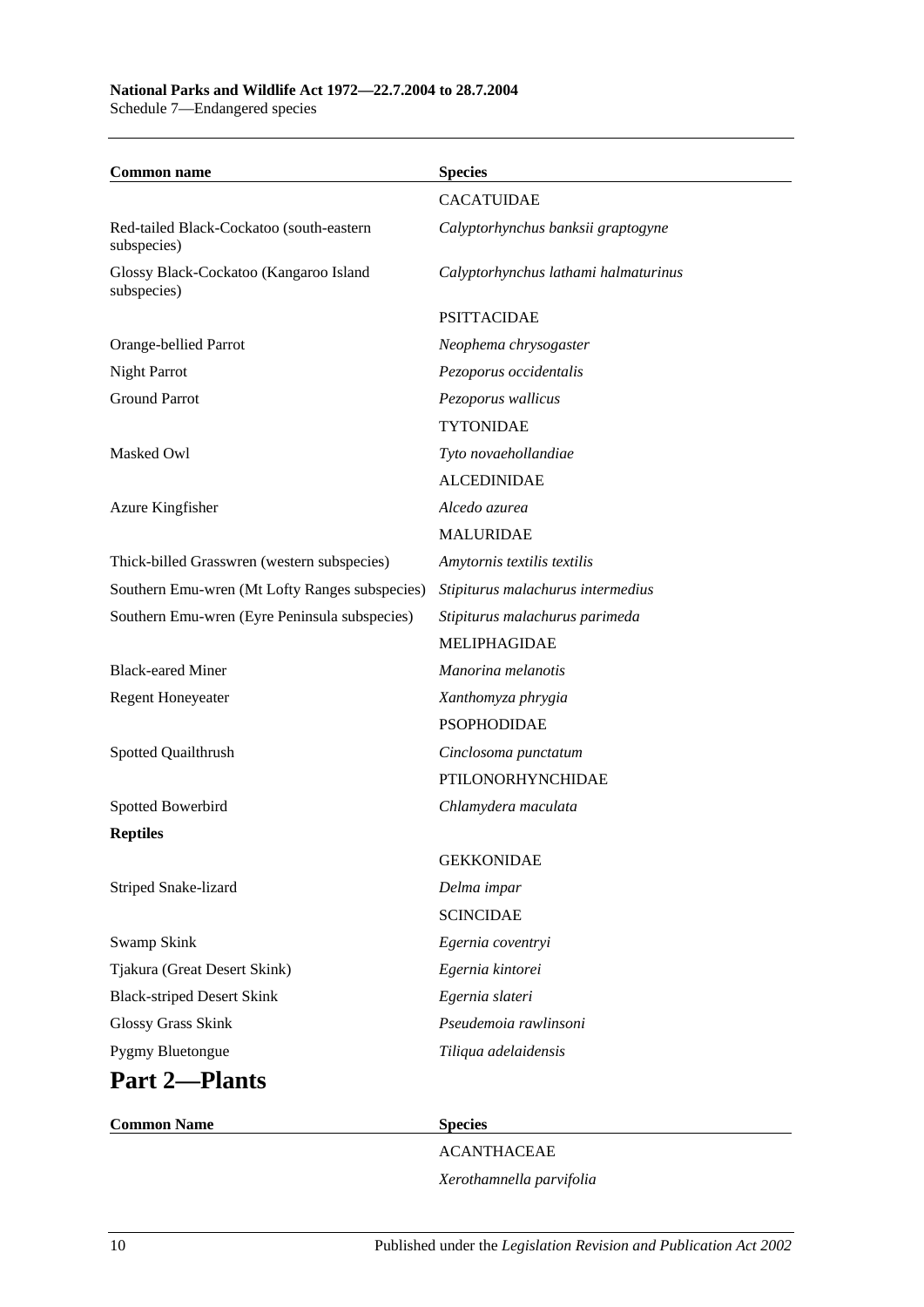### **22.7.2004 to 28.7.2004—National Parks and Wildlife Act 1972** Endangered species—Schedule 7

| <b>Common Name</b>      | <b>Species</b>                            |
|-------------------------|-------------------------------------------|
|                         | <b>AMARANTHACEAE</b>                      |
| lamb's tails            | Ptilotus exaltatus var. semilanatus       |
|                         | <b>ASPLENIACEAE</b>                       |
| mother spleenwort       | Asplenium bulbiferum ssp. gracillimum     |
|                         | <b>BLECHNACEAE</b>                        |
| lance water-fern        | Blechnum chambersii                       |
| small rasp-fern         | Doodia caudata                            |
|                         | CARYOPHYLLACEAE                           |
| tufted knawel           | Scleranthus diander                       |
|                         | CASUARINACEAE                             |
| Mount Compass oak-bush  | Allocasuarina robusta                     |
|                         | <b>CHENOPODIACEAE</b>                     |
| coral saltbush          | Atriplex papillata                        |
| black cotton-bush       | Maireana decalvans                        |
| five-wing bonefruit     | Osteocarpum pentapterum                   |
|                         | <b>COMPOSITAE</b>                         |
| spiny everlasting       | Acanthocladium dockeri                    |
| field daisy             | Brachycome decipiens                      |
| tall daisy              | Brachycome diversifolia var. diversifolia |
| Corunna daisy           | Brachycome muelleri                       |
| milky beauty-heads      | Calocephalus lacteus                      |
| pale everlasting        | Helichrysum rutidolepis                   |
| sand ixodia             | Ixodia achillaeoides ssp. arenicola       |
| moth daisy-bush         | Olearia erubescens                        |
| sticky daisy-bush       | Olearia glutinosa                         |
| small-flower daisy-bush | Olearia microdisca                        |
| clustered daisy-bush    | Olearia suffructicosa                     |
|                         | Pycnosorus chrysanthes                    |
| chamomile everlasting   | Rhodanthe anthemoides                     |
| Behr's groundsel        | Senecio behrianus                         |
| George's groundsel      | Senecio georgianus var. georgianus        |
|                         | <b>CRASSULACEAE</b>                       |
| Sieber's crassula       | Crassula sieberiana ssp. sieberiana       |
|                         | <b>CRUCIFERAE</b>                         |
| winged peppercress      | Lepidium monoplocoides                    |
|                         | <b>CYPERACEAE</b>                         |
| bristle-rush            | Chorizandra australis                     |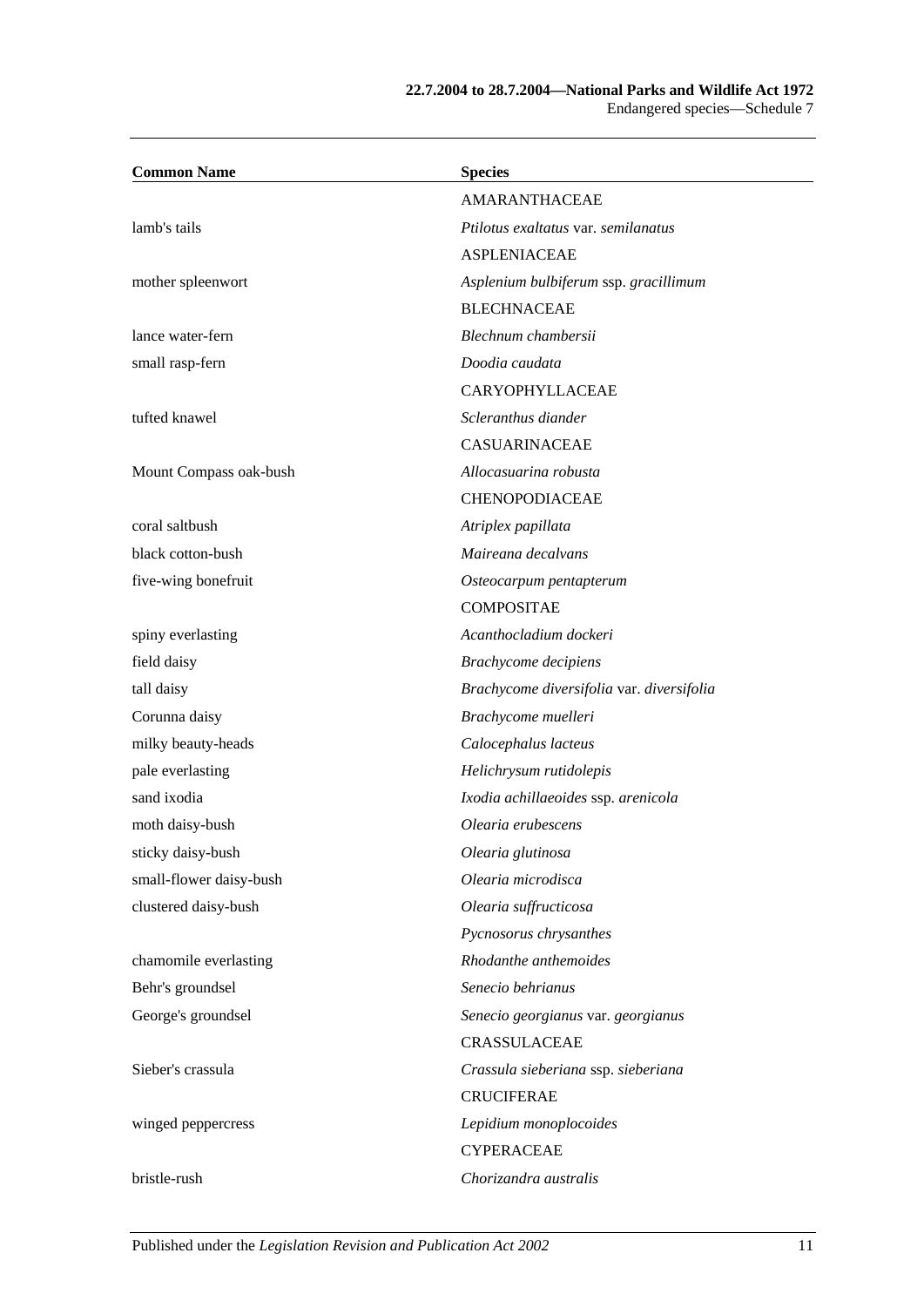## **National Parks and Wildlife Act 1972—22.7.2004 to 28.7.2004**

Schedule 7—Endangered species

| <b>Common Name</b>    | <b>Species</b>                      |
|-----------------------|-------------------------------------|
| leafy flat-sedge      | Cyperus lucidus                     |
| button grass          | Gymnoschoenus sphaerocephalus       |
| needle bog-rush       | Tricostularia pauciflora            |
|                       | DENNSTAEDTIACEAE                    |
| lacy ground-fern      | Dennstaedtia davallioides           |
| bat's-wing fern       | Histiopteris incisa                 |
|                       | <b>DICKSONIACEAE</b>                |
| soft tree-fern        | Dicksonia antarctica                |
|                       | <b>DILLENIACEAE</b>                 |
|                       | Hibbertia sessiliflora              |
|                       | Hibbertia tenuis                    |
|                       | <b>DRYOPTERIDACEAE</b>              |
| shiny shield-fern     | Lastreopsis acuminata               |
| mother shield-fern    | Polystichum proliferum              |
|                       | <b>ERIOCAULACEAE</b>                |
| salt pipewort         | Eriocaulon carsonii                 |
|                       | <b>GOODENIACEAE</b>                 |
| Aldinga dampiera      | Dampiera lanceolata var. intermedia |
| lanky goodenia        | Goodenia elongata                   |
| creeping fanflower    | Scaevola hookeri                    |
|                       | <b>GRAMINEAE</b>                    |
| Spalding blown-grass  | Agrostis limitanea                  |
| fine-head spear-grass | Austrostipa oligostachya            |
| lake millet           | Echinochloa lacunaria               |
|                       | <b>GYROSTEMONACEAE</b>              |
| slender bell-fruit    | Codonocarpus pyramidalis            |
|                       | <b>HALORAGACEAE</b>                 |
| prickly raspwort      | Haloragis eyreana                   |
| clustered milfoil     | Myriophyllum glomeratum             |
|                       | <b>JUNCACEAE</b>                    |
|                       | Juncus prismatocarpus               |
|                       | <b>LABIATAE</b>                     |
| Monarto mintbush      | Prostanthera eurybioides            |
|                       | <b>LEGUMINOSAE</b>                  |
| spidery wattle        | Acacia araneosa                     |
| chalky wattle         | Acacia cretacea                     |
| jumping-jack wattle   | Acacia enterocarpa                  |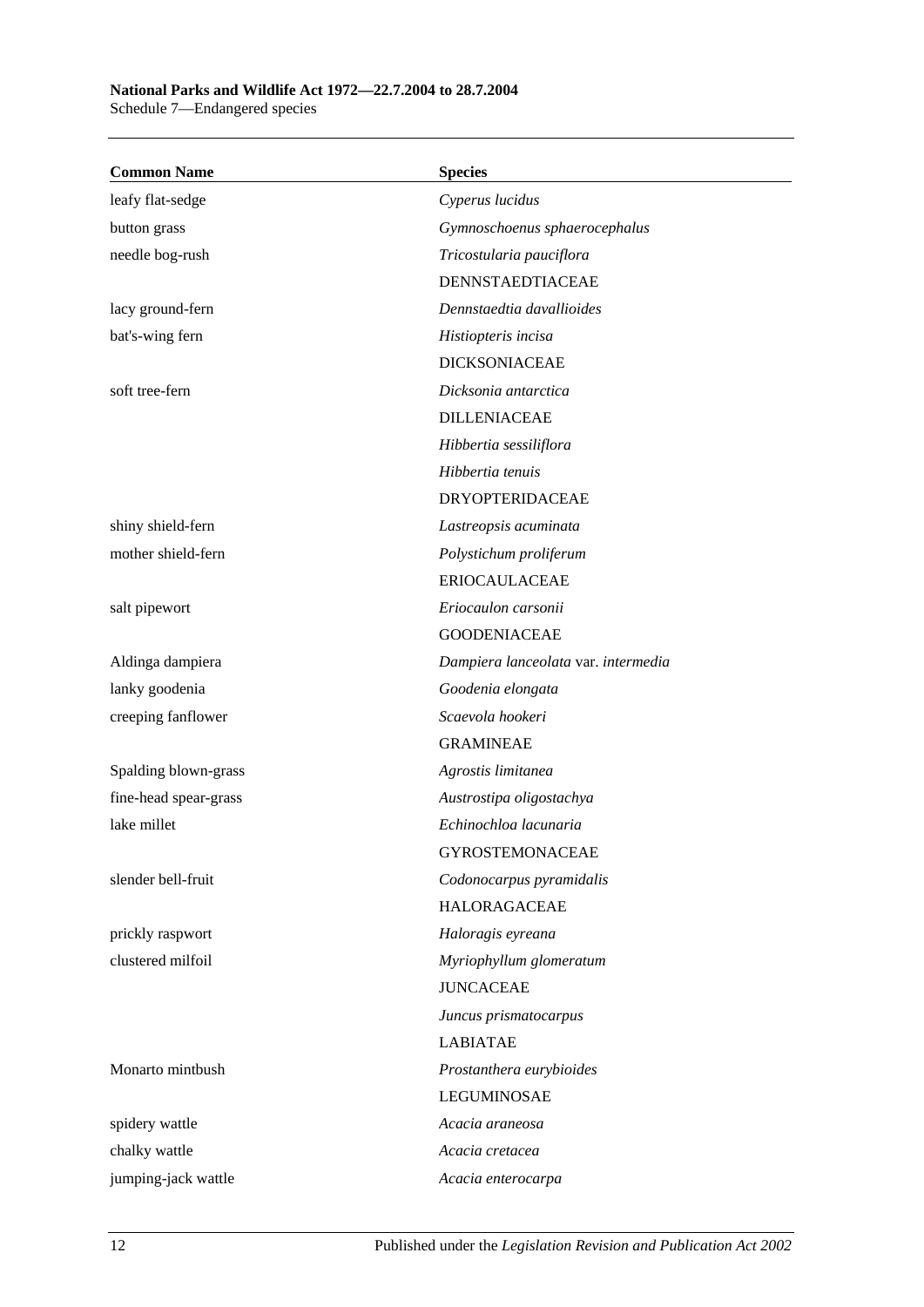| <b>Common Name</b>         | <b>Species</b>                                             |
|----------------------------|------------------------------------------------------------|
| broom wattle               | Acacia genistifolia                                        |
| hairy-pod wattle           | Acacia glandulicarpa                                       |
| fat-leaf wattle            | Acacia pinguifolia                                         |
| three-nerve wattle         | Acacia trineura                                            |
| Whibley's wattle           | Acacia whibleyana                                          |
| mountain scurf-pea         | Cullen microcephalum                                       |
| disjunct bitter-pea        | Daviesia sejugata                                          |
| grey parrot-pea            | Dillwynia cinerascens                                      |
| Beyeria bush-pea           | Pultenaea insularis                                        |
| silky swainson-pea         | Swainsona sericea                                          |
|                            | <b>LILIACEAE</b>                                           |
| swamp flax-lily            | Dianella callicarpa                                        |
| late-flowered flax-lily    | Dianella tarda                                             |
| many-flower mat-rush       | Lomandra multiflora ssp. multiflora                        |
|                            | Thysanotus nudicaulis                                      |
| lagoon Nancy               | Wurmbea dioica ssp. lacunaria                              |
|                            | Wurmbea sinora                                             |
| one-flower Nancy           | Wurmbea uniflora                                           |
| pygmy yacca                | Xanthorrhoea minor ssp. lutea                              |
|                            | <b>LYCOPODIACEAE</b>                                       |
| bog clubmoss               | Lycopodiella serpentina                                    |
| bushy clubmoss             | Lycopodium deuterodensum                                   |
|                            | <b>MARSILEACEAE</b>                                        |
| variable nardoo            | Marsilea mutica                                            |
|                            | <b>MYRTACEAE</b>                                           |
| western swamp-paperbark    | Melaleuca cuticularis                                      |
|                            | <b>NAJADACEAE</b>                                          |
| water nymph                | Najas tenuifolia                                           |
|                            | OPHIOGLOSSACEAE                                            |
| austral moonwort           | Botrychium australe                                        |
|                            | ORCHIDACEAE                                                |
| Bordertown spider-orchid   | Caladenia "Bordertown" (R.S.Rogers 788): R.Bates           |
| Finniss spider-orchid      | Caladenia "Finniss" (R.Bates 308): R.Bates                 |
| Koolunga spider-orchid     | Caladenia "Koolunga" (R.Pedler s.n. 08/1992):<br>D.L.Jones |
| white beauty spider-orchid | Caladenia argocalla                                        |
| Audas' spider-orchid       | Caladenia audasii                                          |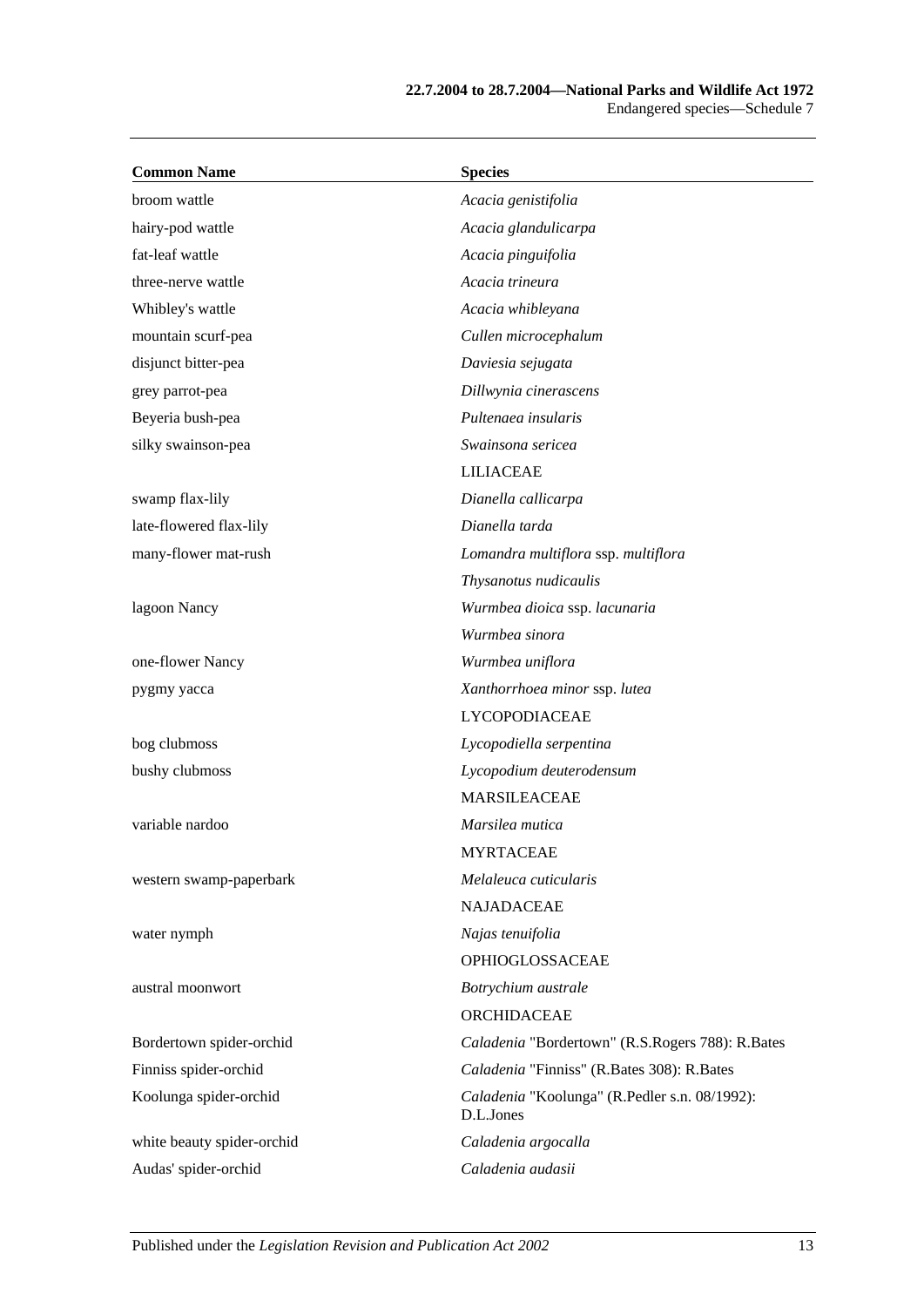| <b>Common Name</b>              | <b>Species</b>                                  |
|---------------------------------|-------------------------------------------------|
| pink-lip spider-orchid          | Caladenia behrii                                |
| plain-lip spider-orchid         | Caladenia clavigera                             |
| coloured spider-orchid          | Caladenia colorata                              |
| coast spider-orchid             | Caladenia conferta                              |
| bayonet spider-orchid           | Caladenia gladiolata                            |
| musky caladenia                 | Caladenia gracilis                              |
| large-club spider-orchid        | Caladenia macroclavia                           |
| small green-comb spider-orchid  | Caladenia parva                                 |
| Little Dip spider-orchid        | Caladenia richardsiorum                         |
| stiff white spider-orchid       | Caladenia rigida                                |
| yellow-lip spider-orchid        | Caladenia xanthochila                           |
| Flinders Ranges white caladenia | Caladenia xantholeuca                           |
| copper beard-orchid             | Calochilus cupreus                              |
| green bird-orchid               | Chiloglottis cornuta                            |
| dainty bird-orchid              | Chiloglottis trapeziformis                      |
| Finniss helmet-orchid           | Corybas "Finniss" (R.Bates 28794): D.L.Jones    |
| toothed helmet-orchid           | Corybas dentatus                                |
| swamp helmet-orchid             | Corybas fordhamii                               |
| cowslip orchid                  | Diuris lanceolata                               |
| purple donkey-orchid            | Diuris punctata                                 |
| swamp midge-orchid              | Genoplesium ciliatum                            |
| bearded midge-orchid            | Genoplesium morrisii                            |
| black-beak duck-orchid          | Paracaleana "aff. nigrita": D.L.Jones           |
| maroon leek-orchid              | Prasophyllum frenchii                           |
| dense leek-orchid               | Prasophyllum spicatum                           |
| Broughton greenhood             | Pterostylis "Broughton Gorge": D.L.Jones        |
| Mt Olinthus greenhood           | Pterostylis "Mt Olinthus": D.L.Jones            |
| marsh greenhood                 | Pterostylis uliginosa                           |
| Halbury greenhood               | Pterostylis "Halbury" (R.Bates 8425): D.L.Jones |
| Mt Bryan greenhood              | Pterostylis "Mt Bryan": D.L.Jones               |
| Hale greenhood                  | Pterostylis "Hale" (R.Bates 21725): D.L.Jones   |
| Hindmarsh Valley greenhood      | Pterostylis bryophila                           |
| trim greenhood                  | Pterostylis concinna                            |
| forked greenhood                | Pterostylis furcata                             |
| bristly greenhood               | Pterostylis setifera                            |
| naked sun-orchid                | Thelymitra circumsepta                          |
| metallic sun-orchid             | Thelymitra epipactoides                         |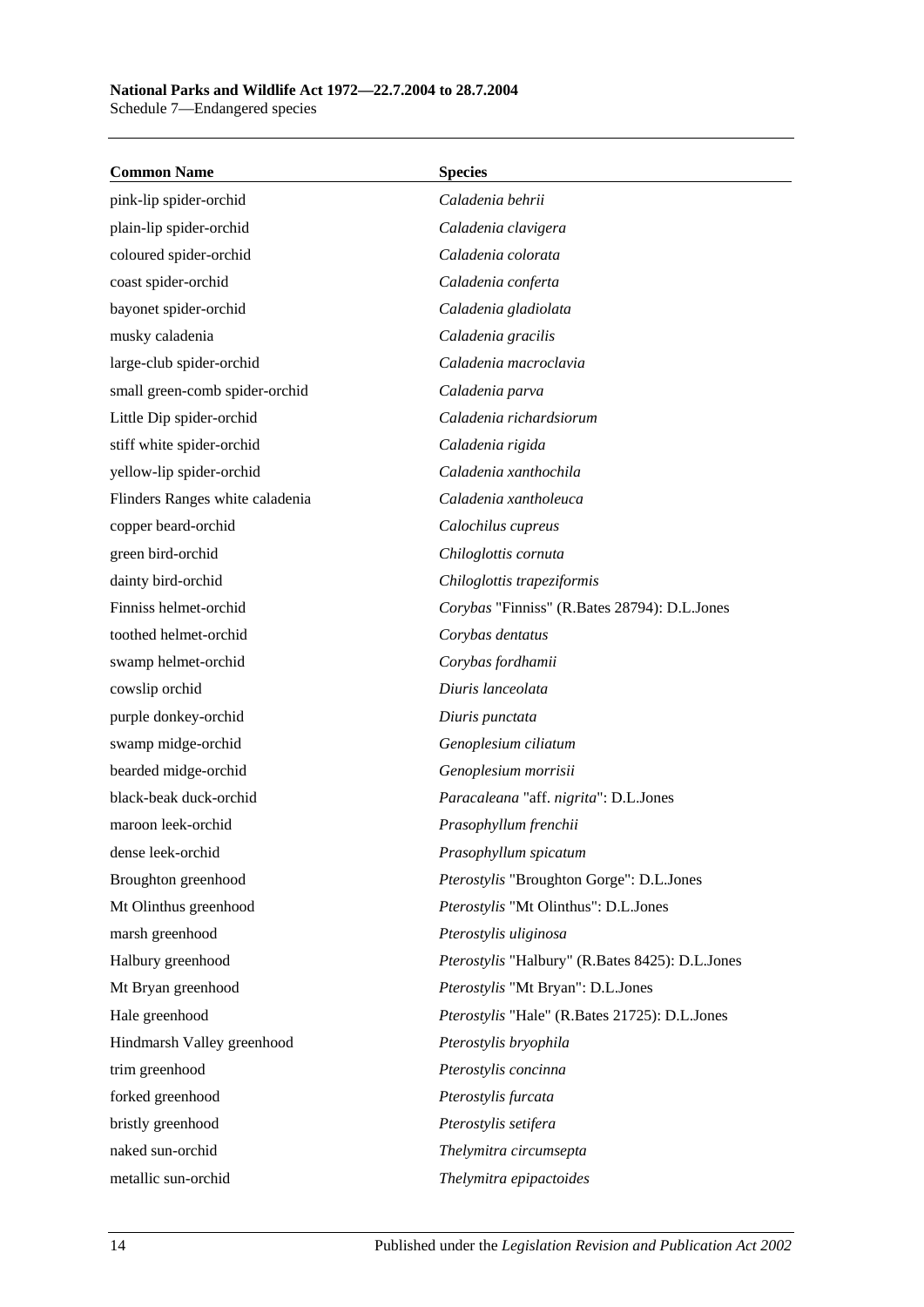| <b>Common Name</b>        | <b>Species</b>                         |
|---------------------------|----------------------------------------|
| mauve-tufted sun-orchid   | Thelymitra malvina                     |
| spiral sun-orchid         | Thelymitra matthewsii                  |
| veined sun-orchid         | Thelymitra venosa                      |
|                           | <b>OSMUNDACEAE</b>                     |
| king fern                 | Todea barbara                          |
|                           | PITTOSPORACEAE                         |
| Lehmann's apple-berry     | Billardiera lehmanniana                |
|                           | <b>PSILOTACEAE</b>                     |
| skeleton fork-fern        | Psilotum nudum                         |
|                           | <b>RUBIACEAE</b>                       |
| alpine woodruff           | Asperula pusilla                       |
| Maori bedstraw            | Galium propinquum                      |
| matted nertera            | Nertera granadensis                    |
|                           | <b>RUTACEAE</b>                        |
| Kangaroo Island phebalium | Leionema equestre                      |
| glandular phebalium       | Phebalium glandulosum ssp. glandulosum |
| scaly phebalium           | Phebalium squamulosum                  |
|                           | <b>SANTALACEAE</b>                     |
|                           | Leptomeria preissiana                  |
|                           | <b>SAPINDACEAE</b>                     |
|                           | Dodonaea subglandulifera               |
|                           | <b>SCROPHULARIACEAE</b>                |
| Derwent speedwell         | Derwentia derwentiana ssp. derwentiana |
| Mount Lofty Speedwell     | Derwentia derwentiana ssp. homalodonta |
| Mueller's eyebright       | Euphrasia collina ssp. muelleri        |
| Osborn's eyebright        | Euphrasia collina ssp. osbornii        |
| swamp eyebright           | Euphrasia collina ssp. paludosa        |
|                           | Euphrasia collina ssp. trichocalycina  |
| rough eyebright           | Euphrasia scabra                       |
|                           | THYMELAEACEAE                          |
| tall riceflower           | Pimelea ligustrina ssp. ligustrina     |
|                           | <b>UMBELLIFERAE</b>                    |
| Kangaroo Island pennywort | Hydrocotyle diantha                    |
| Australian carraway       | Oreomyrrhis eriopoda                   |
|                           | <b>VIOLACEAE</b>                       |
| showy violet              | Viola betonicifolia ssp. betonicifolia |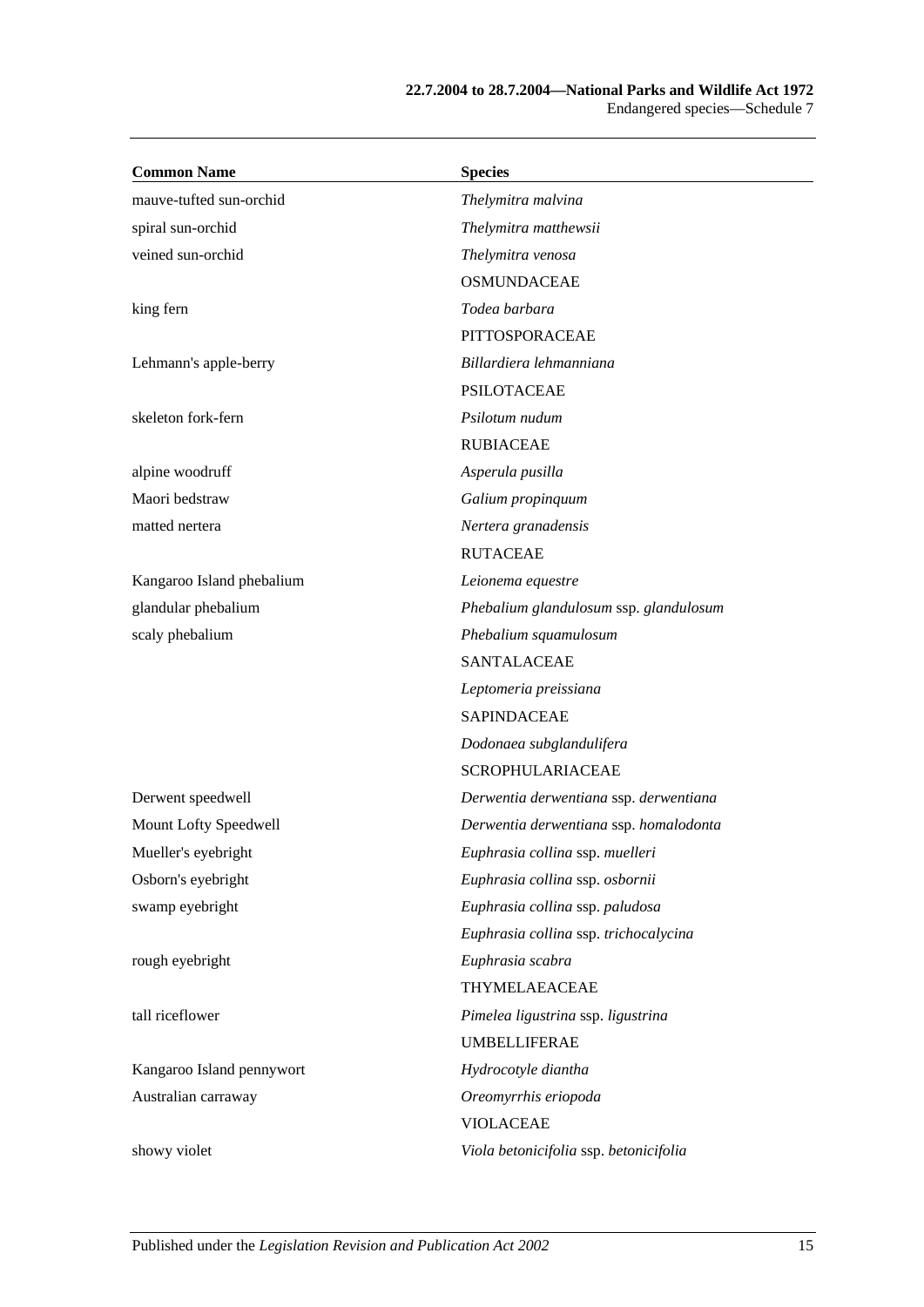# **Schedule 8—Vulnerable species Part 1—Animals**

| <b>Common name</b>                              | <b>Species</b>               |
|-------------------------------------------------|------------------------------|
| <b>Mammals</b>                                  |                              |
|                                                 | <b>DASYURIDAE</b>            |
| Kowari                                          | Dasycercus byrnei            |
|                                                 | <b>BURRAMYIDAE</b>           |
| Eastern Pygmy-possum                            | Cercartetus nanus            |
|                                                 | <b>MACROPODIDAE</b>          |
| Black-footed Rock-wallaby (Pearson Island race) | Petrogale lateralis pearsoni |
| Yellow-footed Rock-wallaby                      | Petrogale xanthopus          |
| Swamp Wallaby                                   | Wallabia bicolor             |
|                                                 | PERAMELIDAE                  |
| Southern Brown Bandicoot                        | Isoodon obesulus             |
|                                                 | <b>MURIDAE</b>               |
| <b>Greater Stick-nest Rat</b>                   | Leporillus conditor          |
| Dusky Hopping-mouse                             | Notomys fuscus               |
| Plains Rat                                      | Pseudomys australis          |
|                                                 | VESPERTILIONIDAE             |
| Little Pied Bat                                 | Chalinolobus picatus         |
| Greater Long-eared Bat                          | Nyctophilus timoriensis      |
|                                                 | <b>BALAENIDAE</b>            |
| Southern Right Whale                            | Eubalaena australis          |
|                                                 | <b>BALAENOPTERIDAE</b>       |
| Fin Whale                                       | Balaenoptera physalus        |
| Humpback Whale                                  | Megaptera novaeangliae       |
| <b>Birds</b>                                    |                              |
|                                                 | MEGAPODIIDAE                 |
| Malleefowl                                      | Leipoa ocellata              |
|                                                 | PHASIANIDAE                  |
| <b>Brown Quail</b>                              | Coturnix ypsilophora         |
|                                                 | <b>ANATIDAE</b>              |
| <b>Freckled Duck</b>                            | Stictonetta naevosa          |
|                                                 | PROCELLARIIDAE               |
| <b>Blue Petrel</b>                              | Halobaena caerulea           |
| Soft-plumaged Petrel                            | Pterodroma mollis            |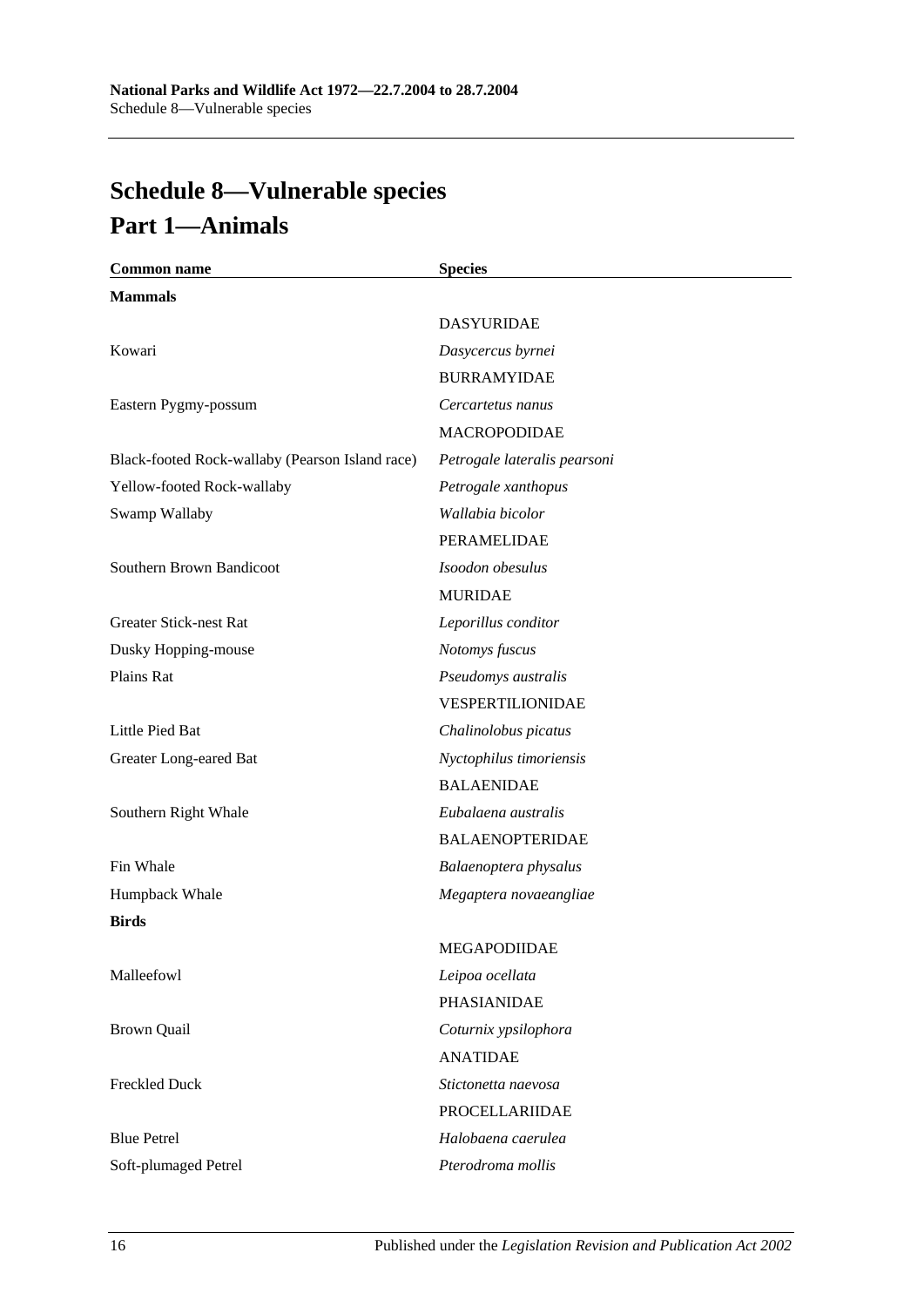#### **22.7.2004 to 28.7.2004—National Parks and Wildlife Act 1972** Vulnerable species—Schedule 8

| <b>Common name</b>           | <b>Species</b>                 |
|------------------------------|--------------------------------|
|                              | <b>DIOMEDEIDAE</b>             |
| <b>Buller's Albatross</b>    | Diomedea bulleri               |
| <b>Shy Albatross</b>         | Diomedea cauta cauta           |
| Salvin's Albatross           | Diomedea cauta salvini         |
| Grey-headed Albatross        | Diomedea chrysostoma           |
| Southern Royal Albatross     | Diomedea epomophora epomophora |
| <b>Wandering Albatross</b>   | Diomedea exulans               |
| Sooty Albatross              | Diomedea fusca                 |
| Campbell Albatross           | Diomedea melanophris impavida  |
|                              | <b>ARDEIDAE</b>                |
| Australasian Bittern         | Botaurus poiciloptilus         |
|                              | <b>ACCIPITRIDAE</b>            |
| White-bellied Sea-Eagle      | Haliaeetus leucogaster         |
| Square-tailed Kite           | Lophoictinia isura             |
|                              | <b>GRUIDAE</b>                 |
| <b>Brolga</b>                | Grus rubicunda                 |
|                              | <b>RALLIDAE</b>                |
| Lewin's Rail                 | Rallus pectoralis              |
|                              | <b>OTIDIDAE</b>                |
| Australian Bustard           | Ardeotis australis             |
|                              | <b>TURNICIDAE</b>              |
| Painted Button-quail         | Turnix varia                   |
|                              | <b>SCOLOPACIDAE</b>            |
| Latham's Snipe               | Gallinago hardwickii           |
| Eastern Curlew               | Numenius madagascariensis      |
|                              | <b>BURHINIDAE</b>              |
| <b>Bush Stone-curlew</b>     | Burhinus grallarius            |
|                              | CHARADRIIDAE                   |
| <b>Hooded Plover</b>         | Thinornis rubricollis          |
|                              | <b>LARIDAE</b>                 |
| Little Tern                  | Sterna albifrons               |
| Fairy Tern                   | Sterna nereis                  |
|                              | <b>COLUMBIDAE</b>              |
| <b>Flock Bronzewing</b>      | Phaps histrionica              |
|                              | <b>CACATUIDAE</b>              |
| Major Mitchell's Cockatoo    | Cacatua leadbeateri            |
| Yellow-tailed Black-Cockatoo | Calyptorhynchus funereus       |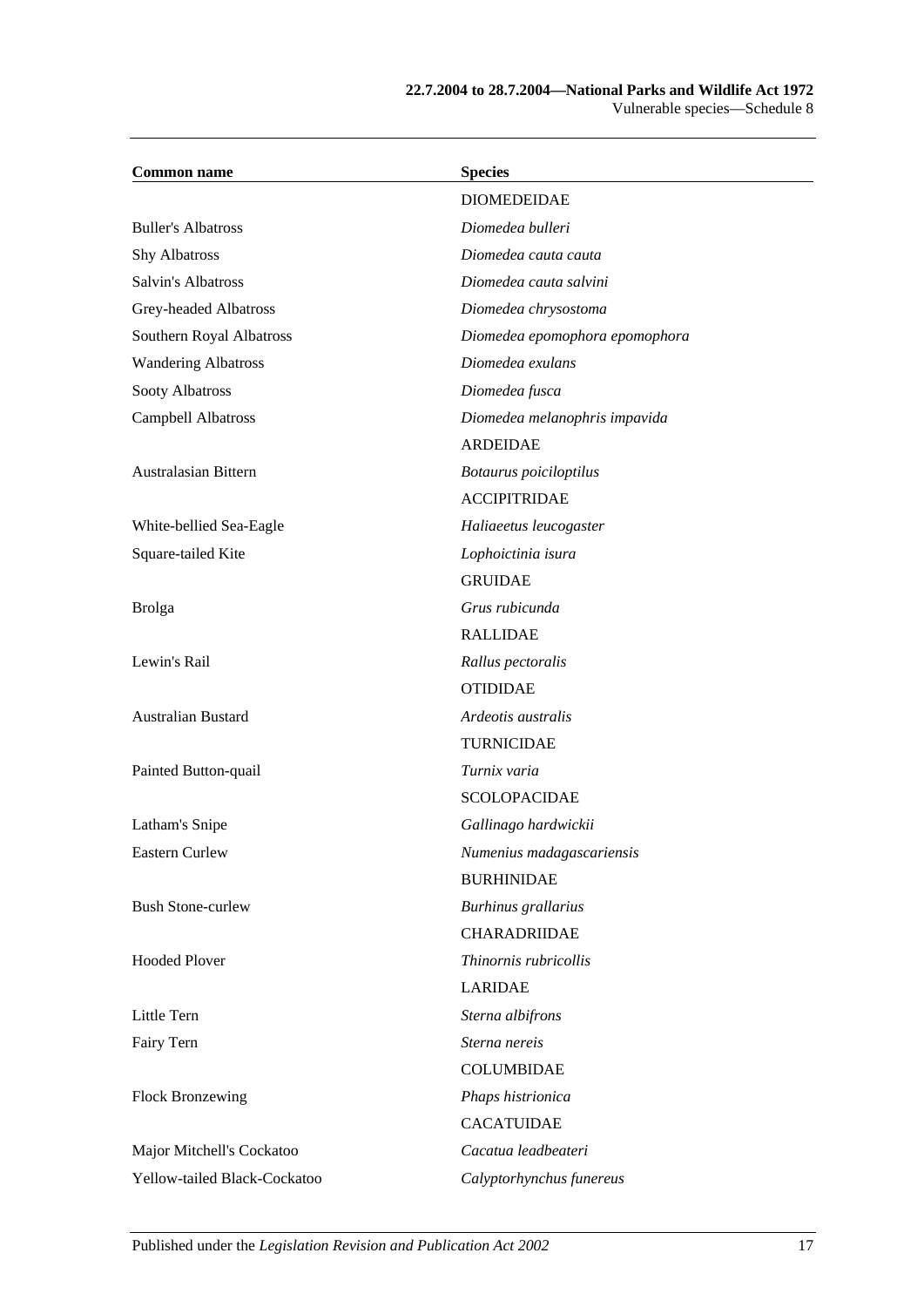| <b>Common name</b>                    | <b>Species</b>                     |
|---------------------------------------|------------------------------------|
|                                       | <b>PSITTACIDAE</b>                 |
| Little Lorikeet                       | Glossopsitta pusilla               |
| <b>Swift Parrot</b>                   | Lathamus discolor                  |
| <b>Blue-winged Parrot</b>             | Neophema chrysostoma               |
| Naretha Bluebonnet                    | Northiella haematogaster narethae  |
| Regent Parrot (eastern subspecies)    | Polytelis anthopeplus monarchoides |
|                                       | <b>MALURIDAE</b>                   |
| Mallee Emu-wren                       | Stipiturus mallee                  |
|                                       | PARDALOTIDAE                       |
| Slender-billed Thornbill              | Acanthiza iredalei                 |
| <b>Rufous Bristlebird</b>             | Dasyornis broadbenti               |
| Chestnut-rumped Heathwren             | Hylacola pyrrhopygia               |
|                                       | <b>MELIPHAGIDAE</b>                |
| <b>Black-chinned Honeyeater</b>       | Melithreptus gularis               |
|                                       | <b>PSOPHODIDAE</b>                 |
| Western Whipbird (eastern subspecies) | Psophodes nigrogularis leucogaster |
|                                       | PACHYCEPHALIDAE                    |
| <b>Crested Shriketit</b>              | Falcunculus frontatus              |
| Olive Whistler                        | Pachycephala olivacea              |
| Red-lored Whistler                    | Pachycephala rufogularis           |
|                                       | <b>PASSERIDAE</b>                  |
| Diamond Firetail                      | Stagonopleura guttata              |
| <b>Reptiles</b>                       |                                    |
|                                       | <b>CHELIDAE</b>                    |
| Broad-shelled Tortoise                | Chelodina expansa                  |
| Loggerhead Turtle                     | Caretta caretta                    |
| Green Turtle                          | Chelonia mydas                     |
|                                       | <b>DERMOCHELYIDAE</b>              |
| Leathery Turtle                       | Dermochelys coriacea               |
|                                       | <b>GEKKONIDAE</b>                  |
| Pernatty Knob-tailed Gecko            | Nephrurus deleani                  |
| <b>Bronzeback Legless Lizard</b>      | Ophidiocephalus taeniatus          |
|                                       | <b>SCINCIDAE</b>                   |
| Cunningham's Skink                    | Egernia cunninghamii               |
|                                       | <b>BOIDAE</b>                      |
| Carpet Python                         | Morelia spilota                    |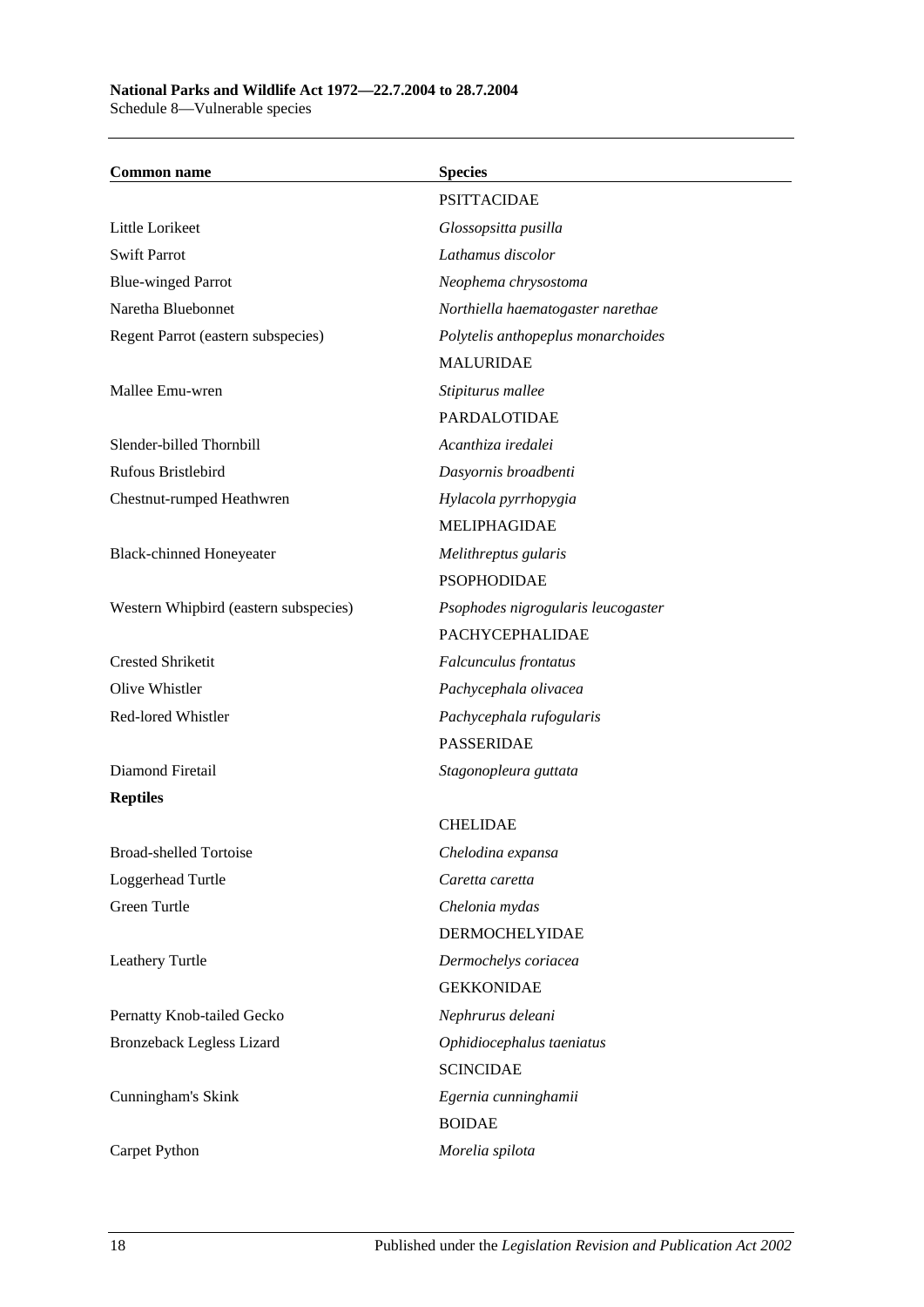#### **22.7.2004 to 28.7.2004—National Parks and Wildlife Act 1972** Vulnerable species—Schedule 8

| <b>Common name</b>    | <b>Species</b>                                     |
|-----------------------|----------------------------------------------------|
| <b>Amphibians</b>     |                                                    |
|                       | <b>HYLIDAE</b>                                     |
| Southern Bell Frog    | Litoria raniformis                                 |
| <b>Part 2-Plants</b>  |                                                    |
|                       |                                                    |
| <b>Common name</b>    | <b>Species</b>                                     |
|                       | <b>ADIANTACEAE</b>                                 |
| dainty maiden-hair    | Adiantum capillus-veneris                          |
|                       | <b>AIZOACEAE</b>                                   |
| ridged noon-flower    | Sarcozona bicarinata                               |
|                       | AMARANTHACEAE                                      |
| pigface hemichroa     | Hemichroa mesembryanthema                          |
|                       | Ptilotus "Cordillo Downs" (B.Lay 1487): W.R.Barker |
|                       | Ptilotus aristatus var. eichlerianus               |
| ironstone mulla mulla | Ptilotus beckerianus                               |
|                       | Ptilotus robynsianus                               |
|                       | <b>ARACEAE</b>                                     |
|                       | Typhonium alismifolium                             |
|                       | <b>BORAGINACEAE</b>                                |
|                       | Embadium johnstonii                                |
|                       | Plagiobothrys orthostatus                          |
|                       | CALLITRICHACEAE                                    |
|                       | Callitriche umbonata                               |
|                       | <b>CAMPANULACEAE</b>                               |
| showy lobelia         | Lobelia beaugleholei                               |
|                       | Pratia puberula                                    |
| naked bluebell        | Wahlenbergia gymnoclada                            |
|                       | CARYOPHYLLACEAE                                    |
| coast colobanth       | Colobanthus apetalus                               |
| starwort              | Stellaria caespitosa                               |
|                       | CHENOPODIACEAE                                     |
|                       | Atriplex humifusa                                  |
| Koch's saltbush       | Atriplex kochiana                                  |
|                       | Atriplex morrisii                                  |
|                       | Halosarcia cupuliformis                            |
| bead samphire         | Halosarcia flabelliformis                          |
| bottle fissure-plant  | Maireana excavata                                  |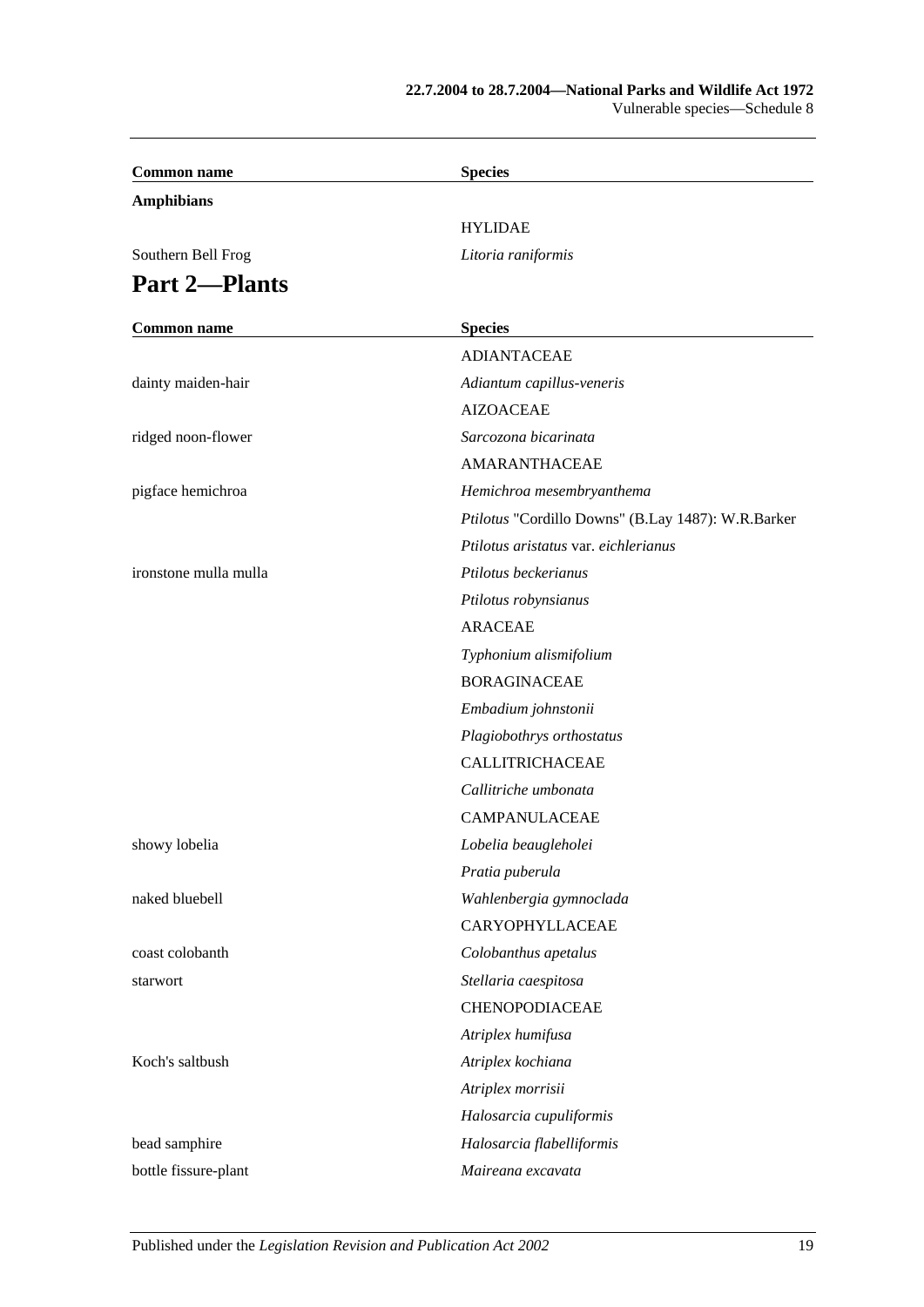## **National Parks and Wildlife Act 1972—22.7.2004 to 28.7.2004**

Schedule 8—Vulnerable species

| <b>Common name</b>           | <b>Species</b>                             |
|------------------------------|--------------------------------------------|
| black-fruit bluebush         | Maireana melanocarpa                       |
| slender soft-horns           | Malacocera gracilis                        |
|                              | Sclerolaena fusiformis                     |
| Symon's bindyi               | Sclerolaena symoniana                      |
|                              | <b>COMPOSITAE</b>                          |
| black-fruit daisy            | Brachycome melanocarpa                     |
| swamp buttons                | Craspedia paludicola                       |
| scaly haeckeria              | Haeckeria pholidota                        |
| slender bottle-daisy         | Lagenifera gracilis                        |
| desert daisy-bush            | Olearia arida                              |
| swamp daisy-bush             | Olearia glandulosa                         |
| silver daisy-bush            | Olearia pannosa ssp. pannosa               |
|                              | Ozothamnus scaber                          |
| silver candles               | Pleuropappus phyllocalymmeus               |
| button podolepis             | Podolepis muelleri                         |
| drumsticks                   | Pycnosorus globosus                        |
| twin-leaf everlasting        | Rhodanthe oppositifolia ssp. oppositifolia |
| large-fruit groundsel        | Senecio macrocarpus                        |
| superb groundsel             | Senecio megaglossus                        |
| broad-leaf scented groundsel | Senecio odoratus var. obtusifolius         |
|                              | Senecio psilocarpus                        |
|                              | Vittadinia australasica var. oricola       |
|                              | CONVOLVULACEAE                             |
| Tasmanian dodder             | Cuscuta tasmanica                          |
|                              | <b>CRUCIFERAE</b>                          |
| spade-leaf bitter-cress      | Cardamine gunnii                           |
| erect peppercress            | Lepidium pseudopapillosum                  |
| shade peppercress            | Lepidium pseudotasmanicum                  |
|                              | Microlepidium alatum                       |
| Nullarbor cress              | Phlegmatospermum richardsii                |
|                              | <b>CYPERACEAE</b>                          |
|                              | Cyperus dactylotes                         |
|                              | Cyperus lhotskyanus                        |
| nutty club-rush              | Isolepis producta                          |
| stiff rapier-sedge           | Lepidosperma neesii                        |
| medusa bog-rush              | Schoenus latelaminatus                     |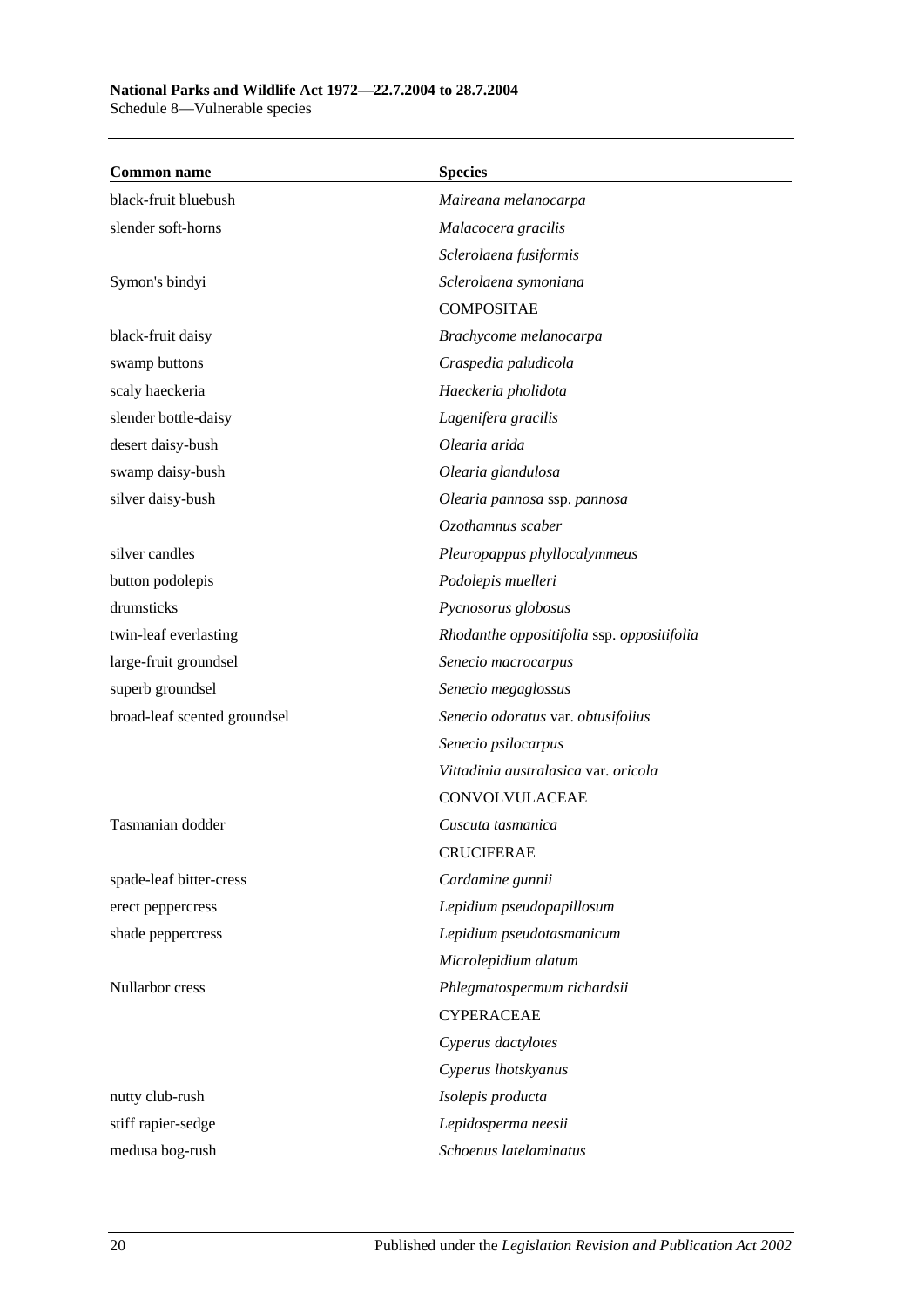### **22.7.2004 to 28.7.2004—National Parks and Wildlife Act 1972** Vulnerable species—Schedule 8

| <b>Common name</b>              | <b>Species</b>                                    |
|---------------------------------|---------------------------------------------------|
|                                 | <b>DILLENIACEAE</b>                               |
| Ooldea guinea-flower            | Hibbertia crispula                                |
|                                 | Hibbertia obtusibracteata                         |
|                                 | <b>DROSERACEAE</b>                                |
| erect sundew                    | Drosera "rigidior" (C.R.Alcock 2796): H.R.Toelken |
|                                 | <b>ELATINACEAE</b>                                |
|                                 | Bergia occultipetala                              |
|                                 | <b>EUPHORBIACEAE</b>                              |
| Kangaroo Island turpentine bush | Beyeria subtecta                                  |
|                                 | Sauropus ramosissimus                             |
|                                 | <b>GENTIANACEAE</b>                               |
| Cleland's gentian               | Chionogentias clelandii                           |
| mountain gentian                | Chionogentias gunniana                            |
|                                 | <b>GOODENIACEAE</b>                               |
|                                 | Goodenia lineata                                  |
| leafless lechenaultia           | Lechenaultia aphylla                              |
| dune fanflower                  | Scaevola calendulacea                             |
|                                 | Scaevola obovata                                  |
|                                 | <b>GRAMINEAE</b>                                  |
| ruddy bent                      | Agrostis rudis                                    |
| club spear-grass                | Austrostipa nullanulla                            |
| prickly spear-grass             | Austrostipa pilata                                |
| red-leg grass                   | Bothriochloa macra                                |
| small bent-grass                | Deyeuxia minor                                    |
| fine-leaf tussock-grass         | Poa meionectes                                    |
|                                 | Polypogon tenellus                                |
| hairy rice-grass                | Tetrarrhena distichophylla                        |
|                                 | Triodia truncata                                  |
|                                 | <b>HALORAGACEAE</b>                               |
| upright milfoil                 | Myriophyllum crispatum                            |
|                                 | <b>JUNCACEAE</b>                                  |
|                                 | Juncus amabilis                                   |
| wiry rush                       | Juncus homalocaulis                               |
| hoary rush                      | Juncus radula                                     |
| pale woodrush                   | Luzula flaccida                                   |
|                                 | <b>JUNCAGINACEAE</b>                              |
| turret arrowgrass               | Triglochin turriferum                             |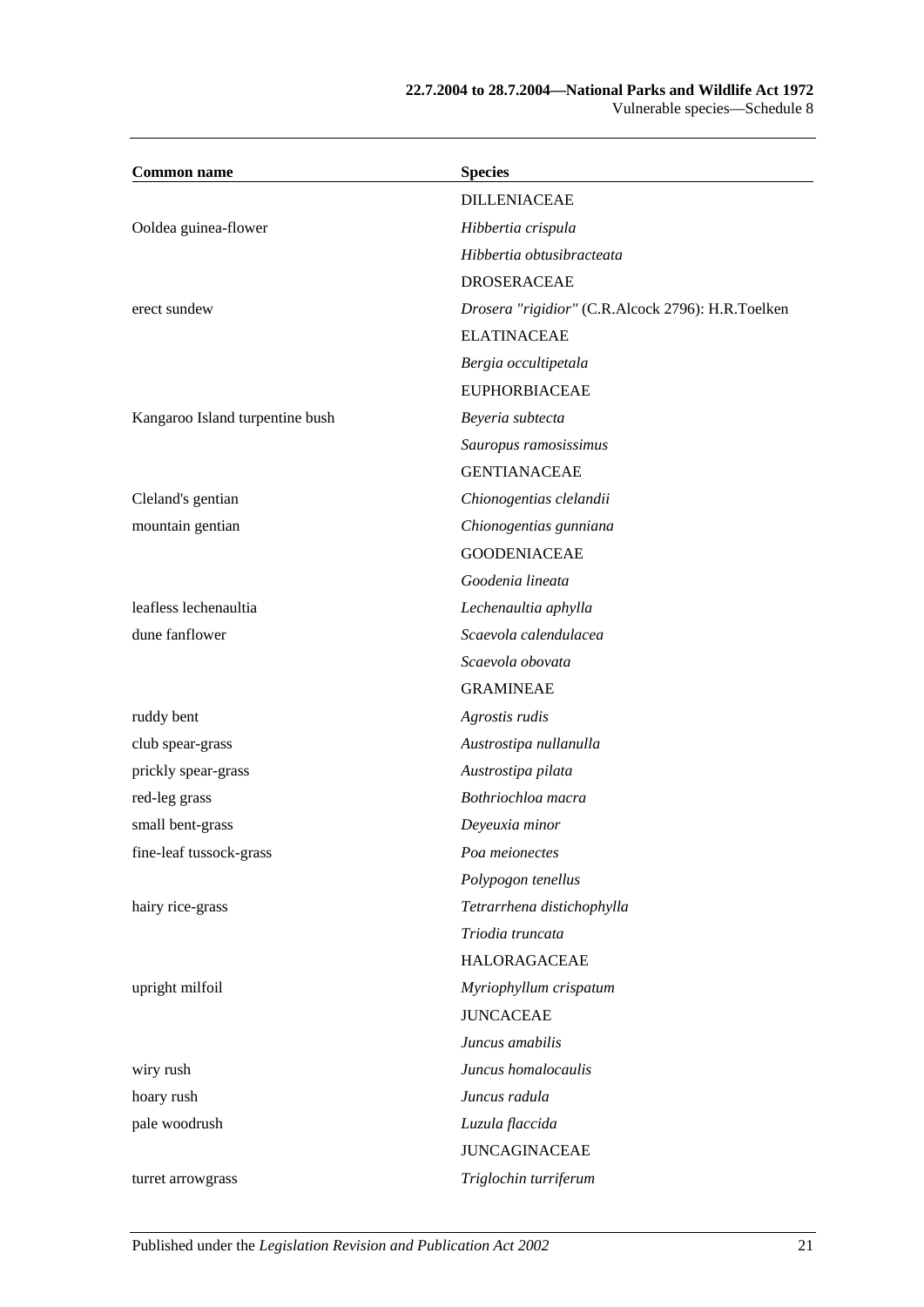### **National Parks and Wildlife Act 1972—22.7.2004 to 28.7.2004** Schedule 8—Vulnerable species

| <b>Common name</b>        | <b>Species</b>                                 |
|---------------------------|------------------------------------------------|
|                           | <b>LABIATAE</b>                                |
| West Coast mintbush       | Prostanthera calycina                          |
| Mount Illbilie mintbush   | Prostanthera nudula                            |
|                           | Teucrium grandiusculum ssp. grandiusculum      |
|                           | Teucrium grandiusculum ssp. pilosum            |
|                           | <b>LEGUMINOSAE</b>                             |
| Hall's wattle             | Acacia "Strathalbyn" (D.Murfet 147): M.O'Leary |
| needle wattle             | Acacia carnei                                  |
| Menzel's wattle           | Acacia menzelii                                |
| weeping myall             | Acacia pendula                                 |
| senna wattle              | Acacia praemorsa                               |
| resin wattle              | Acacia rhetinocarpa                            |
| Spiller's wattle          | Acacia spilleriana                             |
| sweet wattle              | Acacia suaveolens                              |
| sword bossiaea            | Bossiaea ensata                                |
|                           | Cullen mentiens                                |
| small scurf-pea           | Cullen parvum                                  |
| clover glycine            | Glycine latrobeana                             |
| variable glycine          | Glycine tabacina                               |
|                           | Hovea linearis                                 |
|                           | Pultenaea villifera var. glabrescens           |
| Behr's swainson-pea       | Swainsona behriana                             |
|                           | Swainsona fuscoviridis                         |
|                           | Swainsona kingii                               |
| small-flower swainson-pea | Swainsona minutiflora                          |
| Murray swainson-pea       | Swainsona murrayana                            |
| Broughton pea             | Swainsona procumbens                           |
|                           | Swainsona vestita                              |
| creeping Darling pea      | Swainsona viridis                              |
| leafy templetonia         | Templetonia stenophylla                        |
|                           | <b>LENTIBULARIACEAE</b>                        |
| Beauglehole's bladderwort | Utricularia beaugleholei                       |
| small bladderwort         | Utricularia lateriflora                        |
|                           | <b>LILIACEAE</b>                               |
| pale vanilla-lily         | Arthropodium milleflorum                       |
| eastern blue tinsel-lily  | Calectasia intermedia                          |
|                           | Dianella porracea                              |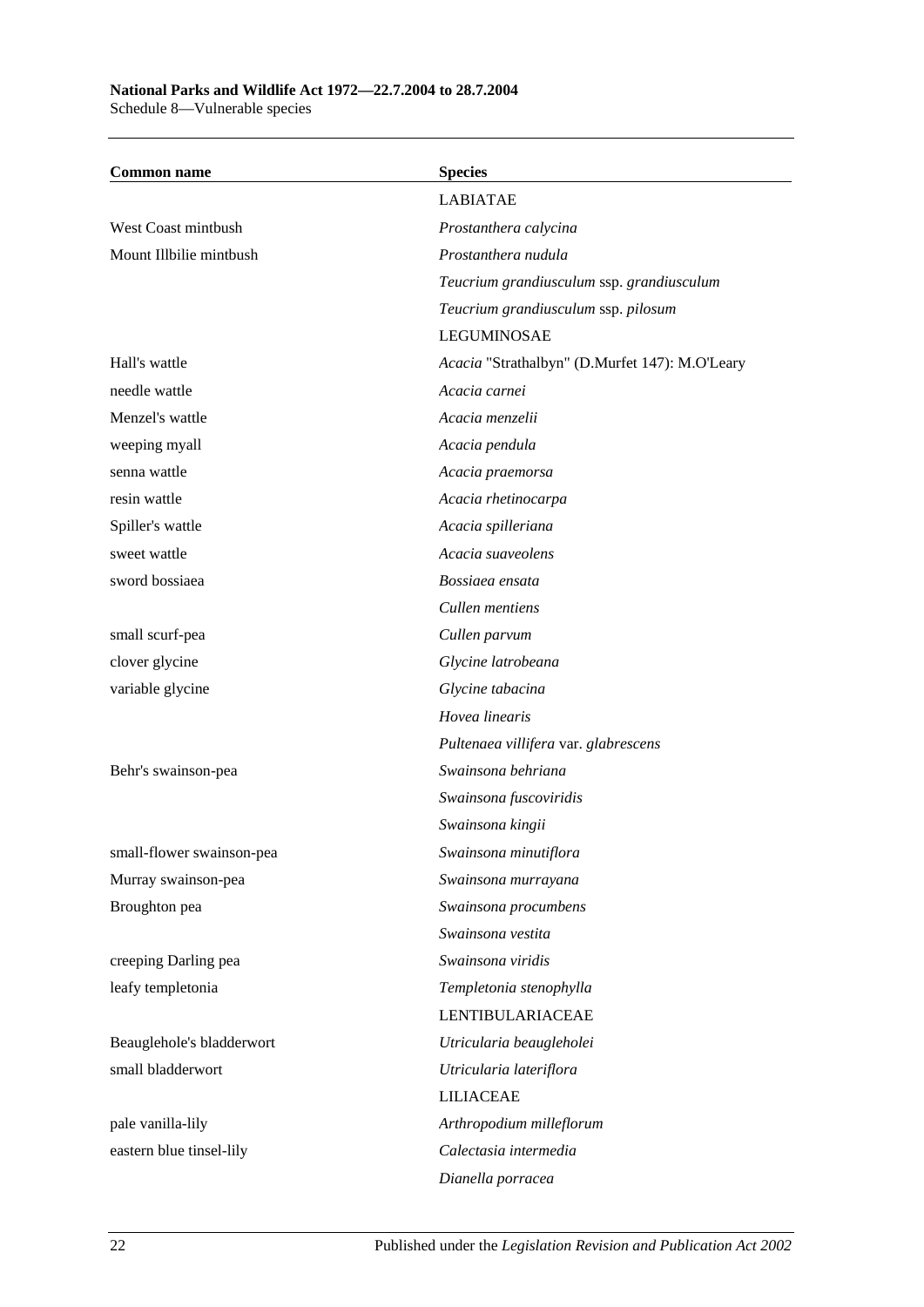#### **22.7.2004 to 28.7.2004—National Parks and Wildlife Act 1972** Vulnerable species—Schedule 8

| <b>Common name</b>            | <b>Species</b>                        |
|-------------------------------|---------------------------------------|
| nodding grass-lily            | Stypandra glauca                      |
| tufted lily                   | Thelionema caespitosum                |
| tuber fringe-lily             | Thysanotus tuberosus                  |
| broad-leaf Nancy              | Wurmbea latifolia ssp. latifolia      |
|                               | LOGANIACEAE                           |
| Kangaroo Island logania       | Logania insularis                     |
| hairy mitrewort               | Mitrasacme pilosa var. pilosa         |
|                               | Phyllangium sulcatum                  |
|                               | <b>MALVACEAE</b>                      |
| Australian mallow             | Althaea australis                     |
|                               | Alyogyne pinoniana var. microandra    |
|                               | <b>MENYANTHACEAE</b>                  |
| entire marshwort              | Nymphoides geminata                   |
| Beauglehole's marsh-flower    | Villarsia umbricola var. beaugleholei |
|                               | <b>MYRTACEAE</b>                      |
| southern blue gum             | Eucalyptus globulus ssp. bicostata    |
| Mount Compass swamp gum       | Eucalyptus paludicola                 |
| snow gum                      | Eucalyptus pauciflora ssp. pauciflora |
| Carpenter Rocks manna gum     | Eucalyptus splendens ssp. arcana      |
|                               | ORCHIDACEAE                           |
| winter spider-orchid          | Caladenia brumalis                    |
| limestone spider-orchid       | Caladenia calcicola                   |
|                               | Caladenia cleistogama                 |
| elegant spider orchid         | Caladenia formosa                     |
| Kangaroo Island spider-orchid | Caladenia ovata                       |
| large white spider-orchid     | Caladenia venusta                     |
| Grampians spider-orchid       | Caladenia versicolor                  |
| Woolcock's spider-orchid      | Caladenia woolcockiorum               |
| large duck-orchid             | Caleana major                         |
| red beard-orchid              | Calochilus paludosus                  |
| moose orchid                  | Cryptostylis subulata                 |
| bell-flower hyacinth orchid   | Dipodium campanulatum                 |
| leopard hyacinth-orchid       | Dipodium pardalinum                   |
|                               | Gastrodia vescula                     |
| sharp midge-orchid            | Genoplesium despectans                |
| small duck-orchid             | Paracaleana minor                     |
| limestone leek-orchid         | Prasophyllum calcicola                |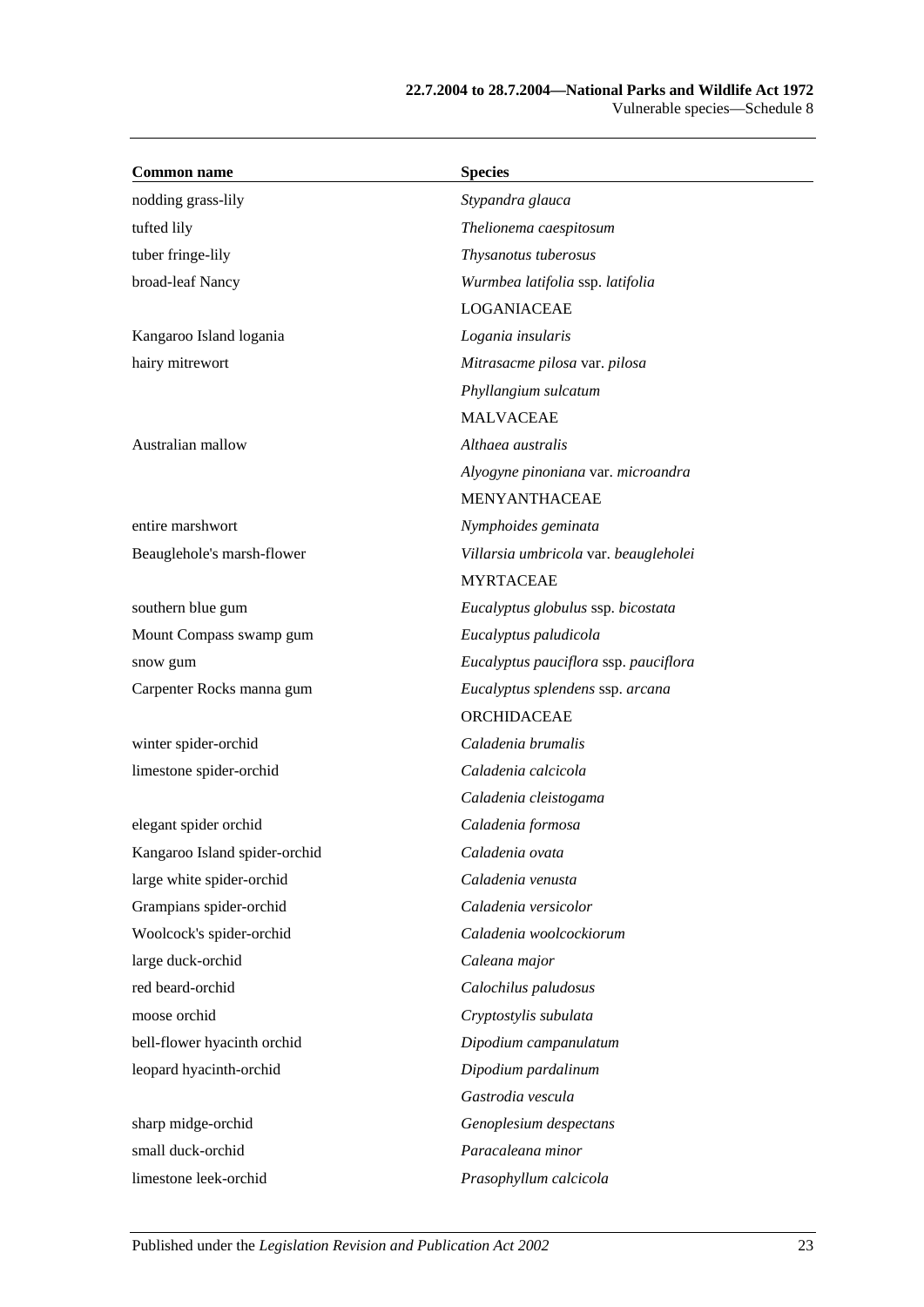#### **National Parks and Wildlife Act 1972—22.7.2004 to 28.7.2004** Schedule 8—Vulnerable species

**Common name Species** pale leek-orchid *Prasophyllum pallidum* plum leek-orchid *Prasophyllum pruinosum* Mount Remarkable leek-orchid *Prasophyllum validum* Mt Victoria greenhood *Pterostylis* "Mt Victoria Uranium Mine" (R.Bates16740): D.L.Jones Oratan Rock greenhood *Pterostylis* "Oratan Rock" (R.Bates 16756): D.L.Jones *Pterostylis tasmanica* Sandy Creek greenhood *Pterostylis* "Sandy Creek": D.L.Jones tiny green-hood *Pterostylis* aff. *parviflora*: D.L.Jones sandhill greenhood *Pterostylis arenicola* leafy greenhood *Pterostylis cucullata Pterostylis sp. Eyre Peninsula* (R. Bates 19474): D.L.Jones swamp greenhood *Pterostylis tenuissima* desert greenhood *Pterostylis xerophila* blue star sun-orchid *Thelymitra holmesii* PITTOSPORACEAE twining finger-flower *Cheiranthera volubilis* PLANTAGINACEAE *Plantago multiscapa* PORTULACACEAE waterblinks *Montia fontana* ssp. *chondrosperma* POTAMOGETONACEAE thin pondweed *Potamogeton australiensis* PROTEACEAE rough spider-flower *Grevillea muricata* scarlet grevillea *Grevillea treueriana* RANUNCULACEAE mountain clematis *Clematis aristata* shining buttercup *Ranunculus glabrifolius* large river buttercup *Ranunculus papulentus* smooth-fruit ferny buttercup *Ranunculus pumilio* var. *politus* annual buttercup *Ranunculus sessiliflorus* var. *pilulifer* RESTIONACEAE bundled cord-rush *Loxocarya fasciculata* flat cord-rush *Restio complanatus* tassel cord-rush *Restio tetraphyllus* RHAMNACEAE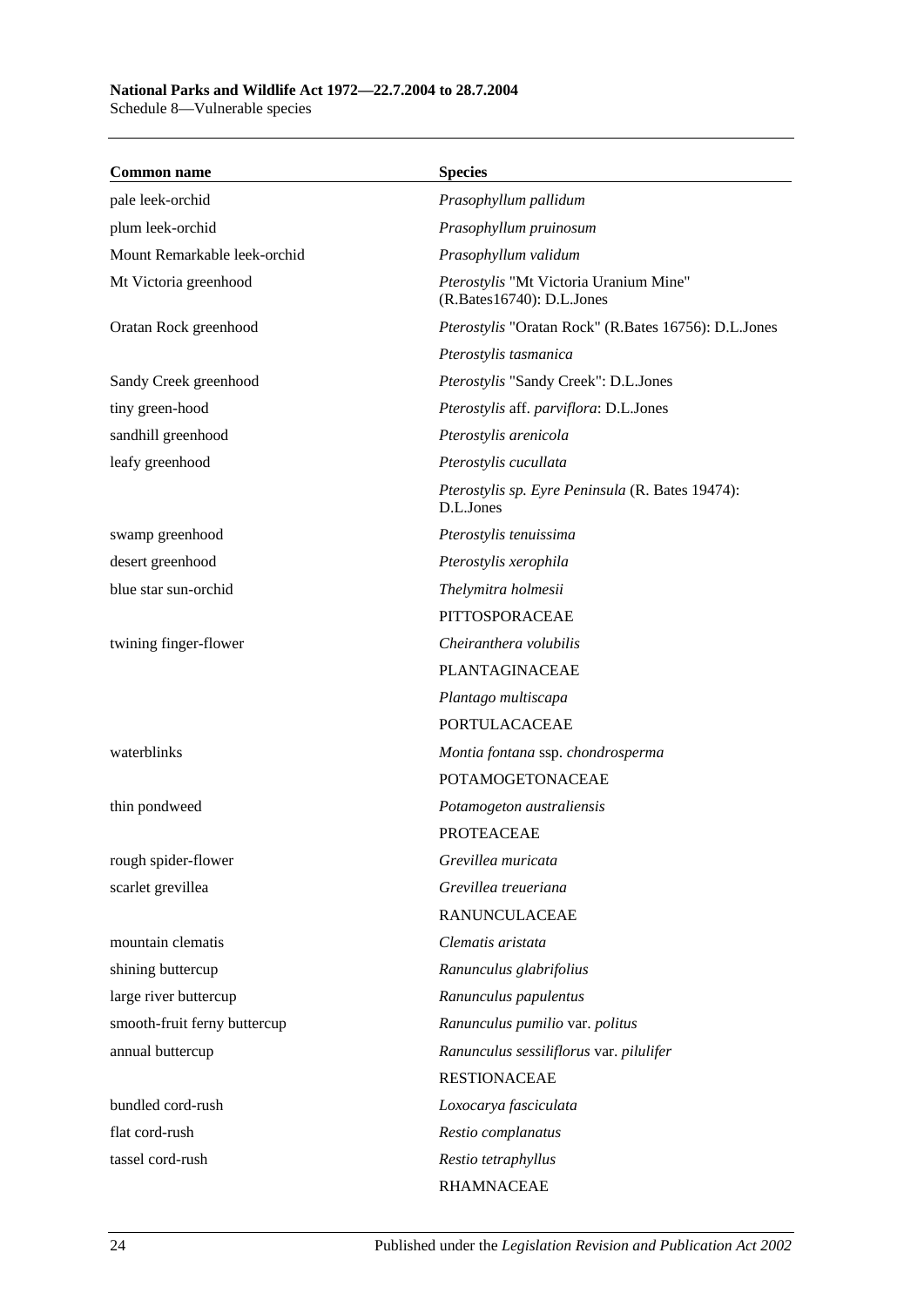#### **22.7.2004 to 28.7.2004—National Parks and Wildlife Act 1972** Vulnerable species—Schedule 8

| <b>Common name</b>         | <b>Species</b>                                                         |
|----------------------------|------------------------------------------------------------------------|
|                            | Pomaderris halmaturina ssp. continentis                                |
| Kangaroo Island pomaderris | Pomaderris halmaturina ssp. halmaturina                                |
| Marble Range spyridium     | Spyridium bifidum var. "Marble Range" (W.R.Barker<br>7601): W.R.Barker |
| Wanilla spyridium          | Spyridium bifidum var. "Wanilla" (K.Clipstone 88):<br>W.R.Barker       |
| butterfly spyridium        | Spyridium coactilifolium                                               |
| MacGillivray spyridium     | Spyridium eriocephalum var. glabrisepalum                              |
| cloaked spyridium          | Spyridium erymnocladum                                                 |
| rusty spyridium            | Spyridium tricolor                                                     |
|                            | <b>RUBIACEAE</b>                                                       |
| broad-leaf woodruff        | Asperula euryphylla var. tetraphylla                                   |
| mountain woodruff          | Asperula gunnii                                                        |
|                            | <b>RUTACEAE</b>                                                        |
| downy star-bush            | Asterolasia phebalioides                                               |
| Hindmarsh correa           | Correa calycina var. calycina                                          |
| De Mole River correa       | Correa calycina var. halmaturorum                                      |
| Deep Creek correa          | Correa eburnea                                                         |
| desert lime                | Eremocitrus glauca                                                     |
| lowan phebalium            | Phebalium lowanense                                                    |
| small-leaf wax-flower      | Philotheca difformis ssp. difformis                                    |
| Bendigo wax-flower         | Philotheca verrucosa                                                   |
|                            | <b>SANTALACEAE</b>                                                     |
| sandalwood                 | Santalum spicatum                                                      |
|                            | <b>SAPINDACEAE</b>                                                     |
| trailing hop-bush          | Dodonaea procumbens                                                    |
|                            | <b>SCHIZAEACEAE</b>                                                    |
| forked comb-fern           | Schizaea bifida                                                        |
| narrow comb-fern           | Schizaea fistulosa                                                     |
|                            | <b>SCROPHULARIACEAE</b>                                                |
| purple eyebright           | Euphrasia collina ssp. collina                                         |
|                            | Glossostigma "Long stout-pedicelled" (W.R.Barker<br>2481): W.R.Barker  |
| granite mudwort            | Limosella granitica                                                    |
| swamp mazus                | Mazus pumilio                                                          |
| Australian broomrape       | Orobanche cernua var. australiana                                      |
| slender speedwell          | Veronica gracilis                                                      |
| Port Lincoln speedwell     | Veronica parnkalliana                                                  |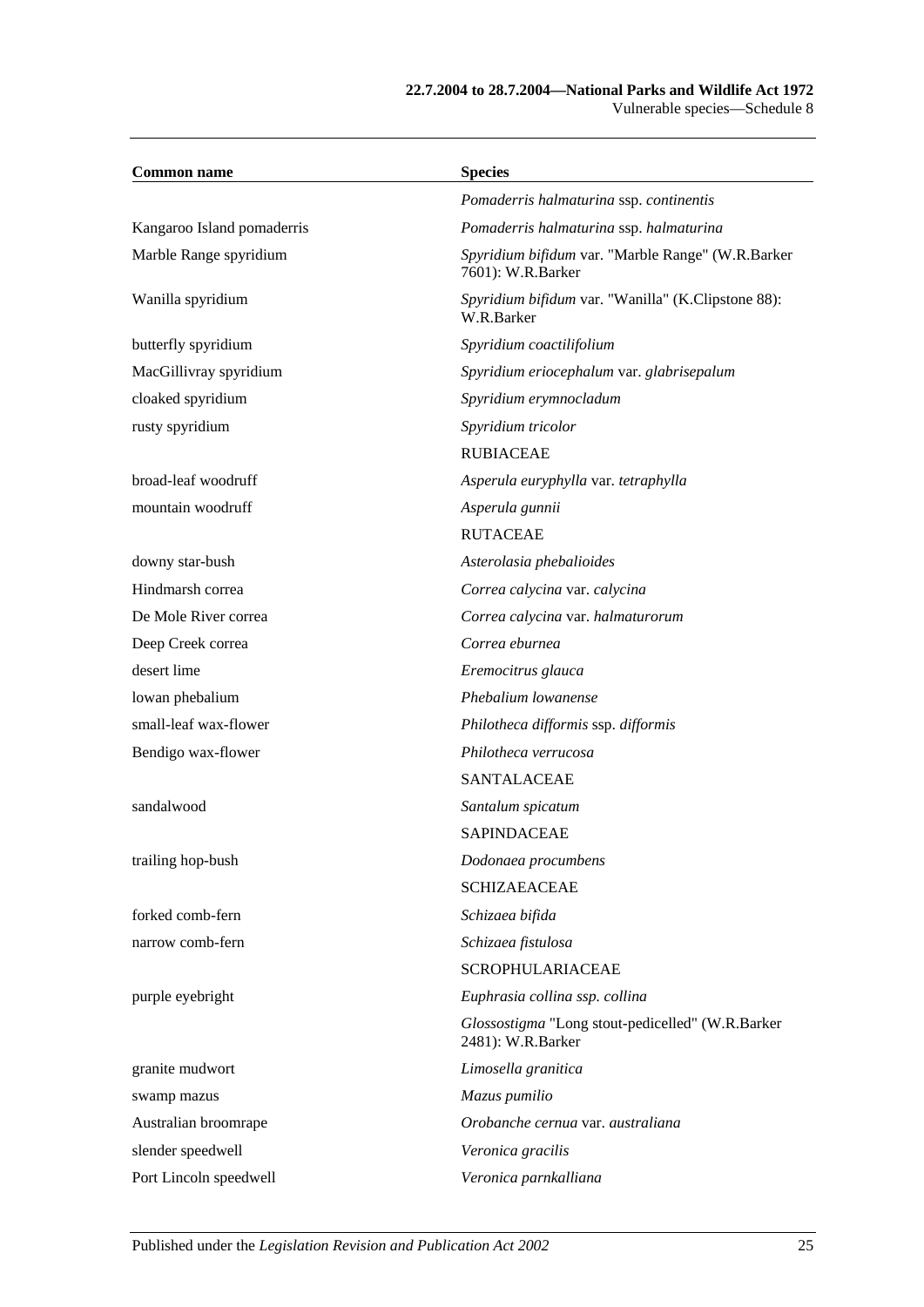| <b>Common name</b> | <b>Species</b>                       |
|--------------------|--------------------------------------|
|                    | Veronica "subtilis": Briggs & Ehrend |
|                    | <b>STACKHOUSIACEAE</b>               |
| annual candles     | Stackhousia annua                    |
|                    | <b>STERCULIACEAE</b>                 |
|                    | Rulingia craurophylla                |
|                    | <b>STYLIDIACEAE</b>                  |
| slender stylewort  | Levenhookia sonderi                  |
|                    | Stylidium desertorum                 |
|                    | Stylidium inaequipetalum             |
|                    | THYMELAEACEAE                        |
|                    | Pimelea hewardiana                   |
|                    | <b>UMBELLIFERAE</b>                  |
|                    | Centella uniflora                    |
| blue devil         | Eryngium rostratum                   |

# **Schedule 9—Rare species Part 1—Animals**

| <b>Common name</b>            | <b>Species</b>                  |  |
|-------------------------------|---------------------------------|--|
| <b>Mammals</b>                |                                 |  |
|                               | <b>DASYURIDAE</b>               |  |
| Ampurta                       | Dasycercus cristicauda hillieri |  |
| Hairy-footed Dunnart          | Sminthopsis hirtipes            |  |
| Lesser Hairy-footed Dunnart   | Sminthopsis youngsoni           |  |
|                               | <b>MACROPODIDAE</b>             |  |
| Eastern Grey Kangaroo         | Macropus giganteus              |  |
| Red-necked Wallaby            | Macropus rufogriseus            |  |
|                               | <b>POTORIDAE</b>                |  |
| <b>Brush-tailed Bettong</b>   | Bettongia penicillata           |  |
|                               | <b>PETAURIDAE</b>               |  |
| Sugar Glider                  | Petaurus breviceps              |  |
|                               | PHASCOLARCTIDAE                 |  |
| Koala                         | Phascolarctos cinereus          |  |
|                               | <b>VOMBATIDAE</b>               |  |
| Common Wombat                 | <i>Vombatus ursinus</i>         |  |
|                               | <b>EMBALLONURIDAE</b>           |  |
| Yellow-bellied Sheathtail Bat | Saccolaimus flaviventris        |  |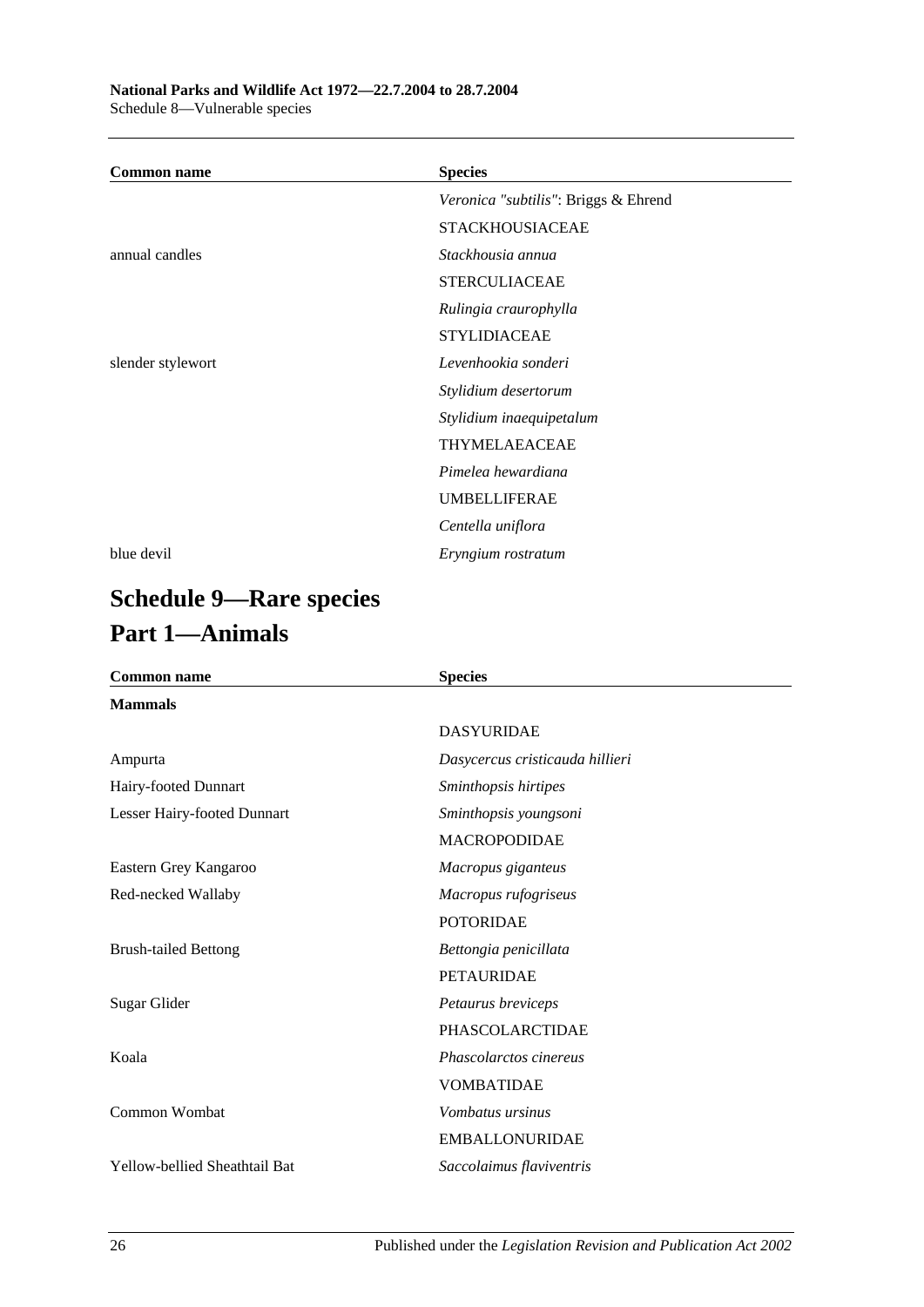| <b>Common name</b>           | <b>Species</b>                       |
|------------------------------|--------------------------------------|
| Hill's Sheathtail Bat        | Taphozous hilli                      |
|                              | <b>MOLOSSIDAE</b>                    |
| Hairy Rostrum Freetail Bat   | Mormopterus sp.6 (Adams et al. 1988) |
|                              | VESPERTILIONIDAE                     |
| Eastern False Pipistrelle    | Falsistrellus tasmaniensis           |
|                              | <b>BALAENOPTERIDAE</b>               |
| Minke Whale                  | Balaenoptera acutorostrata           |
|                              | <b>NEOBALAENIDAE</b>                 |
| Pygmy Right Whale            | Caperea marginata                    |
|                              | DELPHINIDAE                          |
| Short-finned Pilot Whale     | Globicephala macrorhynchus           |
| Risso's Dolphin              | Grampus griseus                      |
| Dusky Dolphin                | Lagenorhynchus obscurus              |
| <b>False Killer Whale</b>    | Pseudorca crassidens                 |
|                              | <b>KOGIIDAE</b>                      |
| Pygmy Sperm Whale            | Kogia breviceps                      |
| Dwarf Sperm Whale            | Kogia simus                          |
|                              | PHYSETERIDAE                         |
| Sperm Whale                  | Physeter macrocephalus               |
|                              | ZIPHIIDAE                            |
| Arnoux's Beaked Whale        | Berardius arnuxii                    |
| Southern Bottlenose Whale    | Hyperoodon planifrons                |
| Andrew's Beaked Whale        | Mesoplodon bowdoini                  |
| Gray's Beaked Whale          | Mesoplodon grayi                     |
| Hector's Beaked Whale        | Mesoplodon hectori                   |
| Shepherd's Beaked Whale      | Tasmacetus shepherdi                 |
| <b>Cuvier's Beaked Whale</b> | Ziphius cavirostris                  |
|                              | <b>OTARIIDAE</b>                     |
| Australian Fur-seal          | Arctocephalus pusillus doriferus     |
| Australian Sea-lion          | Neophoca cinerea                     |
|                              | <b>PHOCIDAE</b>                      |
| Leopard Seal                 | Hydrurga leptonyx                    |
| Southern Elephant Seal       | Mirounga leonina                     |
| <b>Birds</b>                 |                                      |
|                              | <b>ANATIDAE</b>                      |
| Australasian Shoveler        | Anas rhynchotis                      |
| <b>Musk Duck</b>             | Biziura lobata                       |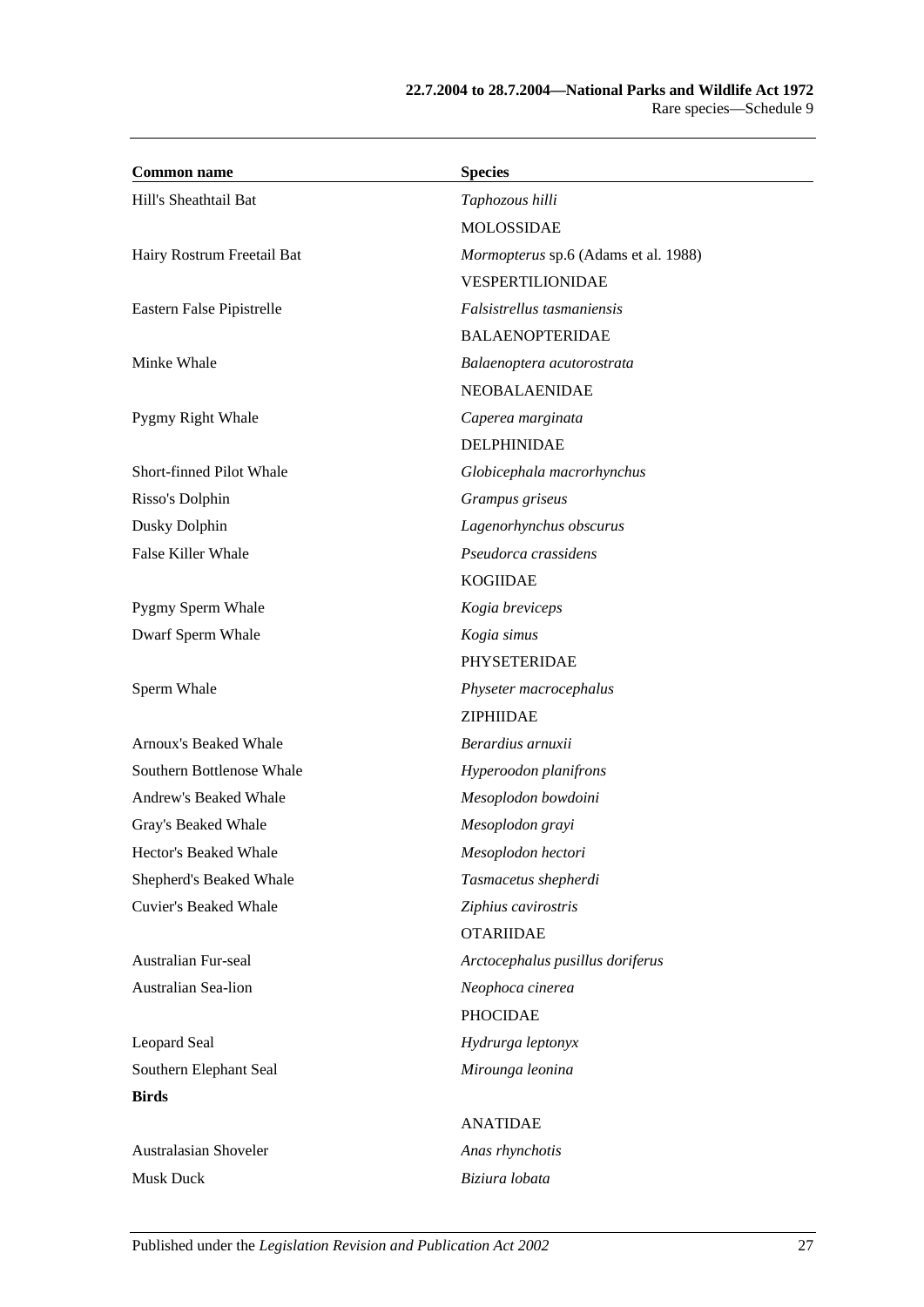| <b>Common name</b>                               | <b>Species</b>                  |
|--------------------------------------------------|---------------------------------|
| Cape Barren Goose                                | Cereopsis novaehollandiae       |
| <b>Blue-billed Duck</b>                          | Oxyura australis                |
|                                                  | <b>PODICIPEDIDAE</b>            |
| <b>Great Crested Grebe</b>                       | Podiceps cristatus              |
|                                                  | <b>PROCELLARIIDAE</b>           |
| Flesh-footed Shearwater                          | Puffinus carneipes              |
|                                                  | <b>ARDEIDAE</b>                 |
| Intermediate Egret                               | Ardea intermedia                |
| Eastern Reef Egret                               | Ardea sacra                     |
| Little Bittern                                   | Ixobrychus minutus              |
|                                                  | <b>THRESKIORNITHIDAE</b>        |
| Glossy Ibis                                      | Plegadis falcinellus            |
|                                                  | <b>ACCIPITRIDAE</b>             |
| Grey Goshawk                                     | Accipiter novaehollandiae       |
| <b>Black-breasted Buzzard</b>                    | Hamirostra melanosternon        |
| Osprey                                           | <b>Pandion haliaetus</b>        |
|                                                  | <b>FALCONIDAE</b>               |
| Grey Falcon                                      | Falco hypoleucos                |
| Peregrine Falcon                                 | Falco peregrinus                |
|                                                  | <b>RALLIDAE</b>                 |
| <b>Baillon's Crake</b>                           | Porzana pusilla                 |
|                                                  | <b>TURNICIDAE</b>               |
| Red-chested Button-quail                         | Turnix pyrrhothorax             |
|                                                  | <b>ROSTRATULIDAE</b>            |
| Painted Snipe                                    | Rostratula benghalensis         |
|                                                  | <b>LARIDAE</b>                  |
| Common Tern                                      | Sterna hirundo                  |
|                                                  | <b>COLUMBIDAE</b>               |
| Spinifex Pigeon                                  | Geophaps plumifera              |
|                                                  | <b>CACATUIDAE</b>               |
| Red-tailed Black-Cockatoo (semi-arid subspecies) | Calyptorhynchus banksii samueli |
|                                                  | <b>PSITTACIDAE</b>              |
| Red-winged Parrot                                | Aprosmictus erythropterus       |
| <b>Rock Parrot</b>                               | Neophema petrophila             |
| Scarlet-chested Parrot                           | Neophema splendida              |
| Princess Parrot                                  | Polytelis alexandrae            |
|                                                  | <b>CUCULIDAE</b>                |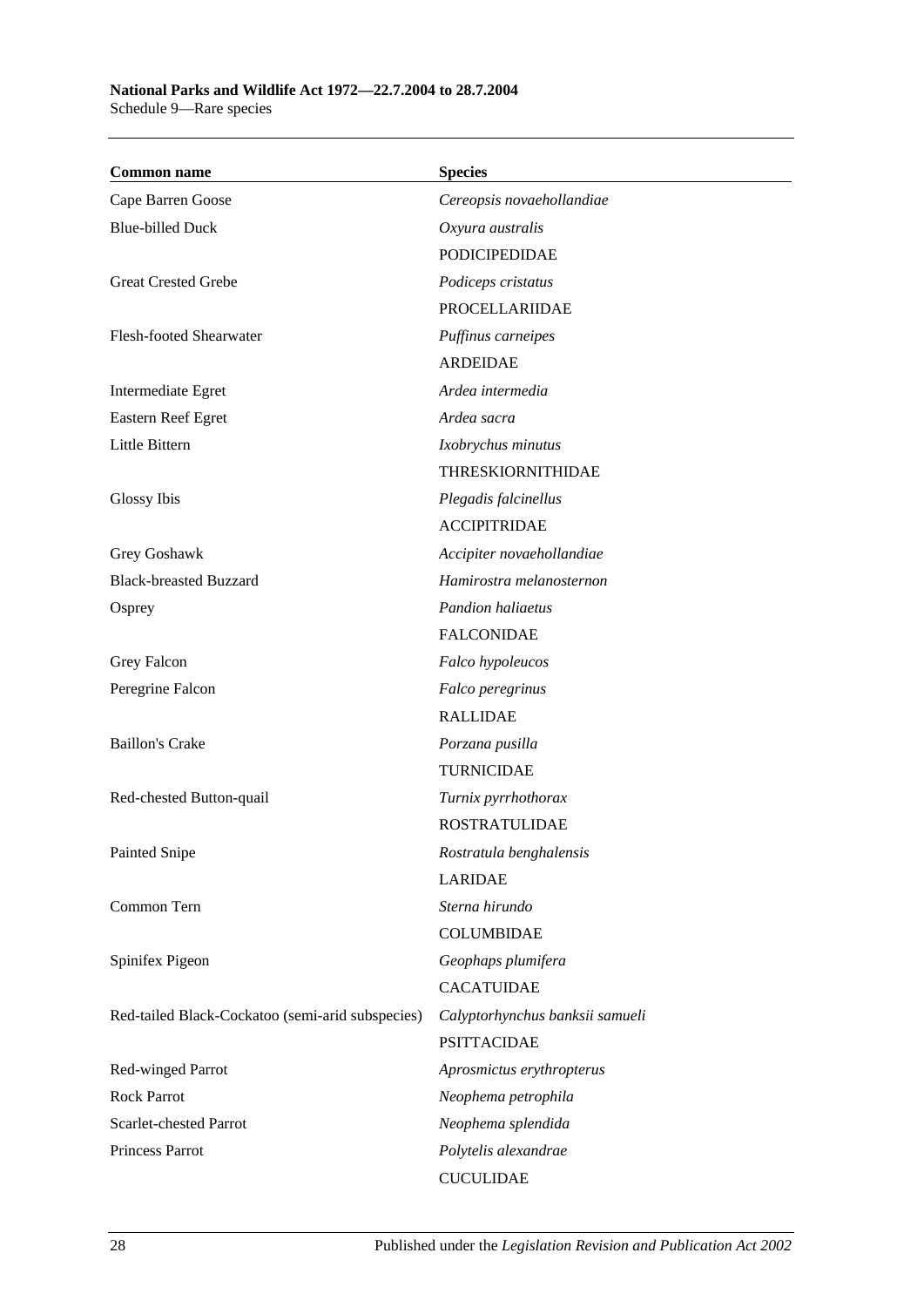| <b>Common name</b>                                                         | <b>Species</b>                     |
|----------------------------------------------------------------------------|------------------------------------|
| Shining Bronze Cuckoo                                                      | Chrysococcyx lucidus               |
|                                                                            | <b>STRIGIDAE</b>                   |
| <b>Barking Owl</b>                                                         | Ninox connivens                    |
|                                                                            | <b>TYTONIDAE</b>                   |
| Grass Owl                                                                  | Tyto capensis                      |
|                                                                            | <b>CLIMACTERIDAE</b>               |
| White-browed Treecreeper                                                   | Climacteris affinis                |
|                                                                            | <b>MALURIDAE</b>                   |
| Grey Grasswren                                                             | Amytornis barbatus                 |
| <b>Striated Grasswren</b>                                                  | Amytornis striatus                 |
| Thick-billed Grasswren (eastern subspecies)                                | Amytornis textilis modestus        |
| Thick-billed Grasswren (Gawler Ranges subspecies) Amytornis textilis myall |                                    |
| Southern Emu-wren (Kangaroo Island subspecies)                             | Stipiturus malachurus halmaturinus |
| Southern Emu-wren (south-eastern subspecies)                               | Stipiturus malachurus malachurus   |
| Rufous-crowned Emu-wren                                                    | Stipiturus ruficeps                |
|                                                                            | <b>PARDALOTIDAE</b>                |
| Slaty-backed Thornbill                                                     | Acanthiza robustirostris           |
| <b>Chestnut-breasted Whiteface</b>                                         | Aphelocephala pectoralis           |
| Western Gerygone                                                           | Gerygone fusca                     |
| White-throated Gerygone                                                    | Gerygone olivacea                  |
| Redthroat                                                                  | Pyrrholaemus brunneus              |
|                                                                            | MELIPHAGIDAE                       |
| Grey Honeyeater                                                            | Conopophila whitei                 |
| <b>Blue-faced Honeyeater</b>                                               | Entomyzon cyanotis                 |
| <b>Yellow Chat</b>                                                         | Epthianura crocea                  |
| Grey-headed Honeyeater                                                     | Lichenostomus keartlandi           |
| <b>Brown Honeyeater</b>                                                    | Lichmera indistincta               |
| Golden-backed Honeyeater                                                   | Melithreptus gularis laetior       |
| Little Friarbird                                                           | Philemon citreogularis             |
| <b>Striped Honeyeater</b>                                                  | Plectorhyncha lanceolata           |
|                                                                            | <b>PETROICIDAE</b>                 |
| Flame Robin                                                                | Petroica phoenicea                 |
|                                                                            | <b>POMATOSTOMIDAE</b>              |
| Grey-crowned Babbler                                                       | Pomatostomus temporalis            |
|                                                                            | <b>PSOPHODIDAE</b>                 |
| <b>Chestnut Quailthrush</b>                                                | Cinclosoma castanotus              |
| Nullarbor Quailthrush                                                      | Cinclosoma cinnamomeum alisteri    |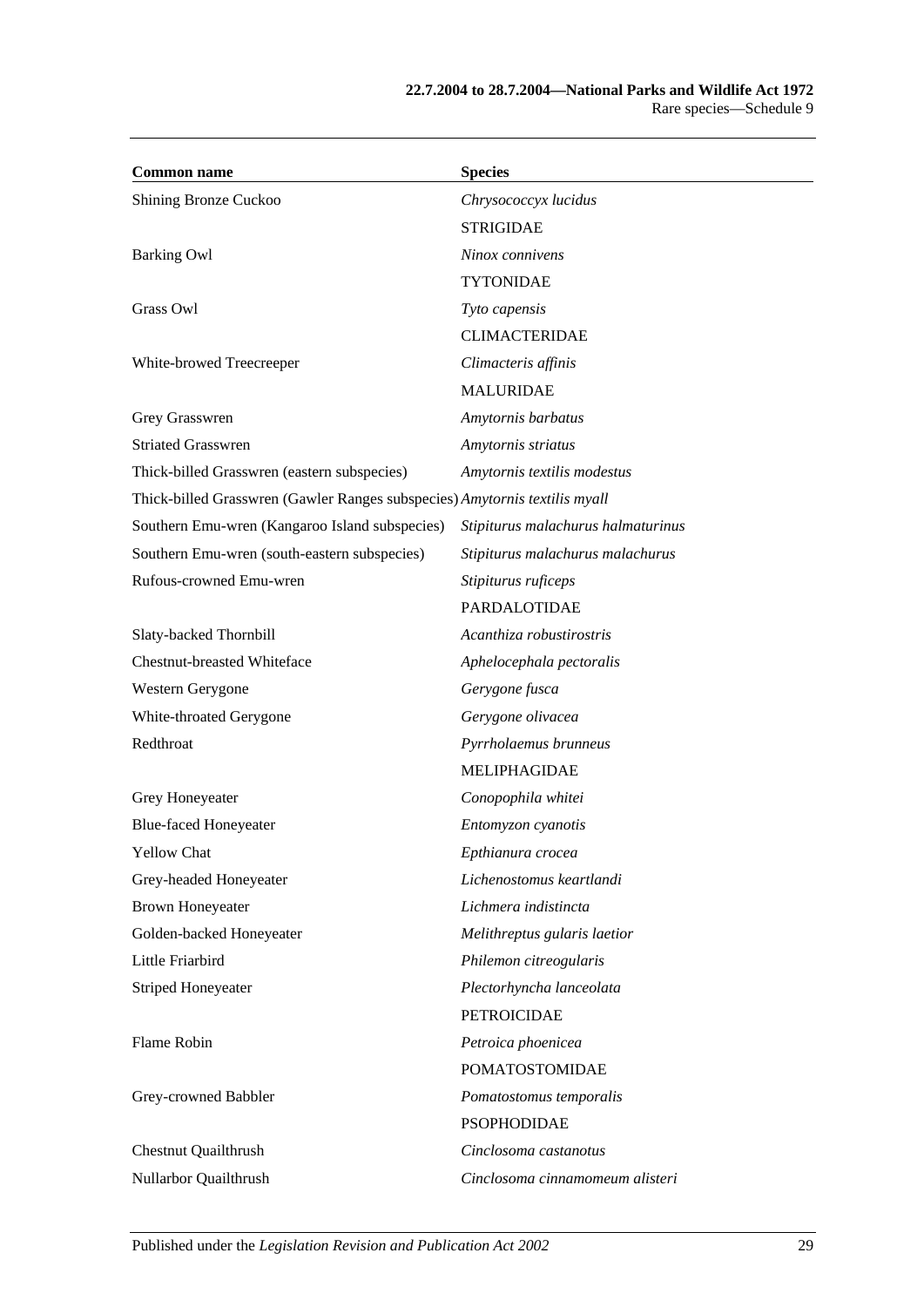| <b>Common name</b>                            | <b>Species</b>                  |
|-----------------------------------------------|---------------------------------|
| Western Whipbird (Kangaroo Island subspecies) | Psophodes nigrogularis lashmari |
|                                               | <b>DICRURIDAE</b>               |
| Satin Flycatcher                              | Myiagra cyanoleuca              |
|                                               | <b>CAMPEPHAGIDAE</b>            |
| White-bellied Cuckooshrike                    | Coracina papuensis              |
|                                               | ORIOLIDAE                       |
| Olive-backed Oriole                           | Oriolus sagittatus              |
|                                               | PTILONORHYNCHIDAE               |
| Western Bowerbird                             | Chlamydera guttata              |
|                                               | <b>PASSERIDAE</b>               |
| Painted Finch                                 | Emblema pictum                  |
| <b>Beautiful Firetail</b>                     | Stagonopleura bella             |
|                                               | <b>SYLVIIDAE</b>                |
| Golden-headed Cisticola                       | Cisticola exilis                |
| Spinifexbird                                  | Eremiornis carteri              |
|                                               | <b>MUSCICAPIDAE</b>             |
| <b>Bassian Thrush</b>                         | Zoothera lunulata               |
| <b>Reptiles</b>                               |                                 |
|                                               | <b>AGAMIDAE</b>                 |
| Gilbert's Dragon                              | Amphibolurus gilberti           |
| Jacky Lizard                                  | Amphibolurus muricatus          |
| McKenzie's Dragon                             | Ctenophorus mckenziei           |
| Claypan Dragon                                | Ctenophorus salinarum           |
| Nullarbor Bearded Dragon                      | Pogona nullarbor                |
|                                               | <b>GEKKONIDAE</b>               |
| Thorn-tailed Gecko                            | Strophurus assimilis            |
| Olive Snake-lizard                            | Delma inornata                  |
|                                               | <b>SCINCIDAE</b>                |
| Western Three-lined Skink                     | Bassiana trilineata             |
| <b>Blacksoil Ctenotus</b>                     | Ctenotus joanae                 |
| Yellow-bellied Water Skink                    | Eulamprus heatwolei             |
| <b>Beach Slider</b>                           | Lerista arenicola               |
| Dwarf Four-toed Slider                        | Lerista distinguenda            |
| Long-legged Slider                            | Lerista microtis                |
| Musgrave Slider                               | Lerista speciosa                |
| Ribbon Slider                                 | Lerista taeniata                |
| Desert Glossy Skink                           | Notoscincus ornatus             |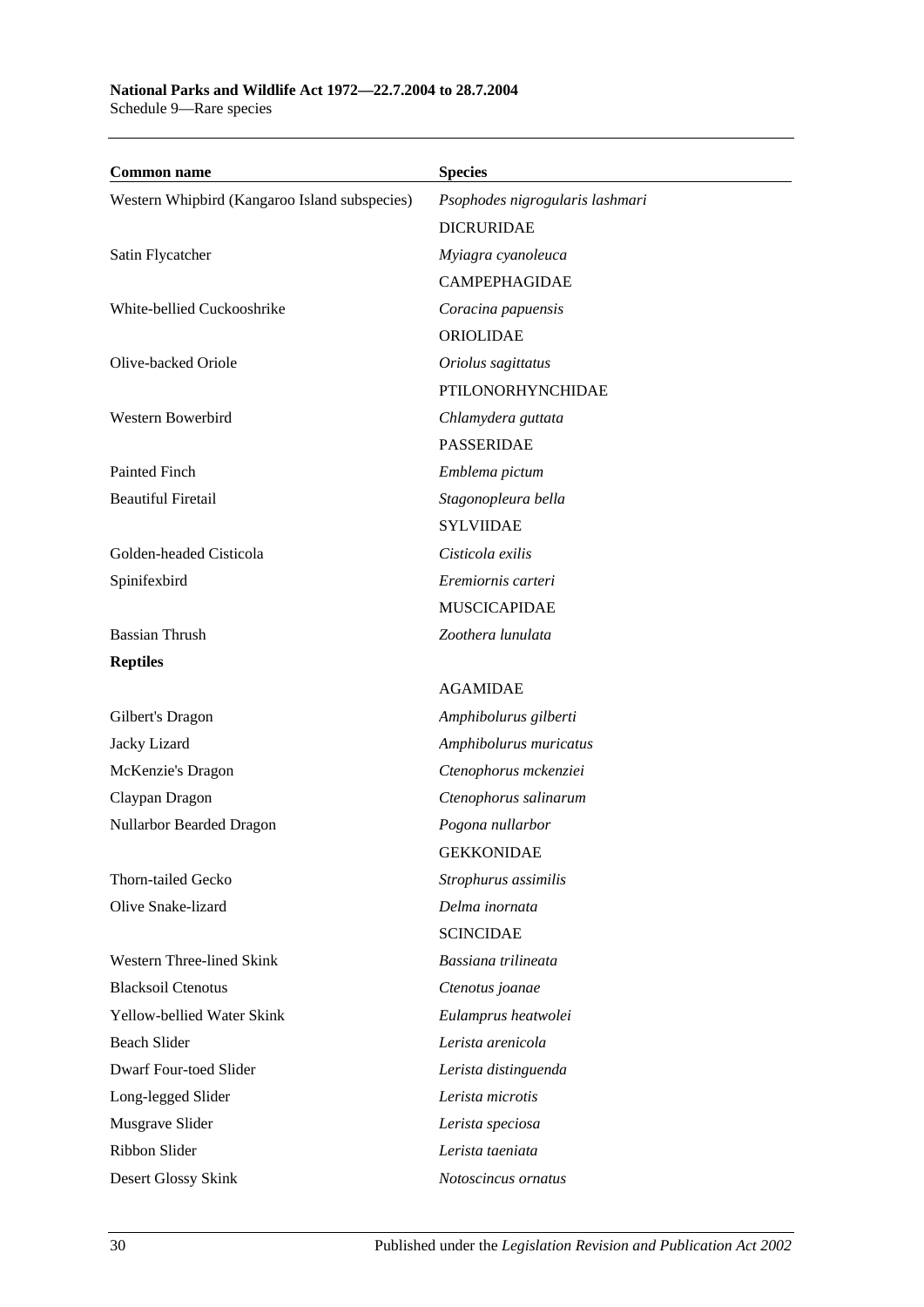| <b>Common name</b>        | <b>Species</b>                                       |
|---------------------------|------------------------------------------------------|
| <b>Blacksoil Skink</b>    | Proablepharus kinghorni                              |
| Silvereye Skink           | Proablepharus reginae                                |
| <b>Bight Coast Skink</b>  | Pseudemoia baudini                                   |
| <b>Tussock Skink</b>      | Pseudemoia pagenstecheri                             |
|                           | <b>VARANIDAE</b>                                     |
| Heath Goanna              | Varanus rosenbergi                                   |
| Lace Goanna               | Varanus varius                                       |
|                           | <b>ELAPIDAE</b>                                      |
| Desert Death Adder        | Acanthophis pyrrhus                                  |
| <b>Bardick</b>            | Echiopsis curta                                      |
| <b>Common Bandy Bandy</b> | Vermicella annulata                                  |
| <b>Amphibians</b>         |                                                      |
|                           | <b>LEPTODACTYLIDAE</b>                               |
| Smooth Frog               | Geocrinia laevis                                     |
| <b>Part 2-Plants</b>      |                                                      |
| <b>Common name</b>        | <b>Species</b>                                       |
|                           | <b>ADIANTACEAE</b>                                   |
| annual fern               | Anogramma leptophylla                                |
|                           | <b>AIZOACEAE</b>                                     |
| Koch's pigface            | Gunniopsis kochii                                    |
|                           | <b>AMARANTHACEAE</b>                                 |
|                           | Ptilotus aristatus var. aristatus                    |
| Barker's mulla mulla      | Ptilotus barkeri                                     |
| hairy-tails               | Ptilotus erubescens                                  |
|                           | Ptilotus schwartzii var. schwartzii forma schwartzii |
| Symon's mulla mulla       | Ptilotus symonii                                     |
|                           | <b>ASPLENIACEAE</b>                                  |
| common spleenwort         | Asplenium trichomanes                                |
|                           | <b>BAUERACEAE</b>                                    |
| wiry bauera               | Bauera rubioides                                     |
|                           | <b>BLECHNACEAE</b>                                   |
| fishbone water-fern       | Blechnum nudum                                       |
| hard water-fern           | Blechnum wattsii                                     |
|                           | <b>BORAGINACEAE</b>                                  |
|                           | Embadium stagnense                                   |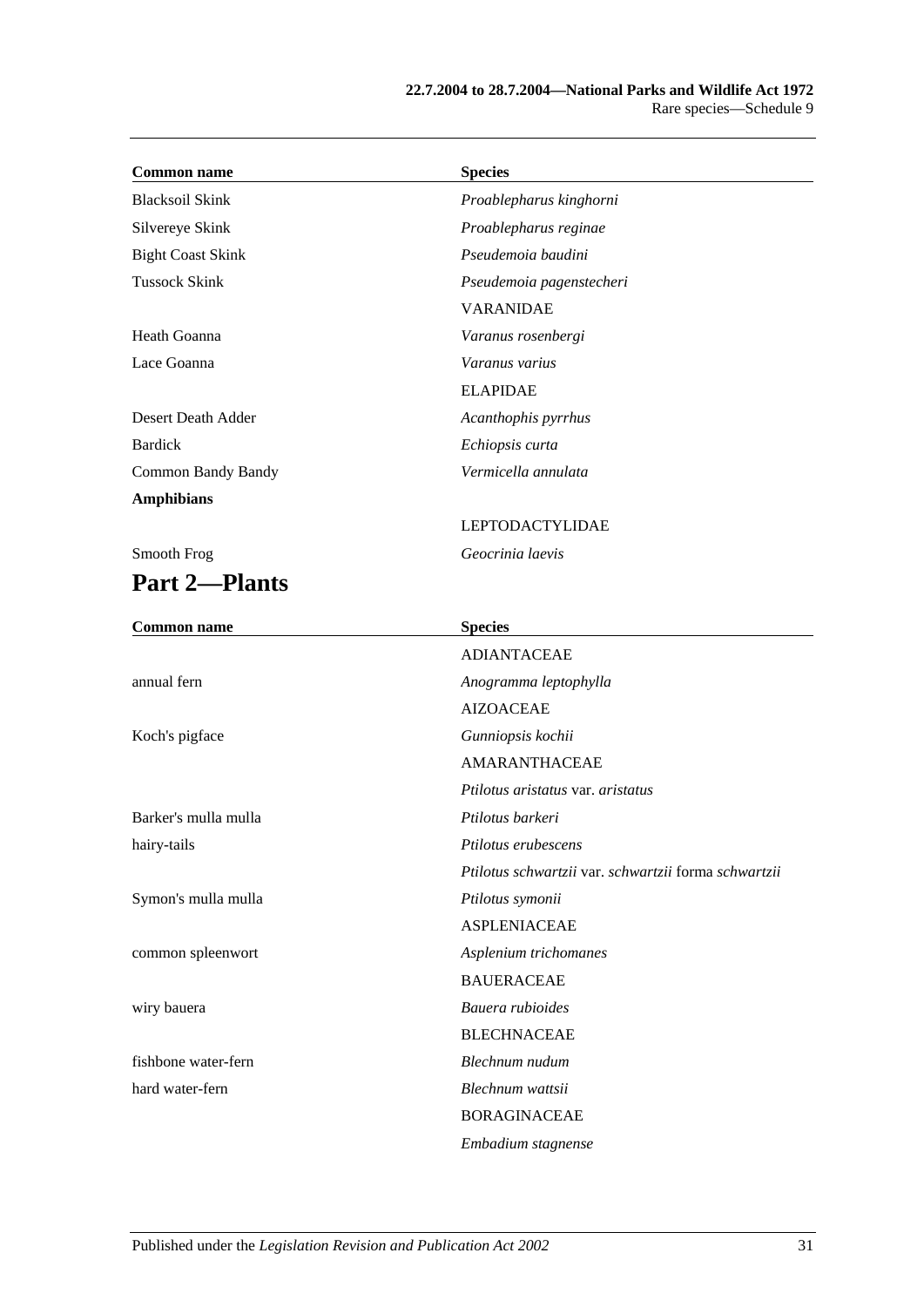#### **National Parks and Wildlife Act 1972—22.7.2004 to 28.7.2004** Schedule 9—Rare species

**Common name Species** CALLITRICHACEAE matted water starwort *Callitriche sonderi* CAMPANULACEAE swamp isotome *Isotoma fluviatilis* ssp. *australis* salt isotome *Isotoma scapigera Lobelia heterophylla* poison lobelia *Lobelia pratioides* poison pratia *Pratia concolor* CARYOPHYLLACEAE rayless starwort *Stellaria multiflora* swamp starwort *Stellaria palustris* var. *tenella* prickly starwort *Stellaria pungens* CENTROLEPIDACEAE cushion centrolepis *Centrolepis cephaloformis* ssp. *cephaloformis* cushion centrolepis *Centrolepis cephaloformis* ssp. *murrayi* smooth centrolepis *Centrolepis glabra* CERATOPHYLLACEAE hornwort *Ceratophyllum demersum* CHENOPODIACEAE *Atriplex australasica* Eichler's saltbush *Atriplex eichleri* papery goosefoot *Chenopodium erosum Halosarcia lepidosperma* slender fissure-plant *Maireana pentagona* Rohrlach's bluebush *Maireana rohrlachii* lax bluebush *Maireana suaedifolia* wingless bonefruit *Osteocarpum acropterum* var. *deminutum* Black's bindyi *Sclerolaena blackiana* Holt's bindyi *Sclerolaena holtiana* five-spine bindyi *Sclerolaena muricata* var. *villosa* **COMPOSITAE** Kangaroo Island river daisy *Achnophora tatei Basedowia tenerrima* swamp daisy *Brachycome basaltica* var. *gracilis* short-stem daisy *Brachycome breviscapis* swamp daisy *Brachycome cardiocarpa Brachycome ciliaris* var. *subintegrifolia*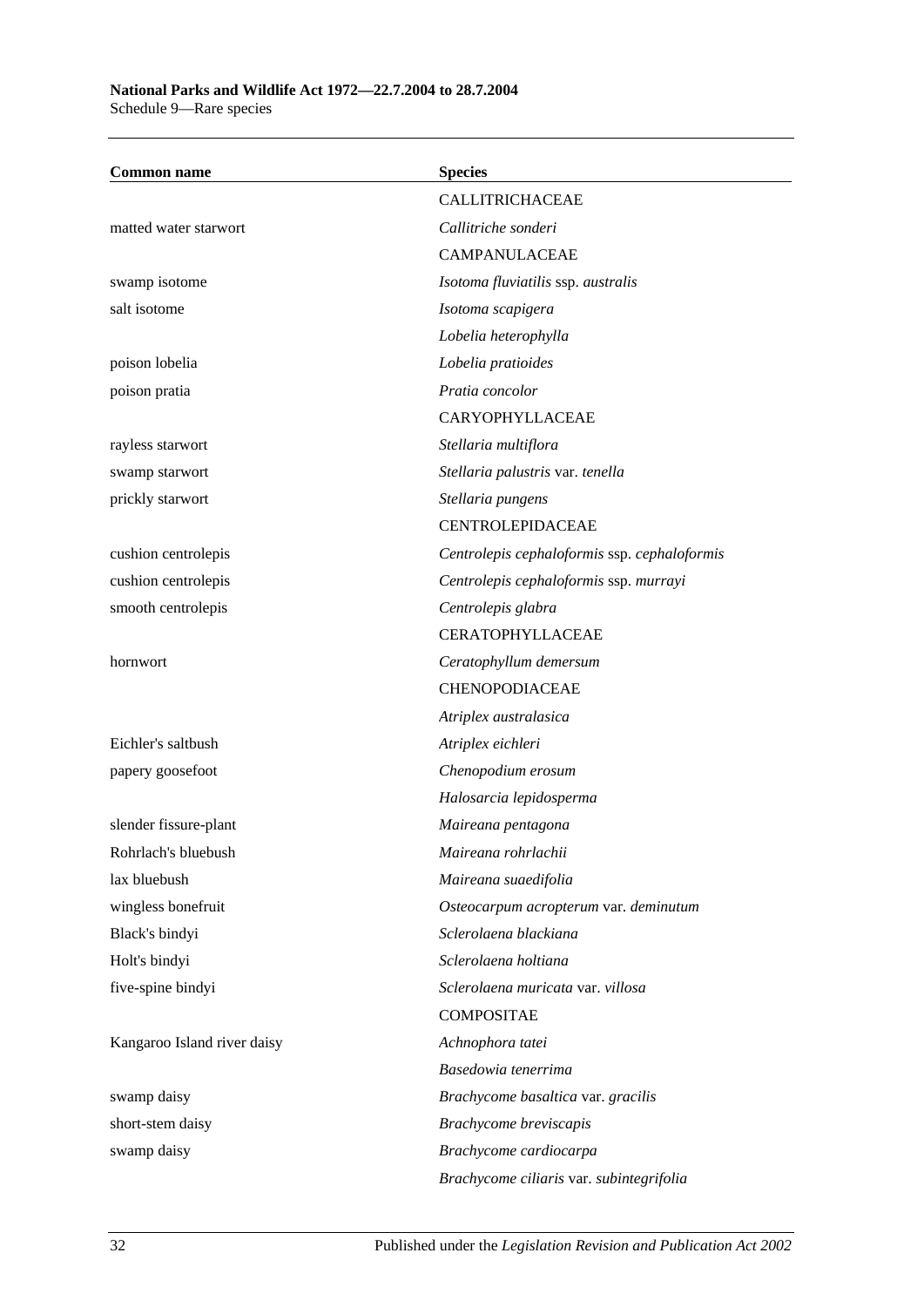| <b>Common name</b>            | <b>Species</b>                        |
|-------------------------------|---------------------------------------|
| weak daisy                    | Brachycome debilis                    |
|                               | Brachycome eriogona                   |
| grass daisy                   | Brachycome graminea                   |
| coast daisy                   | Brachycome parvula var. lissocarpa    |
| coast daisy                   | Brachycome parvula var. parvula       |
| Reader's daisy                | Brachycome readeri                    |
| Nullarbor daisy               | Brachycome tatei                      |
| wet-heath daisy               | Brachycome uliginosa                  |
| yellow-fruit daisy            | Brachycome xanthocarpa                |
| pale beauty-heads             | Calocephalus sonderi                  |
| yellow burr-daisy             | Calotis lappulacea                    |
| tufted burr-daisy             | Calotis scapigera                     |
| wingwort                      | Ceratogyne obionoides                 |
| salt button-daisy             | Chondropyxis halophila                |
| creeping cotula               | Cotula reptans                        |
| shiny elachanth               | Elachanthus glaber                    |
|                               | Gratwickia monochaeta                 |
| dogwood haeckeria             | Haeckeria cassiniaeformis             |
| sticky haeckeria              | Haeckeria punctulata                  |
| small nut-heads               | Haegiela tatei                        |
|                               | Hyalosperma stoveae                   |
|                               | Ixiolaena pluriseta                   |
| lanky buttons                 | Leptorhynchos elongatus               |
| annual buttons                | Leptorhynchos scabrus                 |
| wiry buttons                  | Leptorhynchos tenuifolius             |
| musk daisy-bush               | Olearia adenolasia                    |
| velvet daisy-bush             | Olearia pannosa ssp. cardiophylla     |
| sticky daisy-bush             | Olearia passerinoides ssp. glutescens |
| rasp daisy-bush               | Olearia picridifolia                  |
| gypsum groundsel              | Othonna gypsicola                     |
| squat picris                  | Picris squarrosa                      |
| showy copper-wire daisy       | Podolepis jaceoides                   |
| narrow-leaf scented groundsel | Senecio odoratus var. longifolius     |
|                               | CRASSULACEAE                          |
| large-fruit crassula          | Crassula exserta                      |
| purple crassula               | Crassula peduncularis                 |
|                               | <b>CRUCIFERAE</b>                     |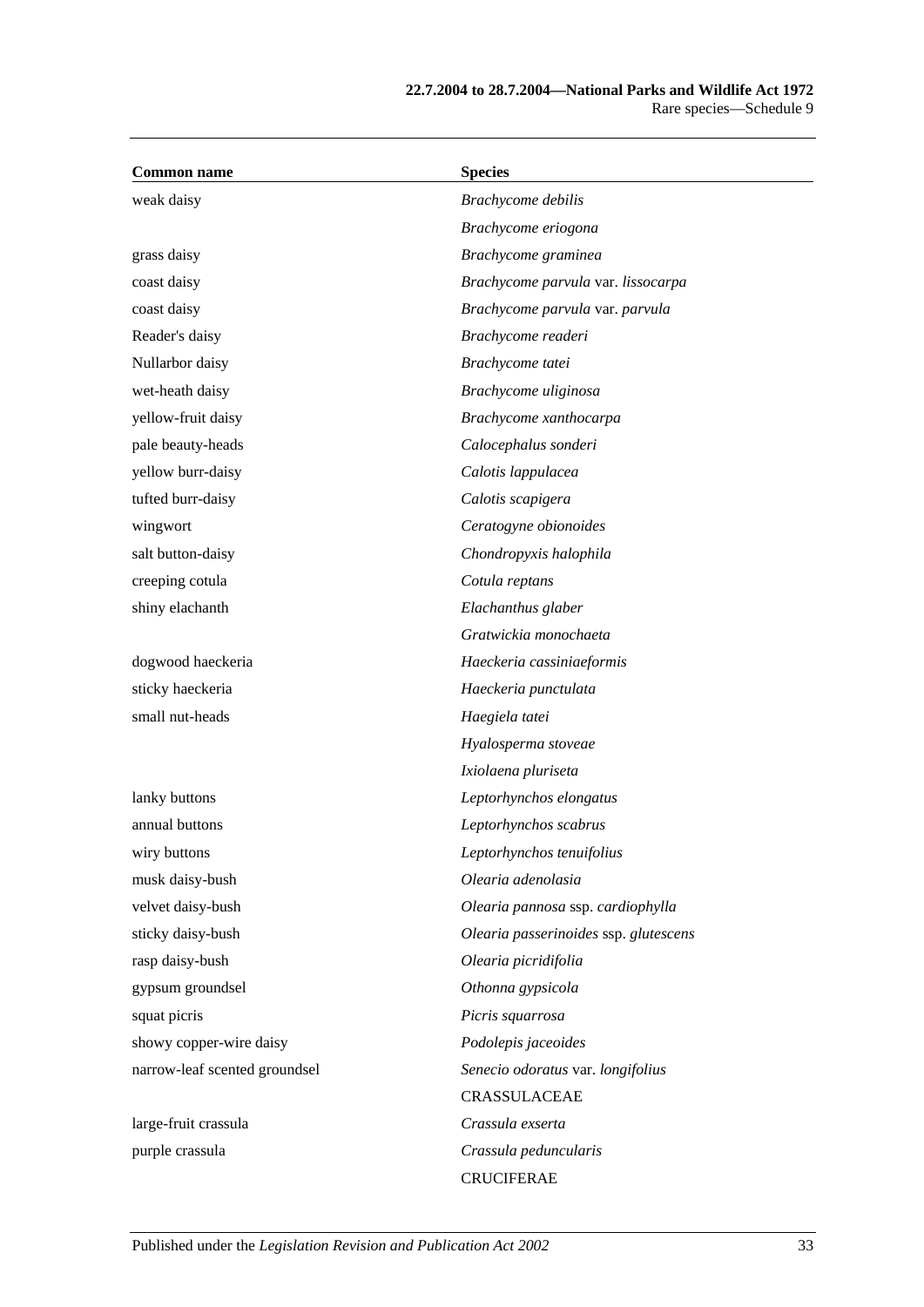### **National Parks and Wildlife Act 1972—22.7.2004 to 28.7.2004** Schedule 9—Rare species

| <b>Common name</b>     | <b>Species</b>                          |
|------------------------|-----------------------------------------|
| annual bitter-cress    | Cardamine paucijuga                     |
| slender bitter-cress   | Cardamine tenuifolia                    |
| Kangaroo Island cress  | Irenepharsus phasmatodes                |
| bushy peppercress      | Lepidium desvauxii                      |
|                        | Lepidium pseudoruderale                 |
|                        | Menkea lutea                            |
| hairy shepherd's-purse | Microlepidium pilosulum                 |
| spreading cress        | Phlegmatospermum eremaeum               |
| forest bitter-cress    | Rorippa dictyosperma                    |
| jagged bitter-cress    | Rorippa laciniata                       |
|                        | <b>CYPERACEAE</b>                       |
| pale twig-rush         | Baumea acuta                            |
| slender twig-rush      | Baumea gunnii                           |
| lax twig-rush          | Baumea laxa                             |
|                        | Bolboschoenus fluviatilis               |
|                        | Bulbostylis turbinata                   |
| mountain sedge         | Carex gunniana                          |
| knob sedge             | Carex inversa var. inversa              |
| knob sedge             | Carex inversa var. major                |
| leafy twig-rush        | Cladium procerum                        |
| downs flat-sedge       | Cyperus bifax                           |
| flaccid flat-sedge     | Cyperus flaccidus                       |
|                        | Cyperus nervulosus                      |
| dark flat-sedge        | Cyperus sanguinolentus                  |
| tuber spike-rush       | Eleocharis atricha                      |
|                        | Eleocharis geniculata                   |
| summer fringe-rush     | Fimbristylis aestivalis                 |
| tall saw-sedge         | Gahnia clarkei                          |
| spiky saw-sedge        | Gahnia hystrix                          |
| thatch saw-sedge       | Gahnia radula                           |
| remote sword-sedge     | Lepidosperma avium                      |
| tiny bog-rush          | Schoenus discifer                       |
|                        | Schoenus laevigatus                     |
| slender bog-rush       | Schoenus lepidosperma ssp. lepidosperma |
| gimlet bog-rush        | Schoenus sculptus                       |
| grassy bog-rush        | Schoenus tesquorum                      |
|                        | DENNSTAEDTIACEAE                        |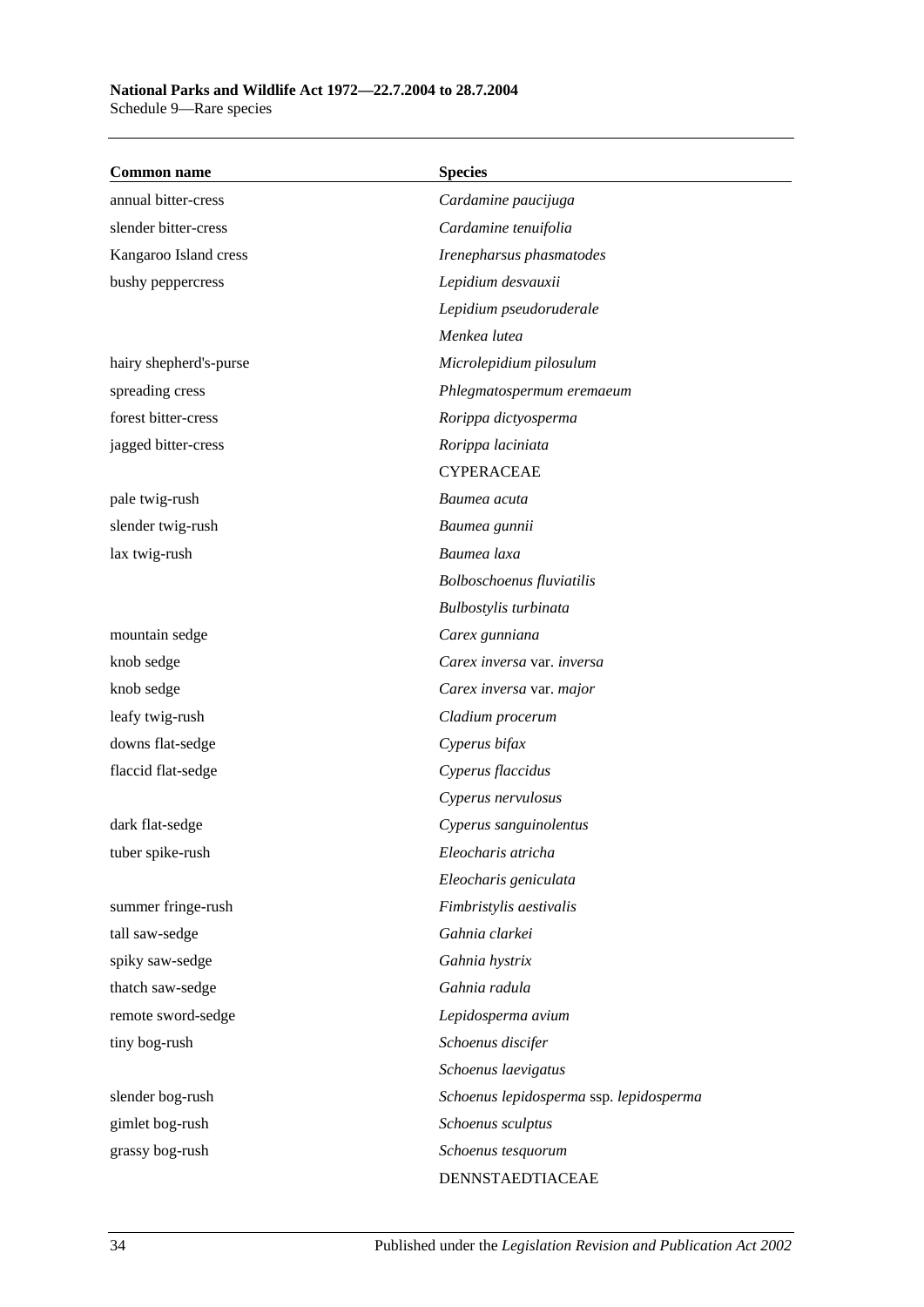| <b>Common name</b>               | <b>Species</b>                                           |
|----------------------------------|----------------------------------------------------------|
| ruddy ground-fern                | Hypolepis rugosula                                       |
|                                  | <b>DILLENIACEAE</b>                                      |
|                                  | Hibbertia "humilis" (H.R.Toelken 9196): H.R.Toelken      |
| Central Australian guinea-flower | Hibbertia glaberrima                                     |
|                                  | <b>DROSERACEAE</b>                                       |
| forked sundew                    | Drosera binata                                           |
| early sundew                     | Drosera praefolia                                        |
|                                  | Drosera whittakeri ssp. aberrans                         |
|                                  | <b>ELATINACEAE</b>                                       |
| waterwort                        | Elatine gratioloides                                     |
|                                  | <b>EPACRIDACEAE</b>                                      |
| Cleland's beard-heath            | Leucopogon clelandii                                     |
| hairy beard-heath                | Leucopogon hirsutus                                      |
|                                  | Leucopogon revolutus                                     |
| pink swamp-heath                 | Sprengelia incarnata                                     |
|                                  | <b>EUPHORBIACEAE</b>                                     |
| snowdrop spurge                  | Phyllanthus calycinus                                    |
| fringed pseudanthus              | Pseudanthus micranthus                                   |
|                                  | <b>FRANKENIACEAE</b>                                     |
|                                  | Frankenia cinerea                                        |
|                                  | Frankenia cupularis                                      |
|                                  | Frankenia plicata                                        |
|                                  | Frankenia subteres                                       |
|                                  | <b>GERANIACEAE</b>                                       |
|                                  | Erodium "Blesing" (J.R.Wheeler 461): W.R.Barker          |
|                                  | Geranium "Linear segments" (K.Preiss 128):<br>W.R.Barker |
|                                  | <b>GLEICHENIACEAE</b>                                    |
| coral fern                       | Gleichenia microphylla                                   |
|                                  | <b>GOODENIACEAE</b>                                      |
|                                  | Dampiera roycei                                          |
|                                  | Goodenia anfracta                                        |
| Bentham's goodenia               | Goodenia benthamiana                                     |
|                                  | Goodenia brunnea                                         |
|                                  | Goodenia chambersii                                      |
|                                  | Goodenia glandulosa                                      |
| spreading goodenia               | Goodenia heteromera                                      |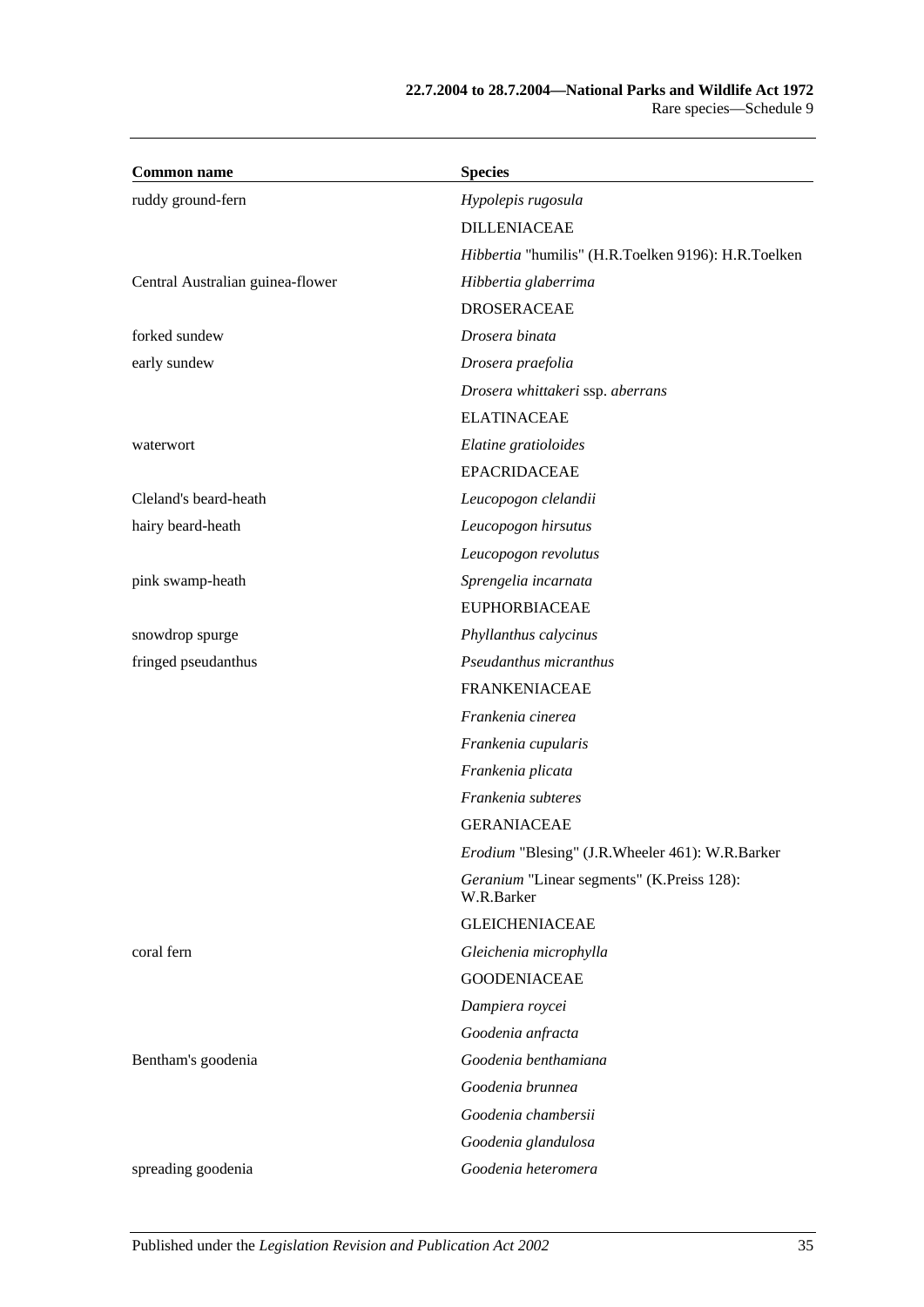| <b>Common name</b>             | <b>Species</b>                          |
|--------------------------------|-----------------------------------------|
|                                | Goodenia lobata                         |
| Flinders Range goodenia        | Goodenia saccata                        |
| myrtle fanflower               | Scaevola myrtifolia                     |
|                                | Velleia cycnopotamica                   |
|                                | <b>GRAMINEAE</b>                        |
| narrow-leaf blown-grass        | Agrostis billardieri var. filifolia     |
| tall blown-grass               | Agrostis billardieri var. robusta       |
| pointed swamp wallaby-grass    | Amphibromus archeri                     |
| long-nosed swamp wallaby-grass | Amphibromus macrorhinus                 |
| dark swamp wallaby-grass       | Amphibromus recurvatus                  |
|                                | Aristida arida                          |
|                                | Aristida australis                      |
| cane spear-grass               | Austrostipa breviglumis                 |
| foxtail spear-grass            | Austrostipa densiflora                  |
| spiny spear-grass              | Austrostipa echinata                    |
|                                | Austrostipa gibbosa                     |
|                                | Austrostipa multispiculis               |
| Flinders Range spear-grass     | Austrostipa petraea                     |
|                                | Austrostipa plumigera                   |
|                                | Austrostipa puberula                    |
|                                | Austrostipa tenuifolia                  |
| Tucker's spear-grass           | Austrostipa tuckeri                     |
| Vickery's spear-grass          | Austrostipa vickeryana                  |
| short wallaby-grass            | Danthonia carphoides var. carphoides    |
| brown-back wallaby-grass       | Danthonia duttoniana                    |
| smooth wallaby-grass           | Danthonia laevis                        |
| short-awn wallaby-grass        | Danthonia tenuior                       |
| heath bent-grass               | Deyeuxia densa                          |
| small-flower beetle-grass      | Diplachne parviflora                    |
| rough-beard grass              | Echinopogon ovatus var. ovatus          |
| barren cane-grass              | Eragrostis infecunda                    |
| purple love-grass              | Eragrostis lacunaria                    |
| Bentham's fescue               | Festuca benthamiana                     |
| woolly mulga-grass             | Neurachne lanigera                      |
| five-awn spear-grass           | Pentapogon quadrifidus var. quadrifidus |
| knotted poa                    | Poa drummondiana                        |
| scaly poa                      | Poa fax                                 |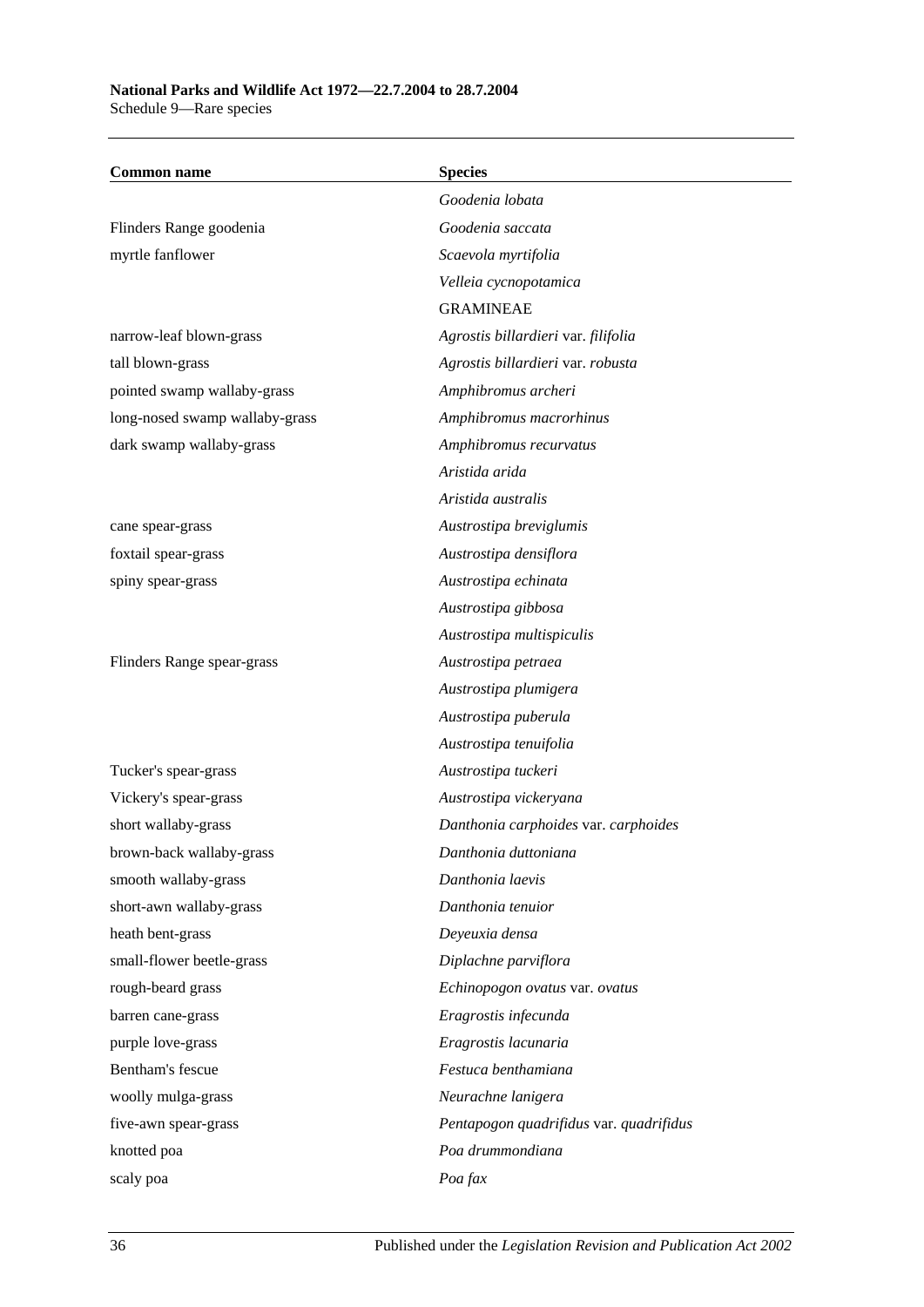| <b>Common name</b>     | <b>Species</b>                        |
|------------------------|---------------------------------------|
| soft tussock-grass     | Poa morrisii                          |
| velvet tussock-grass   | Poa rodwayi                           |
|                        | Poa sieberiana var. hirtella          |
| shade tussock-grass    | Poa umbricola                         |
| gummy spinifex         | Triodia pungens var. pungens          |
| Manila grass           | Zoysia matrella                       |
|                        | <b>GUTTIFERAE</b>                     |
| matted St John's wort  | Hypericum japonicum                   |
|                        | <b>HALORAGACEAE</b>                   |
| shade raspwort         | Gonocarpus humilis                    |
| creeping raspwort      | Gonocarpus micranthus ssp. micranthus |
| swamp raspwort         | Haloragis brownii                     |
| Eichler's raspwort     | Haloragis eichleri                    |
|                        | Haloragis myriocarpa                  |
| broad milfoil          | Myriophyllum amphibium                |
| tiny milfoil           | Myriophyllum integrifolium            |
| robust milfoil         | Myriophyllum papillosum               |
| varied milfoil         | Myriophyllum variifolium              |
|                        | <b>HYDROCHARITACEAE</b>               |
| waterthyme             | Hydrilla verticillata                 |
| swamp lily             | Ottelia ovalifolia                    |
|                        | <b>ISOETACEAE</b>                     |
| plain quillwort        | Isoetes drummondii ssp. drummondii    |
|                        | <b>JUNCACEAE</b>                      |
| austral rush           | Juncus australis                      |
| tall rush              | Juncus procerus                       |
|                        | Luzula ovata                          |
|                        | <b>JUNCAGINACEAE</b>                  |
| Alcock's water-ribbons | Triglochin alcockiae                  |
| tiny arrowgrass        | Triglochin minutissumum               |
|                        | <b>LABIATAE</b>                       |
| slender mint           | Mentha diemenica                      |
| native pennyroyal      | Mentha satureioides                   |
|                        | Microcorys macrediana                 |
| green mintbush         | Prostanthera chlorantha               |
| dwarf skullcap         | Scutellaria humilis                   |
|                        | LEGUMINOSAE                           |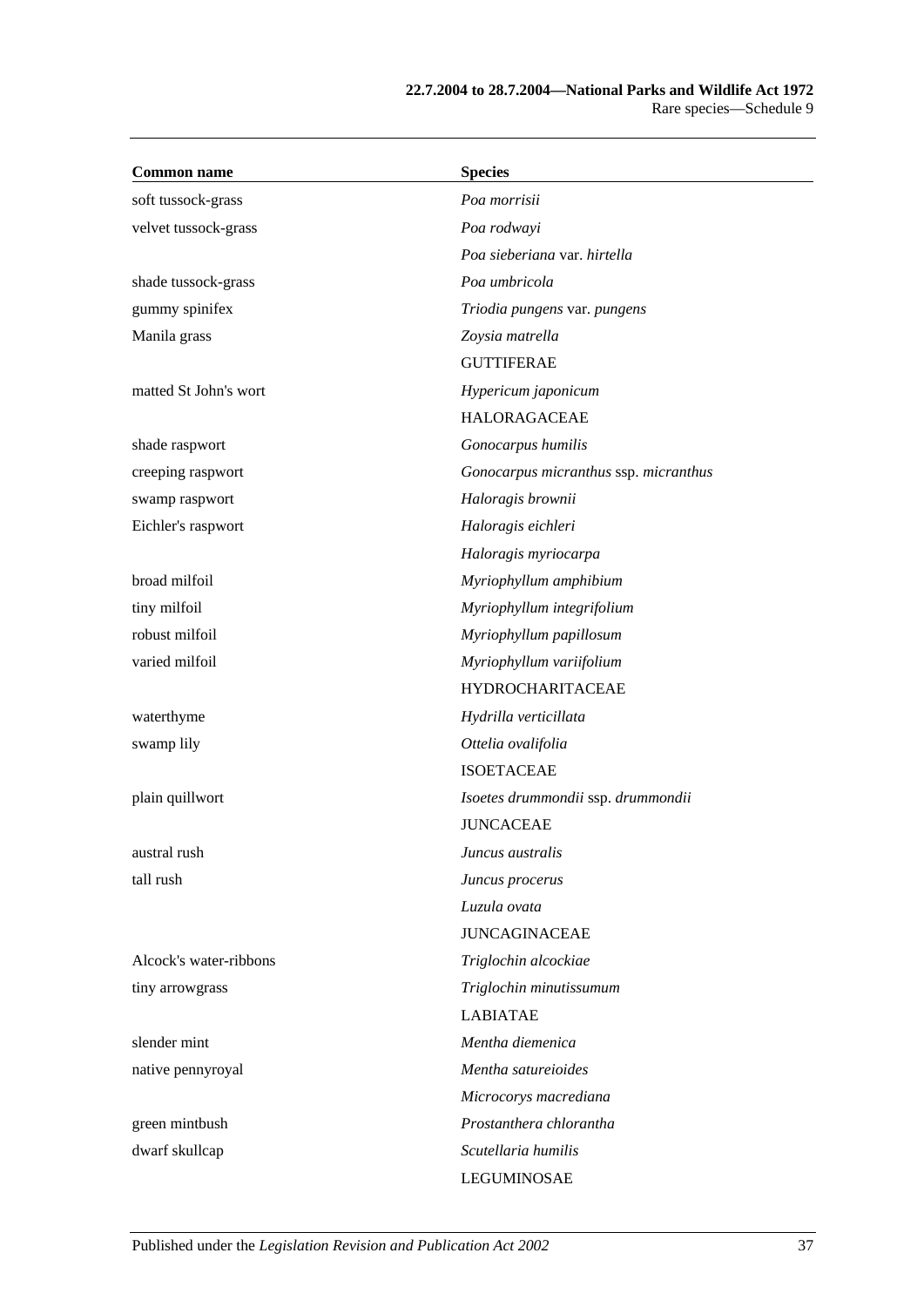# **National Parks and Wildlife Act 1972—22.7.2004 to 28.7.2004**

Schedule 9—Rare species

| <b>Common name</b>         | <b>Species</b>                               |
|----------------------------|----------------------------------------------|
|                            | Acacia "Nectar Brook"(T.Hall 262): M.O'Leary |
| Alcock's wattle            | Acacia alcockii                              |
|                            | Acacia ammobia                               |
| Baratta wattle             | Acacia barattensis                           |
| Arkaroola wattle           | Acacia confluens                             |
| hop-bush wattle            | Acacia dodonaeifolia                         |
| prickly wattle             | Acacia erinacea                              |
| Georgina gidgea            | Acacia georginae                             |
| graceful wattle            | Acacia gracilifolia                          |
| ploughshare wattle         | Acacia gunnii                                |
| Helm's wattle              | Acacia helmsiana                             |
|                            | Acacia hemiteles                             |
| six-nerve spine-bush       | Acacia hexaneura                             |
| feathery wattle            | Acacia imbricata                             |
| Flinders Ranges wattle     | Acacia iteaphylla                            |
| Coonavittra wattle         | Acacia jennerae                              |
| Latz's wattle              | Acacia latzii                                |
| streaked wattle            | Acacia lineata                               |
| nealie                     | Acacia loderi                                |
| Mitchell's wattle          | Acacia mitchellii                            |
| mallee wattle              | Acacia montana                               |
|                            | Acacia mutabilis ssp. angustifolia           |
| Pickard's wattle           | Acacia pickardii                             |
| Quorn wattle               | Acacia quornensis                            |
| dagger-leaf wattle         | Acacia rhigiophylla                          |
| minni ritchi               | Acacia rhodophloia                           |
| hop wattle                 | Acacia stricta                               |
| Symon's wattle             | Acacia symonii                               |
|                            | Acacia tenuior                               |
|                            | Acacia tenuissima                            |
| mallee bitter-pea          | Daviesia benthamii ssp. humilis              |
| zig-zag bitter-pea         | Daviesia pectinata                           |
| Flinders Ranges bitter-pea | Daviesia stricta                             |
|                            | Hovea purpurea                               |
| clustered bush-pea         | Pultenaea dentata                            |
| Tothill bush-pea           | Pultenaea kraehenbuehlii                     |
| rough bush-pea             | Pultenaea scabra                             |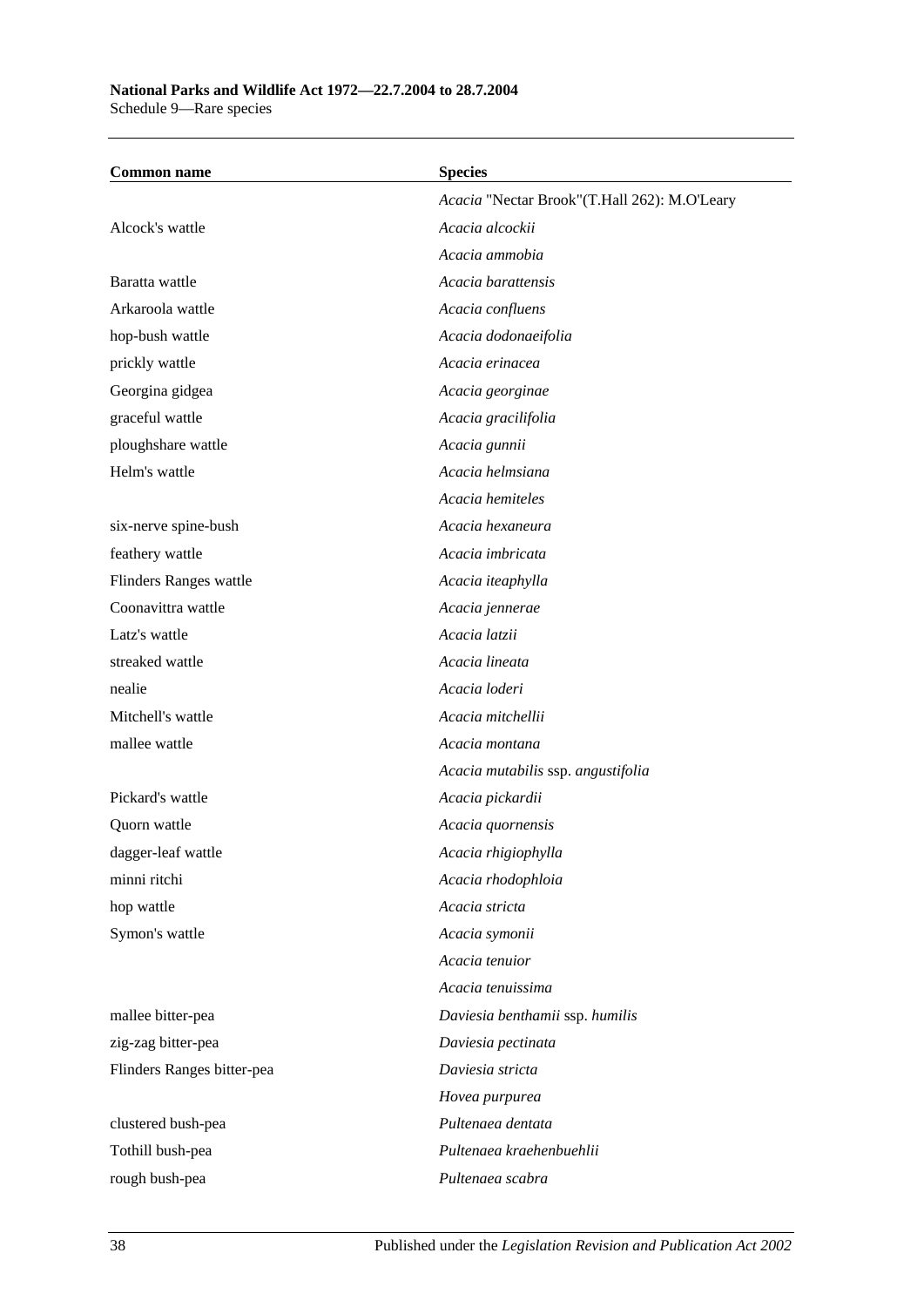| <b>Common name</b>         | <b>Species</b>                          |
|----------------------------|-----------------------------------------|
| short-leaf bush-pea        | Pultenaea teretifolia var. brachyphylla |
| tufted bush-pea            | Pultenaea trichophylla                  |
| leafless globe-pea         | Sphaerolobium minus                     |
|                            | Swainsona dictyocarpa                   |
| Lee's swainson-pea         | Swainsona leeana                        |
| wild violet                | Swainsona microcalyx                    |
|                            | Swainsona oligophylla                   |
| yellow swainson-pea        | Swainsona pyrophila                     |
| ashy-haired swainson-pea   | Swainsona tephrotricha                  |
| spiny templetonia          | Templetonia battii                      |
| native broom               | Viminaria juncea                        |
|                            | LENTIBULARIACEAE                        |
| yellow bladderwort         | Utricularia australis                   |
| violet bladderwort         | Utricularia violacea                    |
|                            | <b>LILIACEAE</b>                        |
| pale grass-lily            | Caesia parviflora var. minor            |
| sand lily                  | Corynotheca licrota                     |
|                            | Dianella longifolia var. grandis        |
| wattle mat-rush            | Lomandra filiformis ssp. coriacea       |
| grassy fringe-lily         | Thysanotus tenellus                     |
| Eyre Peninsula fringe-lily | Thysanotus wangariensis                 |
| trailing Nancy             | Wurmbea decumbens                       |
| desert Nancy               | Wurmbea deserticola                     |
|                            | Wurmbea latifolia ssp. vanessae         |
|                            | Wurmbea stellata                        |
| desert grass-tree          | Xanthorrhoea thorntonii                 |
|                            | LOGANIACEAE                             |
| rock logania               | Logania saxatilis                       |
| rough logania              | Logania scabrella                       |
| tiny mitrewort             | Phyllangium distylis                    |
|                            | <b>LYCOPODIACEAE</b>                    |
| slender clubmoss           | Lycopodiella lateralis                  |
| pigmy clubmoss             | Phylloglossum drummondii                |
|                            | <b>LYTHRACEAE</b>                       |
| purple loosestrife         | Lythrum salicaria                       |
|                            | <b>MALVACEAE</b>                        |
|                            | Abutilon oxycarpum var. incanum         |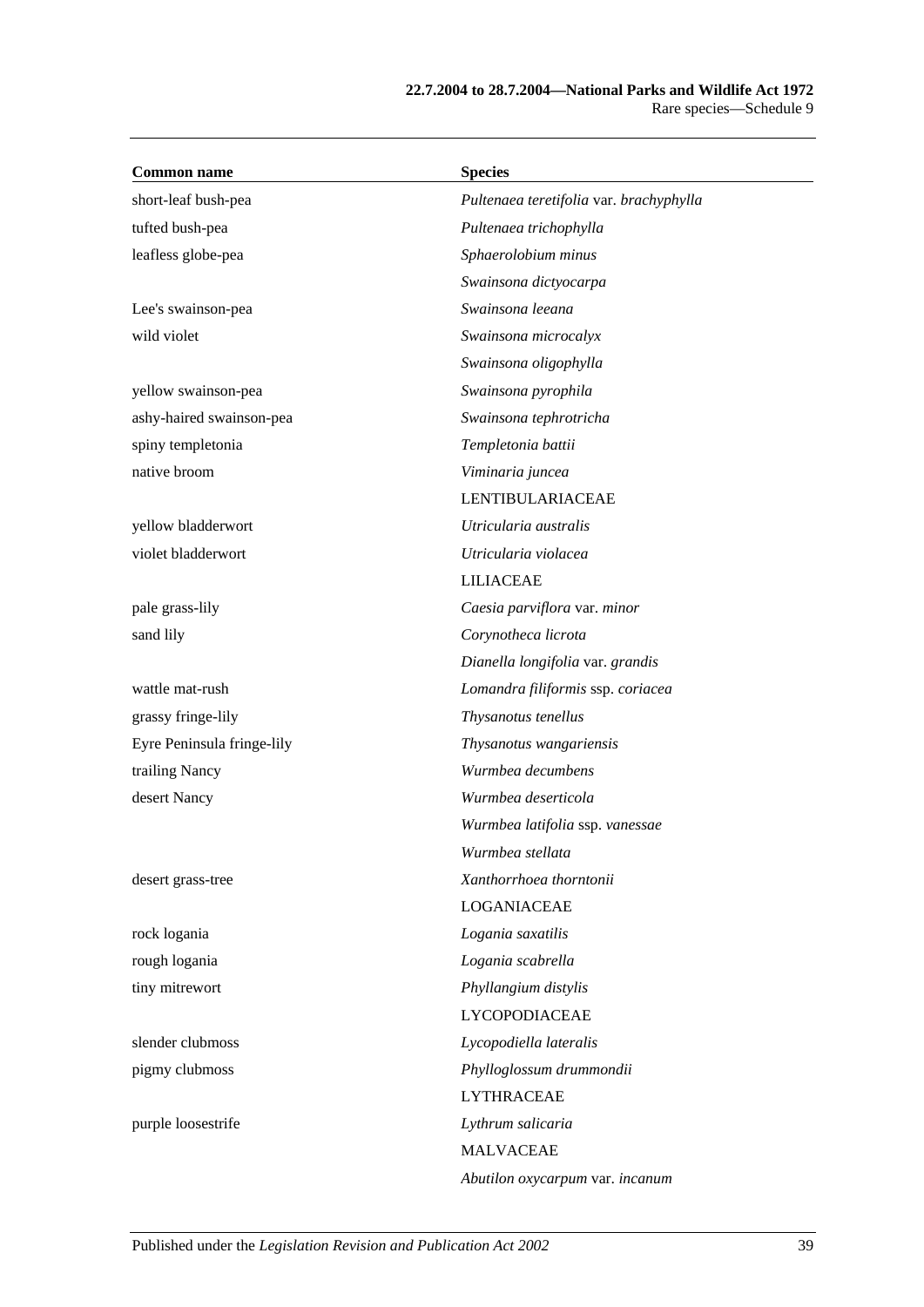| <b>Common name</b>             | <b>Species</b>                                                                |
|--------------------------------|-------------------------------------------------------------------------------|
| showy lawrencia                | Lawrencia berthae                                                             |
|                                | Sida "billbarkeri" (R.J.Chinnock 6928): R.M.Barker                            |
|                                | Sida "sp. N" (C.Dunlop 1984): W.R.Barker                                      |
|                                | <b>MARSILEACEAE</b>                                                           |
| austral pillwort               | Pilularia novae-hollandiae                                                    |
|                                | <b>MENYANTHACEAE</b>                                                          |
| wavy marshwort                 | Nymphoides crenata                                                            |
|                                | <b>MYOPORACEAE</b>                                                            |
|                                | Eremophila "praecox" (R.J.Chinnock 7293):<br>R.J.Chinnock                     |
| Blue Range emubush             | Eremophila barbata                                                            |
| coccid emubush                 | Eremophila gibbifolia                                                         |
| Hill's emubush                 | Eremophila hillii                                                             |
|                                | Eremophila interstans var. interstans                                         |
| small-leaf emubush             | Eremophila parvifolia                                                         |
|                                | Eremophila pentaptera                                                         |
| twiggy emubush                 | Eremophila polyclada                                                          |
| green-flower emubush           | Eremophila subfloccosa ssp. "glandulosa"<br>(R.J.Chinnock 5049): R.J.Chinnock |
| creeping boobialla             | Myoporum parvifolium                                                          |
|                                | <b>MYRTACEAE</b>                                                              |
| prickly bottlebrush            | Callistemon brachyandrus                                                      |
| Kangaroo Island heath-myrtle   | Calytrix smeatoniana                                                          |
|                                | Corymbia opaca                                                                |
|                                | <i>Eucalyptus</i> "Flinders Ranges" (Brooker 9460):<br>D.Nicolle              |
| white box                      | Eucalyptus albens                                                             |
| broad-leaf box                 | Eucalyptus behriana                                                           |
| Spafford's square-fruit mallee | Eucalyptus calycogona var. staffordii                                         |
|                                | Eucalyptus canescens ssp. beadellii                                           |
| Port Lincoln mallee            | Eucalyptus conglobata                                                         |
| Darke Peak mallee              | Eucalyptus cretata                                                            |
| candlebark gum                 | Eucalyptus dalrympleana ssp. dalrympleana                                     |
|                                | Eucalyptus diversifolia ssp. hesperia                                         |
| glaucous long-leaf box         | Eucalyptus goniocalyx ssp. "exposa" (D.Nicolle 1997):<br>D.Nicolle            |
| Mount Lindsay gum              | Eucalyptus incurva                                                            |
| Kingsmill mallee               | Eucalyptus kingsmillii ssp. alatissima                                        |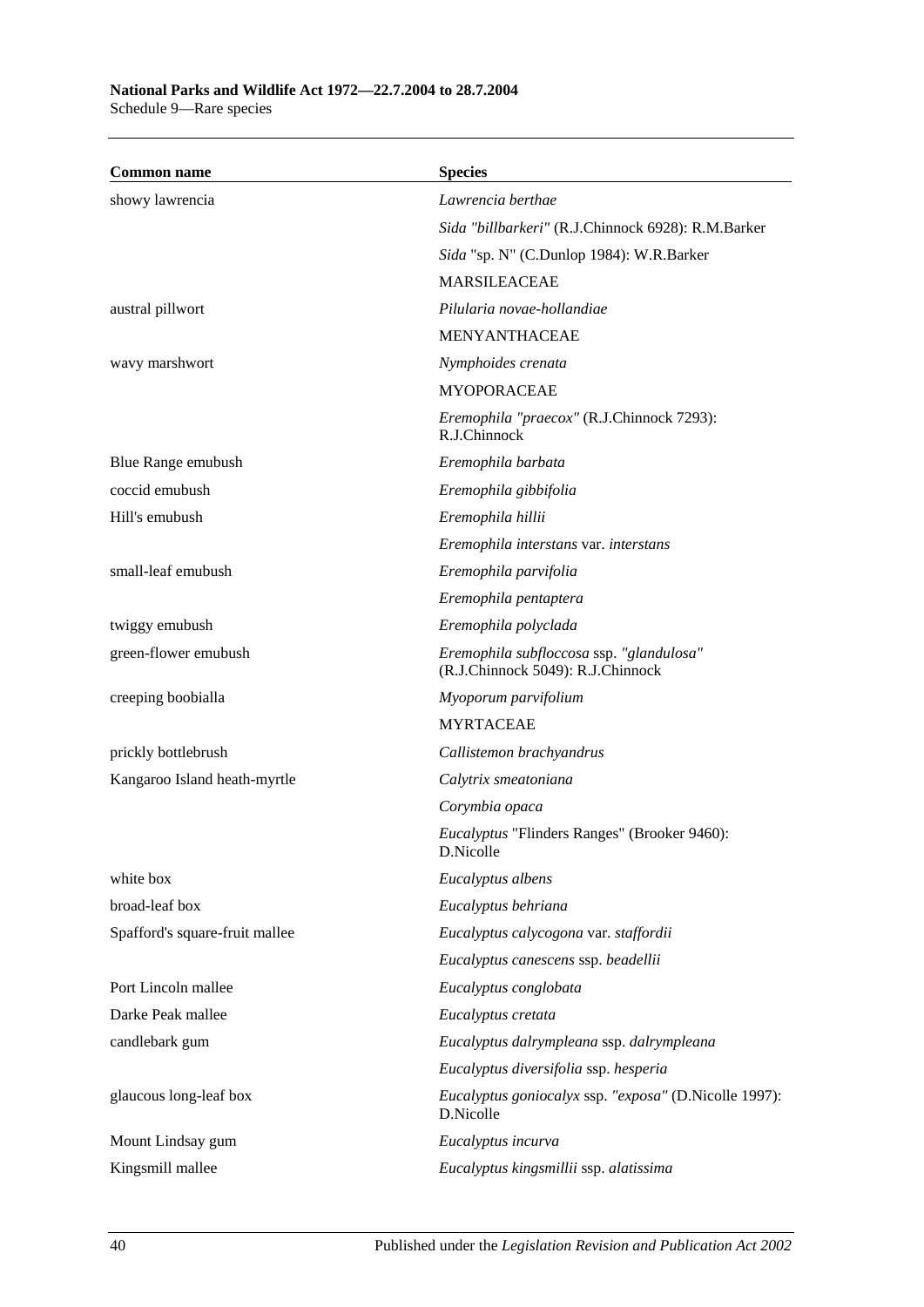| <b>Common name</b>        | <b>Species</b>                               |
|---------------------------|----------------------------------------------|
| crimson mallee            | Eucalyptus lansdowneana ssp. lansdowneana    |
| whipstick mallee          | Eucalyptus leptopoda ssp. elevata            |
| large-fruit blue gum      | Eucalyptus leucoxylon ssp. megalocarpa       |
| red stringybark           | Eucalyptus macrorhyncha ssp. macrorhyncha    |
| ribbed white mallee       | Eucalyptus percostata                        |
| manna gum                 | Eucalyptus viminalis ssp. viminalis          |
| green mallee              | Eucalyptus viridis ssp. viridis              |
| Wimmera mallee            | Eucalyptus viridis ssp. wimmerensis          |
| Wyola Lake mallee         | Eucalyptus wyolensis                         |
| needle-leaf honey-myrtle  | Melaleuca armillaris ssp. akineta            |
| wrinkled honey-myrtle     | Melaleuca fulgens ssp. corrugata             |
| pungent honey-myrtle      | Melaleuca leiocarpa                          |
| dwarf-leaf honey-myrtle   | Melaleuca nanophylla                         |
| pointed-leaf honey-myrtle | Melaleuca oxyphylla                          |
| swamp honey-myrtle        | Melaleuca squamea                            |
| bottlebrush tea-tree      | Melaleuca squarrosa                          |
| Wilson's honey-myrtle     | Melaleuca wilsonii                           |
| fringed heath-myrtle      | Micromyrtus ciliata                          |
|                           | <b>OLACACEAE</b>                             |
|                           | Olax obcordata                               |
|                           | OPHIOGLOSSACEAE                              |
| large adder's-tongue      | Ophioglossum polyphyllum                     |
|                           | ORCHIDACEAE                                  |
|                           | Caladenia bicalliata                         |
| black-tongue caladenia    | Caladenia congesta                           |
| hooded caladenia          | Caladenia cucullata                          |
| scented spider-orchid     | Caladenia fragrantissima ssp. fragrantissima |
| pigmy caladenia           | Caladenia minor                              |
| late spider-orchid        | Caladenia necrophylla                        |
| robust spider-orchid      | Caladenia valida                             |
| plain caladenia           | Caladenia vulgaris                           |
| plains beard-orchid       | Calochilus campestris                        |
| small helmet-orchid       | Corybas unguiculatus                         |
| Behr's cowslip orchid     | Diuris behrii                                |
| short-leaf donkey-orchid  | Diuris brevifolia                            |
| tiger orchid              | Diuris sulphurea                             |
| potato orchid             | Gastrodia sesamoides                         |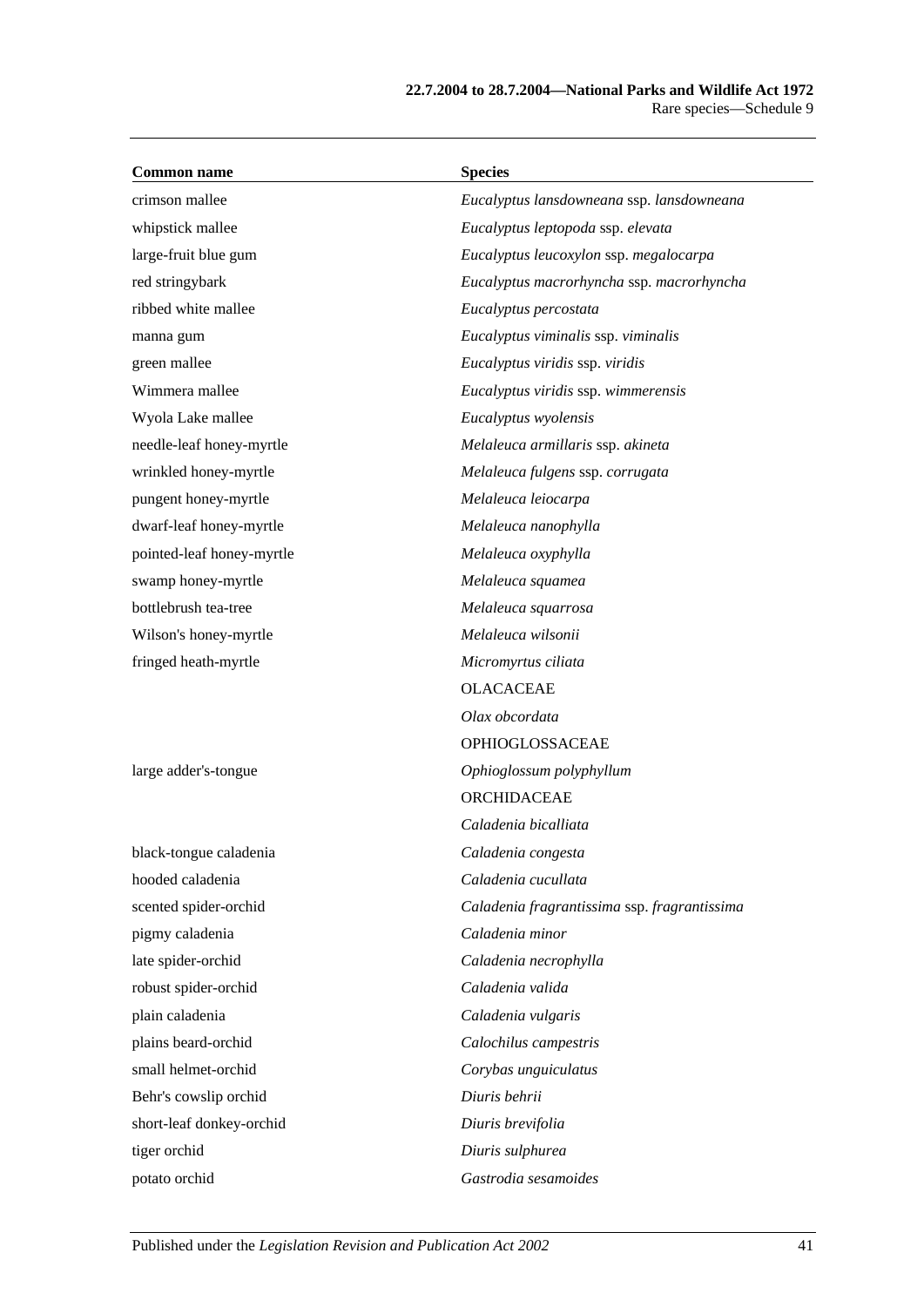### **National Parks and Wildlife Act 1972—22.7.2004 to 28.7.2004** Schedule 9—Rare species

| <b>Common name</b>      | <b>Species</b>                                     |  |
|-------------------------|----------------------------------------------------|--|
| yellow onion-orchid     | Microtis atrata                                    |  |
| swamp onion-orchid      | Microtis orbicularis                               |  |
| sweet onion-orchid      | Microtis rara                                      |  |
| austral leek-orchid     | Prasophyllum australe                              |  |
| tawny leek-orchid       | Prasophyllum constrictum                           |  |
|                         | Prasophyllum fecundum                              |  |
| Goldsack's leek-orchid  | Prasophyllum goldsackii                            |  |
|                         | Prasophyllum occultans                             |  |
| blunt greenhood         | Pterostylis curta                                  |  |
| slender greenhood       | Pterostylis foliata                                |  |
| austral lady's tresses  | Spiranthes sinensis ssp. australis                 |  |
| small pink sun-orchid   | Thelymitra carnea                                  |  |
| twisted sun-orchid      | Thelymitra flexuosa                                |  |
| plum sun-orchid         | Thelymitra mucida                                  |  |
|                         | PITTOSPORACEAE                                     |  |
| eastern apple-berry     | Billardiera scandens var. scandens                 |  |
| white rhytidosporum     | Rhytidosporum procumbens                           |  |
|                         | PLANTAGINACEAE                                     |  |
| shade plantain          | Plantago "subtilis" (H.Eichler 18089): H.R.Toelken |  |
| Pearson Island plantain | Plantago "sp. A" (D.E.Symon 6660B): H.R.Toelken    |  |
|                         | POLYGONACEAE                                       |  |
|                         | Muehlenbeckia coccoloboides                        |  |
| spiny lignum            | Muehlenbeckia horrida                              |  |
| wiry dock               | Rumex dumosus                                      |  |
| bead purslane           | PORTULACACEAE                                      |  |
|                         | Calandrinia sphaerophylla                          |  |
| white purslane          | Calandrinia stagnensis                             |  |
|                         | Montia australasica                                |  |
| blunt pondweed          | <b>POTAMOGETONACEAE</b>                            |  |
|                         | Potamogeton ochreatus                              |  |
| desert samolus          | PRIMULACEAE                                        |  |
|                         | Samolus eremaeus                                   |  |
|                         | <b>PROTEACEAE</b>                                  |  |
| prickly grevillea       | Grevillea anethifolia                              |  |
|                         | Grevillea aquifolium                               |  |
| Roger's spider-flower   | Grevillea pauciflora ssp. leptophylla              |  |
| Kangaroo Island hakea   | Grevillea rogersii                                 |  |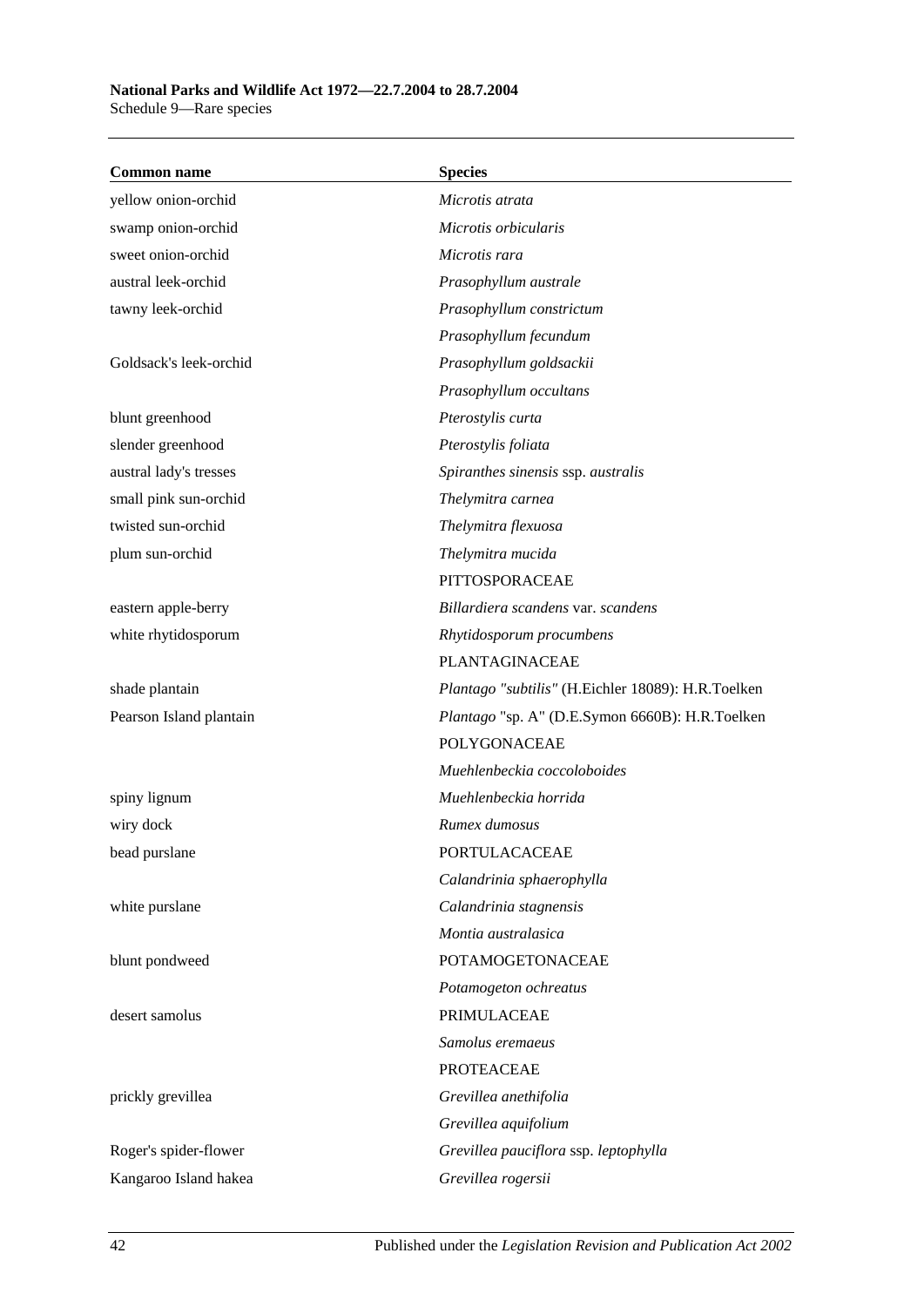| <b>Common name</b>         | <b>Species</b>                            |  |  |
|----------------------------|-------------------------------------------|--|--|
| hooked needlewood          | Hakea aenigma                             |  |  |
|                            | Hakea tephrosperma                        |  |  |
|                            | <b>PTERIDACEAE</b>                        |  |  |
| tender brake               | Pteris tremula                            |  |  |
|                            | <b>RANUNCULACEAE</b>                      |  |  |
| river buttercup            | Ranunculus inundatus                      |  |  |
| slender buttercup          | Ranunculus robertsonii                    |  |  |
|                            | <b>RESTIONACEAE</b>                       |  |  |
| Kangaroo Island scale-rush | Lepyrodia valliculae                      |  |  |
|                            | <b>RHAMNACEAE</b>                         |  |  |
| long-flower cryptandra     | Cryptandra amara var. longiflora          |  |  |
|                            | Pomaderris forrestiana                    |  |  |
|                            | Spyridium bifidum var. integrifolium      |  |  |
| rough spyridium            | Spyridium halmaturinum var. scabridum     |  |  |
| silvery spyridium          | Spyridium leucopogon                      |  |  |
| spoon-leaf spyridium       | Spyridium spathulatum                     |  |  |
|                            | <b>RUBIACEAE</b>                          |  |  |
| water woodruff             | Asperula subsimplex                       |  |  |
| Southern Flinders woodruff | Asperula syrticola                        |  |  |
| tight bedstraw             | Galium curvihirtum                        |  |  |
| dwarf nertera              | Leptostigma reptans                       |  |  |
|                            | <b>RUTACEAE</b>                           |  |  |
| rough star-bush            | Asterolasia muricata                      |  |  |
| swamp boronia              | Boronia parviflora                        |  |  |
| hairy boronia              | Boronia pilosa                            |  |  |
| hairy correa               | Correa aemula                             |  |  |
| white correa               | Correa alba var. pannosa                  |  |  |
| wilga                      | Geijera parviflora                        |  |  |
| limestone phebalium        | Leionema brachyphyllum                    |  |  |
| Mount Lofty phebalium      | Leionema hillebrandii                     |  |  |
| narrow-leaf wax-flower     | Philotheca angustifolia ssp. angustifolia |  |  |
| pink zieria                | Zieria veronicea                          |  |  |
|                            | SANTALACEAE                               |  |  |
| yellow-flower sour-bush    | Choretrum glomeratum var. chrysanthum     |  |  |
| spiked sour-bush           | Choretrum spicatum                        |  |  |
| pale-fruit cherry          | Exocarpos strictus                        |  |  |
|                            | SCROPHULARIACEAE                          |  |  |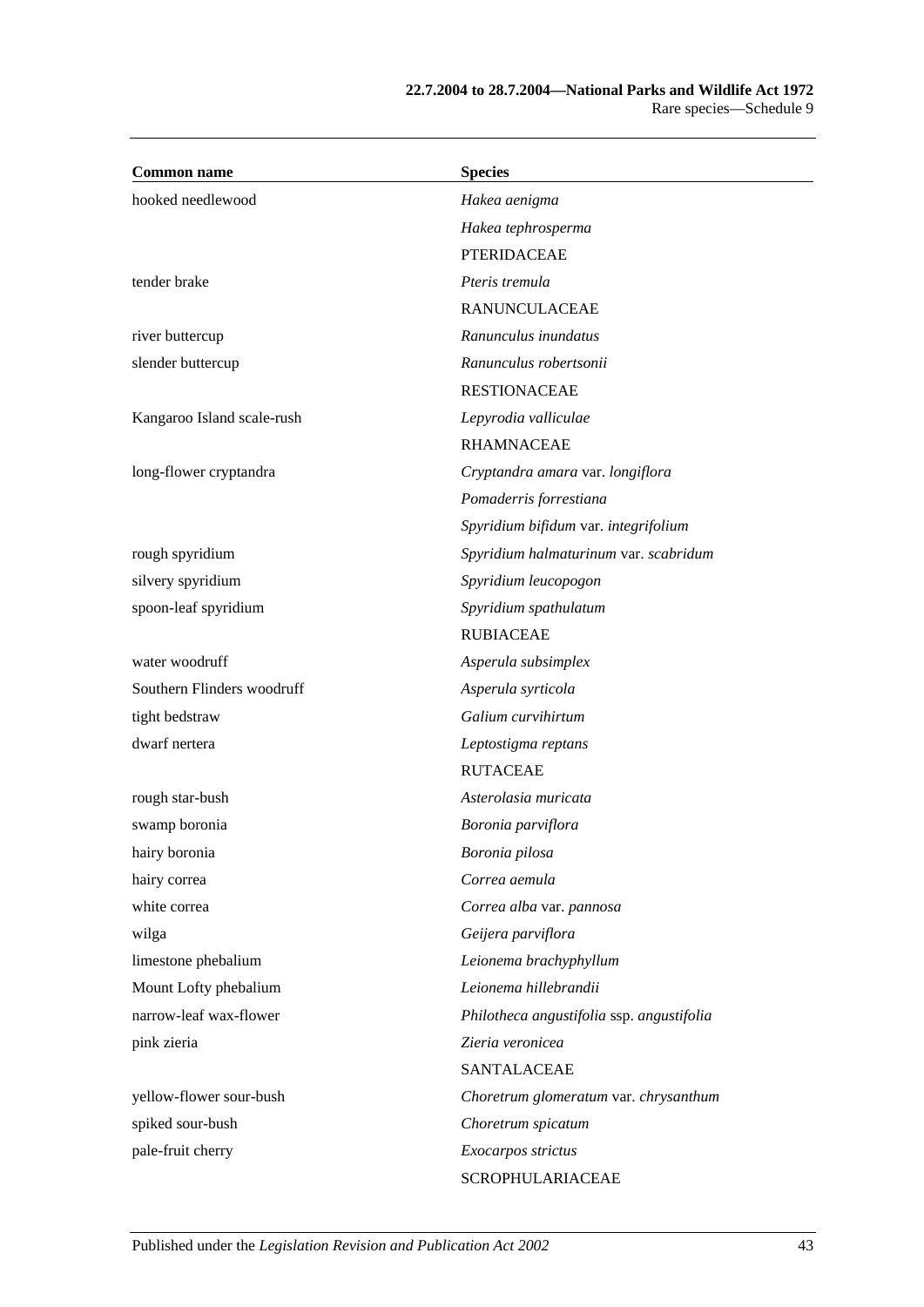| <b>Common name</b>            | <b>Species</b>                                 |
|-------------------------------|------------------------------------------------|
| showy speedwell               | Derwentia decorosa                             |
| Kangaroo Island speedwell     | Derwentia derwentiana ssp. anisodonta          |
| stalked brooklime             | Gratiola pedunculata                           |
| glandular brooklime           | Gratiola pubescens                             |
| dwarf brooklime               | Gratiola pumilo                                |
| small monkey-flower           | Mimulus prostratus                             |
| Haegi's stemodia              | Stemodia "haegii" (J.Z.Weber 9055): W.B.Barker |
|                               | <b>SOLANACEAE</b>                              |
| narrow-leaf ray-flower        | Anthocercis angustifolia                       |
| Port Lincoln ray-flower       | Anthocercis anisantha ssp. anisantha           |
|                               | Nicotiana burbidgei                            |
|                               | Nicotiana truncata                             |
| rare nightshade               | Solanum eremophilum                            |
|                               | <b>STERCULIACEAE</b>                           |
| western tar-vine              | Gilesia biniflora                              |
|                               | <b>STYLIDIACEAE</b>                            |
|                               | Levenhookia stipitata                          |
| Beauglehole's trigger-plant   | Stylidium beaugleholei                         |
|                               | Stylidium ecorne                               |
| Kangaroo Island trigger-plant | Stylidium tepperianum                          |
|                               | THELYPTERIDACEAE                               |
| soft shield-fern              | Christella dentata                             |
|                               | THYMELAEACEAE                                  |
| curved riceflower             | Pimelea curviflora                             |
| sandhill riceflower           | Pimelea penicillaris                           |
| Williamson's riceflower       | Pimelea williamsonii                           |
|                               | <b>UMBELLIFERAE</b>                            |
| prostrate blue devil          | Eryngium vesiculosum                           |
| fringe-fruit pennywort        | Hydrocotyle comocarpa                          |
| spreading pennywort           | Hydrocotyle crassiuscula                       |
|                               | Neosciadium glochidiatum                       |
| Kangaroo Island platysace     | Platysace heterophylla var. tepperi            |
| native parsnip                | Trachymene anisocarpa                          |
| southern xanthosia            | Xanthosia tasmanica                            |
|                               | <b>XYRIDACEAE</b>                              |
| tall yellow-eye               | Xyris operculata                               |
|                               | ZANNICHELLIACEAE                               |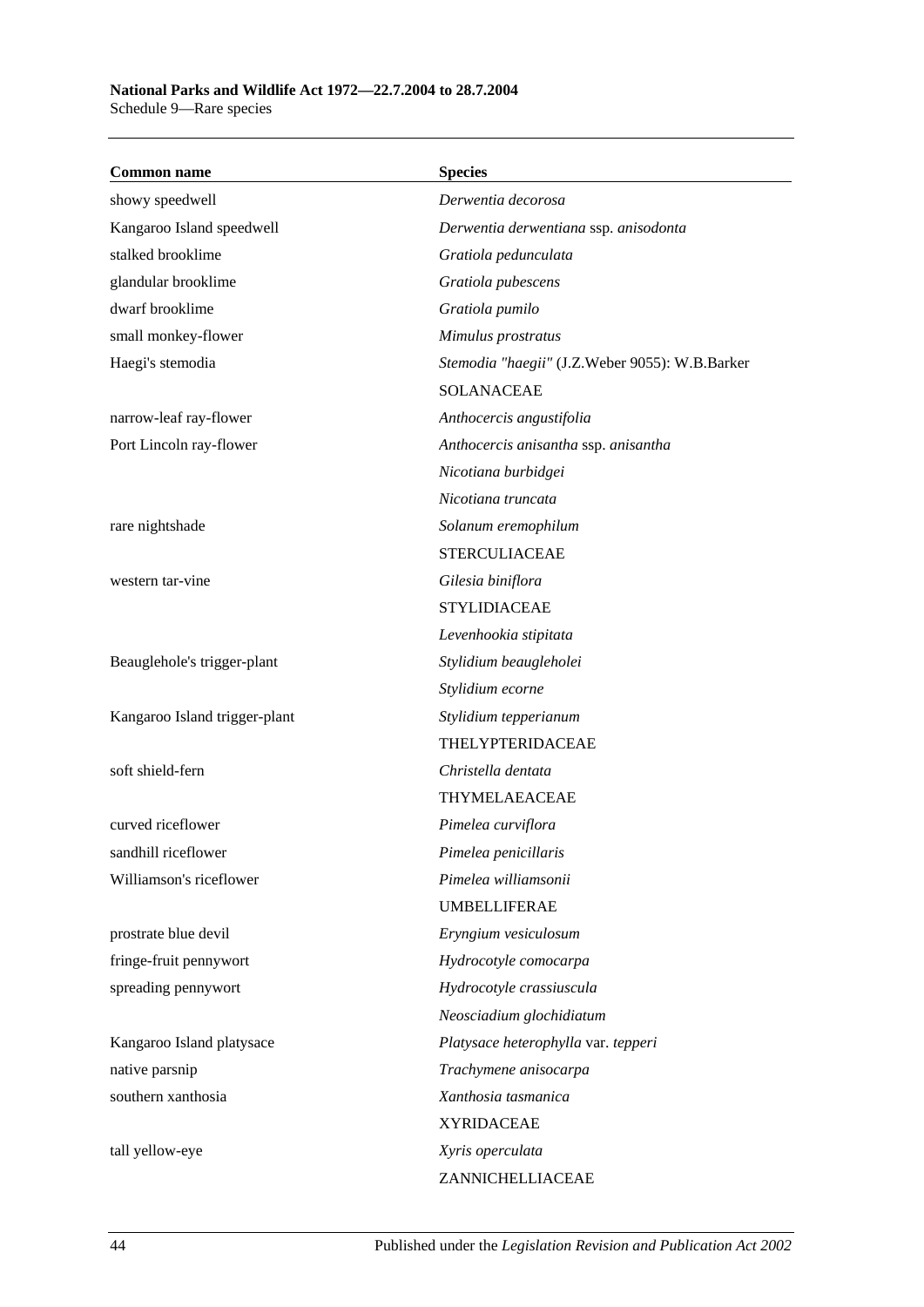| <b>Common name</b>   | <b>Species</b>           |  |
|----------------------|--------------------------|--|
|                      | Zannichellia palustris   |  |
|                      | <b>ZOSTERACEAE</b>       |  |
| garweed              | Zostera mucronata        |  |
|                      | ZYGOPHYLLACEAE           |  |
| thick twinleaf       | Zygophyllum crassissimum |  |
| small-fruit twinleaf | Zygophyllum humillimum   |  |
|                      | Zygophyllum hybridum     |  |

# **Schedule 10—Unprotected species**

Zebra Finch *(Poephila guttata)* Budgerygah *(Melopsittacus undulatus)* Red Wattlebird *(Anthochaera carunculata)* Grey-backed Silvereye *(Zosterops lateralis halmaturina)* Galah *(Cacatua roseicapilla)* Little Corella *(Cacatua sanguinea)* Australian Raven *(Corvus coronoides)* Little Crow *(Corvus bennetti)* Australian Crow *(Corvus orru cecilae)* Little Raven *(Corvus mellori)* Wild Dog (Dingo) *(Canis familiaris)*

# **Schedule 11—Species to which Part 5 Division 4A applies**

Emu DROMAIUS NOVAEHOLLANDIAE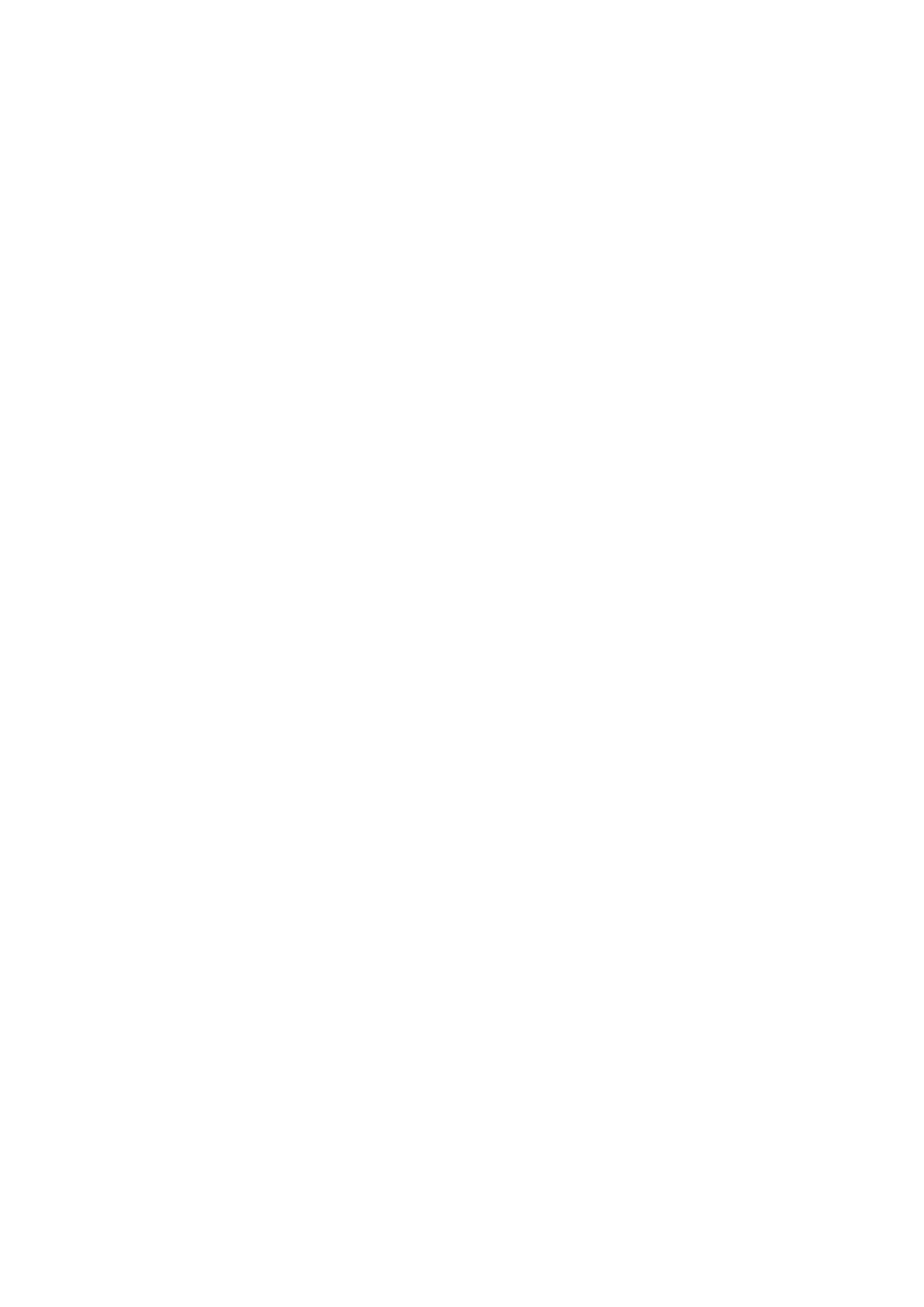# **Legislative history**

## **Notes**

• This version is comprised of the following:

| Part 1  | 24.11.2003 (Reprint No 11) |
|---------|----------------------------|
| Part 2  | 24.11.2003 (Reprint No 11) |
| Part 3  | 22.7.2004                  |
| Part 3A | 24.11.2003 (Reprint No 11) |
| Part 4  | 24.11.2003 (Reprint No 11) |
| Part 5  | 24.11.2003 (Reprint No 11) |
| Part 5A | 24.11.2003 (Reprint No 11) |
| Part 6  | 24.11.2003 (Reprint No 11) |
| Schs    | 24.11.2003 (Reprint No 11) |

- Please note—References in the legislation to other legislation or instruments or to titles of bodies or offices are not automatically updated as part of the program for the revision and publication of legislation and therefore may be obsolete.
- Earlier versions of this Act (historical versions) are listed at the end of the legislative history.
- For further information relating to the Act and subordinate legislation made under the Act see the Index of South Australian Statutes or www.legislation.sa.gov.au.

## **Legislation repealed by principal Act**

The *National Parks and Wildlife Act 1972* repealed the following:

*Fauna and Flora Reserve Act 1919 Fauna and Flora Reserve Act Amendment Act 1940 Fauna Conservation Act 1964 Fauna Conservation Act Amendment Act 1965 National Parks Act 1966 The National Pleasure Resorts Act 1914 National Pleasure Resorts Act Amendment Act 1960 Native Plants Protection Act 1936*

## **Legislation amended by principal Act**

The *National Parks and Wildlife Act 1972* amended the following: *The Lands for Public Purposes Acquisition Act 1914 Statute Law Revision Act 1935*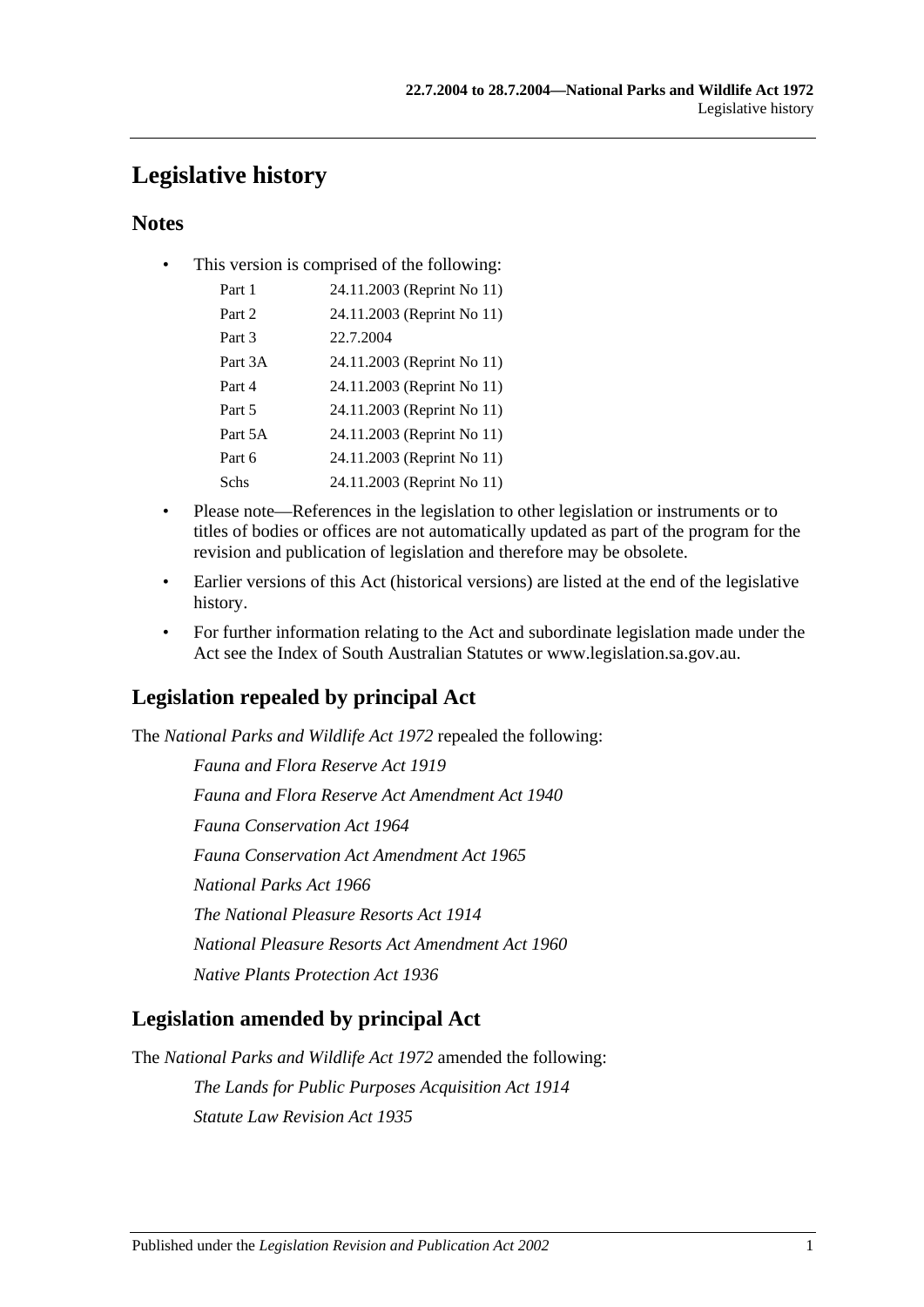# **Principal Act and amendments**

| New entries appear in bold. |  |  |
|-----------------------------|--|--|
|                             |  |  |

| Year | N <sub>o</sub> | Title                                                                                                                                               | Assent     | Commencement                                                                                                                                                                                                 |
|------|----------------|-----------------------------------------------------------------------------------------------------------------------------------------------------|------------|--------------------------------------------------------------------------------------------------------------------------------------------------------------------------------------------------------------|
| 1972 | 56             | National Parks and Wildlife Act 1972 27.4.1972                                                                                                      |            | 3.7.1972 (Gazette 29.6.1972 p2689)                                                                                                                                                                           |
| 1974 | 130            | National Parks and Wildlife Act<br>Amendment Act 1974                                                                                               | 12.12.1974 | 1.2.1975 (Gazette 30.1.1975 p341)                                                                                                                                                                            |
| 1978 | 35             | National Parks and Wildlife Act<br>Amendment Act 1978                                                                                               | 6.4.1978   | 8.6.1978 (Gazette 8.6.1978 p1973)                                                                                                                                                                            |
| 1978 | 100            | National Parks and Wildlife Act<br>Amendment Act (No. 2) 1978                                                                                       | 7.12.1978  | 14.8.1980 (Gazette 14.8.1980 p528)                                                                                                                                                                           |
| 1981 | 19             | National Parks and Wildlife Act<br>Amendment Act 1981                                                                                               | 19.3.1981  | 2.4.1981 (Gazette 2.4.1981 p1017)                                                                                                                                                                            |
| 1981 | 54             | National Parks and Wildlife Act<br>Amendment Act (No. 2) 1981                                                                                       | 25.6.1981  | 25.6.1981                                                                                                                                                                                                    |
| 1987 | 94             | National Parks and Wildlife Act<br>Amendment Act 1987                                                                                               | 17.12.1987 | 17.12.1987 (Gazette 17.12.1987 p1851)<br>except ss 29, 30, 32 and 37-1.7.1988<br>(Gazette 23.6.1988 p1983)                                                                                                   |
| 1991 | (57)           | National Parks and Wildlife<br>Endangered, Vulnerable and Rare<br>Species (Amendment of Schedules)<br>Regulations 1991 (Gazette 16.5.1991<br>p1590) |            | 16.5.1991                                                                                                                                                                                                    |
| 1992 | 28             | <b>Wilderness Protection Act 1992</b>                                                                                                               | 21.5.1992  | 25.6.1992 (Gazette 18.6.1992 p1756)                                                                                                                                                                          |
| 1992 | 71             | <b>Statutes Amendment (Expiation of</b><br>Offences) Act 1992                                                                                       | 19.11.1992 | 1.3.1993 (Gazette 18.2.1993 p600)                                                                                                                                                                            |
| 1993 | 45             | National Parks and Wildlife<br>(Miscellaneous) Amendment Act 1993                                                                                   | 20.5.1993  | 1.8.1993 (Gazette 22.7.1993 p598)                                                                                                                                                                            |
| 1993 | 54             | <b>Statutes Repeal and Amendment</b><br>(Development) Act 1993                                                                                      | 27.5.1993  | 15.1.1994 (Gazette 27.10.1993 p1889)                                                                                                                                                                         |
| 1996 | 13             | National Parks and Wildlife<br>(Miscellaneous) Amendment Act 1996                                                                                   | 24.4.1996  | 23.5.1996 (Gazette 23.5.1996 p2534)                                                                                                                                                                          |
| 1996 | 34             | <b>Statutes Amendment and Repeal</b><br>(Common Expiation Scheme) Act 1996                                                                          | 2.5.1996   | Sch (cl 25)-3.2.1997 (Gazette<br>19.12.1996 p1923)                                                                                                                                                           |
| 1998 | 54             | National Parks and Wildlife<br>(Bookmark Biosphere Trust)<br>Amendment Act 1998                                                                     | 3.9.1998   | 3.9.1998                                                                                                                                                                                                     |
| 2000 | -11            | Offshore Minerals Act 2000                                                                                                                          | 4.5.2000   | $4.5.2002$ (s $7(5)$ Acts Interpretation<br>Act 1915)—certain amendments<br>contained in Sch 2 were rendered<br>nugatory by the prior amendment of ss 5,<br>14 & 43 of the principal Act by $62/2000$<br>Sch |
| 2000 | 62             | National Parks and Wildlife<br>(Miscellaneous) Amendment Act 2000                                                                                   | 27.7.2000  | 24.8.2000 (Gazette 24.8.2000 p592)                                                                                                                                                                           |
| 2003 | 35             | River Murray Act 2003                                                                                                                               | 31.7.2003  | Sch (cl 14)-24.11.2003 (Gazette<br>20.11.2003 p4203)                                                                                                                                                         |
| 2003 | 44             | <b>Statute Law Revision Act 2003</b>                                                                                                                | 23.10.2003 | Sch 1-24.11.2003 (Gazette 13.11.2003<br>p4048)                                                                                                                                                               |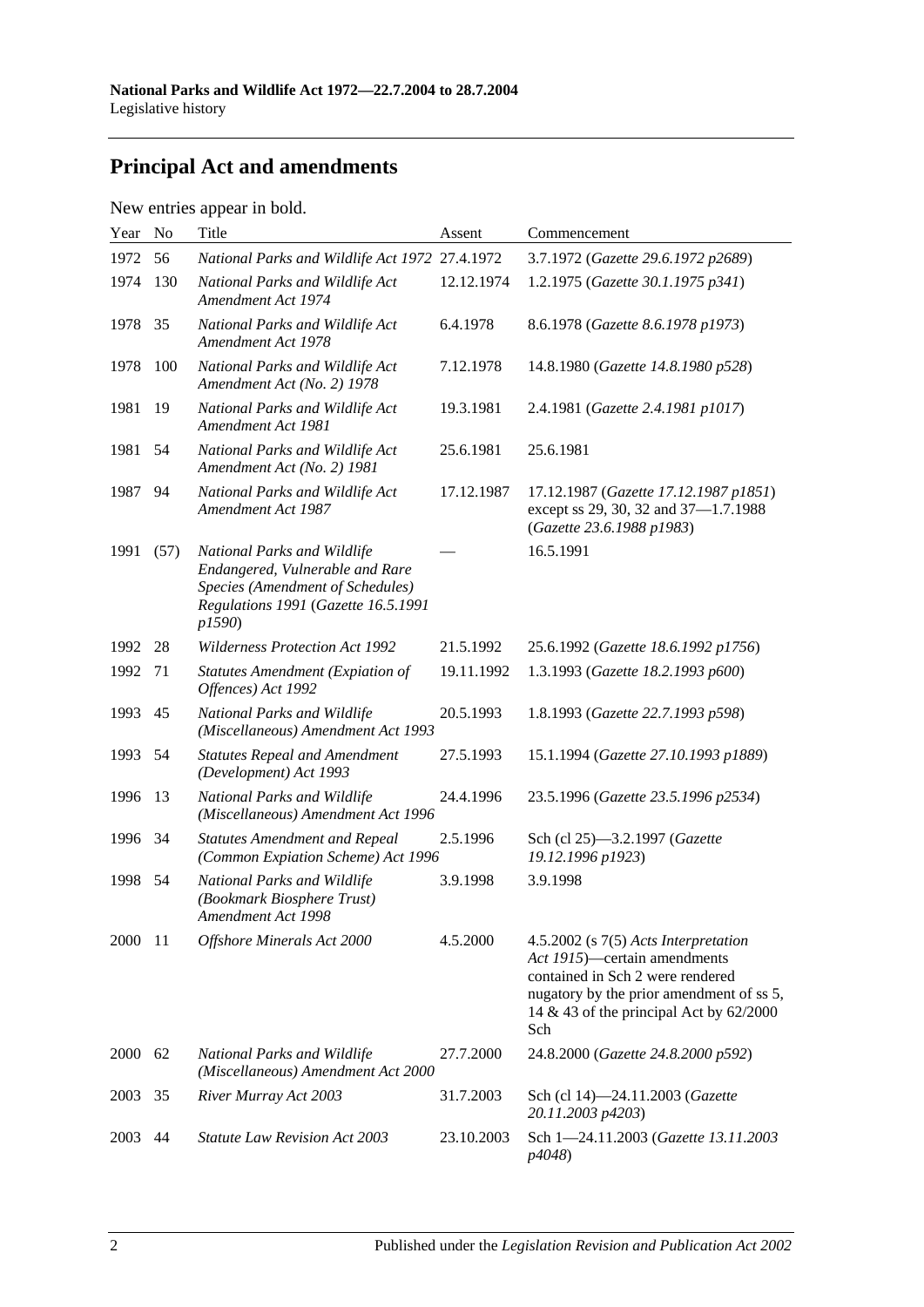| <b>Amendment Act 2003</b> | 2003 63 | <b>National Parks and Wildlife</b><br>(Innamincka Regional Reserve) |  | 11.12.2003 22.7.2004 (Gazette 22.7.2004 p2594) |
|---------------------------|---------|---------------------------------------------------------------------|--|------------------------------------------------|
|---------------------------|---------|---------------------------------------------------------------------|--|------------------------------------------------|

## **Provisions amended since 3 February 1976**

- Legislative history prior to 3 February 1976 appears in marginal notes and footnotes included in the consolidation of this Act contained in Volume 7 of The Public General Acts of South Australia 1837-1975 at page 540.
- Certain textual alterations were made to this Act by the Commissioner of Statute Revision when preparing the reprint of the Act that incorporated all amendments in force as at 11 July 1988. A schedule of these alterations was laid before Parliament on 16 August 1988.

New entries appear in bold.

Entries that relate to provisions that have been deleted appear in italics.

| Provision                                                   | How varied                                                                                     | Commencement |
|-------------------------------------------------------------|------------------------------------------------------------------------------------------------|--------------|
| Pt1                                                         |                                                                                                |              |
| $ss$ 2 and 3                                                | deleted in pursuance of the Acts Republication<br>Act 1967 as its function their now exhausted | 11.7.1988    |
| $s\,4$                                                      | amended by 35/1978 s 3                                                                         | 8.6.1978     |
|                                                             | amended by 100/1978 s 3                                                                        | 14.8.1980    |
|                                                             | deleted by 94/1987 Sch                                                                         | 17.12.1987   |
| s <sub>5</sub>                                              |                                                                                                |              |
| aircraft                                                    | inserted by $94/1987$ s 3(a)                                                                   | 17.12.1987   |
|                                                             | appointed member inserted by $13/1996$ s $3(a)$                                                | 23.5.1996    |
| the Advisory<br>Council                                     | deleted by $100/1978 s 4(b)$                                                                   | 14.8.1980    |
| the Council                                                 | deleted by $100/1978 s 4(b)$                                                                   | 14.8.1980    |
|                                                             | appointed member deleted by $100/1978 s 4(a)$                                                  | 14.8.1980    |
| carcass                                                     | substituted by $94/1987$ s 3(b)                                                                | 17.12.1987   |
| Officer                                                     | the Chief Executive inserted by 94/1987 s 3(j)                                                 | 17.12.1987   |
|                                                             | amended by 62/2000 Sch                                                                         | 24.8.2000    |
| the Council                                                 | inserted by $13/1996$ s $3(b)$                                                                 | 23.5.1996    |
| Crown lands                                                 | deleted by 94/1987 Sch                                                                         | 17.12.1987   |
| Crown land                                                  | inserted by 94/1987 Sch                                                                        | 17.12.1987   |
| the Department                                              | substituted by $94/1987$ s 3(k)                                                                | 17.12.1987   |
|                                                             | substituted by $13/1996$ s $3(c)$                                                              | 23.5.1996    |
| device                                                      | amended by $13/1996$ s $3(d)$                                                                  | 23.5.1996    |
| the Director                                                | amended by 94/1987 s 3(l)                                                                      | 17.12.1987   |
|                                                             | endangered species inserted by 94/1987 s 3(c)                                                  | 17.12.1987   |
| land under the<br>jurisdiction of the<br>Minister of Marine | deleted by 62/2000 Sch                                                                         | 24.8.2000    |
| marine mammal                                               | inserted by 45/1993 s 3                                                                        | 1.8.1993     |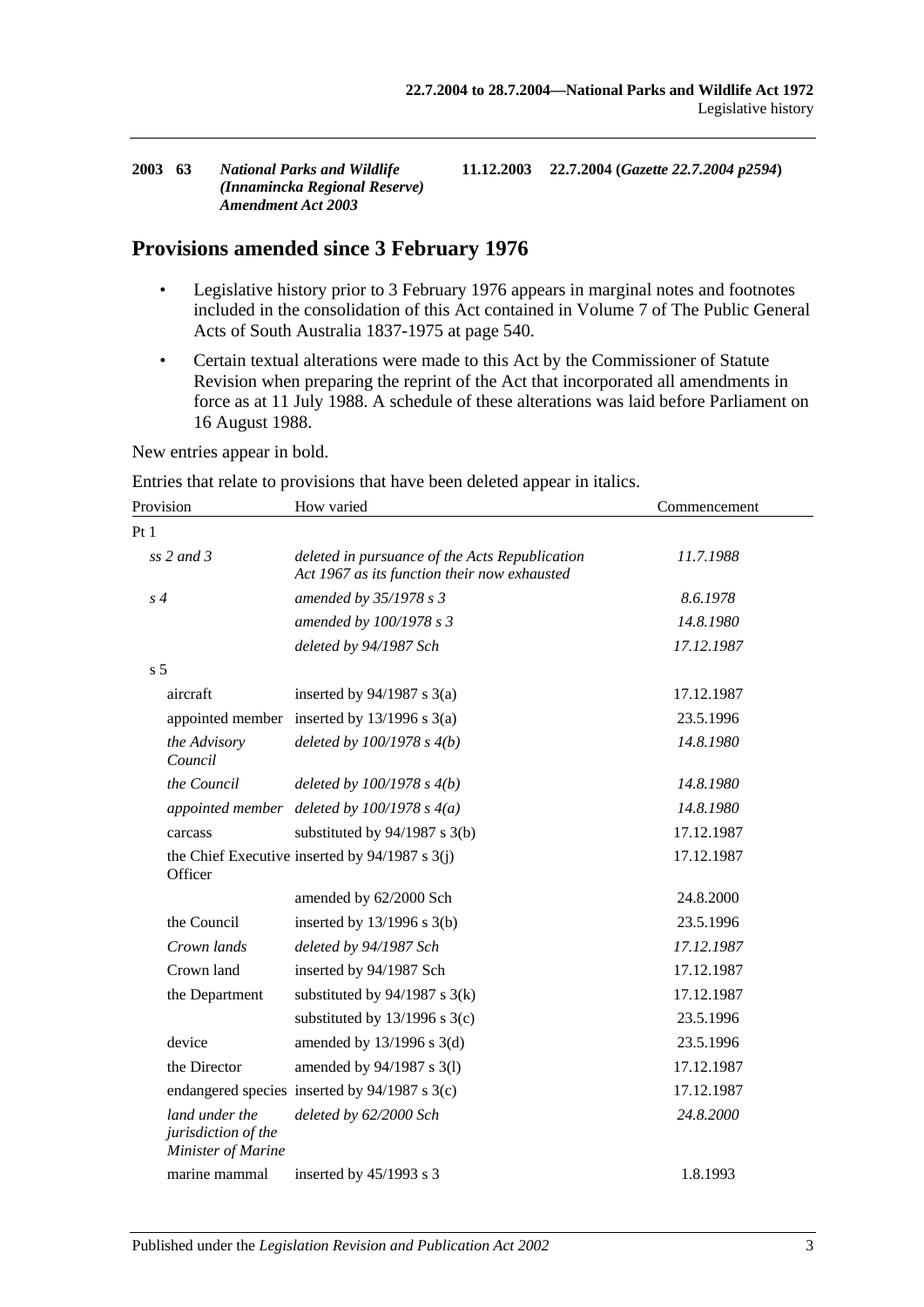| mining Act                                | inserted by 62/2000 Sch                           | 24.8.2000  |
|-------------------------------------------|---------------------------------------------------|------------|
| mining production<br>tenement             | inserted by $94/1987$ s 3(d)                      | 17.12.1987 |
|                                           | amended by 62/2000 Sch                            | 24.8.2000  |
|                                           | amended by 11/2000 Sch 2                          | 4.5.2002   |
| mining tenement                           | inserted by $94/1987$ s 3(d)                      | 17.12.1987 |
|                                           | substituted by 62/2000 Sch                        | 24.8.2000  |
| the Minister                              | deleted by $94/1987 s 3(m)$                       | 17.12.1987 |
| additions to a public<br>road             | minor alterations or inserted by $94/1987$ s 3(d) | 17.12.1987 |
| Murray-Darling<br>Basin                   | inserted by $35/2003$ Sch cl 14(a)                | 24.11.2003 |
| the Permanent<br>Head                     | deleted by $94/1987 s 3(n)$                       | 17.12.1987 |
| plant                                     | substituted by $94/1987$ s 3(e)                   | 17.12.1987 |
| premises                                  | inserted by $94/1987$ s 3(e)                      | 17.12.1987 |
| protected animal                          | amended by $94/1987$ s 3(f)                       | 17.12.1987 |
| protected native<br>plant                 | deleted by $94/1987 s 3(g)$                       | 17.12.1987 |
| protected<br>wildflower                   | deleted by $94/1987 s 3(g)$                       | 17.12.1987 |
| public road                               | inserted by $94/1987$ s 3(g)                      | 17.12.1987 |
|                                           | amended by 62/2000 Sch                            | 24.8.2000  |
| rare species                              | substituted by $94/1987$ s 3(g)                   | 17.12.1987 |
| relevant mining<br>Minister               | inserted by 62/2000 Sch                           | 24.8.2000  |
| and Flora Reserve<br>Act                  | the repealed Fauna deleted by 62/2000 Sch         | 24.8.2000  |
| the repealed<br>National Parks Act        | deleted by 62/2000 Sch                            | 24.8.2000  |
| reserve                                   | substituted by $94/1987$ s 3(h)                   | 17.12.1987 |
| <b>River Murray</b><br>Protection Area    | inserted by 35/2003 Sch cl 14(b)                  | 24.11.2003 |
| the Reserves<br><b>Advisory Committee</b> | inserted by $100/1978$ s $4(c)$                   | 14.8.1980  |
|                                           | deleted by $13/1996 s 3(e)$                       | 23.5.1996  |
| the Committee                             | inserted by $100/1978$ s $4(c)$                   | 14.8.1980  |
|                                           | deleted by $13/1996 s 3(e)$                       | 23.5.1996  |
| take                                      | amended by $94/1987$ s 3(i)                       | 17.12.1987 |
| threatened species                        | deleted by $94/1987 s 3(o)$                       | 17.12.1987 |
| vehicle                                   | inserted by $94/1987$ s 3(p)                      | 17.12.1987 |
| vulnerable species                        | inserted by $94/1987$ s 3(p)                      | 17.12.1987 |
| wilderness<br>protection area             | inserted by 28/1992 Sch 1                         | 25.6.1992  |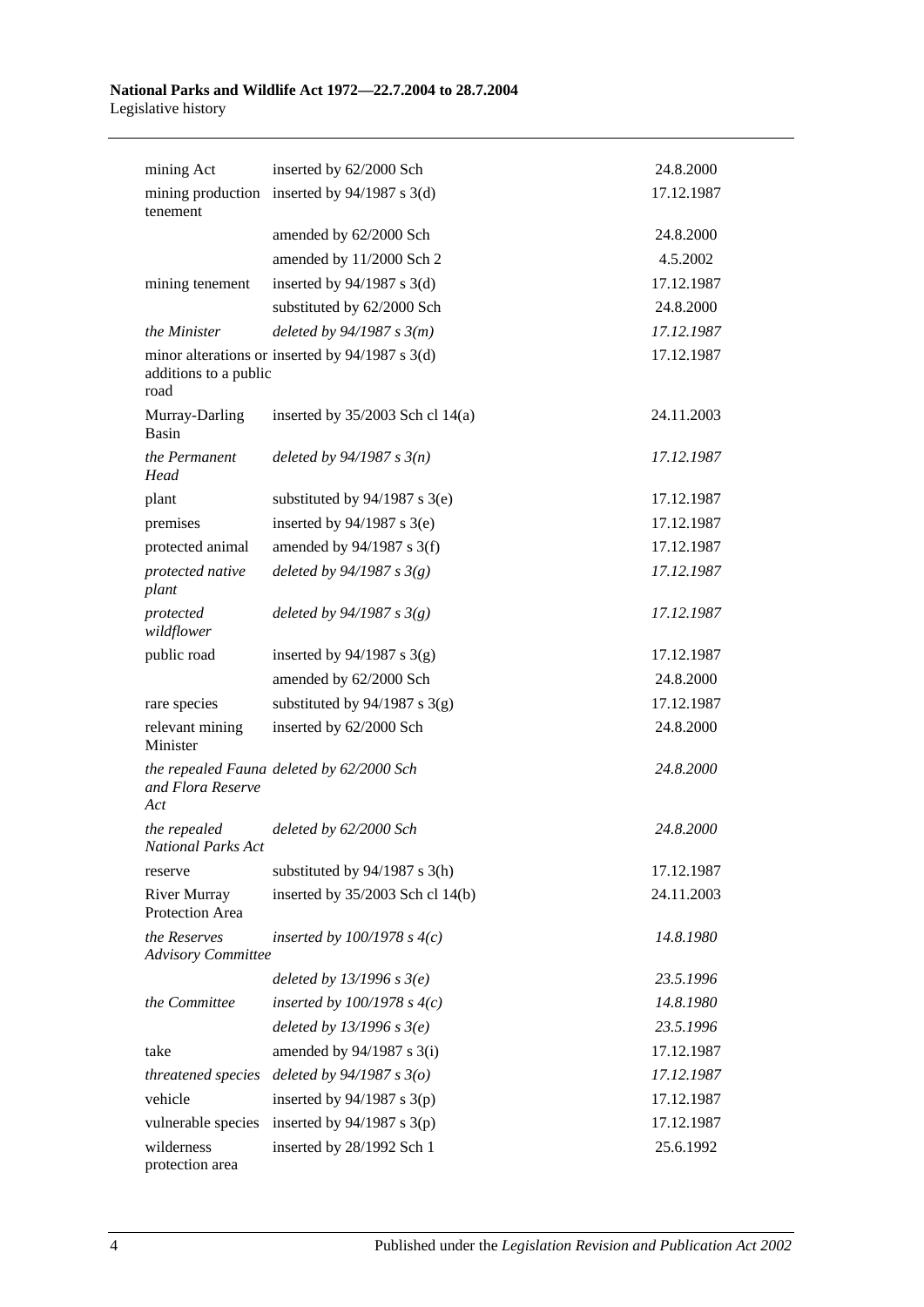### **22.7.2004 to 28.7.2004—National Parks and Wildlife Act 1972** Legislative history

| wilderness<br>protection zone | inserted by 28/1992 Sch 1           | 25.6.1992  |
|-------------------------------|-------------------------------------|------------|
| wildflower                    | deleted by $94/1987 s 3(q)$         | 17.12.1987 |
| Pt 2                          |                                     |            |
| Div <sub>1</sub>              |                                     |            |
| heading                       | amended by 94/1987 s 4              | 17.12.1987 |
| s <sub>6</sub>                |                                     |            |
| s(6(1))                       | substituted by 94/1987 Sch          | 17.12.1987 |
| s(6(2))                       | amended by 94/1987 Sch              | 17.12.1987 |
| $ss$ 7 and 8                  | deleted by 94/1987 Sch              | 17.12.1987 |
| s 9                           |                                     |            |
| s(9(2)                        | substituted by 94/1987 Sch          | 17.12.1987 |
|                               | amended by 62/2000 Sch              | 24.8.2000  |
| s 10                          |                                     |            |
| 10(2)                         | amended by 94/1987 Sch              | 17.12.1987 |
| s 11                          |                                     |            |
| s 11(2)                       | amended by $13/1996$ s $4(a)$       | 23.5.1996  |
|                               | amended by $62/2000$ s $3(a)$ , (b) | 24.8.2000  |
| s 11(3)                       | amended by 100/1978 s 5             | 14.8.1980  |
|                               | amended by 94/1987 Sch              | 17.12.1987 |
|                               | amended by $13/1996$ s $4(b)$ —(d)  | 23.5.1996  |
| s 11(4)                       | inserted by $62/2000$ s $3(c)$      | 24.8.2000  |
| s 12                          | substituted by 94/1987 s 5          | 17.12.1987 |
| s 12(1)                       | amended by $13/1996$ s $5(a)$       | 23.5.1996  |
|                               | amended by 62/2000 Sch              | 24.8.2000  |
| 12(2)                         | amended by $13/1996$ s $5(b)$       | 23.5.1996  |
|                               | amended by 62/2000 Sch              | 24.8.2000  |
| s 12(3)                       | amended by $13/1996$ s $5(c)$       | 23.5.1996  |
| s 13                          | substituted by 94/1987 s 6          | 17.12.1987 |
|                               | substituted by 62/2000 s 4          | 24.8.2000  |
| s 14                          | substituted by 94/1987 s 6          | 17.12.1987 |
|                               | amended by 62/2000 Sch              | 24.8.2000  |
| Div <sub>2</sub>              | substituted by 100/1978 s 6         | 14.8.1980  |
|                               | amended by 94/1987 s 7, Sch         | 17.12.1987 |
|                               | substituted by 13/1996 s 6          | 23.5.1996  |
| Div <sub>2A</sub>             | inserted by 13/1996 s 6             | 23.5.1996  |
| Div 2B                        | inserted by 13/1996 s 6             | 23.5.1996  |
| Div <sub>3</sub>              |                                     |            |
| s 20                          |                                     |            |
| $s \ 20(1)$                   | amended by $94/1987$ s $8(a)$       | 17.12.1987 |
| $s\,20(2)$ —(5)               | amended by 94/1987 Sch              | 17.12.1987 |
| $s\,20(6)$                    | inserted by $94/1987$ s $8(b)$      | 17.12.1987 |
| s 21                          | substituted by 94/1987 s 9          | 17.12.1987 |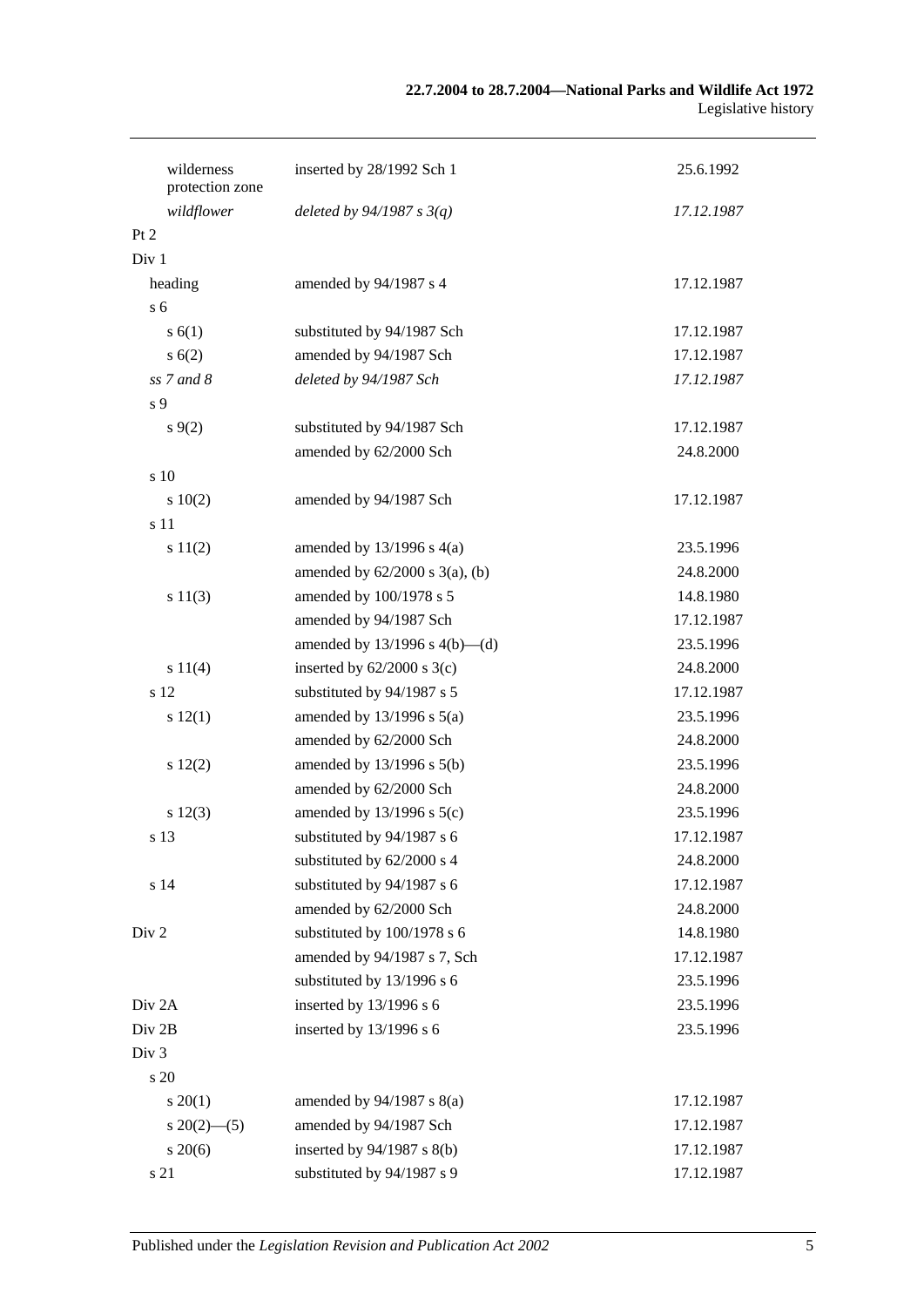| s <sub>22</sub>     | substituted by 94/1987 s 10      | 17.12.1987 |
|---------------------|----------------------------------|------------|
| $s\,22(1)$          | amended by 13/1996 s 7           | 23.5.1996  |
|                     | amended by $62/2000$ s $5(a)$    | 24.8.2000  |
| s $22(1a)$ — $(1c)$ | inserted by $62/2000$ s $5(b)$   | 24.8.2000  |
| $s\,22(7)$          | amended by 62/2000 Sch           | 24.8.2000  |
| s 23                | amended by 19/1981 s 3           | 2.4.1981   |
|                     | substituted by 94/1987 s 11      | 17.12.1987 |
| $s\,23(4)$          | amended by 13/1996 s $8(a)$ —(d) | 23.5.1996  |
| s 23(5)             | amended by 62/2000 Sch           | 24.8.2000  |
| $s \, 23(5a)$       | inserted by 13/1996 s 8(e)       | 23.5.1996  |
|                     | amended by 62/2000 Sch           | 24.8.2000  |
| s 24                | amended by 19/1981 s 4 (Sch)     | 2.4.1981   |
|                     | substituted by 94/1987 s 12      | 17.12.1987 |
| $s\,24(1)$ —(3)     | amended by 62/2000 Sch           | 24.8.2000  |
| s 24A               | inserted by 62/2000 s 6          | 24.8.2000  |
| s 25                | substituted by 94/1987 s 13      | 17.12.1987 |
| s 26                | amended by 19/1981 s 4 (Sch)     | 2.4.1981   |
|                     | amended by 94/1987 Sch           | 17.12.1987 |
|                     | amended by 62/2000 Sch           | 24.8.2000  |
| s26A                | inserted by 94/1987 s 14         | 17.12.1987 |
| $s \, 26A(1)$       | amended by $62/2000$ s $7(a)$    | 24.8.2000  |
| $s \, 26A(2)$       | amended by $62/2000$ s $7(b)$    | 24.8.2000  |
| Pt 3                |                                  |            |
| Div 1               |                                  |            |
| s 27                |                                  |            |
| $s\,27(2)$          | amended by 94/1987 Sch           | 17.12.1987 |
| Div <sub>2</sub>    |                                  |            |
| s 29                |                                  |            |
| $s\,29(2)$          | amended by 94/1987 Sch           | 17.12.1987 |
| Div 3               |                                  |            |
| s 31                |                                  |            |
| $s \ 31(2)$         | amended by 94/1987 Sch           | 17.12.1987 |
| $s \ 31(4)$         | substituted by 94/1987 s 15      | 17.12.1987 |
| Div <sub>4</sub>    |                                  |            |
| s 33                |                                  |            |
| $s \, 33(2)$        | substituted by 94/1987 Sch       | 17.12.1987 |
| $s \, 33(4)$        | amended by 62/2000 Sch           | 24.8.2000  |
| Div <sub>4A</sub>   | inserted by 94/1987 s 16         | 17.12.1987 |
| Div <sub>4B</sub>   | inserted by 13/1996 s 9          | 23.5.1996  |
| Div <sub>5</sub>    |                                  |            |
| s 35                |                                  |            |
| $s \, 35(1)$        | amended by 35/1978 s 4           | 8.6.1978   |
| $s \; 35(3)$        | substituted by 94/1987 Sch       | 17.12.1987 |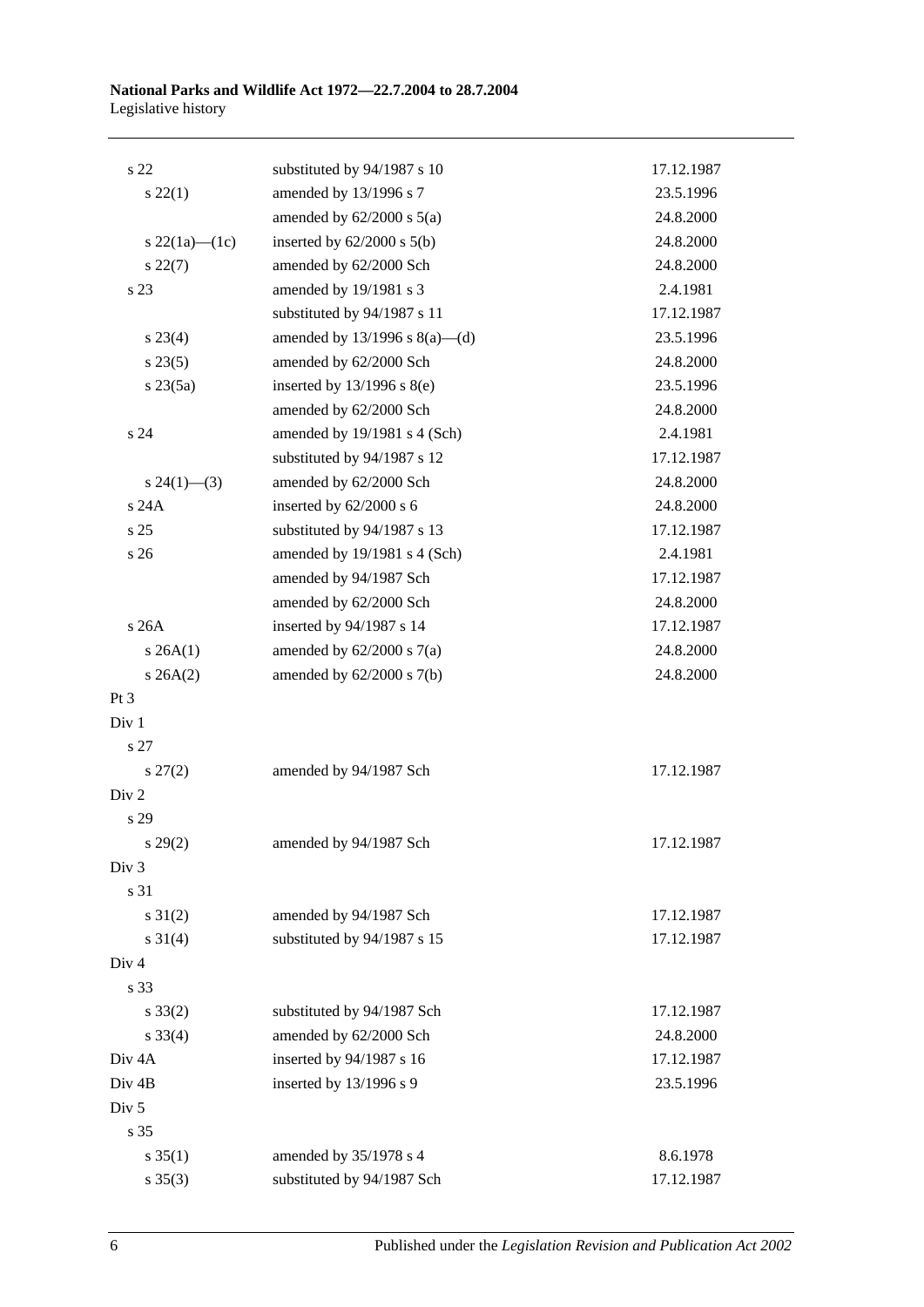|                          | substituted by 62/2000 s 8                                  | 24.8.2000  |
|--------------------------|-------------------------------------------------------------|------------|
| $s \, 35(4)$             | substituted by 62/2000 s 8                                  | 24.8.2000  |
| $s \, 35(5)$             | inserted by 62/2000 s 8                                     | 24.8.2000  |
|                          | amended by $35/2003$ Sch cl 14(c)                           | 24.11.2003 |
| $s \, 35(5a)$ and $(5b)$ | inserted by $35/2003$ Sch cl 14(d)                          | 24.11.2003 |
| $s \, 35(6)$             | inserted by 62/2000 s 8                                     | 24.8.2000  |
| s <sub>36</sub>          |                                                             |            |
| $s \; 36(1)$             | amended by 35/1978 s 5                                      | 8.6.1978   |
| $s \; 36(2)$             | substituted by 94/1987 s 17                                 | 17.12.1987 |
|                          | amended by 62/2000 Sch                                      | 24.8.2000  |
| s 37                     | amended by 94/1987 s 18, Sch                                | 17.12.1987 |
|                          | amended by 62/2000 Sch                                      | 24.8.2000  |
|                          | amended by 35/2003 Sch cl 14(e)                             | 24.11.2003 |
| s 38                     |                                                             |            |
| $s \, 38(1)$             | substituted by 94/1987 Sch                                  | 17.12.1987 |
| $s \frac{38(2a)}{2}$     | inserted by 54/1993 s 11                                    | 15.1.1994  |
|                          | amended by $35/2003$ Sch cl 14(f), (g)                      | 24.11.2003 |
| $s \ 38(3)$              | amended by $13/1996$ s $10(a)$                              | 23.5.1996  |
| $s \, 38(6)$             | amended by 94/1987 s 19                                     | 17.12.1987 |
|                          | amended by 13/1996 s 10(b)                                  | 23.5.1996  |
| $s \, 38(7)$             | amended by $100/1978$ s $7(a)$                              | 14.8.1980  |
|                          | amended by 94/1987 Sch                                      | 17.12.1987 |
|                          | amended by $13/1996$ s $10(c)$                              | 23.5.1996  |
| $s \ 38(8)$              | amended by 100/1978 s 7(b), (c)                             | 14.8.1980  |
|                          | amended by $13/1996$ s $10(d)$                              | 23.5.1996  |
| $s \ 38(9)$              | amended by $100/1978$ s $7(d)$                              | 14.8.1980  |
|                          | substituted by 94/1987 Sch                                  | 17.12.1987 |
|                          | amended by 13/1996 s 10(e)                                  | 23.5.1996  |
| $s \, 38(10)$            | substituted by 94/1987 Sch                                  | 17.12.1987 |
| $s \frac{38(10a)}{2}$    | inserted by $13/1996$ s $10(f)$                             | 23.5.1996  |
| $\rm s$ 40               |                                                             |            |
| $s\,40(1)$               | s 40 amended and redesignated as s 40(1) by<br>94/1987 s 20 | 17.12.1987 |
| $s\ 40(2)$               | inserted by 94/1987 s 20(b)                                 | 17.12.1987 |
| s 40A                    | inserted by 94/1987 s 21                                    | 17.12.1987 |
| s $40A(1)$ —(3)          | amended by 62/2000 Sch                                      | 24.8.2000  |
| Div <sub>6</sub>         |                                                             |            |
| heading                  | substituted by 63/2003 s 4                                  | 22.7.2004  |
| s 41                     |                                                             |            |
| $s\ 41(1)$               | substituted by 94/1987 s 22                                 | 17.12.1987 |
|                          | amended by 62/2000 Sch                                      | 24.8.2000  |
|                          | amended by 35/2003 Sch cl 14(h)                             | 24.11.2003 |
| $s\ 41(2)$               | substituted by 62/2000 Sch                                  | 24.8.2000  |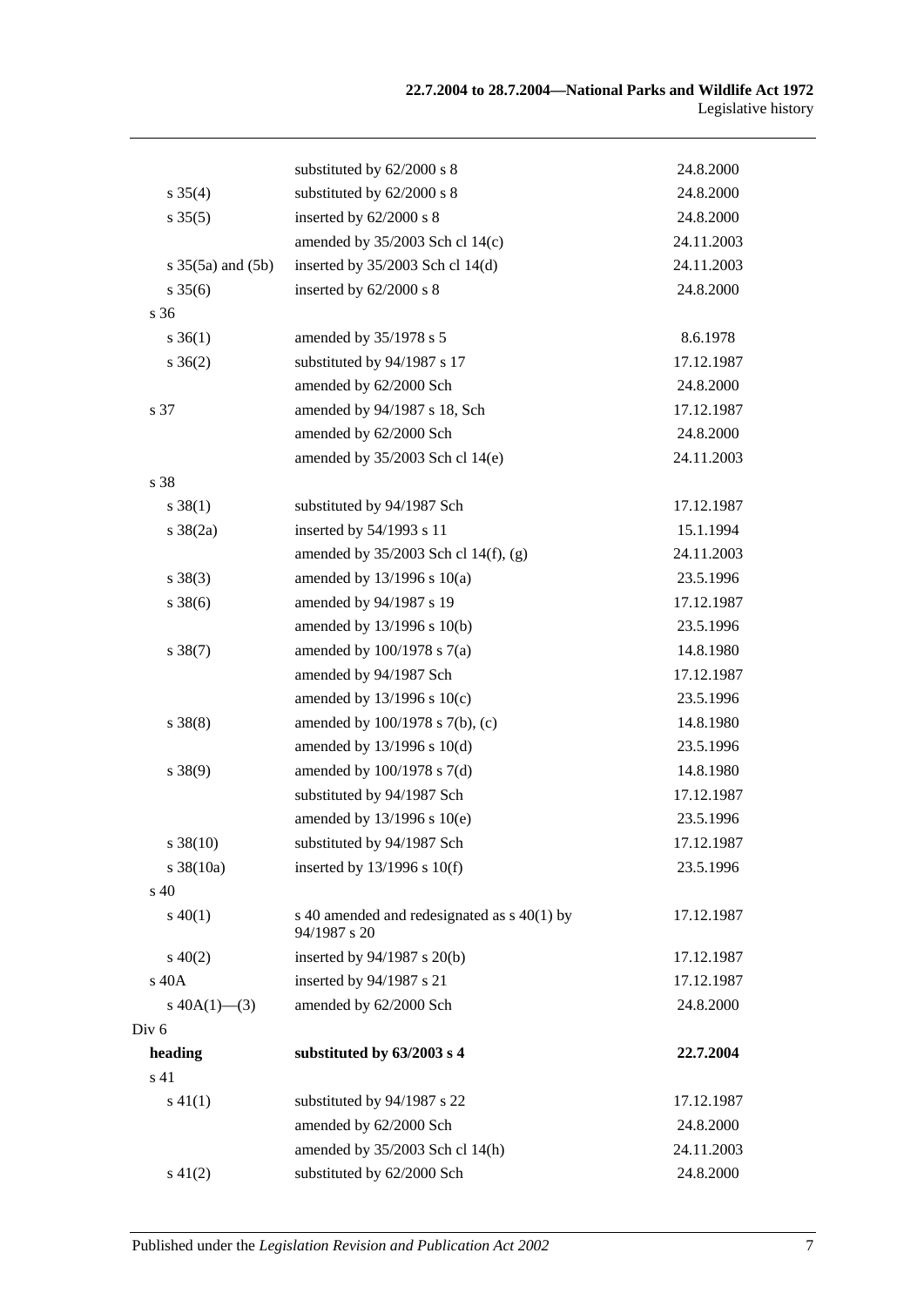| $s$ 41 $A$                                | inserted by 94/1987 s 23                                                    | 17.12.1987 |
|-------------------------------------------|-----------------------------------------------------------------------------|------------|
| s 42                                      |                                                                             |            |
| $s\ 42(3)$                                | amended by 19/1981 s 4 (Sch)                                                | 2.4.1981   |
|                                           | amended by 94/1987 Sch                                                      | 17.12.1987 |
|                                           | amended by 62/2000 Sch                                                      | 24.8.2000  |
| $s\ 42(4)$                                | amended by 94/1987 Sch                                                      | 17.12.1987 |
| s <sub>43</sub>                           |                                                                             |            |
| $s\,43(1)$                                | amended by 94/1987 s 24(a)                                                  | 17.12.1987 |
|                                           | amended by 62/2000 Sch                                                      | 24.8.2000  |
| $s\,43(1a)$                               | inserted by $94/1987$ s $24(b)$                                             | 17.12.1987 |
| $s\,43(2)$                                | amended by 94/1987 s 24(c)                                                  | 17.12.1987 |
| $s\,43(2a)$                               | inserted by $94/1987$ s $24(d)$                                             | 17.12.1987 |
|                                           | amended by 62/2000 Sch                                                      | 24.8.2000  |
| $s\,43(5)$                                | amended by 62/2000 Sch                                                      | 24.8.2000  |
| $s$ 43 $A$                                | inserted by 94/1987 s 25                                                    | 17.12.1987 |
| s $43A(1)$ - (5)                          | amended by 62/2000 Sch                                                      | 24.8.2000  |
| $s\,43A(6)$                               | substituted by 62/2000 Sch                                                  | 24.8.2000  |
| $s\,43A(7)$                               | inserted by 62/2000 Sch                                                     | 24.8.2000  |
| $s$ 43AB                                  | inserted by 63/2003 s 5                                                     | 22.7.2004  |
| s 43B                                     | inserted by 94/1987 s 25                                                    | 17.12.1987 |
| $s\,43B(1)$                               | amended by 62/2000 Sch                                                      | 24.8.2000  |
| $s$ 43B(3)                                | inserted by 63/2003 s 6                                                     | 22.7.2004  |
| $s\,43C$                                  | inserted by 13/1996 s 11                                                    | 23.5.1996  |
| $s\,43C(1)$                               | s 43C amended and redesignated as $s$ 43C(1) by<br>$62/2000$ s $9(a)$ , (b) | 24.8.2000  |
| $s\ 43C(2)$                               | inserted by $62/2000$ s $9(b)$                                              | 24.8.2000  |
| Div <sub>7</sub>                          |                                                                             |            |
| s <sub>44</sub>                           |                                                                             |            |
| $s\,44(1a)$                               | inserted by 13/1996 s 12                                                    | 23.5.1996  |
| $s\,44(3)$                                | inserted by 94/1987 s 26                                                    | 17.12.1987 |
| s <sub>45</sub>                           | amended by 19/1981 s 4 (Sch)                                                | 2.4.1981   |
|                                           | substituted by 94/1987 s 27                                                 | 17.12.1987 |
| $s\,45(1)$                                | amended by 62/2000 Sch                                                      | 24.8.2000  |
| Pt 3A                                     | inserted by 35/1978 s 6                                                     | 8.6.1978   |
| Div 1                                     |                                                                             |            |
| heading                                   | inserted by 62/2000 s 10                                                    | 24.8.2000  |
| s 45A                                     |                                                                             |            |
| <b>Bookmark</b><br><b>Biosphere Trust</b> | inserted by 54/1998 s 2                                                     | 3.9.1998   |
| <b>General Reserves</b><br>Trust          | inserted by 62/2000 s 11                                                    | 24.8.2000  |
| Man and the<br><b>Biosphere Program</b>   | inserted by 54/1998 s 2                                                     | 3.9.1998   |
|                                           |                                                                             |            |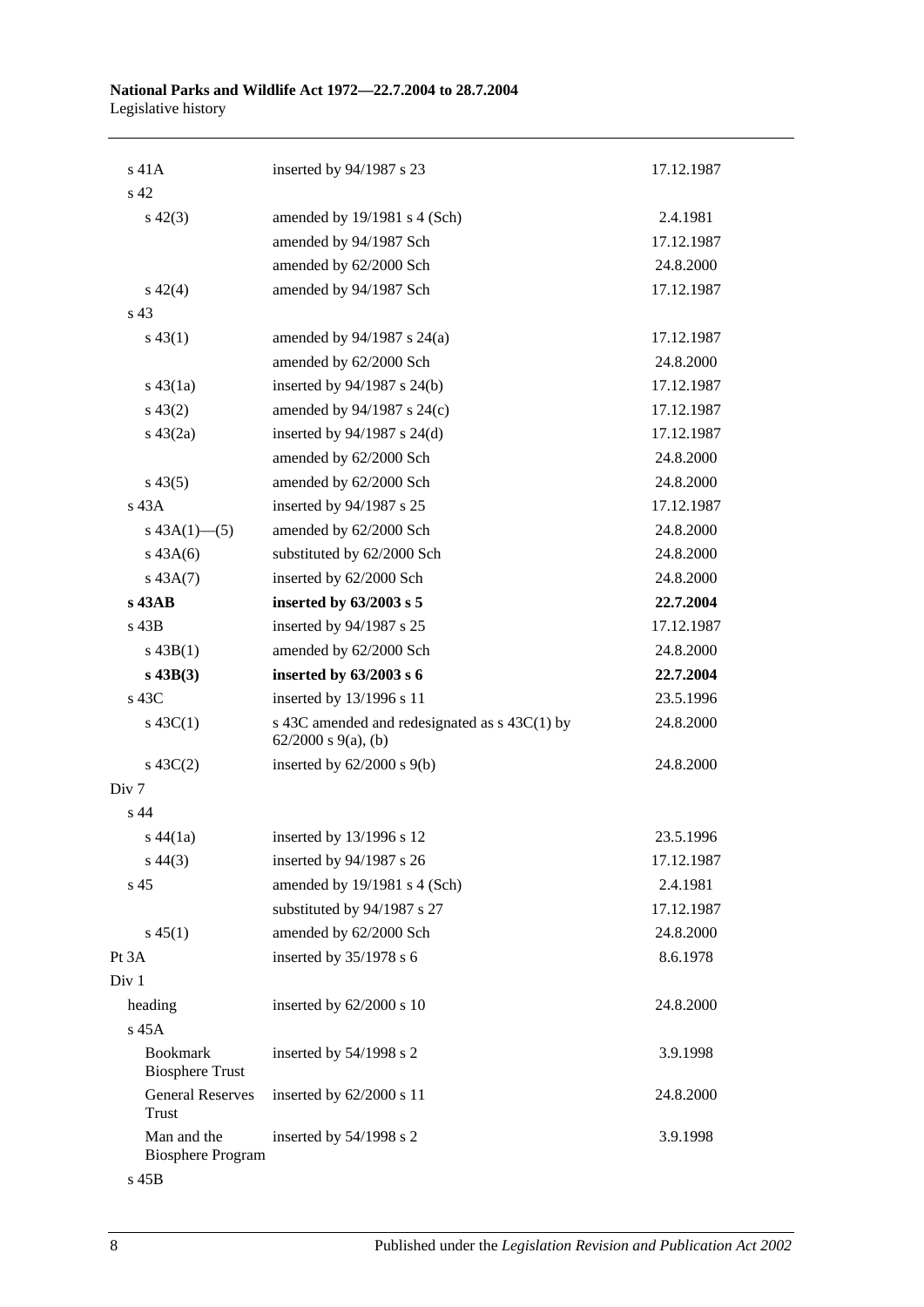| $s\,45B(2)$          | amended by 62/2000 s 12         | 24.8.2000  |
|----------------------|---------------------------------|------------|
| s 45BA               | inserted by 62/2000 s 13        | 24.8.2000  |
| s 45D                |                                 |            |
| s $45D(2)$ and $(4)$ | substituted by 94/1987 Sch      | 17.12.1987 |
| $s\,45D(5)$          | amended by 62/2000 Sch          | 24.8.2000  |
| $s$ 45 $E$           |                                 |            |
| $s\,45E(1)$          | amended by 62/2000 Sch          | 24.8.2000  |
| $s\,45E(2)$          | substituted by 94/1987 Sch      | 17.12.1987 |
|                      | amended by 62/2000 Sch          | 24.8.2000  |
| $s\,45E(3)$          | amended by 62/2000 Sch          | 24.8.2000  |
| $s$ 45 $F$           |                                 |            |
| $s\,45F(1)$          | amended by $13/1996$ s $13(a)$  | 23.5.1996  |
|                      | amended by $54/1998$ s $3(a)$   | 3.9.1998   |
|                      | amended by $62/2000$ s $14(a)$  | 24.8.2000  |
| $s\,45F(1a)$         | inserted by $54/1998$ s $3(b)$  | 3.9.1998   |
| $s$ 45 $F(1b)$       | inserted by $62/2000$ s $14(b)$ | 24.8.2000  |
| $s\ 45F(2a)$         | inserted by 13/1996 s 13(b)     | 23.5.1996  |
| s $45F(2b)$ - $(2d)$ | inserted by $62/2000$ s $14(c)$ | 24.8.2000  |
| s 45H                |                                 |            |
| $s\,45H(2)$          | substituted by 62/2000 Sch      | 24.8.2000  |
| $s$ 45I              | substituted by 54/1998 s 4      | 3.9.1998   |
| $s$ 45J              |                                 |            |
| $s\,45J(3)$          | amended by 62/2000 Sch          | 24.8.2000  |
| $s\,45K$             | amended by 94/1987 Sch          | 17.12.1987 |
|                      | deleted by 62/2000 s 15         | 24.8.2000  |
| Div <sub>2</sub>     | inserted by $62/2000$ s 16      | 24.8.2000  |
| Pt 4                 |                                 |            |
| heading              | amended by 94/1987 s 28         | 17.12.1987 |
| s 46                 |                                 |            |
| $s\,46(2)$           | amended by 94/1987 s 29         | 1.7.1988   |
| s 47                 | amended by 19/1981 s 4 (Sch)    | 2.4.1981   |
|                      | substituted by 94/1987 s 30     | 1.7.1988   |
| $s\,47(1)$           | amended by 28/1992 Sch 1        | 25.6.1992  |
| $s\,47(3)$           | amended by 62/2000 Sch          | 24.8.2000  |
| $s\,47(4)$           | amended by 71/1992 s 3(1) (Sch) | 1.3.1993   |
|                      | amended by 62/2000 Sch          | 24.8.2000  |
| s 48                 | amended by 19/1981 s 4 (Sch)    | 2.4.1981   |
|                      | substituted by 94/1987 s 31     | 17.12.1987 |
| $s\,48(1)$           | amended by 62/2000 Sch          | 24.8.2000  |
| s 48A                | inserted by 94/1987 s 32        | 1.7.1988   |
| s 48A(1)             | amended by 62/2000 Sch          | 24.8.2000  |
| s 49                 | substituted by 94/1987 s 33     | 17.12.1987 |
| s 49A                | inserted by 13/1996 s 14        | 23.5.1996  |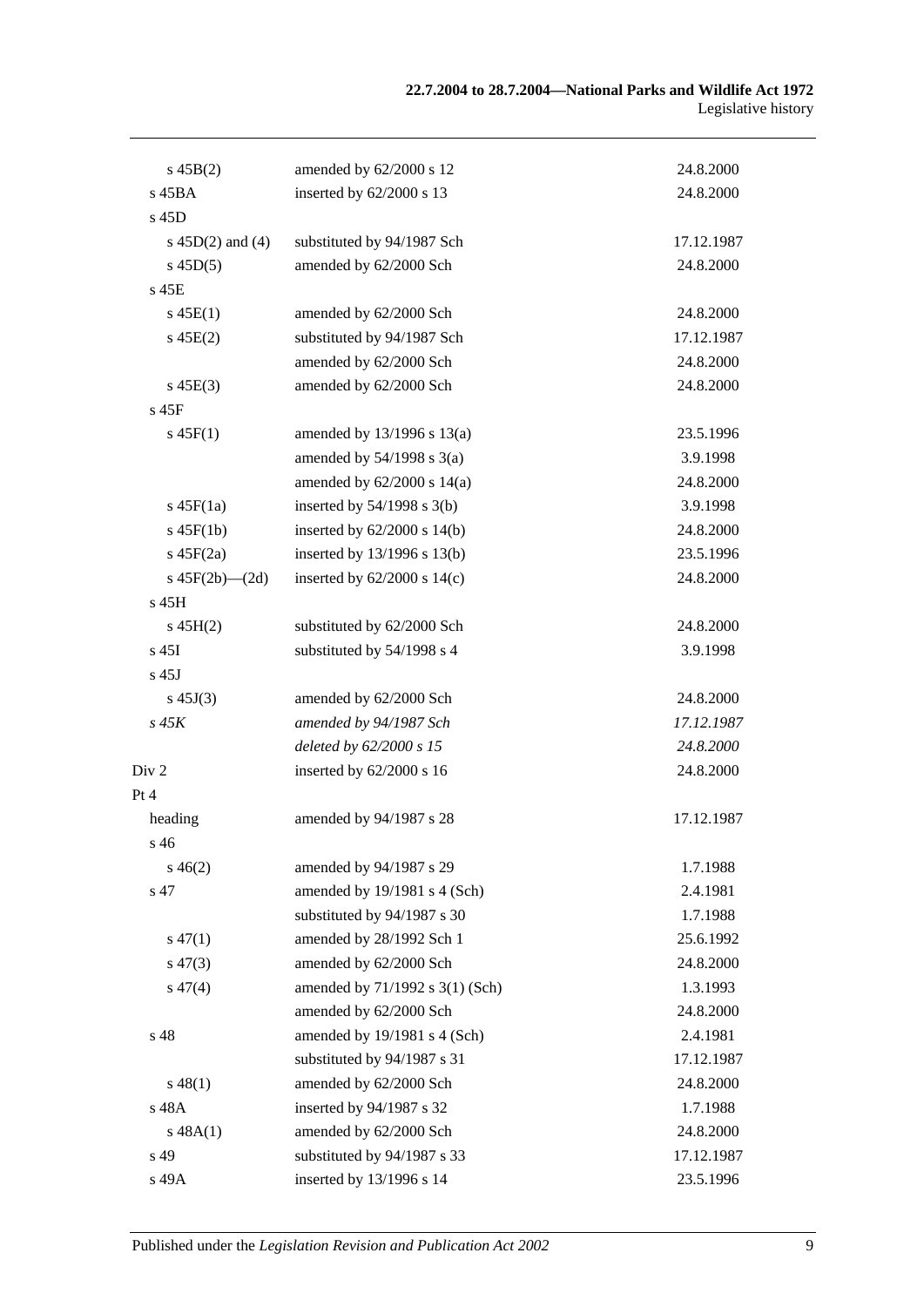### Pt 5

Div 2

s 51

| s 51(1)           | amended by 19/1981 s 4 (Sch)    | 2.4.1981   |
|-------------------|---------------------------------|------------|
|                   | substituted by 94/1987 s 34     | 17.12.1987 |
|                   | amended by 45/1993 s 4          | 1.8.1993   |
|                   | amended by 62/2000 Sch          | 24.8.2000  |
| $s \frac{5l}{la}$ | amended by $19/1981$ s 4 (Sch)  | 2.4.1981   |
|                   | deleted by 94/1987 s 34         | 17.12.1987 |
| s 51A             | inserted by 13/1996 s 15        | 23.5.1996  |
|                   | expired: $s$ 51A(7)             | 23.5.2000  |
|                   | inserted by 62/2000 s 17        | 24.8.2000  |
| s 52              | substituted by 94/1987 s 35     | 17.12.1987 |
| s 52(1)           | amended by 13/1996 s 16(a)      | 23.5.1996  |
| $s\,52(2)$        | amended by 28/1992 Sch 1        | 25.6.1992  |
| $s\,52(3)$        | amended by 13/1996 s 16(b)      | 23.5.1996  |
| s 53              |                                 |            |
| s 53(1)           | amended by 94/1987 s 36, Sch    | 17.12.1987 |
| $s\,53(2)$        | amended by 94/1987 Sch          | 17.12.1987 |
| s 53(4)           | amended by 19/1981 s 4 (Sch)    | 2.4.1981   |
|                   | amended by 94/1987 Sch          | 17.12.1987 |
|                   | amended by 71/1992 s 3(1) (Sch) | 1.3.1993   |
|                   | amended by 62/2000 Sch          | 24.8.2000  |
| s 53(6)           | amended by 94/1987 Sch          | 17.12.1987 |
| s 53A             | inserted by 62/2000 s 18        | 24.8.2000  |
| Div <sub>3</sub>  | amended by 19/1981 s 4 (Sch)    | 2.4.1981   |
|                   | substituted by 94/1987 s 37     | 1.7.1988   |
| s 55              | amended by 71/1992 s 3(1) (Sch) | 1.3.1993   |
|                   | amended by 62/2000 Sch          | 24.8.2000  |
| Div 4             |                                 |            |
| s 58              | amended by 19/1981 s 4 (Sch)    | 2.4.1981   |
|                   | substituted by 94/1987 s 38     | 17.12.1987 |
| s $58(1)$ (3)     | amended by 62/2000 Sch          | 24.8.2000  |
| s 58(4a)          | inserted by 62/2000 s 19        | 24.8.2000  |
| s 58(9)           | deleted by 13/1996 s 17         | 23.5.1996  |
| s 58A             | inserted by 94/1987 s 38        | 17.12.1987 |
|                   | amended by 62/2000 Sch          | 24.8.2000  |
| s 59              | amended by 19/1981 s 4 (Sch)    | 2.4.1981   |
|                   | amended by 94/1987 Sch          | 17.12.1987 |
|                   | amended by 71/1992 s 3(1) (Sch) | 1.3.1993   |
|                   | substituted by 13/1996 s 18     | 23.5.1996  |
| s 60              | amended by 19/1981 s 4 (Sch)    | 2.4.1981   |
|                   | substituted by 94/1987 s 39     | 17.12.1987 |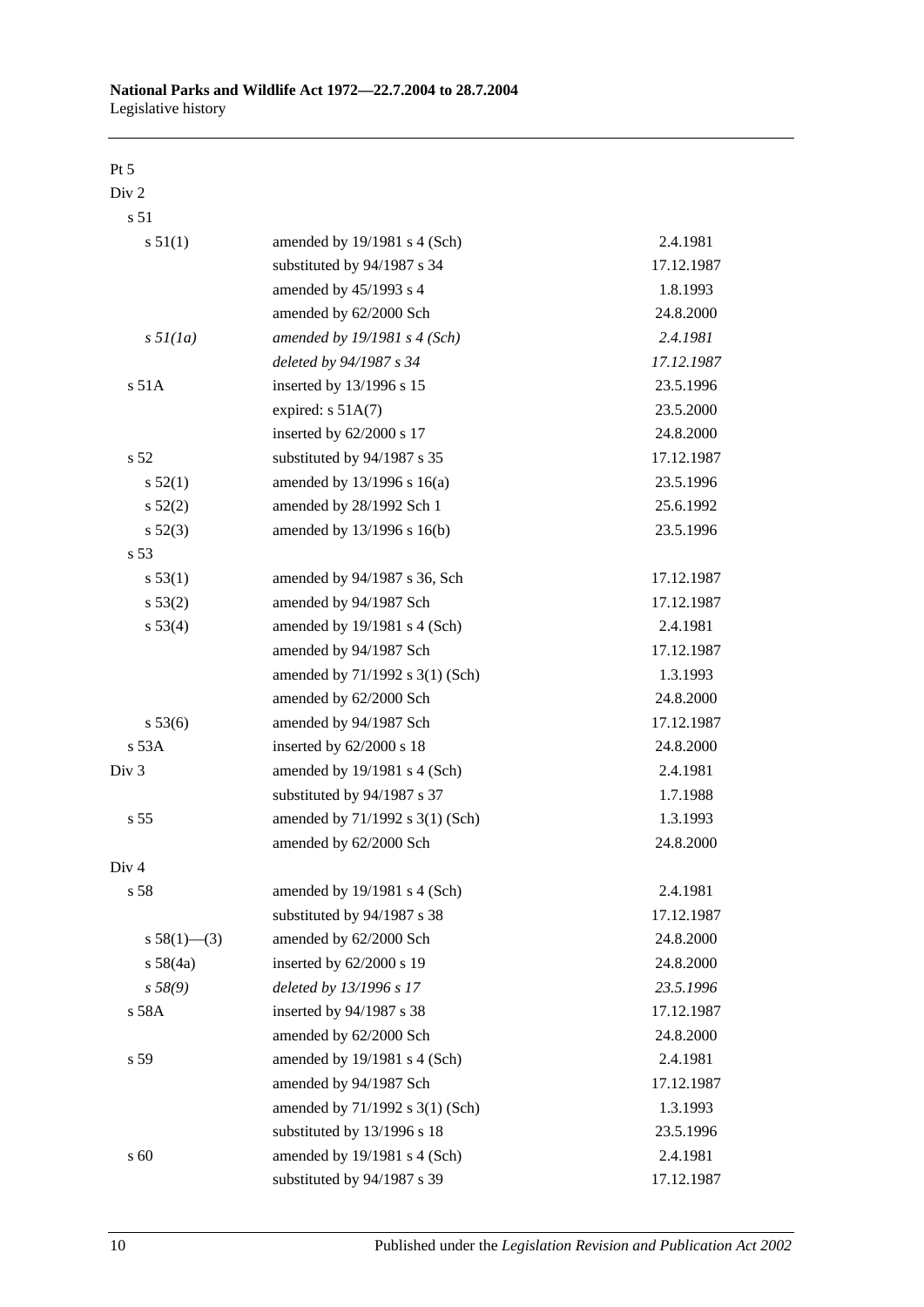| s 60(1)                               | amended by 45/1993 s 5                         | 1.8.1993   |
|---------------------------------------|------------------------------------------------|------------|
|                                       | amended by 62/2000 Sch                         | 24.8.2000  |
| Div <sub>4</sub> A                    | inserted by 45/1993 s 6                        | 1.8.1993   |
| $s$ 60 $A$                            | deleted by 13/1996 s 19                        | 23.5.1996  |
| s 60B                                 |                                                |            |
| animal                                | inserted by $13/1996$ s $20(a)$                | 23.5.1996  |
| of protected animals                  | commercial farming inserted by 13/1996 s 20(b) | 23.5.1996  |
| trial farming of<br>protected animals | inserted by $13/1996$ s $20(b)$                | 23.5.1996  |
| s 60BA                                | inserted by 13/1996 s 21                       | 23.5.1996  |
| s 60C                                 |                                                |            |
| $s \ 60C(2)$                          | amended by $13/1996$ s $22(a)$                 | 23.5.1996  |
| s $60C(3)$                            | amended by 13/1996 s 22(b)                     | 23.5.1996  |
| s $60C(4)$                            | substituted by $13/1996$ s $22(c)$             | 23.5.1996  |
| s $60C(6)$                            | amended by $13/1996$ s $22(d)$                 | 23.5.1996  |
| $s$ 60D                               |                                                |            |
| s $60D(1a)$                           | inserted by $13/1996$ s $23(a)$                | 23.5.1996  |
| $s$ 60D(4)                            | amended by 62/2000 Sch                         | 24.8.2000  |
| $s$ 60D(5)                            | substituted by $13/1996$ s $23(b)$             | 23.5.1996  |
| s $60D(5a)$                           | inserted by $13/1996$ s $23(b)$                | 23.5.1996  |
| $s$ 60D(6)                            | amended by 62/2000 Sch                         | 24.8.2000  |
| $s$ 60D(9)                            | inserted by $13/1996$ s $23(c)$                | 23.5.1996  |
| Div <sub>4B</sub>                     | inserted by 13/1996 s 24                       | 23.5.1996  |
| $\rm s$ 60I                           |                                                |            |
| s $60I(3)$ and $(6)$                  | amended by 62/2000 Sch                         | 24.8.2000  |
| Div 5                                 |                                                |            |
| s 61                                  | amended by 13/1996 s 25                        | 23.5.1996  |
|                                       | substituted by 62/2000 s 20                    | 24.8.2000  |
| s <sub>62</sub>                       |                                                |            |
| $s \, 62(2)$                          | amended by 19/1981 s 4 (Sch)                   | 2.4.1981   |
|                                       | substituted by 94/1987 Sch                     | 17.12.1987 |
|                                       | amended by 62/2000 Sch                         | 24.8.2000  |
| s $62(4)$ and $(5)$                   | amended by 13/1996 s 26                        | 23.5.1996  |
| Div <sub>6</sub>                      |                                                |            |
| s 64                                  |                                                |            |
| s 64(1)                               | amended by 19/1981 s 4 (Sch)                   | 2.4.1981   |
|                                       | amended by $94/1987$ s $40(a)$ , Sch           | 17.12.1987 |
|                                       | amended by 71/1992 s 3(1) (Sch)                | 1.3.1993   |
|                                       | amended by 62/2000 Sch                         | 24.8.2000  |
| s $64(3)$ and $(4)$                   | amended by 19/1981 s 4 (Sch)                   | 2.4.1981   |
|                                       | amended by 94/1987 Sch                         | 17.12.1987 |
|                                       | amended by 71/1992 s 3(1) (Sch)                | 1.3.1993   |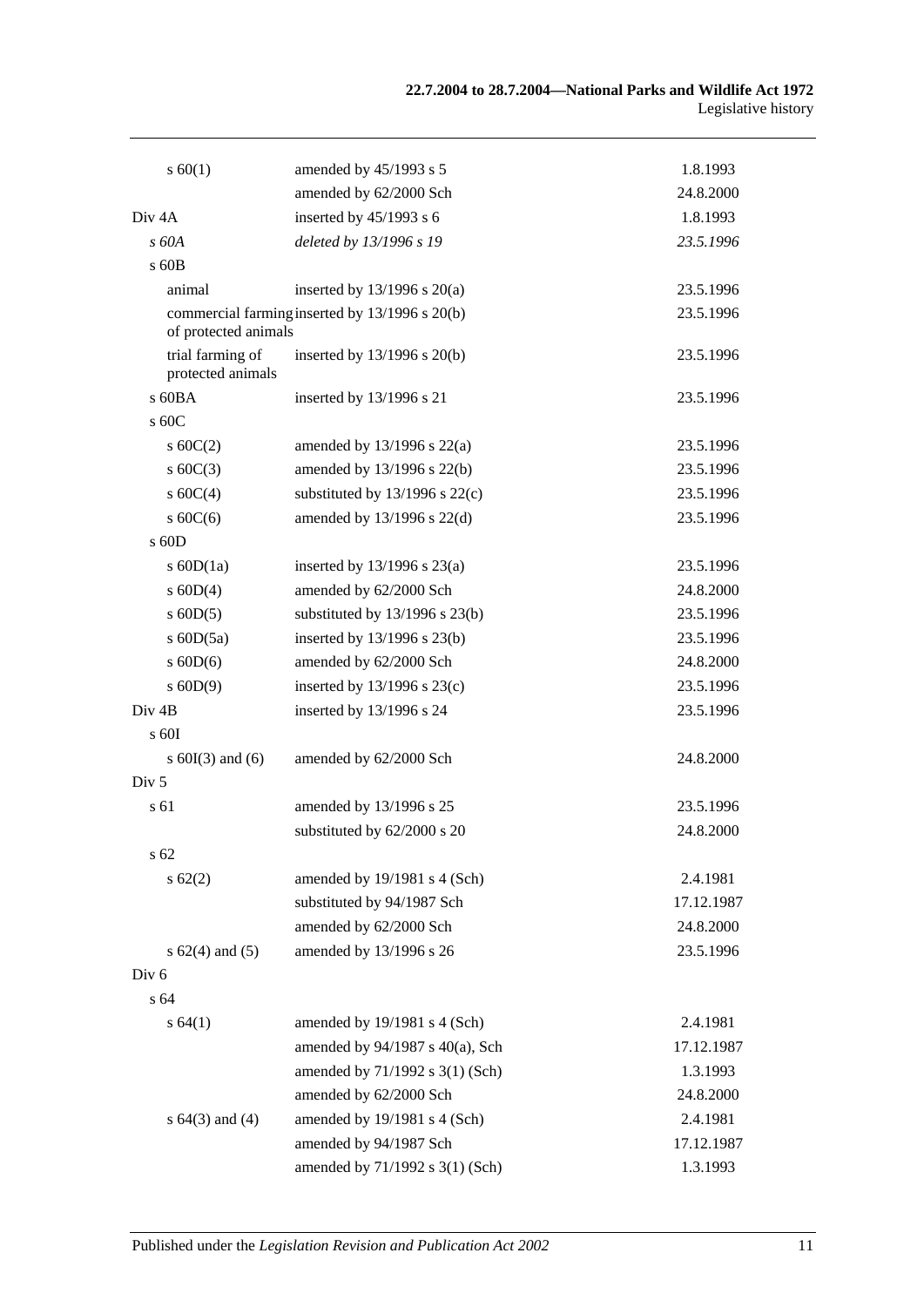|                             | amended by 62/2000 Sch               | 24.8.2000  |
|-----------------------------|--------------------------------------|------------|
| $s \, 64(5)$                | substituted by 94/1987 Sch           | 17.12.1987 |
| s 64(6)                     | inserted by 94/1987 s 40(b)          | 17.12.1987 |
| owner                       | amended by 62/2000 Sch               | 24.8.2000  |
| s <sub>65</sub>             |                                      |            |
| s $65(1)$ and $(2)$         | amended by 19/1981 s 4 (Sch)         | 2.4.1981   |
|                             | substituted by 94/1987 Sch           | 17.12.1987 |
|                             | amended by 62/2000 Sch               | 24.8.2000  |
| s 66                        | amended by 19/1981 s 4 (Sch)         | 2.4.1981   |
|                             | substituted by 94/1987 s 41          | 17.12.1987 |
| s 66(2)                     | amended by 71/1992 s 3(1) (Sch)      | 1.3.1993   |
|                             | amended by 62/2000 Sch               | 24.8.2000  |
| s 68                        | amended by 19/1981 s 4 (Sch)         | 2.4.1981   |
|                             | amended by 94/1987 Sch               | 17.12.1987 |
|                             | substituted by 45/1993 s 7           | 1.8.1993   |
| s 68(1)                     | amended by $62/2000$ s $21(a)$ , Sch | 24.8.2000  |
| s68(3)                      | inserted by 62/2000 s 21(b)          | 24.8.2000  |
| Div 1                       |                                      |            |
| heading                     | inserted by 94/1987 s 42             | 17.12.1987 |
| s 68A                       |                                      |            |
| s 68A(1)                    | amended by 19/1981 s 4 (Sch)         | 2.4.1981   |
|                             | amended by 94/1987 Sch               | 17.12.1987 |
|                             | amended by 71/1992 s 3(1) (Sch)      | 1.3.1993   |
|                             | amended by 62/2000 Sch               | 24.8.2000  |
| s 68A(3)                    | deleted by 62/2000 s 22              | 24.8.2000  |
| s 68A(4)                    | amended by 94/1987 Sch               | 17.12.1987 |
| s 68A(5)                    | amended by 94/1987 s 43              | 17.12.1987 |
| s 68B                       | amended by 19/1981 s 4 (Sch)         | 2.4.1981   |
|                             | substituted by 94/1987 s 44          | 17.12.1987 |
| s $68B(1)$ , (3) and<br>(4) | amended by 71/1992 s 3(1) (Sch)      | 1.3.1993   |
|                             | amended by 62/2000 Sch               | 24.8.2000  |
| s 68B(6)                    |                                      |            |
| owner                       | amended by 62/2000 Sch               | 24.8.2000  |
| Div 2                       | inserted by 94/1987 s 45             | 17.12.1987 |
| s $68D(1)$ - (4)            | amended by 28/1992 Sch 1             | 25.6.1992  |
| Pt 6                        |                                      |            |
| s 69                        |                                      |            |
| s 69(2)                     | amended by 94/1987 Sch               | 17.12.1987 |
| s 69(2a)                    | inserted by 13/1996 s 27             | 23.5.1996  |
| s $69(2b)$ and $(2c)$       | inserted by 35/2003 Sch cl 14(i)     | 24.11.2003 |
| s 69(4a)                    | inserted by $62/2000$ s $23(a)$      | 24.8.2000  |
| s 69(5)                     | substituted by 94/1987 Sch           | 17.12.1987 |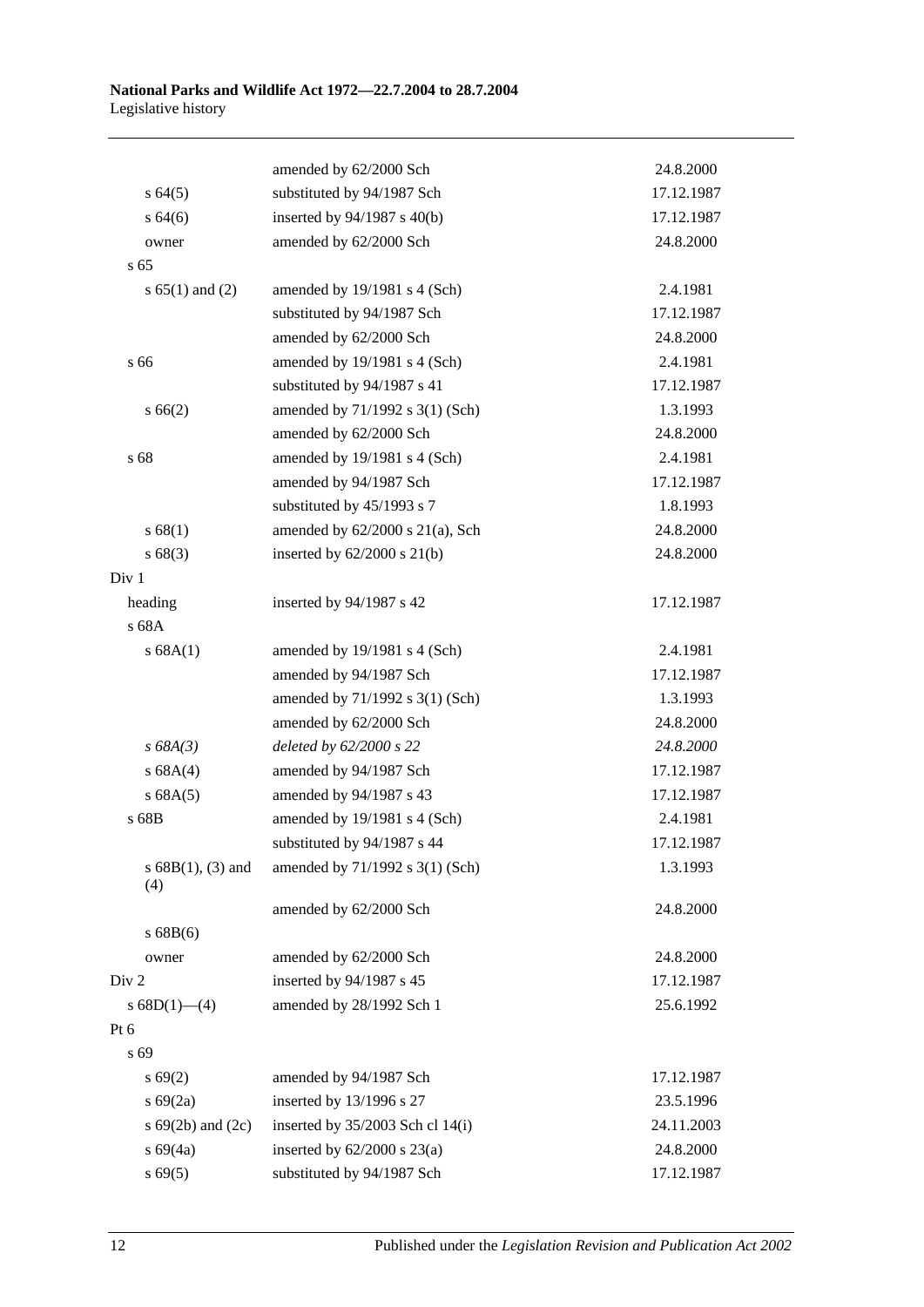| $s\,69(6)$ and (7) | inserted by $62/2000$ s $23(b)$    | 24.8.2000  |
|--------------------|------------------------------------|------------|
| s 70               | amended by 19/1981 s 4 (Sch)       | 2.4.1981   |
|                    | substituted by 94/1987 s 46        | 17.12.1987 |
|                    | amended by 71/1992 s 3(1) (Sch)    | 1.3.1993   |
|                    | amended by 62/2000 s 24, Sch       | 24.8.2000  |
| s 70A              | inserted by 62/2000 s 25           | 24.8.2000  |
| s 71               |                                    |            |
| s 71(1)            | amended by 94/1987 Sch             | 17.12.1987 |
| s 72               |                                    |            |
| $s \, 72(1)$       | amended by 19/1981 s 4 (Sch)       | 2.4.1981   |
|                    | amended by 94/1987 Sch             | 17.12.1987 |
|                    | amended by 13/1996 s 28            | 23.5.1996  |
|                    | substituted by $62/2000$ s $26(a)$ | 24.8.2000  |
| $s \, 72(1a)$      | inserted by $62/2000$ s $26(a)$    | 24.8.2000  |
| $s\ 72(2)$         | amended by 62/2000 s 26(b)         | 24.8.2000  |
| s 73               |                                    |            |
| s 73(1)            | amended by 19/1981 s 4 (Sch)       | 2.4.1981   |
|                    | amended by 94/1987 s 47, Sch       | 17.12.1987 |
|                    | amended by 71/1992 s 3(1) (Sch)    | 1.3.1993   |
|                    | amended by 62/2000 Sch             | 24.8.2000  |
| s 73(2)            | amended by 19/1981 s 4 (Sch)       | 2.4.1981   |
|                    | substituted by 94/1987 Sch         | 17.12.1987 |
|                    | amended by 71/1992 s 3(1) (Sch)    | 1.3.1993   |
|                    | amended by 62/2000 Sch             | 24.8.2000  |
| s 73A              | inserted by 62/2000 s 27           | 24.8.2000  |
| s 74               |                                    |            |
| s 74(2)            | amended by 19/1981 s 4 (Sch)       | 2.4.1981   |
|                    | substituted by 94/1987 Sch         | 17.12.1987 |
| s 74A              | inserted by 28/1992 Sch 1          | 25.6.1992  |
| s 75               |                                    |            |
| s 75(2)            | amended by 28/1992 Sch 1           | 25.6.1992  |
| s 75A              | inserted by 94/1987 s 48           | 17.12.1987 |
|                    | amended by 62/2000 Sch             | 24.8.2000  |
| s 76               | deleted by 62/2000 s 28            | 24.8.2000  |
| s 78               |                                    |            |
| s 78(1)            | amended by $94/1987$ s $49(a)$     | 17.12.1987 |
| s 78(2)            | amended by 94/1987 s 49(b)         | 17.12.1987 |
|                    | amended by 62/2000 Sch             | 24.8.2000  |
| s 79               | substituted by 94/1987 s 50        | 17.12.1987 |
| s79(1)             | amended by 62/2000 Sch             | 24.8.2000  |
| s 79A              | inserted by 94/1987 s 50           | 17.12.1987 |
|                    | deleted by 62/2000 s 29            | 24.8.2000  |
| s 80               |                                    |            |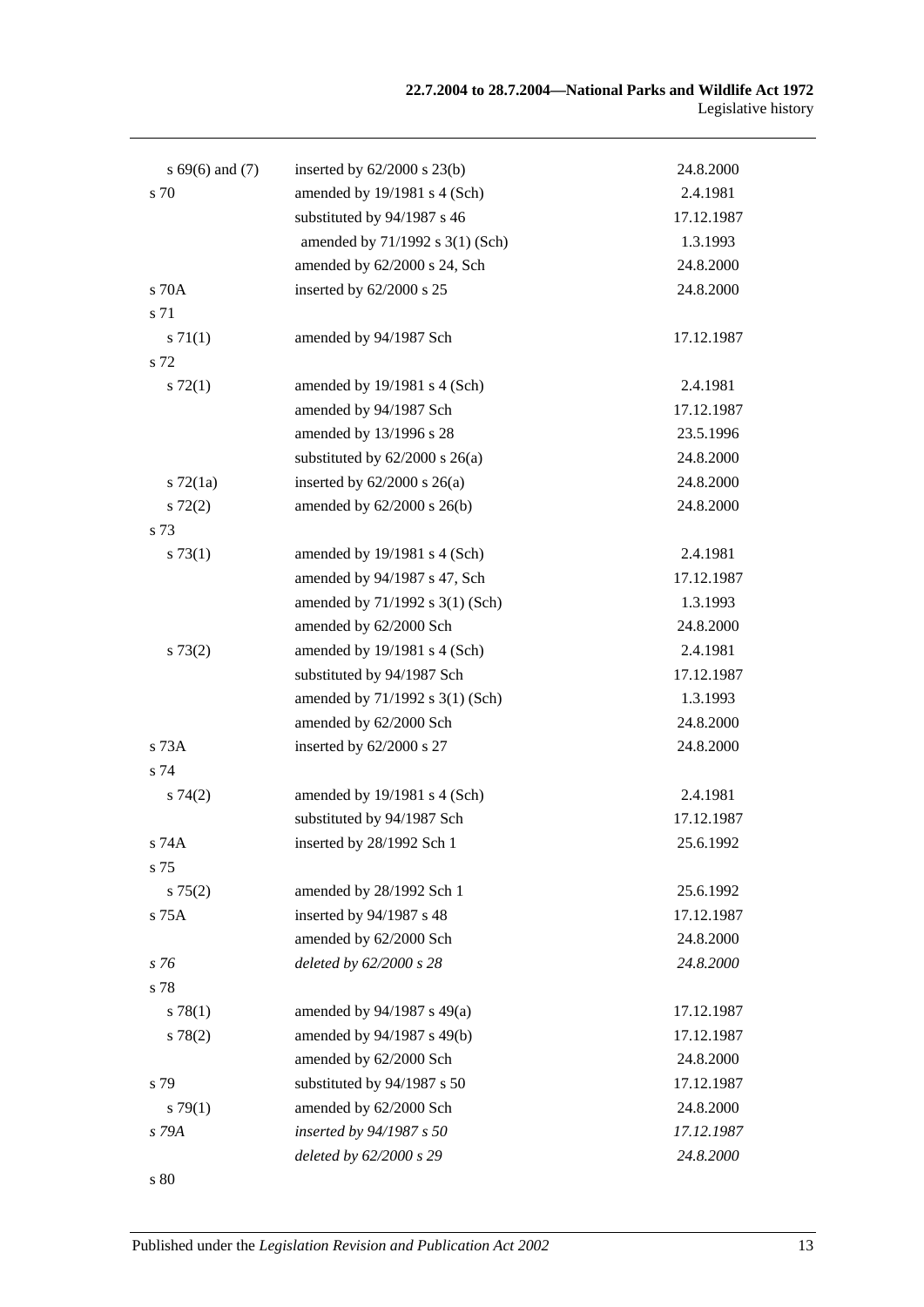| s 80(1)          | amended by 94/1987 Sch                                                                        | 17.12.1987 |
|------------------|-----------------------------------------------------------------------------------------------|------------|
| 80(2)            | amended by $94/1987$ s $51(a)$ —(d)                                                           | 17.12.1987 |
|                  | amended by 34/1996 s 4 (Sch cl 25)                                                            | 3.2.1997   |
|                  | amended by $62/2000$ s $30(a)$ , Sch                                                          | 24.8.2000  |
| $s\ 80(2a)$      | inserted by $94/1987$ s $51(e)$                                                               | 17.12.1987 |
|                  | substituted by 13/1996 s 29                                                                   | 23.5.1996  |
| $s\ 80(2b)$      | inserted by $62/2000$ s $30(b)$                                                               | 24.8.2000  |
| $s\ 80(4)$       | inserted by $62/2000$ s $30(c)$                                                               | 24.8.2000  |
| s 81             | inserted by 62/2000 s 31                                                                      | 24.8.2000  |
| Schs 1 and 2     | deleted in pursuance of the Acts Republication<br>Act 1967 as their function is now exhausted | 11.7.1988  |
| Sch <sub>3</sub> |                                                                                               |            |
| heading          | substituted by $44/2003$ s 3(1) (Sch 1)                                                       | 24.11.2003 |
| Sch 4            |                                                                                               |            |
| heading          | substituted by $44/2003$ s 3(1) (Sch 1)                                                       | 24.11.2003 |
| Sch <sub>5</sub> |                                                                                               |            |
| heading          | substituted by $44/2003$ s 3(1) (Sch 1)                                                       | 24.11.2003 |
| Sch 6            |                                                                                               |            |
| heading          | substituted by $44/2003$ s 3(1) (Sch 1)                                                       | 24.11.2003 |
| Sch 7            | substituted by 94/1987 s 52                                                                   | 17.12.1987 |
|                  | amended by 57/1991 r 3                                                                        | 16.5.1991  |
|                  | substituted by 62/2000 s 32                                                                   | 24.8.2000  |
| Sch <sub>8</sub> | substituted by 54/1981 s 2                                                                    | 25.6.1981  |
|                  | substituted by 94/1987 s 52                                                                   | 17.12.1987 |
|                  | amended by 57/1991 r 4                                                                        | 16.5.1991  |
|                  | substituted by 62/2000 s 32                                                                   | 24.8.2000  |
| Sch 9            | substituted by 94/1987 s 52                                                                   | 17.12.1987 |
|                  | amended by 57/1991 r 5                                                                        | 16.5.1991  |
|                  | substituted by 62/2000 s 32                                                                   | 24.8.2000  |
| Sch $10$         | amended by 62/2000 s 33                                                                       | 24.8.2000  |
| Sch 11           | inserted by $45/1993$ s 8                                                                     | 1.8.1993   |
|                  |                                                                                               |            |

## **Transitional etc provisions associated with Act or amendments**

### *Statutes Amendment and Repeal (Common Expiation Scheme) Act 1996*

### **5—Transitional provision**

An Act repealed or amended by this Act will continue to apply (as in force immediately prior to the repeal or amendment coming into operation) to an expiation notice issued under the repealed or amended Act.

## **Historical versions**

Reprint—11.7.1988 Reprint No 1—1.10.1991